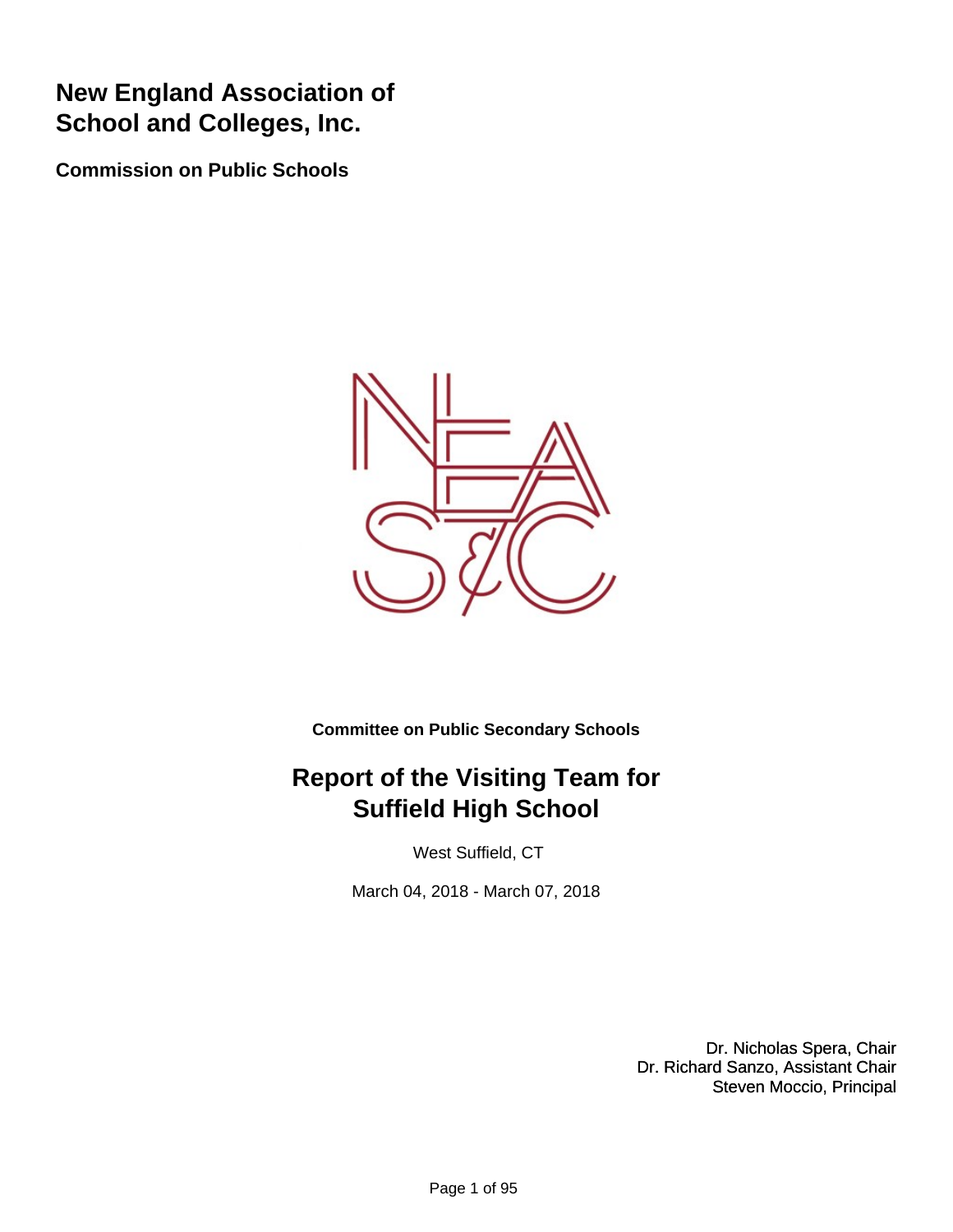# **STATEMENT ON LIMITATIONS**

#### THE DISTRIBUTION, USE, AND SCOPE OF THE VISITING COMMITTEE REPORT

The Committee on Public Secondary Schools of the New England Association of Schools and Colleges considers this visiting committee report to be a privileged document submitted by the Committee on Public Secondary Schools of the New England Association of Schools and Colleges to the principal of the school and by the principal to the state department of education. Distribution of the report within the school community is the responsibility of the school principal. The final visiting committee report must be released in its entirety within sixty days (60) of its completion to the superintendent, school board, public library or town office, and the appropriate news media.

The prime concern of the visiting committee has been to assess the quality of the educational program at this school in terms of the Commission's Standards for Accreditation. Neither the total report nor any of its subsections is to be considered an evaluation of any individual staff member but rather a professional appraisal of the school as it appeared to the visiting committee.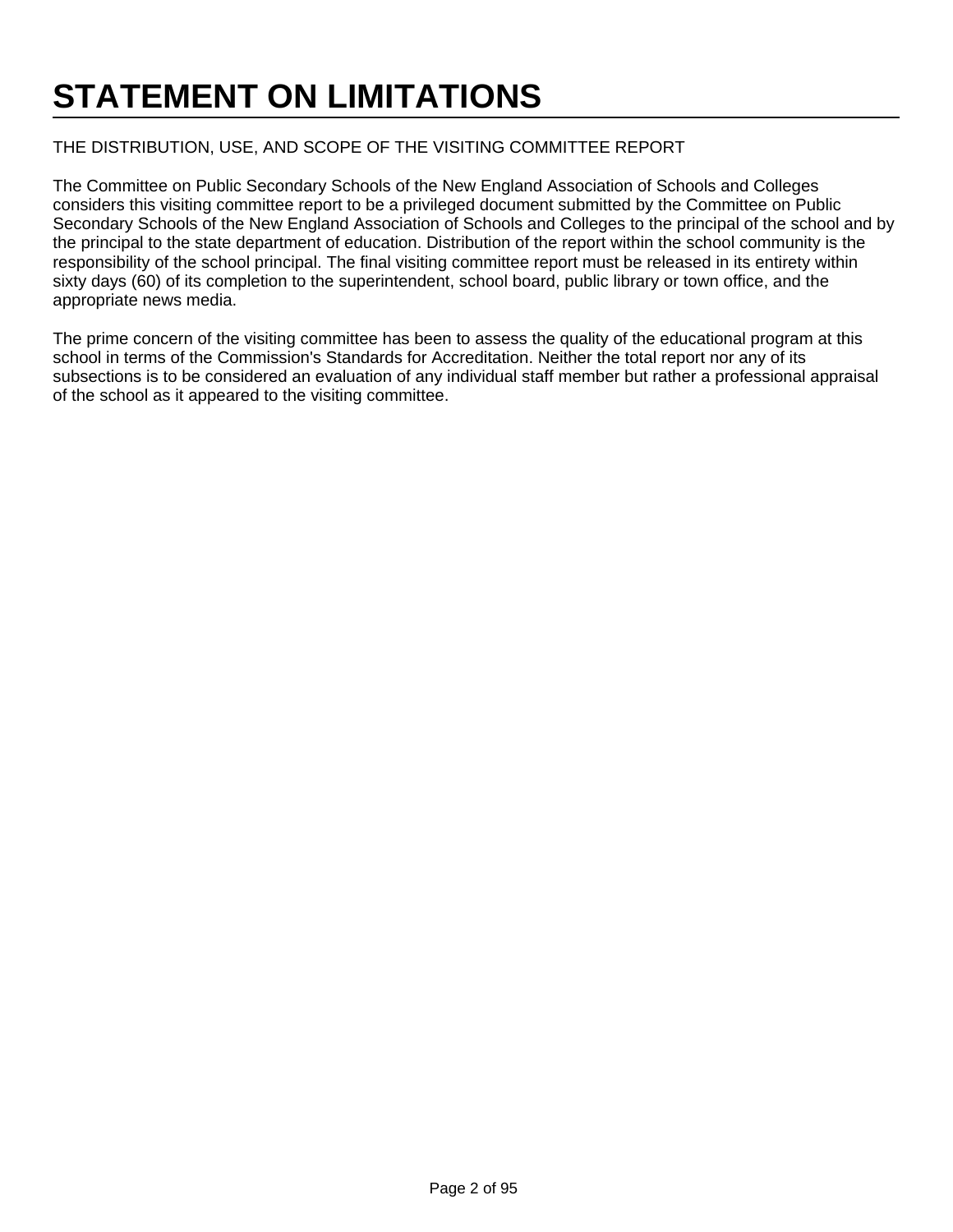# **STANDARDS FOR ACCREDITATION**

The Committee on Public Secondary School's Standards for Accreditation serve as the foundation for the accreditation process and by which accreditation decisions are made. The seven Standards are qualitative, challenging, and reflect current research and best practice. The Standards, written and approved by the membership, establish the components of schools to ensure an effective and appropriate focus on teaching and learning and the support of teaching and learning.

## **Teaching and Learning Standards**

**Core Values and Beliefs About Learning**

**Curriculum**

**Instruction**

**Assessment of and for Student Learning**

#### **Support Standards**

**School Culture and Leadership**

**School Resources for Learning**

**Community Resources for Learning**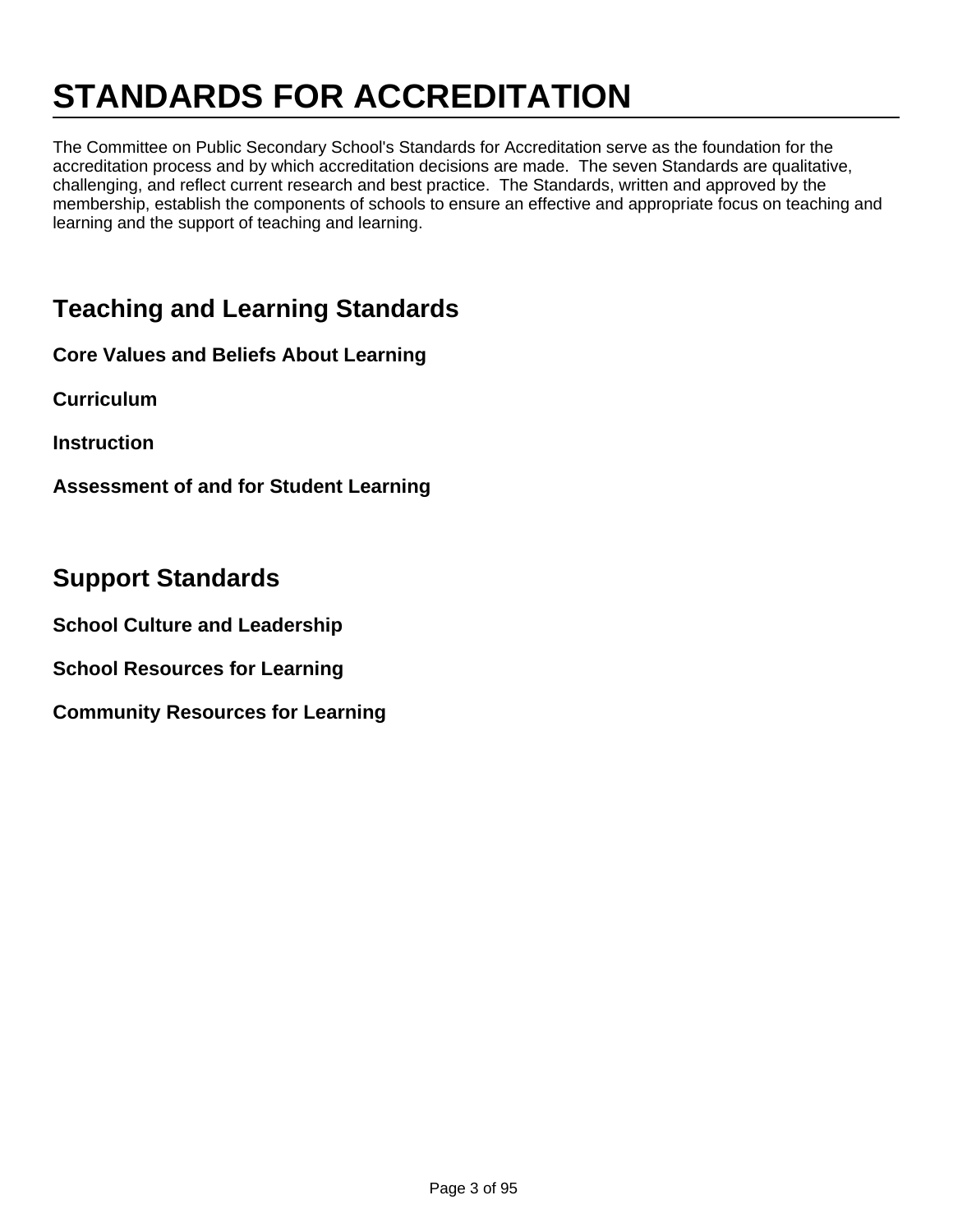# **CORE VALUES, BELIEFS, AND LEARNING EXPECTATIONS**

## **Teaching and Learning Standard**

Effective schools identify core values and beliefs about learning that function as explicit foundational commitments to students and the community. Decision-making remains focused on and aligned with these critical commitments. Core values and beliefs manifest themselves in research-based, school-wide 21st century learning expectations. Every component of the school is driven by the core values and beliefs and supports all students' achievement of the school's learning expectations.

- 1. The school community engages in a dynamic, collaborative, and inclusive process informed by current research-based practices to identify and commit to its core values and beliefs about learning.
- 2. The school has challenging and measurable 21st century learning expectations for all students which address academic, social and civic competencies. Each expectation is defined by specific and measurable criteria for success, such as school-wide analytic rubrics, which define targeted high levels of achievement.
- 3. The school's core values, beliefs, and 21st century learning expectations are actively reflected in the culture of the school, drive curriculum, instruction, and assessment in every classroom, and guide the school's policies, procedures, decisions and resource allocations.
- 4. The school regularly reviews and revises its core values, beliefs, and 21st century learning expectations based on research, multiple data sources, as well as district and school community priorities.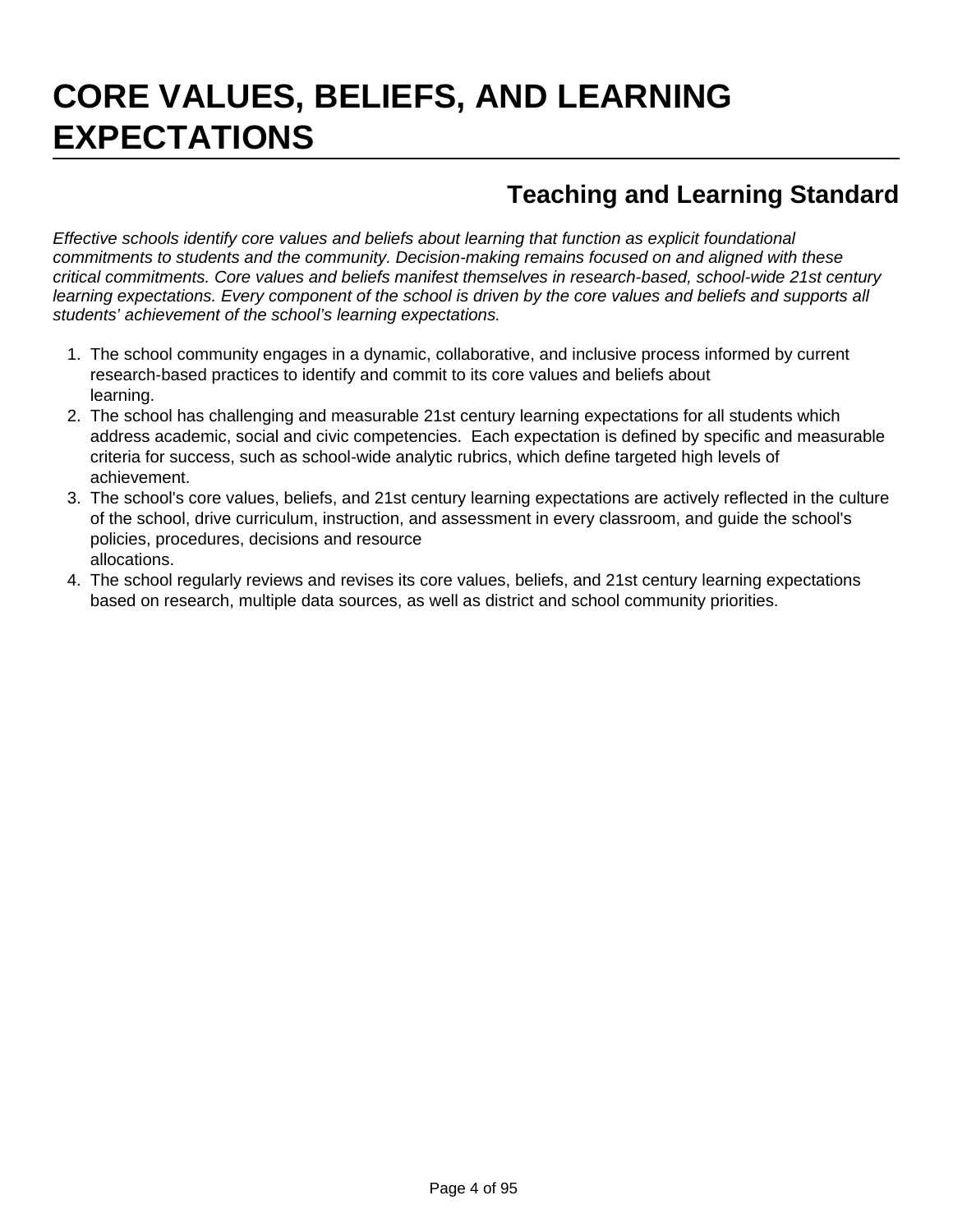# **CURRICULUM**

### **Teaching and Learning Standard**

The written and taught curriculum is designed to result in all students achieving the school's 21st century expectations for student learning. The written curriculum is the framework within which a school aligns and personalizes the school's 21st century learning expectations. The curriculum includes a purposefully designed set of course offerings, co-curricular programs, and other learning opportunities. The curriculum reflects the school's core values, beliefs, and learning expectations. The curriculum is collaboratively developed, implemented, reviewed, and revised based on analysis of student performance and current research.

- 1. The curriculum is purposefully designed to ensure that all students practice and achieve each of the school's 21st century learning expectations.
- 2. The curriculum is written in a common format that includes:
	- $\circ$  units of study with essential questions, concepts, content, and skills
	- $\circ$  the school's 21st century learning expectations
	- $\circ$  instructional strategies
	- $\circ$  assessment practices that include the use of specific and measurable criteria for success, school-wide analytic and course-specific rubrics.
- 3. The curriculum emphasizes depth of understanding and application of knowledge through:
	- $\circ$  inquiry and problem-solving
	- higher order thinking
	- cross-disciplinary learning
	- $\circ$  authentic learning opportunities both in and out of school
	- $\circ$  informed and ethical use of technology.
- 4. There is clear alignment between the written and taught curriculum.
- 5. Effective curricular coordination and vertical articulation exist between and among all academic areas within the school as well as with sending schools in the district.
- 6. Staffing levels, instructional materials, technology, equipment, supplies, facilities, and the resources of the library/media center are sufficient to fully implement the curriculum, including the co-curricular programs and other learning opportunities.
- 7. The district provides the school's professional staff with sufficient personnel, time, and financial resources for ongoing and collaborative development, evaluation, and revision of the curriculum using assessment results and current research.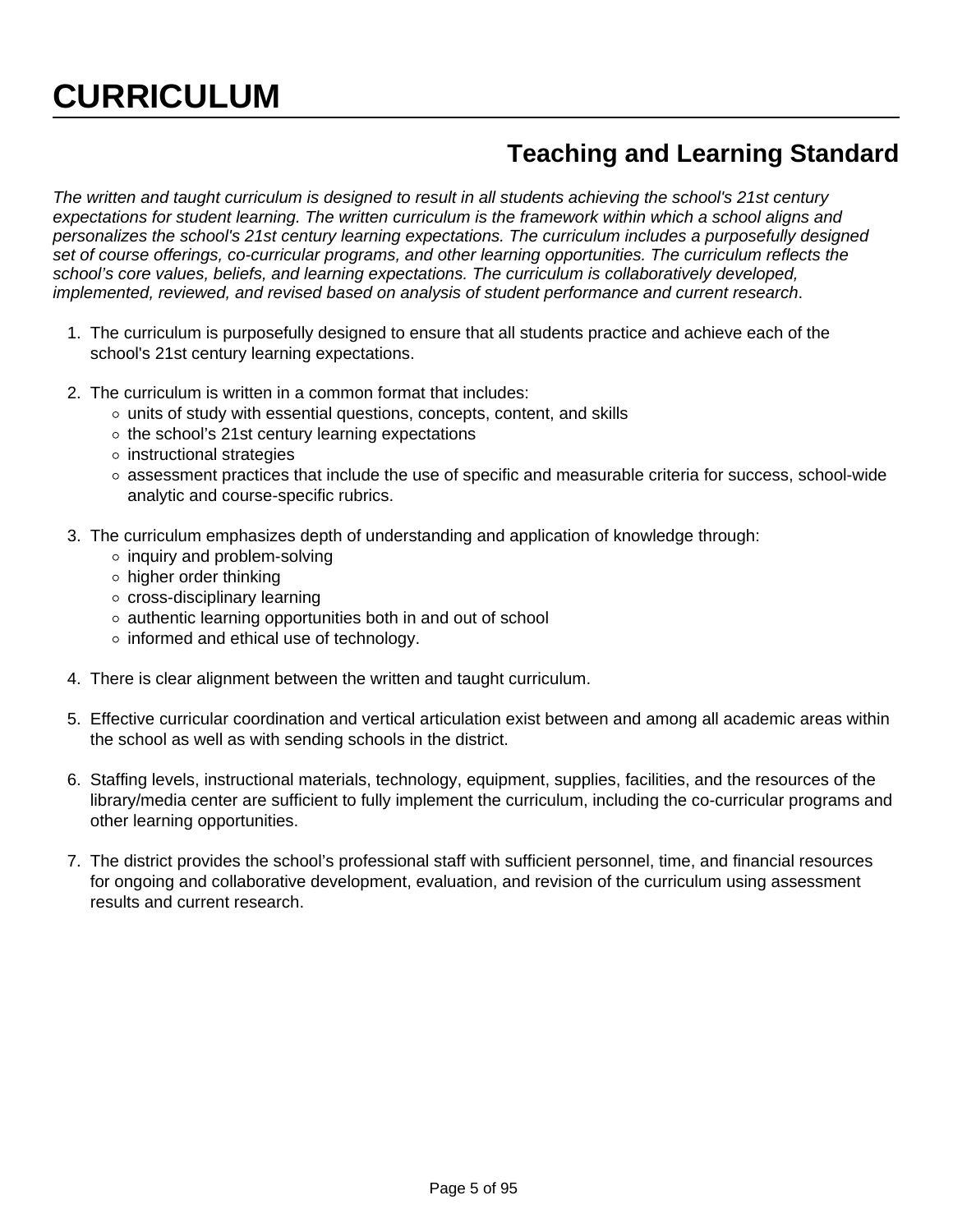# **INSTRUCTION**

# **Teaching and Learning Standard**

The quality of instruction is the single most important factor in students' achievement of the school's 21st century learning expectations. Instruction is responsive to student needs, deliberate in its design and delivery, and grounded in the school's core values, beliefs, and learning expectations. Instruction is supported by research in best practices. Teachers are reflective and collaborative about their instructional strategies and collaborative with their colleagues to improve student learning.

- 1. Teachers' instructional practices are continuously examined to ensure consistency with the school's core values, beliefs, and 21st century learning expectations.
- 2. Teachers' instructional practices support the achievement of the school's 21st century learning expectations by:
	- personalizing instruction
	- $\circ$  engaging students in cross-disciplinary learning
	- engaging students as active and self-directed learners
	- $\circ$  emphasizing inquiry, problem-solving, and higher order thinking
	- applying knowledge and skills to authentic tasks
	- o engaging students in self-assessment and reflection
	- o integrating technology.
- 3. Teachers adjust their instructional practices to meet the needs of each student by:
	- $\circ$  using formative assessment, especially during instructional time
	- $\circ$  strategically differentiating
	- o purposefully organizing group learning activities
	- $\circ$  providing additional support and alternative strategies within the regular classroom.
- 4. Teachers, individually and collaboratively, improve their instructional practices by:
	- $\circ$  using student achievement data from a variety of formative and summative assessments
	- $\circ$  examining student work
	- using feedback from a variety of sources, including students, other teachers, supervisors, and parents
	- examining current research
	- o engaging in professional discourse focused on instructional practice.
- 5. Teachers, as adult learners and reflective practitioners, maintain expertise in their content area and in content-specific instructional practices.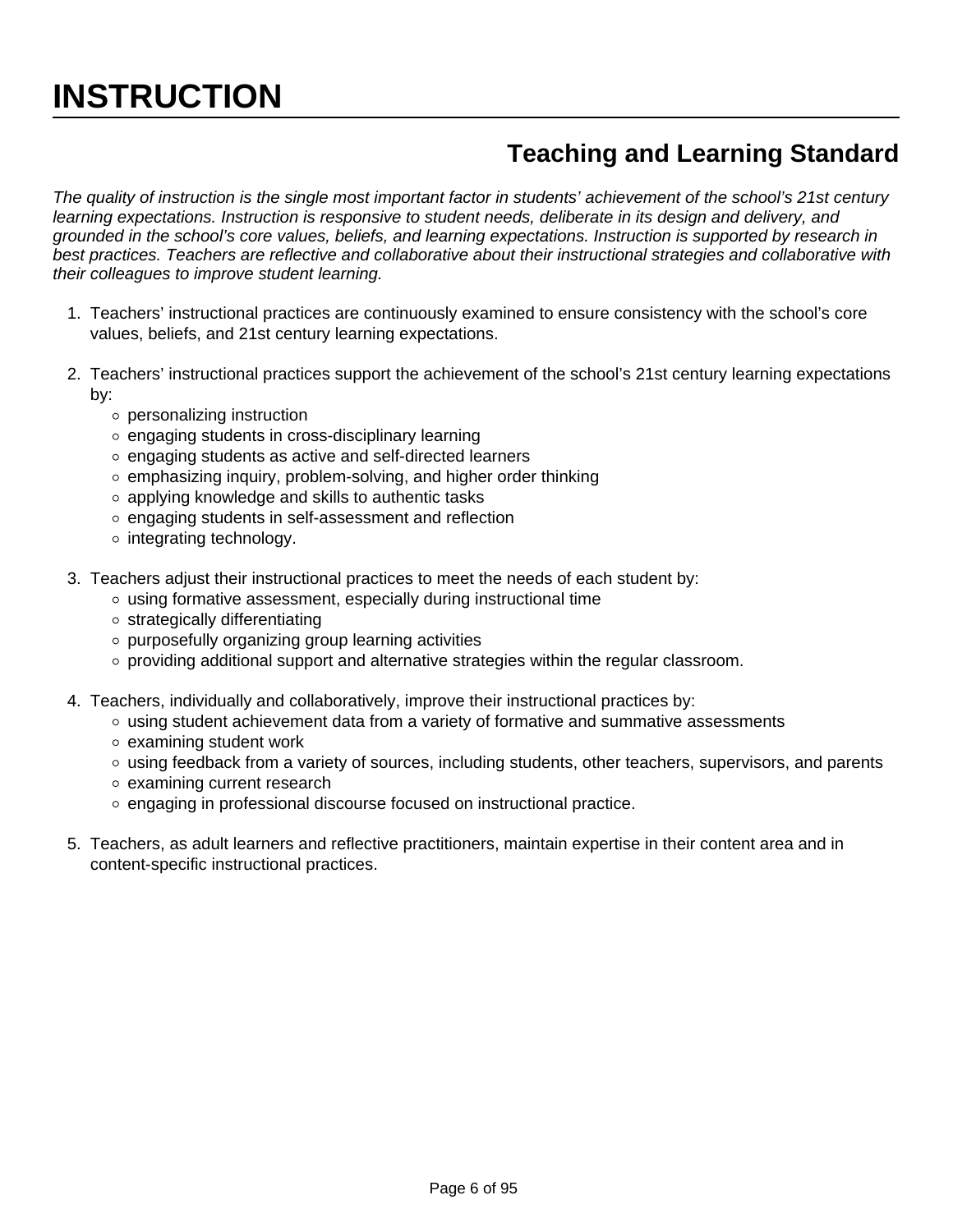# **ASSESSMENT OF AND FOR STUDENT LEARNING**

## **Teaching and Learning Standard**

Assessment informs students and stakeholders of progress and growth toward meeting the school's 21st century learning expectations. Assessment results are shared and discussed on a regular basis to improve student learning. Assessment results inform teachers about student achievement in order to adjust curriculum and instruction.

- 1. The professional staff continuously employs a formal process to assess whole-school and individual student progress in achieving the school's 21st century learning expectations based on specific and measurable criteria for success, such as school-wide analytic rubrics
- 2. The school's professional staff communicates:
	- individual student progress in achieving the school's 21st century learning expectations to students and their families
	- $\circ$  the school's progress in achieving the school's 21st century learning expectations to the school community.
- 3. Professional staff collects, disaggregates, and analyzes data to identify and respond to inequities in student achievement.
- 4. Prior to each unit of study, teachers communicate to students the school's applicable 21st century learning expectations and related unit-specific learning goals to be assessed.
- 5. Prior to summative assessments, teachers provide students with specific and measurable criteria for success, such as corresponding rubrics, which define targeted high levels of achievement.
- 6. In each unit of study, teachers employ a range of assessment strategies, including formative and summative assessments.
- 7. Teachers collaborate regularly in formal ways on the creation, analysis, and revision of formative and summative assessments, including common assessments.
- 8. Teachers provide specific, timely, and corrective feedback to ensure students revise and improve their work.
- 9. Teachers regularly use formative assessment to inform and adapt their instruction for the purpose of improving student learning.
- 10. Teachers and administrators, individually and collaboratively, examine a range of evidence of student learning for the purpose of revising curriculum and improving instructional practice, including all of the following:
	- o student work
	- common course and common grade-level assessments
	- $\circ$  individual and school-wide progress in achieving the school's 21st century learning expectations
	- o standardized assessments
	- $\circ$  data from sending schools, receiving schools, and post-secondary institutions
	- o survey data from current students and alumni.
- 11. Grading and reporting practices are regularly reviewed and revised to ensure alignment with the school's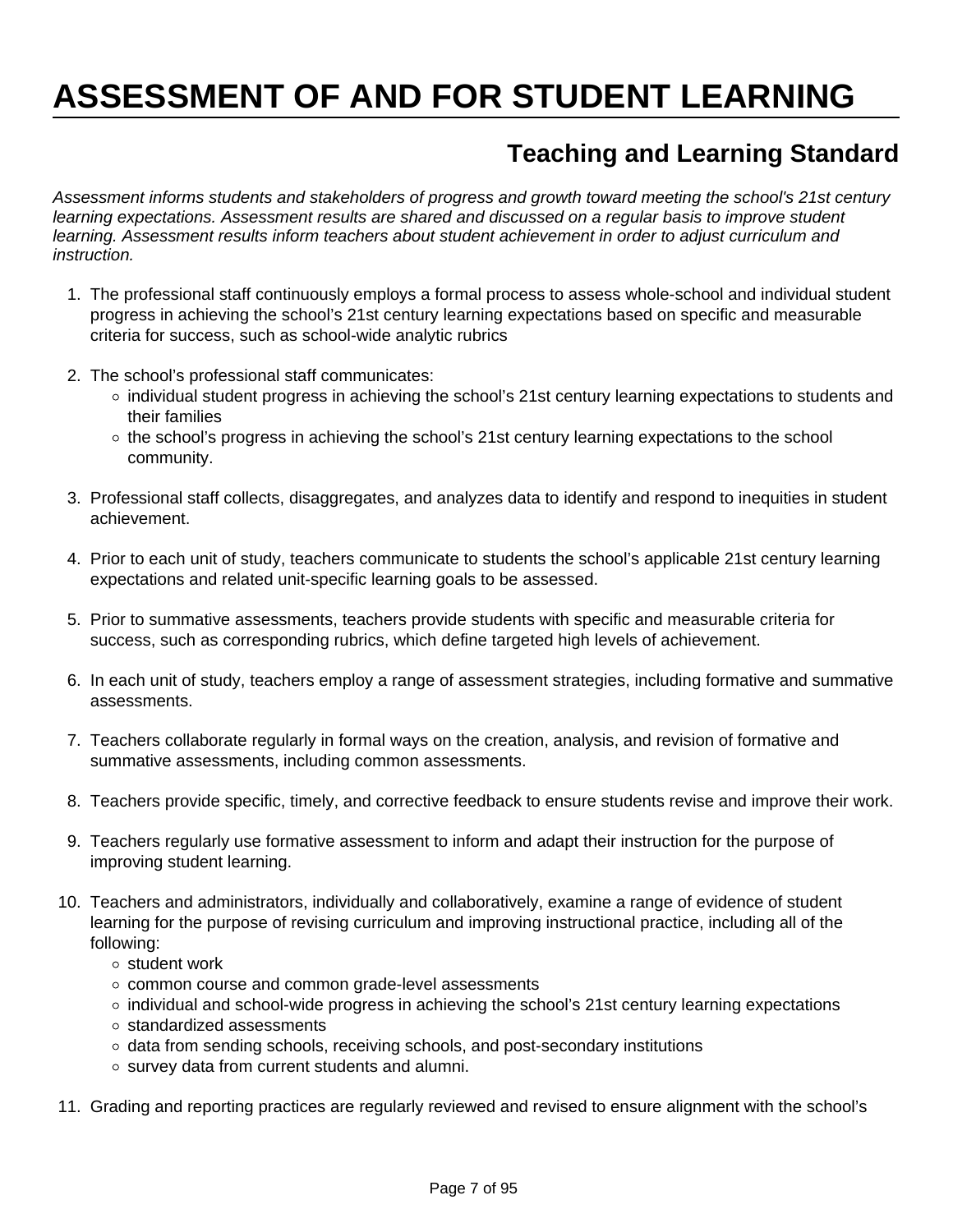core values and beliefs about learning.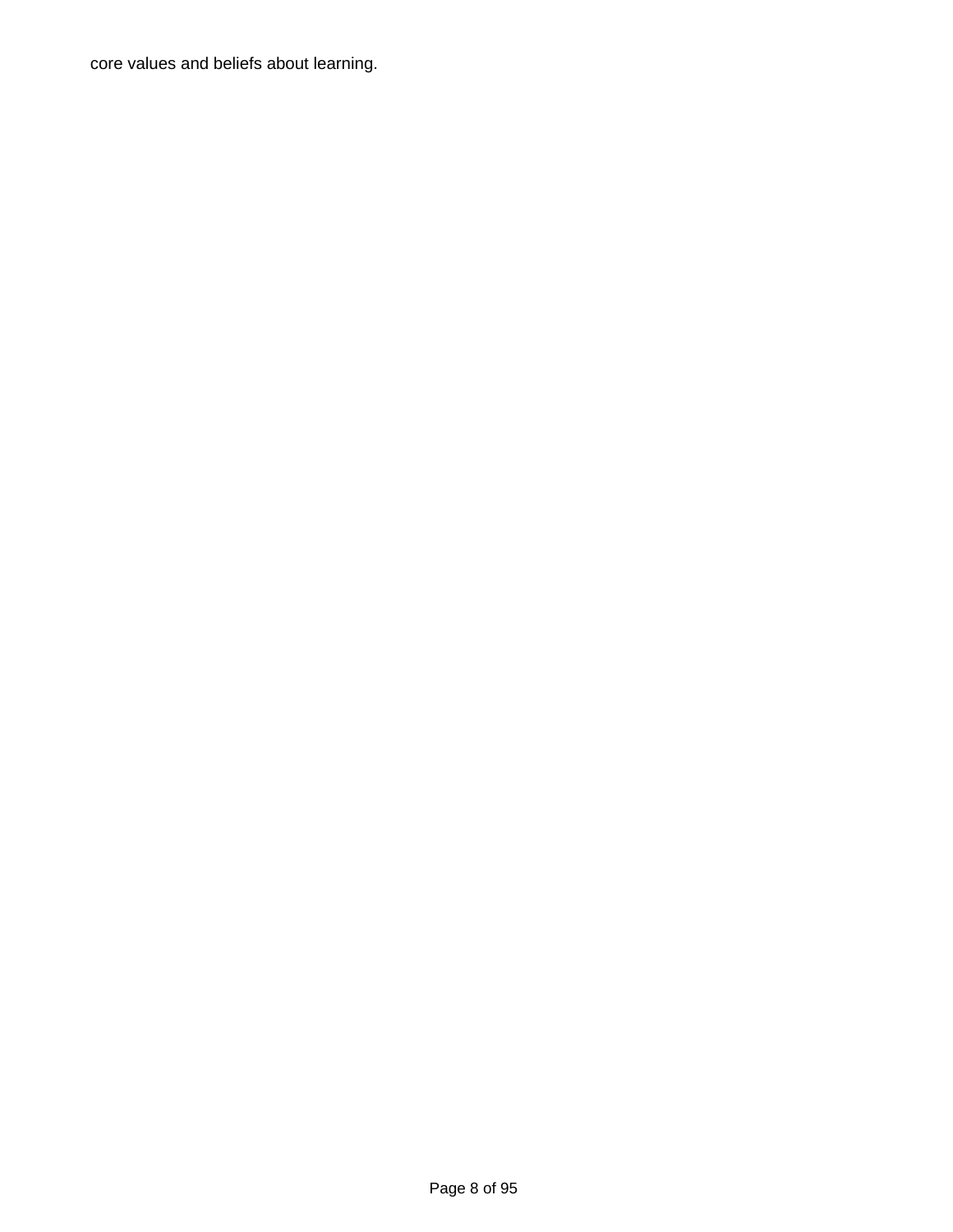# **SCHOOL CULTURE AND LEADERSHIP**

# **Support Standard**

The school culture is equitable and inclusive, and it embodies the school's foundational core values and beliefs about student learning. It is characterized by reflective, collaborative, and constructive dialogue about researchbased practices that support high expectations for the learning of all students. The leadership of the school fosters a safe, positive culture by promoting learning, cultivating shared leadership, and engaging all members of the school community in efforts to improve teaching and learning.

- 1. The school community consciously and continuously builds a safe, positive, respectful, and supportive culture that fosters student responsibility for learning and results in shared ownership, pride, and high expectations for all.
- 2. The school is equitable and inclusive, ensuring access to challenging academic experiences for all students, making certain that courses throughout the curriculum are populated with students reflecting the diversity of the student body, fostering heterogeneity, and supporting the achievement of the school's 21st century learning expectations.
- 3. There is a formal, on-going program(s) or process(es) through which each student has an adult in the school, in addition to the school counselor, who knows the student well and assists the student in achieving the school's 21st century learning expectations.
- 4. In order to improve student learning through professional development, the principal and professional staff:
	- $\circ$  engage in professional discourse for reflection, inquiry, and analysis of teaching and learning
	- use resources outside of the school to maintain currency with best practices
	- o dedicate formal time to implement professional development
	- o apply the skills, practices, and ideas gained in order to improve curriculum, instruction, and assessment.
- 5. School leaders regularly use research-based evaluation and supervision processes that focus on improved student learning.
- 6. The organization of time supports research-based instruction, professional collaboration among teachers, and the learning needs of all students.
- 7. Student load and class size enable teachers to meet the learning needs of individual students.
- 8. The principal, working with other building leaders, provides instructional leadership that is rooted in the school's core values, beliefs, and learning expectations.
- 9. Teachers, students, and parents are involved in meaningful and defined roles in decision-making that promote responsibility and ownership.
- 10. Teachers exercise initiative and leadership essential to the improvement of the school and to increase students' engagement in learning.
- 11. The school board, superintendent, and principal are collaborative, reflective, and constructive in achieving the school's 21st century learning expectations.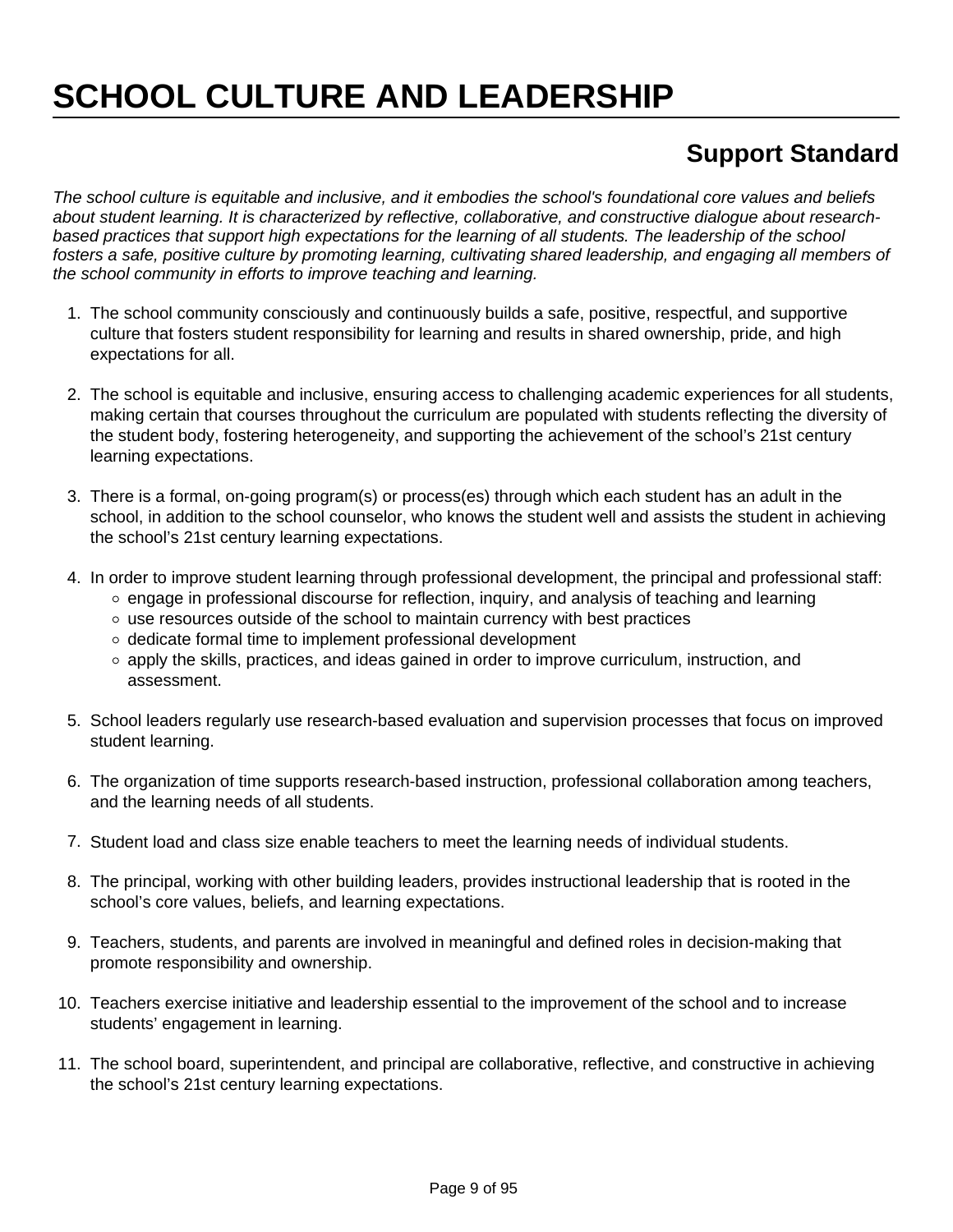12. The school board and superintendent provide the principal with sufficient decision-making authority to lead the school.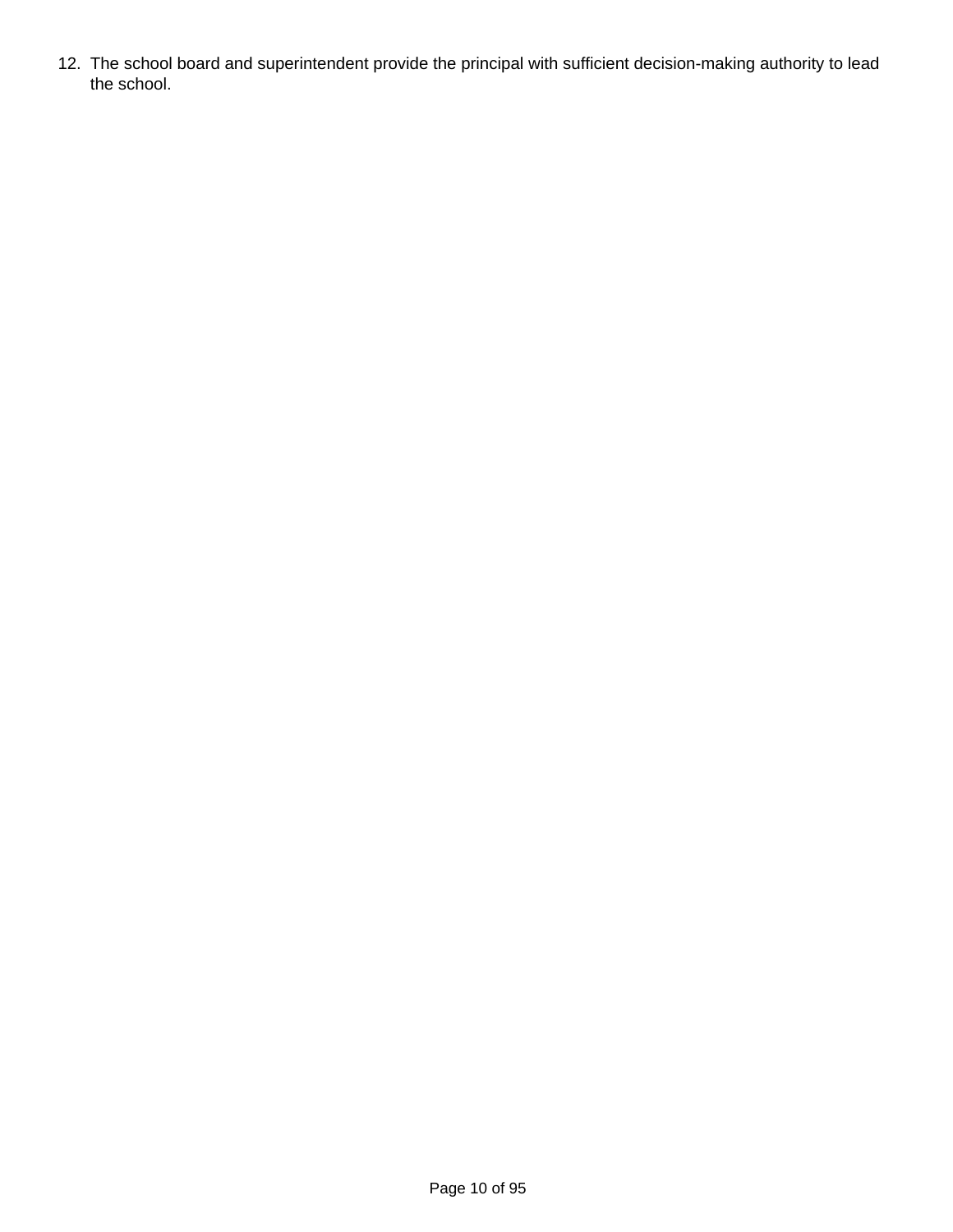# **SCHOOL RESOURCES FOR LEARNING**

## **Support Standard**

Student learning and well-being are dependent upon adequate and appropriate support. The school is responsible for providing an effective range of coordinated programs and services. These resources enhance and improve student learning and well-being and support the school's core values and beliefs. Student support services enable each student to achieve the school's 21st century learning expectations.

- 1. The school has timely, coordinated, and directive intervention strategies for all students, including identified and at-risk students, that support each student's achievement of the school's 21st century learning expectations.
- 2. The school provides information to families, especially to those most in need, about available student support services.
- 3. Support services staff use technology to deliver an effective range of coordinated services for each student.
- 4. School counseling services have an adequate number of certified/licensed personnel and support staff who:
	- $\circ$  deliver a written, developmental program
	- o meet regularly with students to provide personal, academic, career, and college counseling
	- $\circ$  engage in individual and group meetings with all students
	- $\circ$  deliver collaborative outreach and referral to community and area mental health agencies and social service providers
	- $\circ$  use ongoing, relevant assessment data, including feedback from the school community, to improve services and ensure each student achieves the school's 21st century learning expectations.
- 5. The school's health services have an adequate number of certified/licensed personnel and support staff who:
	- $\circ$  provide preventative health services and direct intervention services
	- use an appropriate referral process
	- conduct ongoing student health assessments
	- $\circ$  use ongoing, relevant assessment data, including feedback from the school community, to improve services and ensure each student achieves the school's 21st century learning expectations.
- 6. Library/media services are integrated into curriculum and instructional practices and have an adequate number of certified/licensed personnel and support staff who:
	- $\circ$  are actively engaged in the implementation of the school's curriculum
	- $\circ$  provide a wide range of materials, technologies, and other information services in support of the school's curriculum
	- $\circ$  ensure that the facility is available and staffed for students and teachers before, during, and after school
	- $\circ$  are responsive to students' interests and needs in order to support independent learning
	- o conduct ongoing assessment using relevant data, including feedback from the school community, to improve services and ensure each student achieves the school's 21st century learning expectations.
- 7. Support services for identified students, including special education, Section 504 of the ADA, and English language learners, have an adequate number of certified/licensed personnel and support staff who:
	- o collaborate with all teachers, counselors, targeted services, and other support staff in order to achieve the school's 21st century learning expectations
	- $\circ$  provide inclusive learning opportunities for all students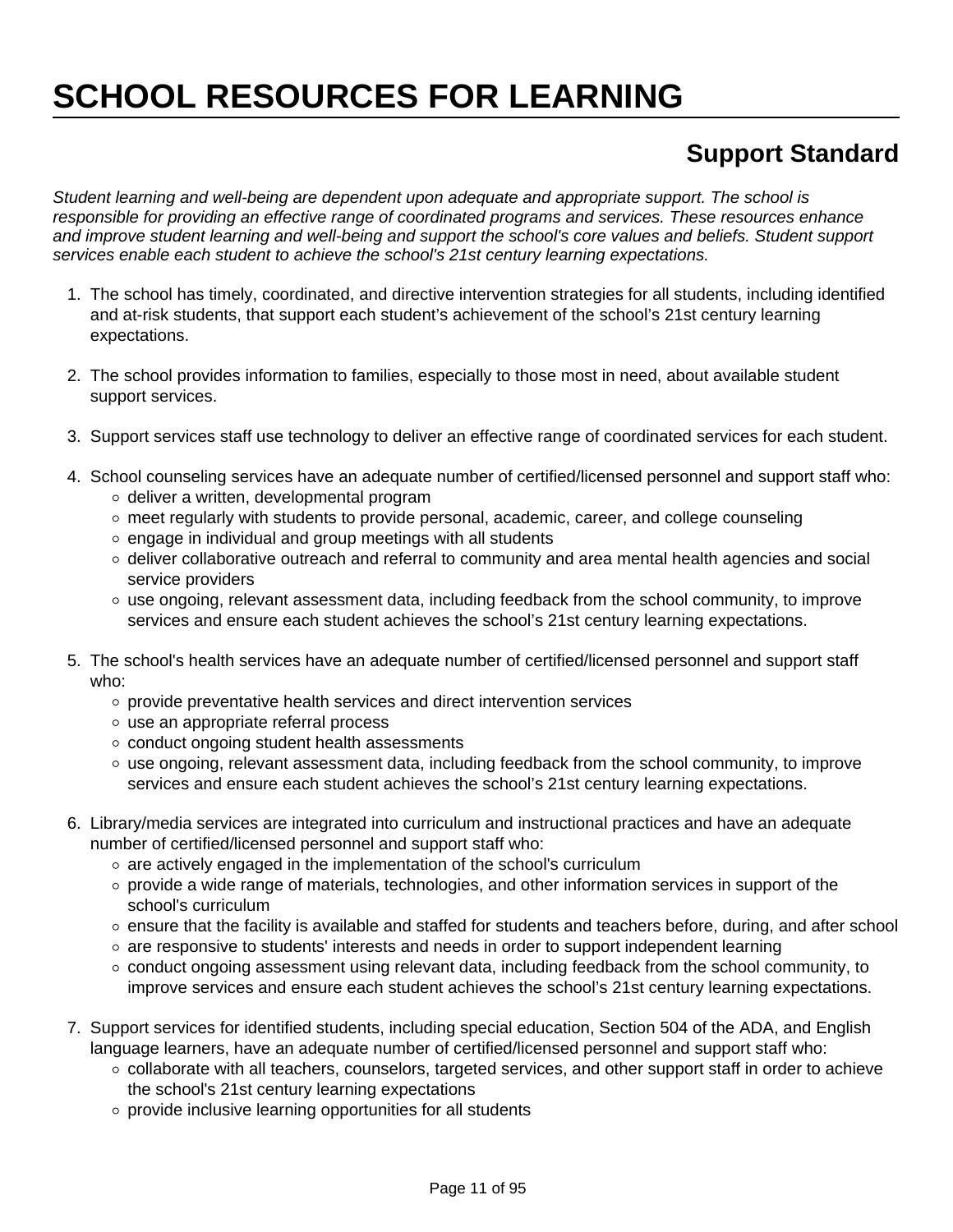perform ongoing assessment using relevant data, including feedback from the school community, to improve services and ensure each student achieves the school's 21st century learning expectations.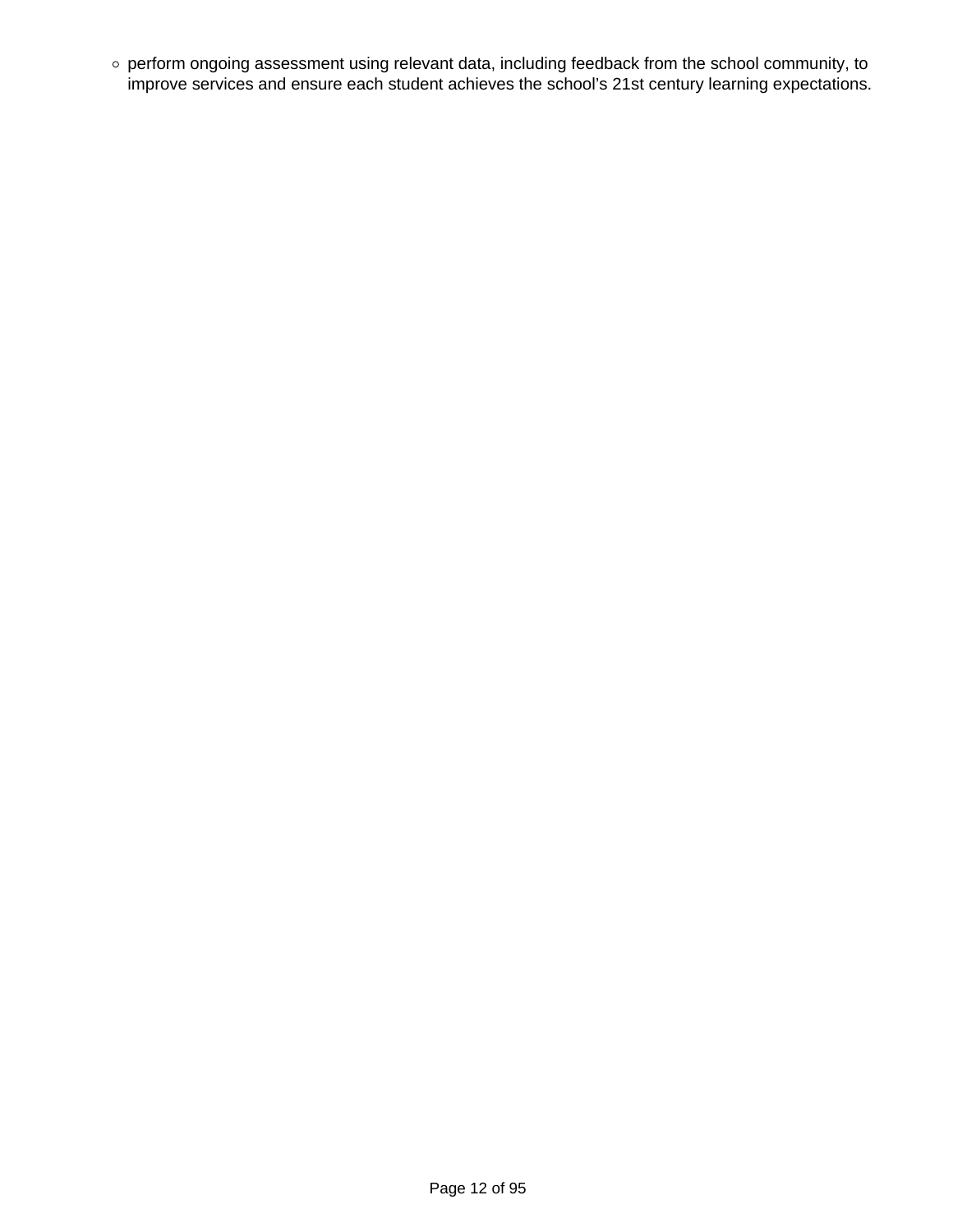# **COMMUNITY RESOURCES FOR LEARNING**

### **Support Standard**

**The achievement of the school's mission, core values, beliefs about 21st century learning expectations requires active community, governing board, and parent/guardian advocacy. Through dependable and adequate funding, the community provides the personnel, resources, and facilities to support the delivery of curriculum, instruction, programs, and services.**

- 1. The community and the district's governing body provide dependable funding for:
	- a wide range of school programs and services
	- sufficient professional and support staff
	- ongoing professional development and curriculum revision
	- a full range of technology support
	- sufficient equipment
	- sufficient instructional materials and supplies.
- 2. The community, through the district school board, sets and implements district and school policy to ensure a learning environment that supports high levels of learning for all.
- 3. The school community develops, plans, and funds programs to:
	- ensure the maintenance and repair of the building and school plant
	- properly maintain, catalogue, and replace equipment
	- keep the school clean on a daily basis.
- 4. The community funds and the school implements a long-range plan that addresses:
	- programs and services
	- enrollment changes and staffing needs
	- facility needs
	- technology
	- capital improvements.
- 5. Faculty and building administrators are actively involved in the development and implementation of the budget.
- 6. The school site and plant support the delivery of high quality school programs and services.
- 7. The school maintains documentation that the physical plant and facilities meet all applicable federal, state, and local laws and are in compliance with local fire, health, and safety regulations.
- 8. The area, menus, and equipment for food services ensure that the well-being of the students is a priority and is in compliance with federal, state, and local laws and regulations.
- 9. Appropriate school transportation procedures are in place to ensure the safety of the students and in compliance with all federal, state, and local laws and regulations.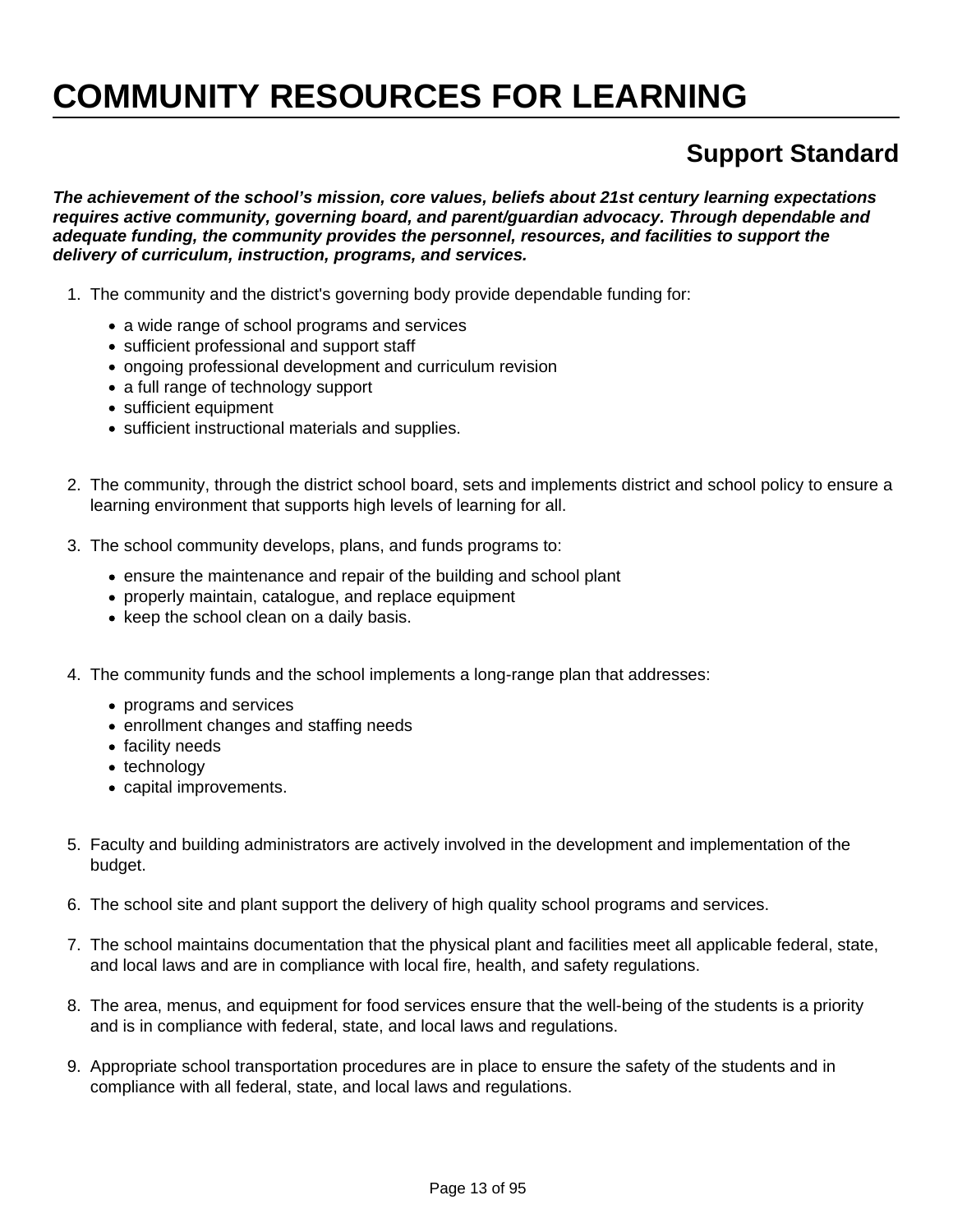- 10. The professional staff actively engage parents/guardians and families as partners in each student's education and reach out specifically to those families who have been less connected with the school.
- 11. The school develops productive parent/guardian, community, business, and higher education partnerships that encourage mutual cooperation and good citizenship and support student learning.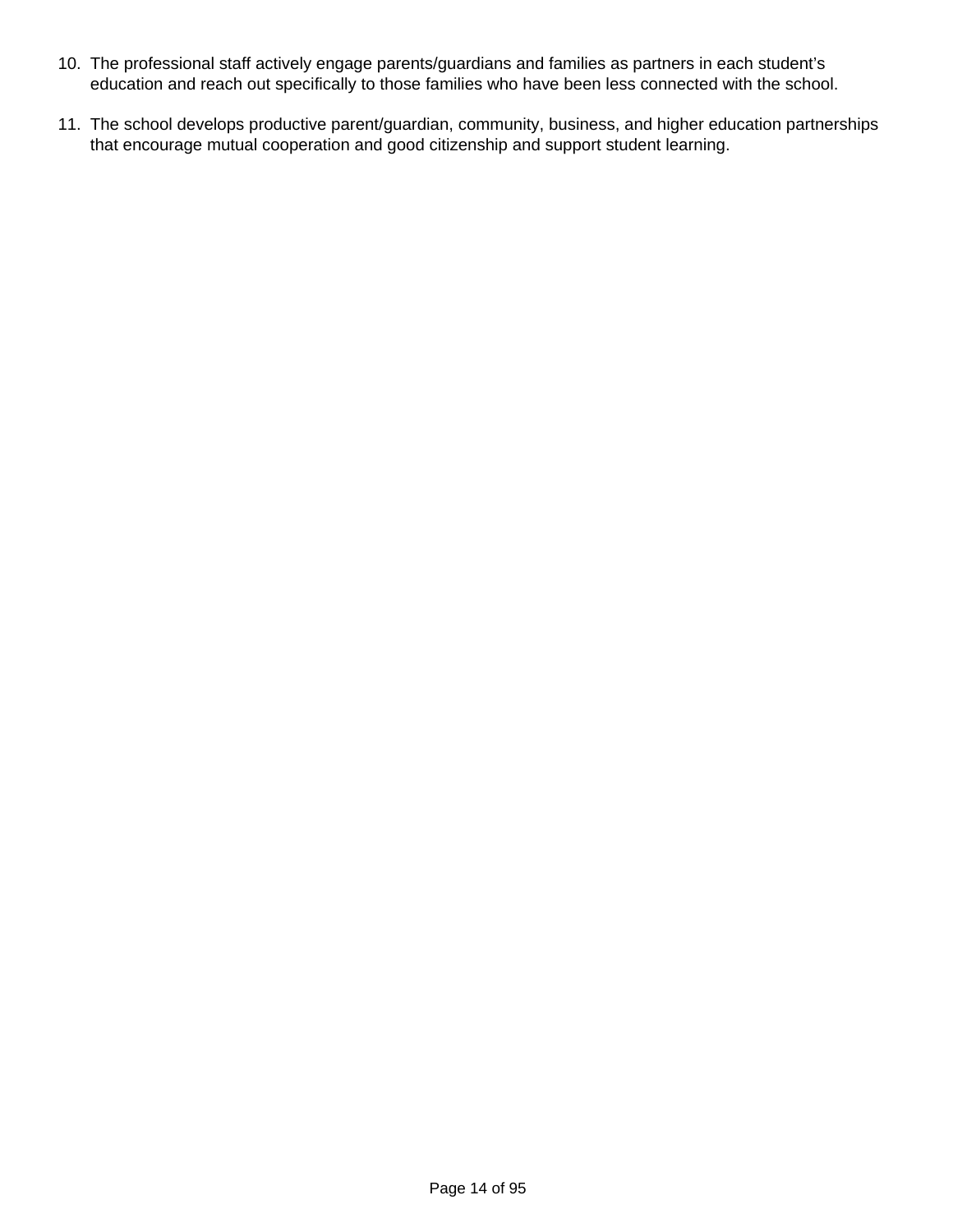### **School and Community Summary**

The town of Suffield covers an area of 43.1 square miles and is located in Hartford County in north central Connecticut. The majority of Suffield is open space and 10 percent of the land is comprised of agricultural land, woodlands and water bodies. The remaining 90 percent of the land is used for residential, commercial, industrial, and public/semi-public purposes. The town is a member of the Hartford Labor Market, the Greater Hartford Economic Development Region, and the Capitol Region Planning Area. Major geographic landmarks include the Connecticut River on Suffield's eastern boundary and the Congamond Lakes on its western boundary. The Massachusetts border is on Suffield's northern boundary and Bradley International Airport is on its southern boundary. Interstate Route 91 and Amtrak run north/south on the eastern side of the Connecticut River. Suffield is 20 miles north of Hartford and ten miles south of Springfield, Massachusetts.

Between 2000 and 2014, Suffield experienced a 15.5 percent increase in population from 13,552 to 15,657. There were 5,098 households in 2014 compared to 4,853 in 2000; a 5 percent increase. The projected population for 2020 is 16,601.

Of the 15,657 residents in 2014, 78.6 percent were white, 9 percent were black, 7 percent were Hispanic, 2 percent were Asian, and 6 percent were of other origin. Suffield's median age in 2014 was 41 compared to the state median age of 40. In 2014, 15 percent of Suffield residents were 0-14 years of age, 16 percent were 15-24 , 24 percent were 25-44, 30 percent were 45-64, and 15 percent were 65 and older.

Suffield's major employers include Agri Mark Inc./ H.P. Hood and Sons Inc., Suffield Academy, Baker Nurseries, Praxair Inc., The Corrections Department, Fleming's Trucking Company and the town of Suffield. In 2015, 95.5 percent of eligible Suffield residents were employed and 4.5 percent were unemployed, compared with a Hartford County labor market unemployment rate of 5.9 percent, and a state unemployment rate of 5.7 percent.

The 2015 per capita income was \$41,104 and the median household income was \$99,707. Families with incomes below the poverty level account for 5.3 percent of the population compared with a county average of 11.9 percent and a state average of 10.5 percent. The median value of an existing home (2011-2015) was \$301,600.

Statistics for the period 2011-2015 indicate that the highest level of educational attainment for residents 25 years or older were as follows: 39.4 percent earned a bachelor's degree or higher; 8.1 percent earned an associate's degree; 18.9 percent completed some college (no degree); 25.6 percent earned a high school diploma; and 7.9 percent did not earn a high school diploma.

The town has four public schools. Spaulding School serves grades K-2, McAlister Intermediate School serves grades 3-5, and Suffield Middle School serves grades 6-8. Built in 2002, Suffield High School serves grades 9- 12. The per pupil expenditure in the town of Suffield in 2017-2018 was \$16,049. Education accounts for approximately 66 percent of the town's expenditures.

In January, 2018, Suffield High School had a total school enrollment of 793 students. There were 207 freshmen, 187 sophomores, 217 juniors, and 182 seniors. The racial breackdown of the student population is 88.6 percent white, 3.2 percent Asian, 3 percent black, and 4.9 percent Hispanic. The school population is expected to decrease over the next five-year period.

The Suffield Regional Agricultural Center is a component of Suffield High School. The area served by the Agriscience Center includes the towns of Suffield, Avon, Canton, East Granby, East Windsor, Hartland, Enfield, Granby, Hartford, Simsbury, and Windsor Locks. The agriscience program is designed to assist in exploring career opportunities in agriscience and agribusiness. Upon graduation from this program, students may be prepared for direct job placement or to enter fields of study in biogenetics, agricultural sales, forestry, aquaculture, equine management, veterinary science, and plant and animal production. Of the total school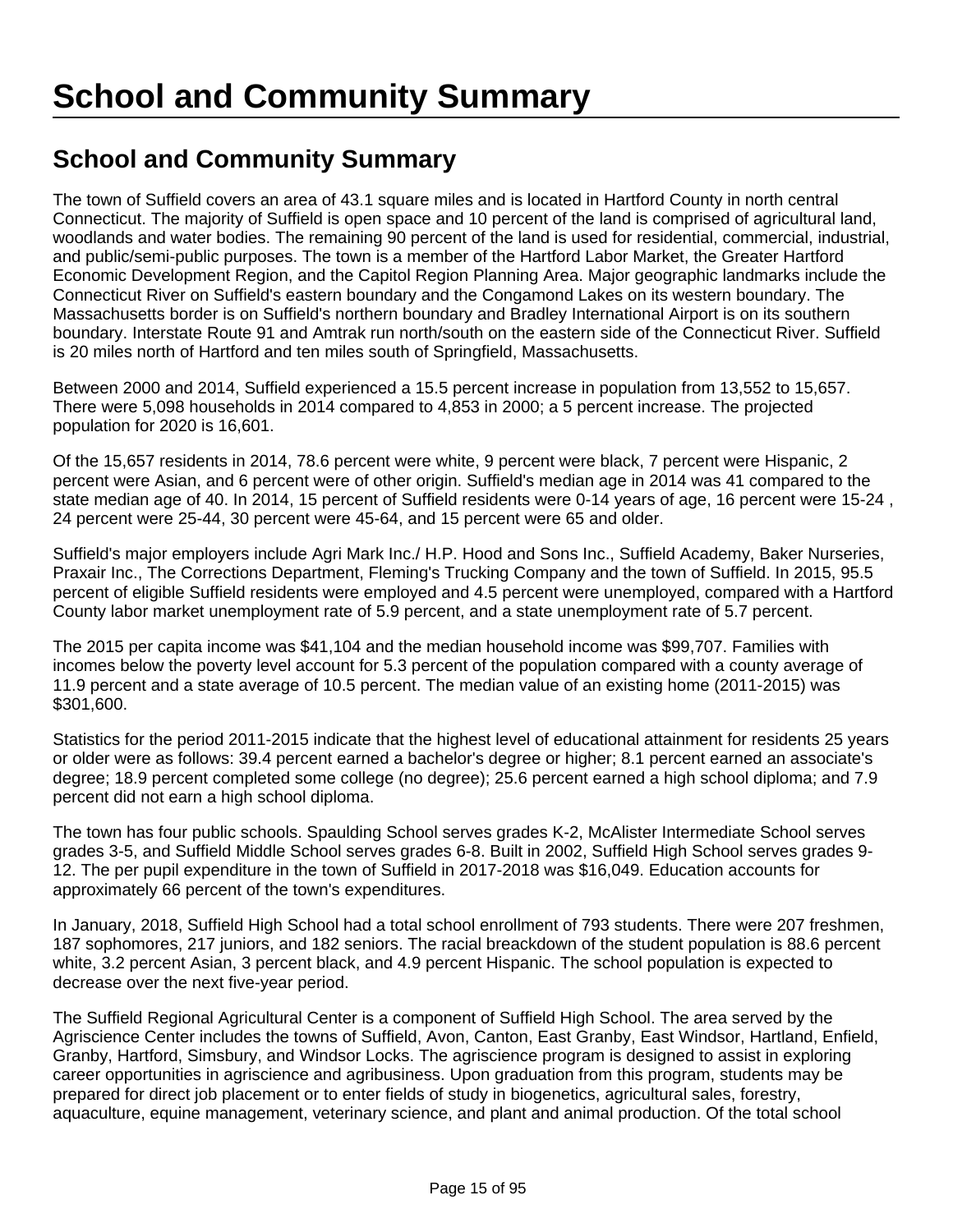enrollment of 793, 51 agriscience students were Suffield residents and 91 agriscience students were nonresidents. The majority of non-residents in the program this year are from the towns of Enfield and Windsor Locks (31 and 24 percent respectively).

Suffield Academy, an independent college preparatory school for about 400 students, is located on over 300 acres in the center of Suffield. Approximately 20 to 25 percent of the students are day students from the surrounding areas. Approximately 5 to 10 percent of each class chooses to attend Suffield Academy instead of attending Suffield High School. This number fluctuates year to year, and there are approximately 45 Suffield high school-aged residents attending Suffield Academy.

Suffield students have consistently scored above state and national averages in common assessments such as PSAT, SAT, and AP testing. In 2016, the average score for Suffield students was 536 in reading, 529 in writing, and 554 in mathematics. Advanced Placement courses (AP) are offered in Biology, Chemistry, Physics, AB Calculus, BC Calculus, Statistics, Computer Science, English Language, English Literature, French Language, Spanish Language, Spanish Literature, United States History, United States Government, Psychology, Macroeconomics and Microeconomics. In May 2016, 170 students took a total of 348 examinations in 16 subjects. Of the 348 AP examinations taken by Suffield High School, students 85.6 percent received scores of 3 or higher.

Students are able to participate in the Tech Prep program, offered in cooperation with Asnuntuck Community College. Students also take advantage of the opportunity to attend the Greater Hartford Academy for the Performing Arts and the Greater Hartford Academy for Math and Science. Students can also earn college credits in partnership programs with Asnuntuck Community College and the University of Connecticut (Early College Experience in English Literature).

More than 479 students participated in at least one of the 45 varsity, junior varsity, freshman or club sports offered through the athletic program. This is approximately 60 percent of the student body. The percentage of students involved in extracurricular activities at the high school increases well over 60 percent of the student body when accounting for the many students who participate in at least one of over 20 clubs and activities that are offered at Suffield High School, including Giraffe Club, Interact Club, Yearbook, FFA, First Robotics, Band, Jazz Ensemble, Drama Club, Class Councils, Student Senate, Best Buddies, GSA, Debate Team, Academic Quiz Team and WSHS-TV crew. Suffield High School students also participate in a wide range of volunteer community service activities in their community such as recreation coaching, Relay for Life, Ronald McDonald House, Boy Scouts, Girl Scouts, 4H, and Suffield Police Explorers and ambulance association.

Parents/guardians participate in the life of the school through the Parent Advisory Council, Safe Parties Committee, Suffield FFA Alumni and Friends' Organization, athletic and music boosters, Suffield Foundation for Excellent Schools, and by serving as volunteers in a number of different capacities. Parents/guardians and members of the community attend many school activities and athletic events.

Suffield High School students benefit each year from the significant contributions of time and financial support from individual benefactors, businesses, and private, professional, and fraternal organizations, that provide scholarships and awards and sponsor special school events. Student academic and athletic successes are recognized at sports awards nights, FFA banquet and degree ceremonies, undergraduate awards night, senior banquet and graduation. An annual scholar's breakfast is sponsored by the First National Bank of Suffield and the Suffield Rotary Club sponsors a Distinguished Rotary Student of the Month recognition program.

Statistics for the class of 2016 indicate that 70 percent of the school's graduates entered four-year colleges, 19 percent entered two-year colleges, 2 percent attended other post-secondary schools, 1 percent entered the military, and 8 percent sought employment.

#### **Core Values, Beliefs and Learning Expectations**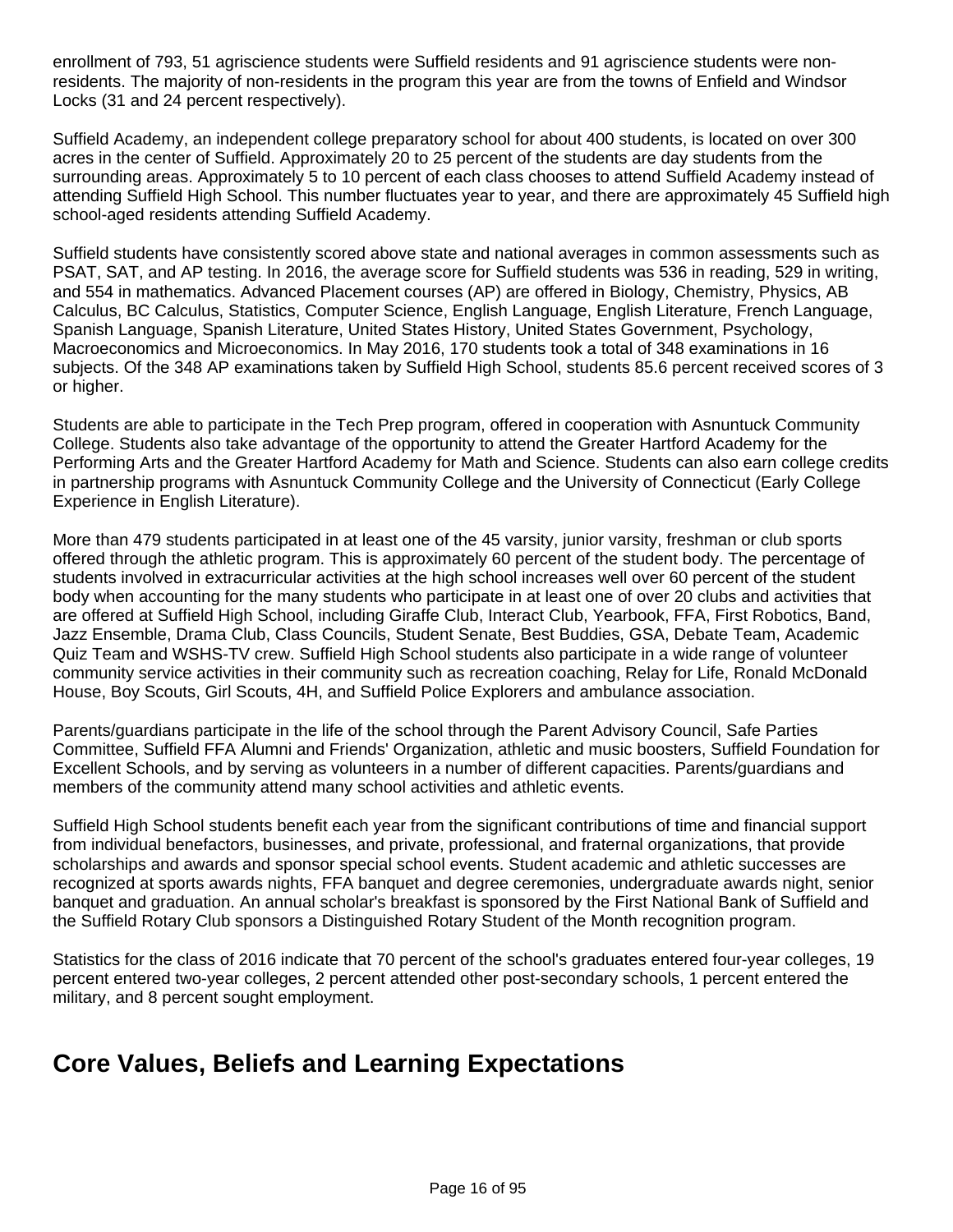#### **Mission Statement of the District and School**

The Mission of the Suffield Public Schools is to prepare all students with the knowledge, skills and attributes required for success in a rapidly changing world.

In pursuit of this Mission, we believe that:

- when we address students' diverse academic, social, emotional, and physical needs, all will learn;
- all students need equitable access to appropriate resources and opportunities to excel;
- multiple measures of student learning are required to drive continuous improvement;
- students and adults thrive in a safe and secure learning environment characterized by responsibility, fairness, respect and civility;
- highly effective teachers and instructional leaders who engage students in rigorous and challenging experiences are the keys to student success;
- an excellent District staff supports success in every classroom, facility, and setting;
- partnerships, collaboration and communication with families and the community are vital to our mission.

#### **Core Values**

As a collective learning community, Suffield high School values opportunities to strengthen and develop:

- Responsibility
- Respect
- Creativity
- Integrity
- Rigor

#### **Beliefs about Learning**

The Suffield High School community believes that the potential for student learning is maximized when:

- all members of the community feel safe.
- good character and integrity are promoted.
- creativity and innovation are encouraged.
- effective communication skills are developed.
- collaboration opportunities consistently occur.
- the ability to think critically in order to solve problems is fostered.
- a rich and rigorous academic program is provided.
- learning opportunities are active and engaging.
- 21st century skills are taught across the disciplines to help students succeed.
- technology is used appropriately and effectively.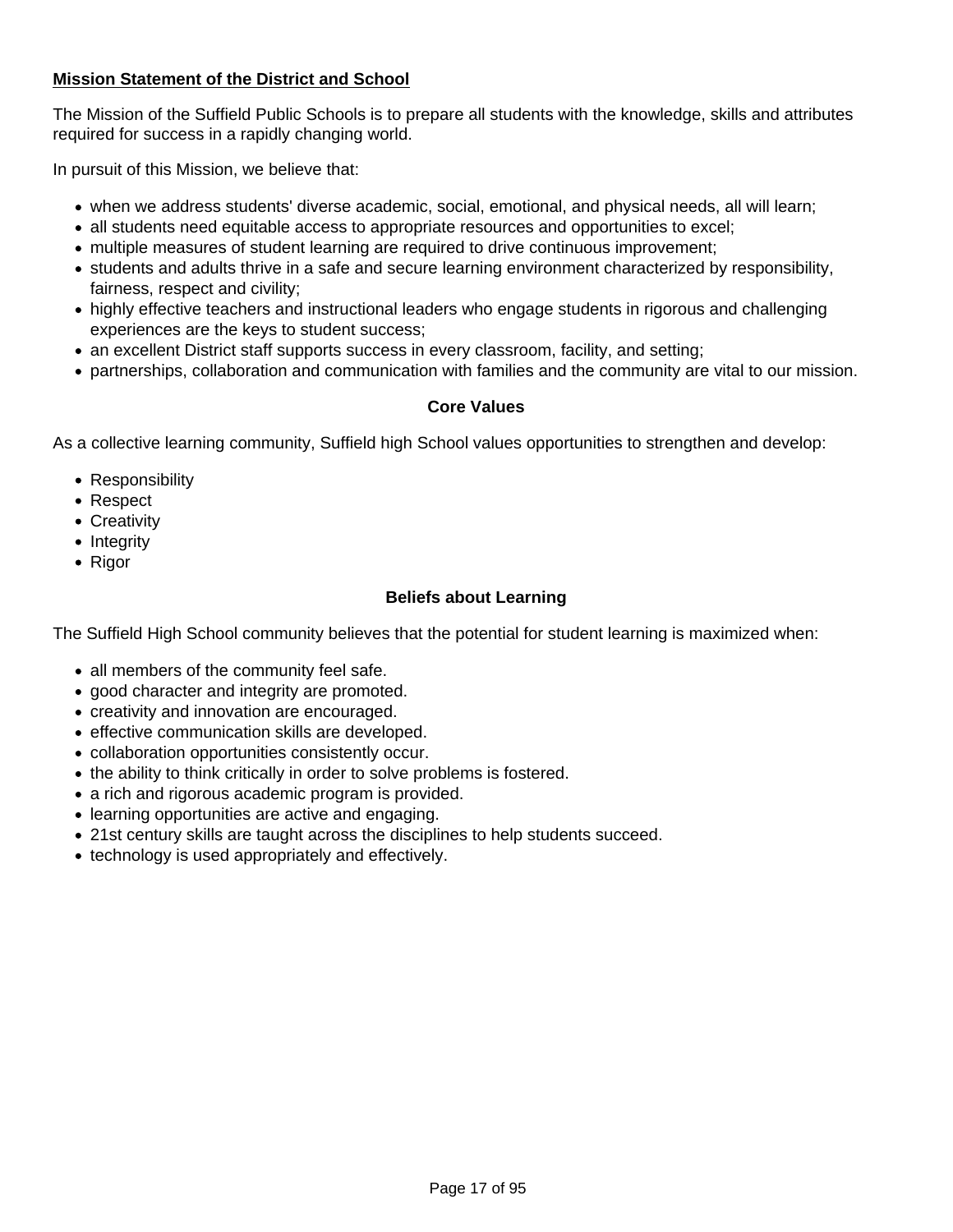# **Introduction**

### **Introduction**

The New England Association of Schools and Colleges (NEASC) is the oldest of the six regional accrediting agencies in the United States. Since its inception in 1885, the Association has awarded membership and accreditation to those educational institutions in the six-state New England region who seek voluntary affiliation.

The governing body of the Association is its Board of Trustees which supervises the work of four Commissions: the Commission on Institutions of Higher Education (CIHE), the Commission on Independent Schools (CIS), the Commission on Public Schools which is comprised of the Committee on Public Secondary Schools (CPSS), the Committee on Technical and Career Institutions (CTCI), and the Committee on Public Elementary and Middle Schools (CPEMS), and the Commission on International Education (CIE).

As the responsible agency for matters of the evaluation and accreditation of public secondary school member institutions, CPSS requires visiting teams to assess the degree to which the evaluated schools align with the qualitative Standards for Accreditation of the Committee. Those Standards are:

#### **Teaching and Learning Standards**

Core Values, Beliefs, and Learning Expectations

Curriculum

Instruction

Assessment of and for Student Learning

#### **Support of Teaching and Learning Standards**

School Culture and Leadership

School Resources for Learning

Community Resources for Learning

The accreditation program for public schools involves a threefold process: the self-study conducted by the local professional staff, the on-site evaluation conducted by the Committee's visiting team, and the follow-up program carried out by the school to implement the findings of its own self-study, the valid recommendations of the visiting team, and those identified by the Committee in the follow-up process. Continued accreditation requires that the school be reevaluated at least once every ten years and that it show continued progress addressing identified needs.

#### **Preparation for the Accreditation Visit - The School Self-Study**

A steering committee of the professional staff was appointed to supervise the myriad details inherent in the school's self-study. At Suffield High School, a committee of eight members, including the principal, supervised all aspects of the self-study. The steering committee assigned teachers and administrators in the school to appropriate subcommittees to determine the quality of all programs, activities, and facilities available for young people. In addition to faculty members, the self-study committees included teachers and administrators.

The self-study of Suffield High School School extended over a period of 10 school months from January 2017 to January 2018.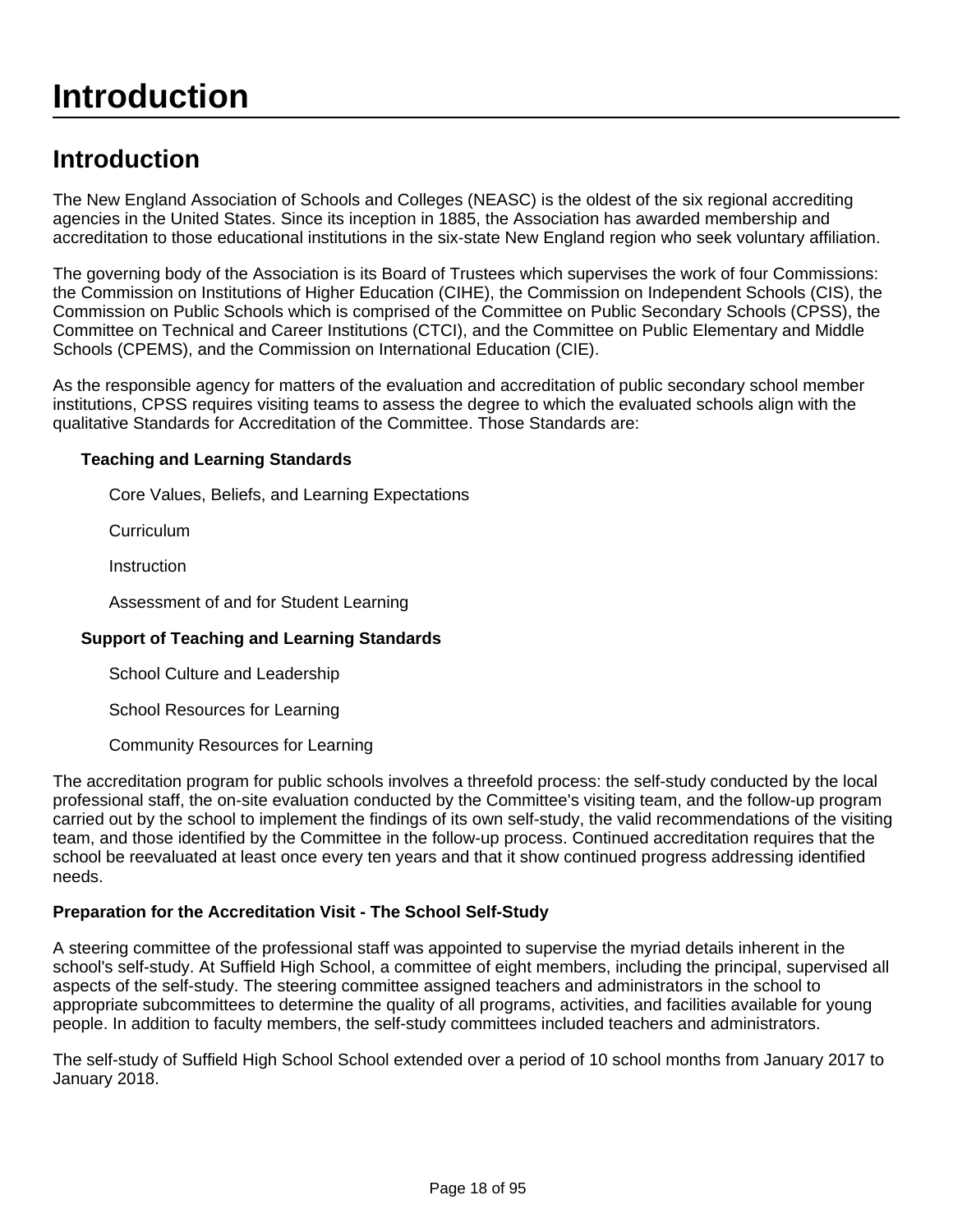Public schools evaluated by the Committee on Public Secondary Schools must complete appropriate materials to assess their alignment with the Standards for Accreditation and the quality of their educational offerings in light of the school's core values, beliefs, and learning expectations, and unique student population. In addition to using the Self-Study Guides developed by a representative group of New England educators and approved by the Committee, Suffield High School School also used questionnaires developed by The Research Center at Endicott College to reflect the concepts contained in the Standards for Accreditation. These materials provided discussion items for a comprehensive assessment of the school by the professional staff during the self-study.

It is important that the reader understand that every subcommittee appointed by the steering committee was required to present its report to the entire professional staff for approval. No single report developed in the selfstudy became part of the official self-study documents until it had been approved by the entire professional staff.

#### **The Process Used by the Visiting Team**

A visiting team of 16 members was assigned by the Committee on Public Secondary Schools to evaluate Suffield High School. The visiting team members spent three days in Suffield, Connecticut, reviewed the self-study documents which had been prepared for their examination, met with administrators, teachers, other school and system personnel, students and parents, shadowed students, visited classes, and interviewed teachers to determine the degree to which the school aligns with the Committee's Standards for Accreditation. Since the members of the visiting team represented classroom teachers, school counselors, library/media specialists, school administrators, school board members, and central office administrators, diverse points of view were brought to bear on the evaluation of Suffield High School.

The visiting team built its professional judgment on evidence collected from the following sources:

- review of the school's self-study materials
- two hours shadowing 16 students
- a total of 67 classroom observations
- numerous informal observations in and around the school
- tours of the facility

- individual meetings with 32 teachers about their work, instructional approaches, and the assessment of student learning

- group meetings with students, parents, school and district administrators, and teachers

Each conclusion in the report was agreed to by visiting team consensus. Sources of evidence for each conclusion drawn by the visiting team are included with each Indicator in the Standards sections of the report. The seven Standards for Accreditation reports include commendations and recommendations that in the visiting team's judgment will be helpful to the school as it works to improve teaching and learning and to better align with Committee Standards.

This report of the findings of the visiting team will be forwarded to the Committee on Public Secondary Schools which will make a decision on the accreditation of Suffield High School.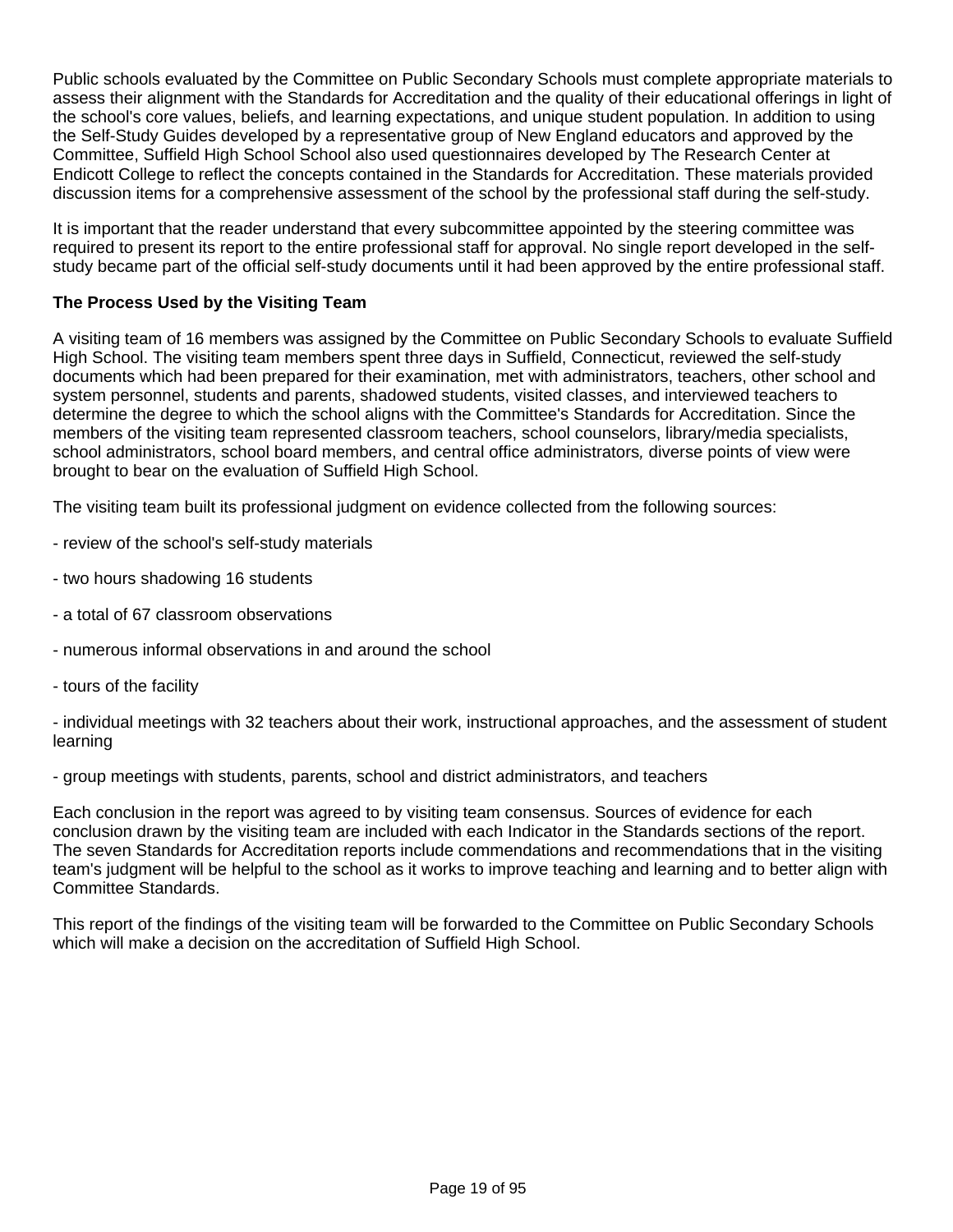The Suffield High School (SHS) community has engaged in a collaborative and inclusive process, informed by current research-based practices, to identify its core value and beliefs about learning, but has not yet engaged in a process to clearly define the core values and beliefs in order to ensure commitment throughout the entire learning community. In order to develop the school's core values, beliefs, and 21st century learning expectations, the NEASC steering committee reviewed current research, including the Partnership for 21st Century Learning and Preparing 21st Century Students for a Global Society. In addition, research on area schools was performed to gain an understanding of other approaches to core values, beliefs, and 21st century learning expectations. In February 2016 the full faculty worked to develop a word list of expectations, hopes for students, and the high school's strongest values. From this list, a master list was compiled by the NEASC steering committee. Feedback was solicited from the student senate and the full student body through a core value survey during advisory. Parents were able to give input through the parent advisory council. The steering committee narrowed the master list into categories which were used to establish the five core values of "creativity, integrity, respect, responsibility, and rigor." This list was voted on and approved by the full faculty and board of education in May 2016. Using these five core values, the faculty drafted the school's beliefs about learning which were also approved through full faculty vote. Rubrics were then created for each 21st century learning expectation by interdisciplinary faculty groups, who were each assigned one of the expectations. Teachers reported feeling that their input was heard and valued during this entire process. Students agreed that they had a voice in the creation of the core values, beliefs, and 21st century learning expectations.

While the process to develop the core values, beliefs, and learning expectations was inclusive, there is not yet broad-based understanding of or commitment to these fundamental values. For example, students are unable to articulate the meaning of the core values and teachers report that different interpretations of the core values, beliefs, and 21st century learning expectations exist. This variety of interpretations challenged the success of the school-wide rubric pilot during the 2016-2017 school year. The school leadership team was prepared to investigate student portfolios as an alternative to school-wide rubrics, demonstrating the lack of school-wide commitment to rubrics for measuring the core values, beliefs and 21st century learning expectations. When the school engages all stakeholders in defining the core values, beliefs, and 21st century learning expectations, there will be wider commitment to and implementation of these values throughout the school community.

- self-study
- teacher interview
- teachers
- students
- parents
- department leaders
- school leadership
- Endicott survey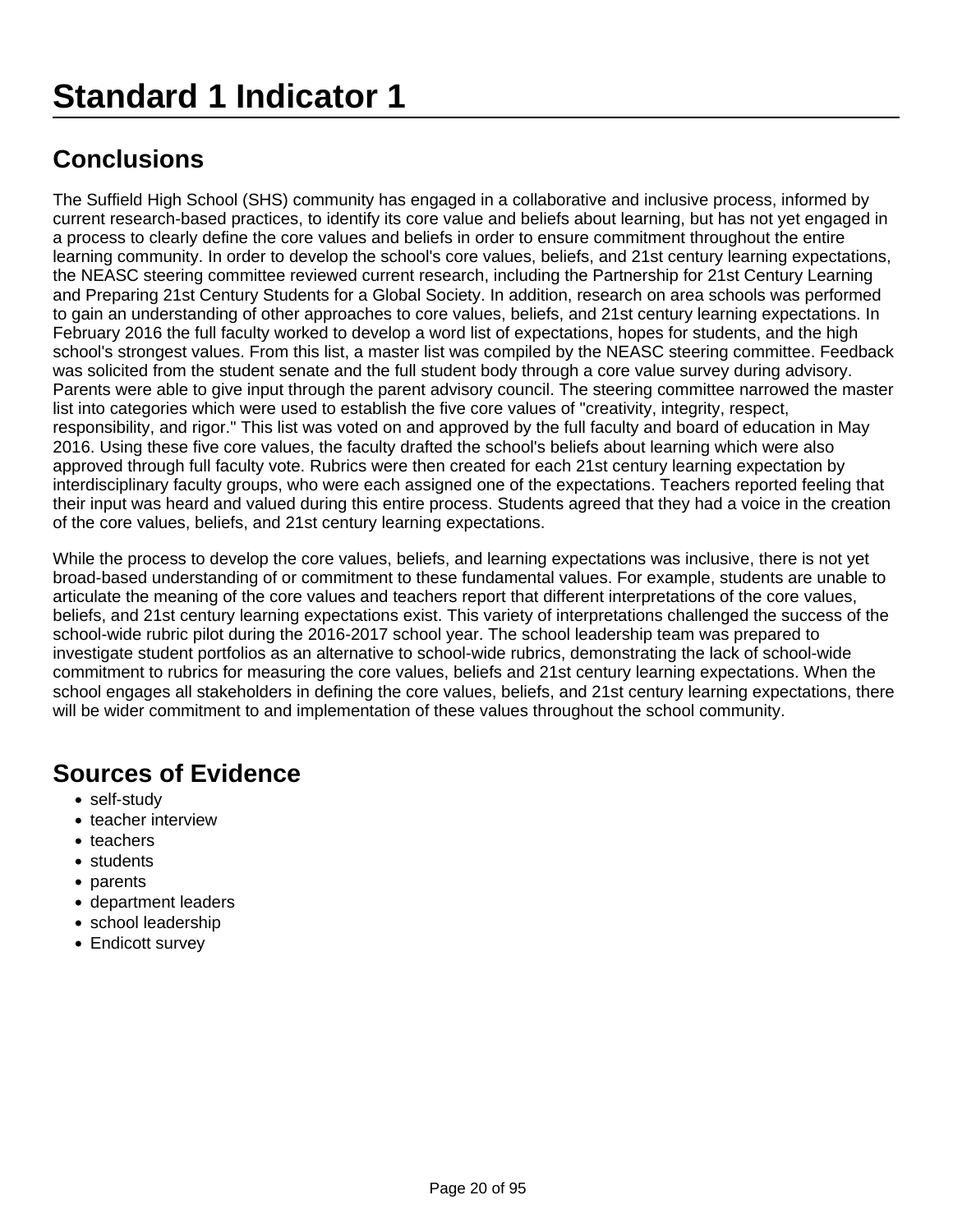Suffield High School has identified 21st century learning expectations for all students which address academic, social, and civic competencies, but has yet to define specific and measurable criteria for success, such as schoolwide analytic rubrics, which define targeted high levels of achievement. The faculty of SHS have developed and voted to implement the 5-C's for 21st century learning expectations (communication, collaboration, citizenship, creativity and critical thinking). The staff, in small interdisciplinary groups, created rubrics without expert guidance on how to define and measure each expectation. Sixty-six percent of staff think the school's 21st century learning expectations are challenging and measurable for all students. Yet, in spring 2017, the faculty piloted the new rubrics but felt the rubrics were unmeasurable and not universally applicable across all disciplines. Each analytic rubric describes desired student outcomes in inconsistent and vague terms across all expectations. This is indicated by the fact that only approximately 45 percent of staff believe that the school has adopted school-wide analytic rubrics that define all of the 21st century learning expectations (academic, social, and civic). Currently, each department is using individual scoring guides and rubrics, some of which were implemented during the previous NEASC evaluation. Many of their individual and department scoring guides address and assess many of the expectations, although not by design.

In an effort to provide feedback about the core values to parents and students, the administration created and added core value report card comments. Limited communication on how these values were defined and evaluated led to confusion on the part of students, parents, teachers, and school board members. The school is planning on obtaining information from NEASC exemplar schools as part of its revision of school-wide 21st century learning expectations rubrics in order to modify existing rubrics so that they are accessible and usable to all members of the learning community. When the SHS community develops a strategic plan to define expectations, revise rubrics, and incorporate the core values, beliefs, and 21st century learning expectations, these values will become more tightly woven into the fabric of the school community.

- self-study
- teacher interview
- teachers
- parents
- school board
- department leaders
- Endicott survey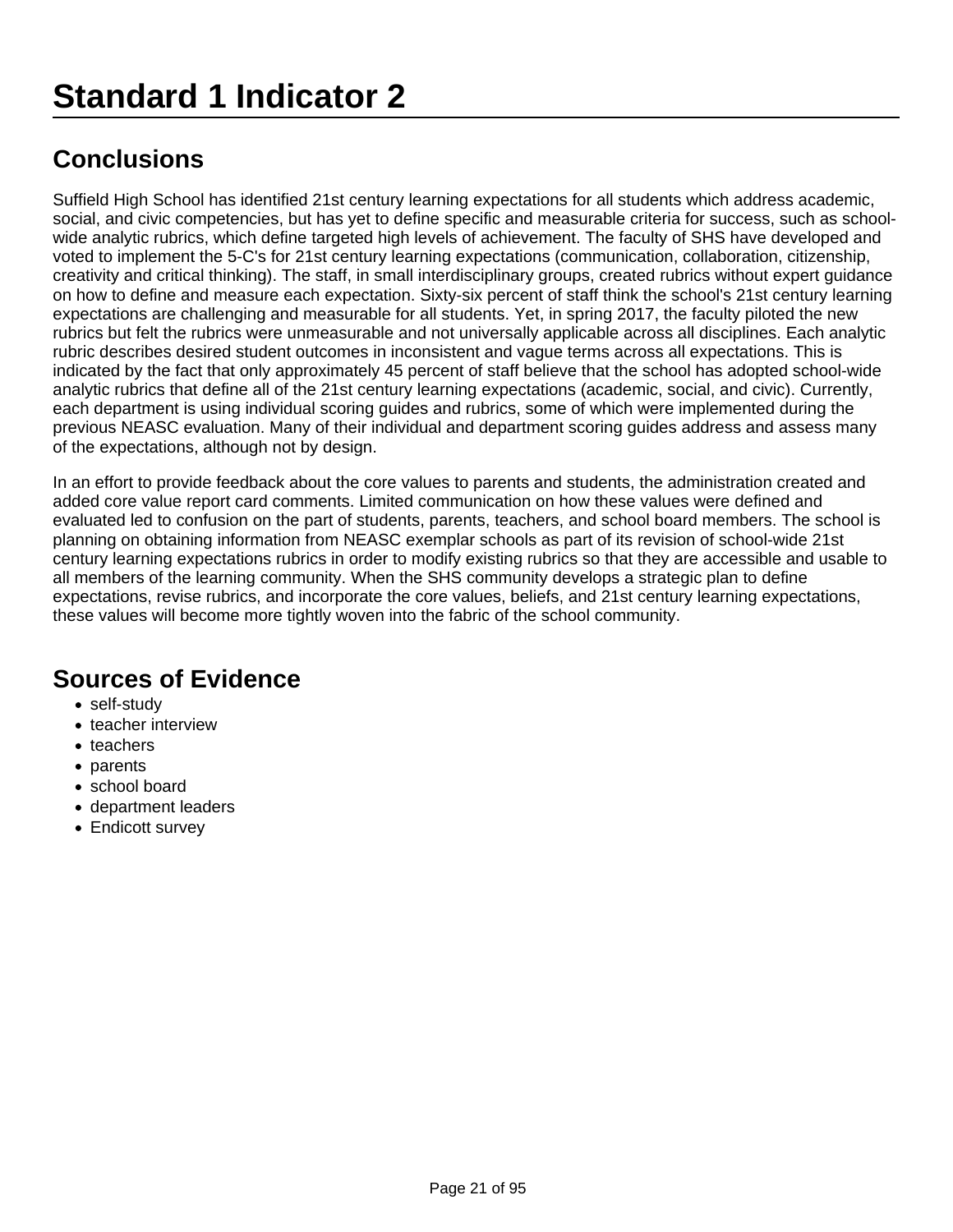The school's core values, beliefs, and 21st century learning expectations are in the beginning stages of being reflected in the culture of the school, driving curriculum, instruction, and assessment in every classroom, as well as guiding the school's policies, procedures, decisions, and resource allocations.

The SHS core values and beliefs are closely aligned with the district's core beliefs and common language as evidenced in both the Suffield District and High School Improvement Plans. Both district and school share the same Five-Year Strategic Goals for 2012-2017 to create an aligned and accessible curriculum that embeds 21st century skills and Common Core State Standards. The school board formally adopted the core values on May 3, 2016.

The school has a set of written core values and beliefs that are visible on banners in the main hallway of the school. The core values are posted in every classroom and on the school's website. Eighty-five percent of students and 76 percent of parents are familiar with core values and beliefs. One example of the core values, beliefs, and 21st century learning expectations being exhibited in the school is through the interdisciplinary sportsmanship initiative. The athletic director gathered captains of athletic teams, in collaboration with the Teen Leadership class, to create a good sportsmanship presentation for athletic captains from multiple area high schools. The school is also a recent recipient of the Connecticut Interscholastic Athletic Conference Michael's Cup for sportsmanship. Additionally, the agricultural science program develops and implements lessons which emphasize holding students accountable to a code of ethics. This code of ethics is independent of the school's core values and beliefs but the agricultural science department head believes them to be similar in spirit. Despite this data and the visibility of the core values and beliefs posted throughout the building, students, faculty, and parents had limited ability to state in general terms how these values and beliefs directly impacted the teaching and learning at SHS. Only about 53 percent of staff feel that the core values and beliefs are actively reflected in the school's culture. Many students do not know all of the core values, beliefs, and 21st century learning expectations, and some students report that they know the words, but do not really understand what the school means by them. Over 75 percent of staff agree core values, beliefs, and learning expectations are clear to them, although both teachers and students report that the core values are not yet lived in a school-wide sense. The faculty recognition and Core Values Awards are beginning to incorporate the school's core values and beliefs into everyday culture. For the faculty award, faculty peer nominations are considered by the student senate, who selects a winner. For the Core Values Award, each department nominates a student for each value and forwards the nominations to the school climate committee, who selects one student from each grade per value to award. However, the nominations are only occasionally accompanied by justifications for each student, and some students report that although they are aware of the Core Values and Beliefs Award, they are not sure how students are chosen for the award.

The assistant superintendent reports that the 21st century skills development and implementation are in their infancy stages. Students reported that some teachers make a purposeful effort to teach the core values, beliefs, and 21st century learning expectations, but students have yet to internalize these lessons.

Only about 47 percent of staff agree that the core values and beliefs guide school procedures and the allocation of resources. The assistant superintendent reports that the school has increased the amount of PLC time so that teachers may collaborate more on aligning their practices with the core values, beliefs, and 21st century learning expectations.

Once there is school-wide commitment and a deeper, consistent application of the core values, beliefs, and 21st century learning expectations within the faculty and staff at Suffield High School, this commitment will drive curriculum, instruction, assessment, and guide policies, procedures, decision-making, and resource allocation.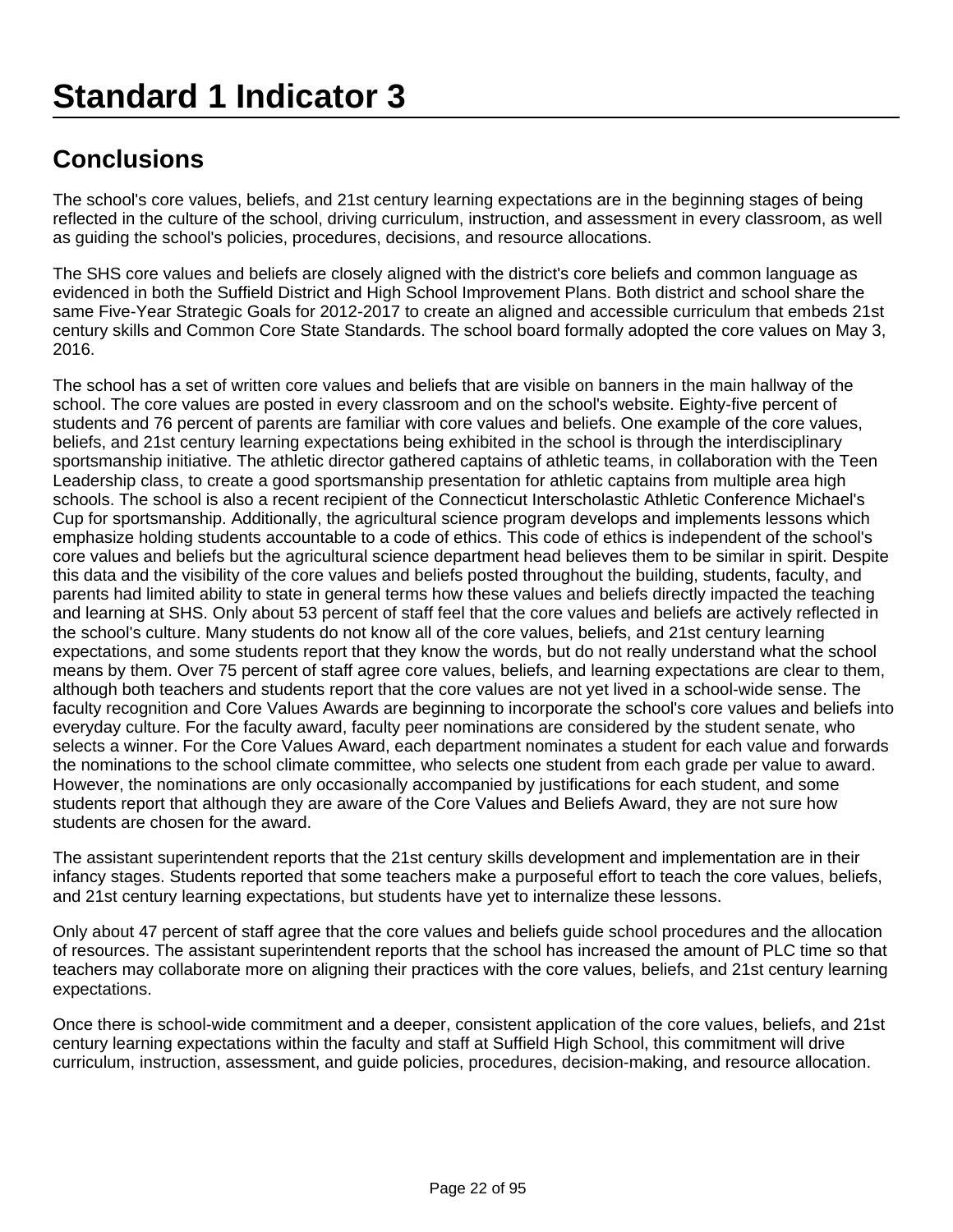- self-study
- panel presentation
- teacher interview
- teachers
- parents
- central office personnel
- school leadership
- Endicott survey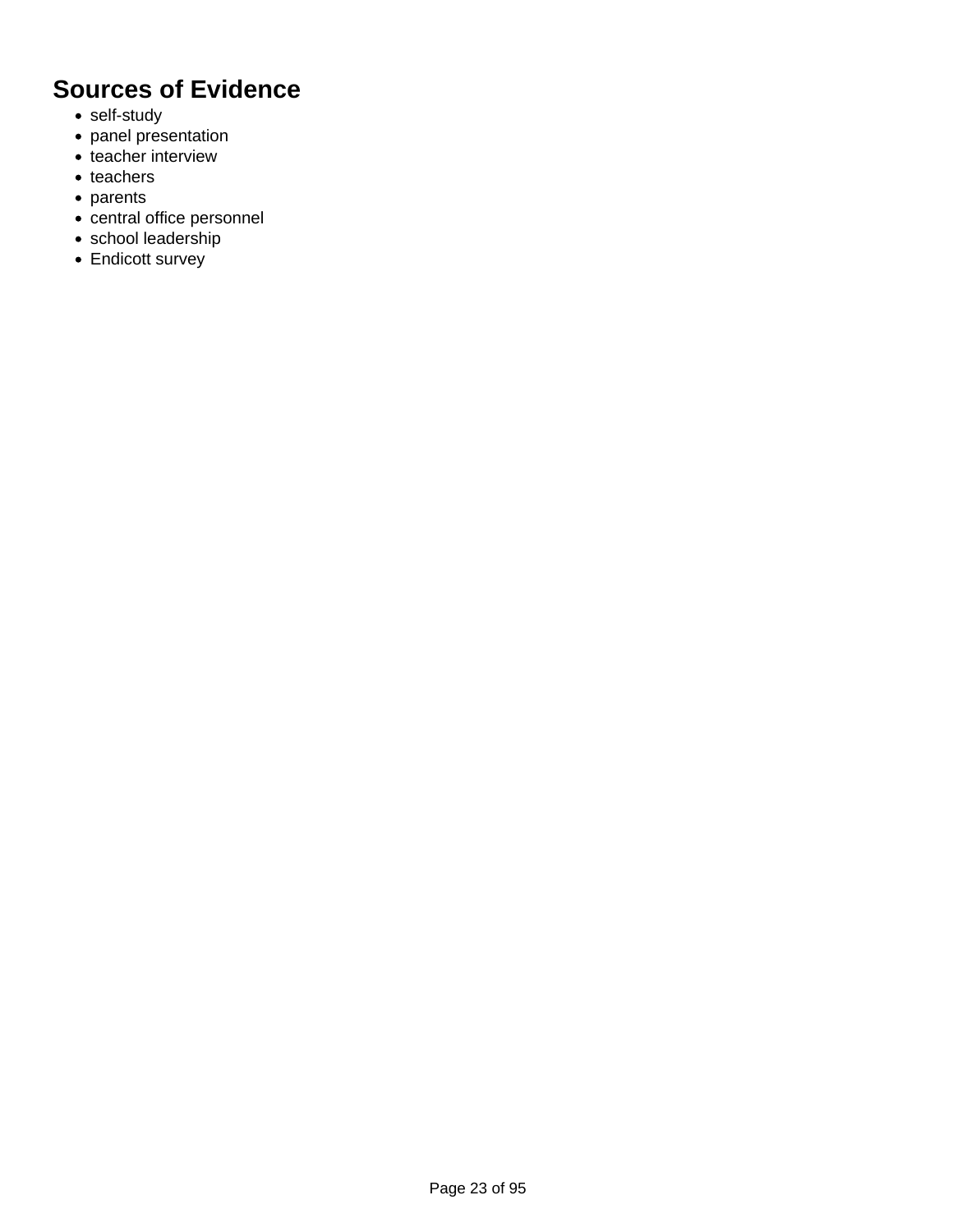Suffield High School will review and revise its core values, beliefs, and 21st century learning expectations based on research, multiple data sources, as well as on district and school community priorities. The SHS leadership has begun to discuss the future direction of core values, beliefs, and learning expectations, but the timeline and plan for review and revision has yet to be fully developed. The leadership team, with an eye toward future changes in NEASC expectations, has begun to visit neighboring schools to collect information on best practices in creating a vision of a graduate. The school is considering annual portfolios as a possible replacement to school-wide rubrics to assess students on the core values, beliefs, and 21st century learning expectations in the future, however, further discussion has led the leadership team toward the exploration of schools who have exemplary school-wide rubric systems. Next steps include reaching out to NEASC for a list of exemplar schools and re-evaluating the implementation and process of the school-wide rubric system.

Faculty members involved in PDEC (professional development and evaluation committee) work to plan professional development around instructional improvements. District PLC time is often used as collaboration time between department and like-course teachers. The district superintendent, assistant superintendent, curriculum leaders and curriculum chairs often join teacher PLC time in an effort to align and assist staff with implementation, instruction, and assessment of core values, beliefs, and learning expectations. Some teacher voiced that the continuation of this time and multiple stakeholder collaboration could be used to review and revise curriculum, instruction and assessment using the core values, beliefs and 21st century learning expectations. Central office is working to have staff create, revise, and convert curriculum to Rubicon Atlas by the end of 2019, with the goal of aligning curriculum with 21st century learning expectations. When the school conducts a review of core values, beliefs, and 21st century learning expectations on a regular basis, including input from all school stakeholders, based on sound research and multiple data sources, SHS's core values, beliefs, and 21st century learning expectations will continue to be progressive, meaningful, and relevant.

- teachers
- department leaders
- central office personnel
- school leadership
- school website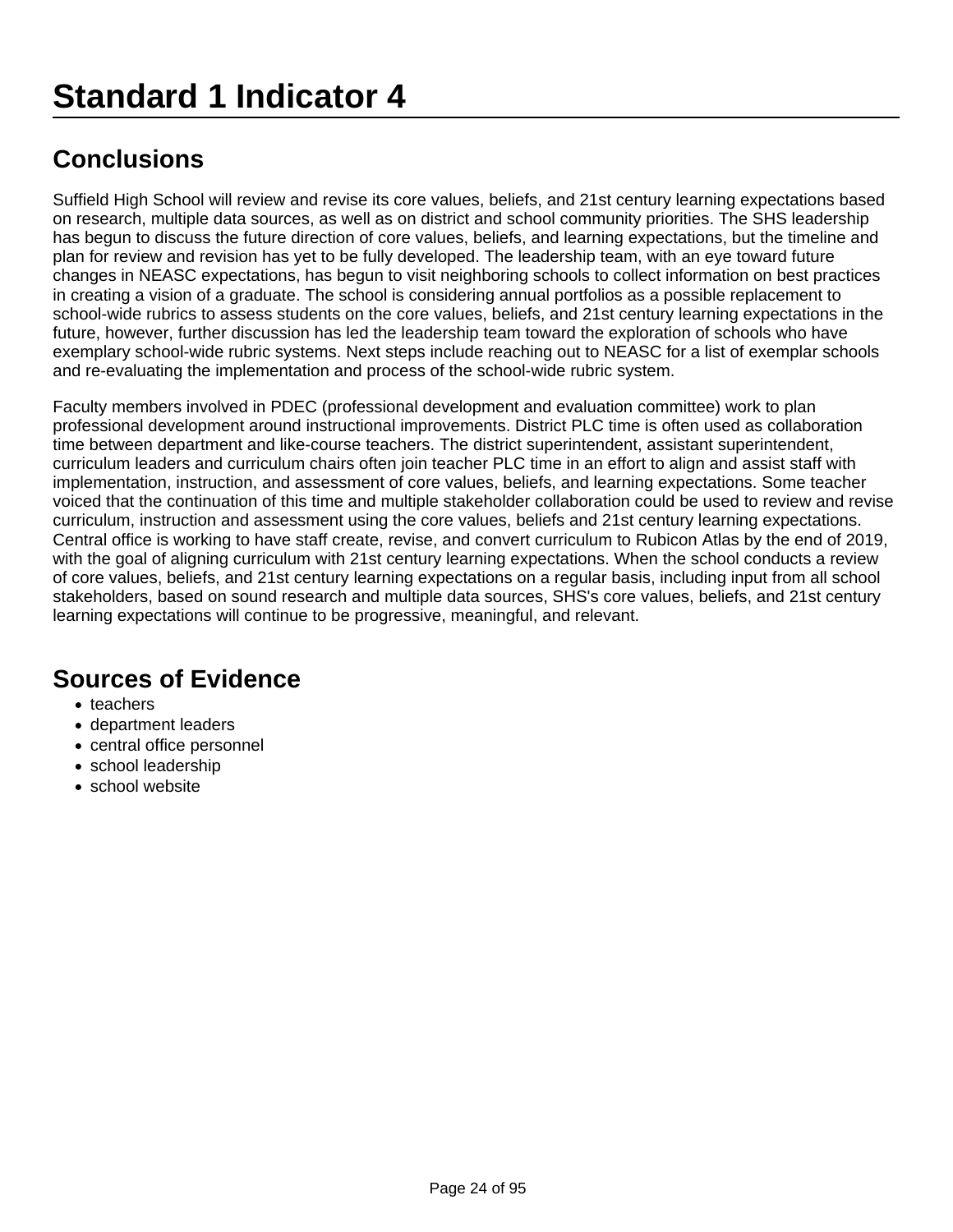# **Standard 1 Commendations**

## **Commendation**

The inclusive process used to develop the school's core values and beliefs which incorporated feedback from a variety of school stakeholders

### **Commendation**

The incorporation of the core values into the school website and School Improvement Plan

### **Commendation**

The efforts to embed the core values and beliefs in the culture of the school through programs such as the Core Values Awards and sportsmanship program

## **Commendation**

The high visibility of the core values banners in the main hallway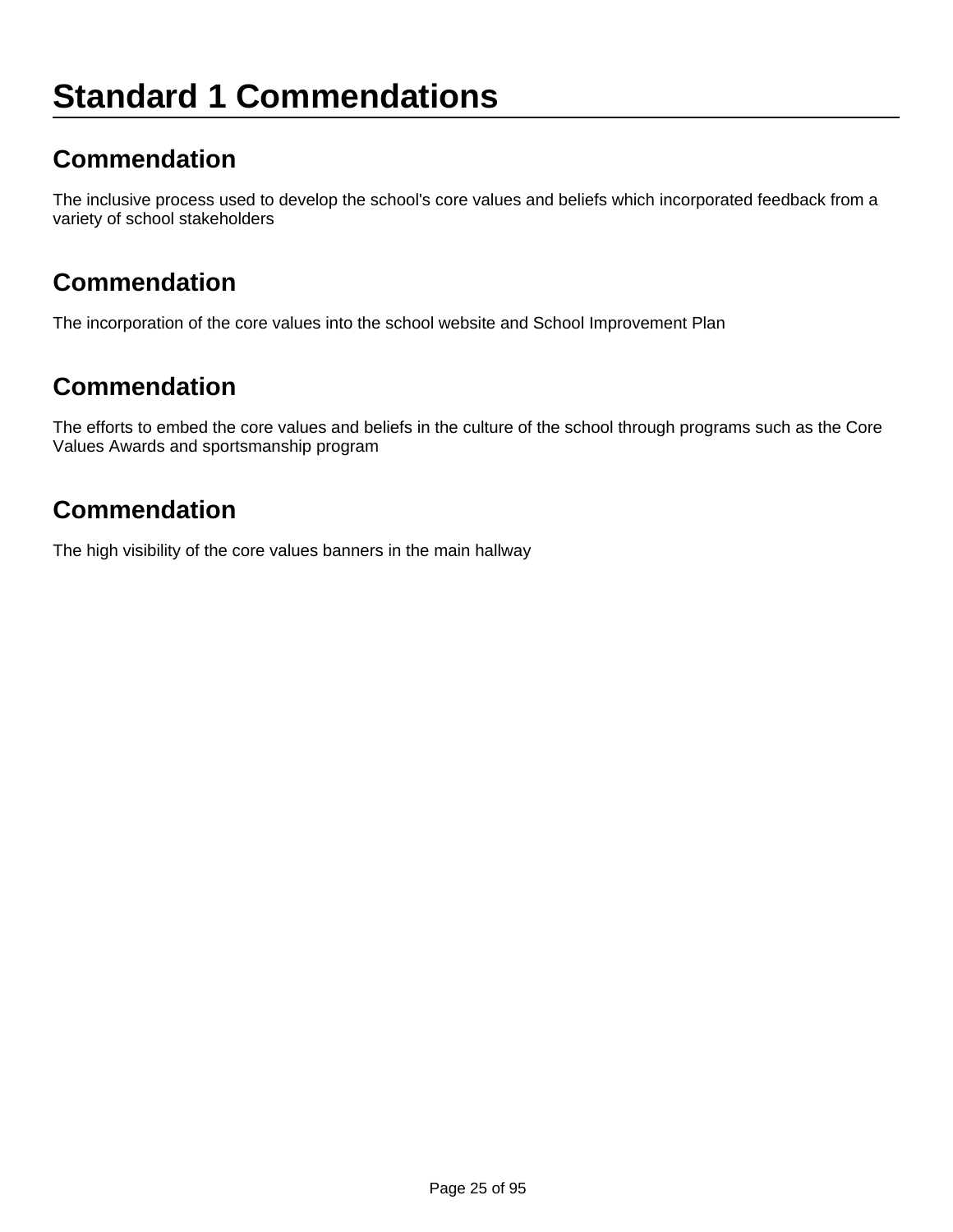# **Standard 1 Recommendations**

#### **Recommendation**

Engage school stakeholders in a process to clearly define the core values, beliefs, and 21st century learning expectations in order to ensure commitment throughout the entire learning community

#### **Recommendation**

Develop and implement specific and measurable criteria for success, such as school-wide analytic rubrics, which define targeted high levels of achievement for each learning expectation

#### **Recommendation**

Allocate time for professional development to integrate the core values, beliefs, and 21st century learning expectations into curriculum, instruction, and assessment

#### **Recommendation**

Develop and implement a process to review and revise an authentic and research-based core values and beliefs statement

#### **Recommendation**

Investigate schools that successfully implement a school-wide analytic rubric system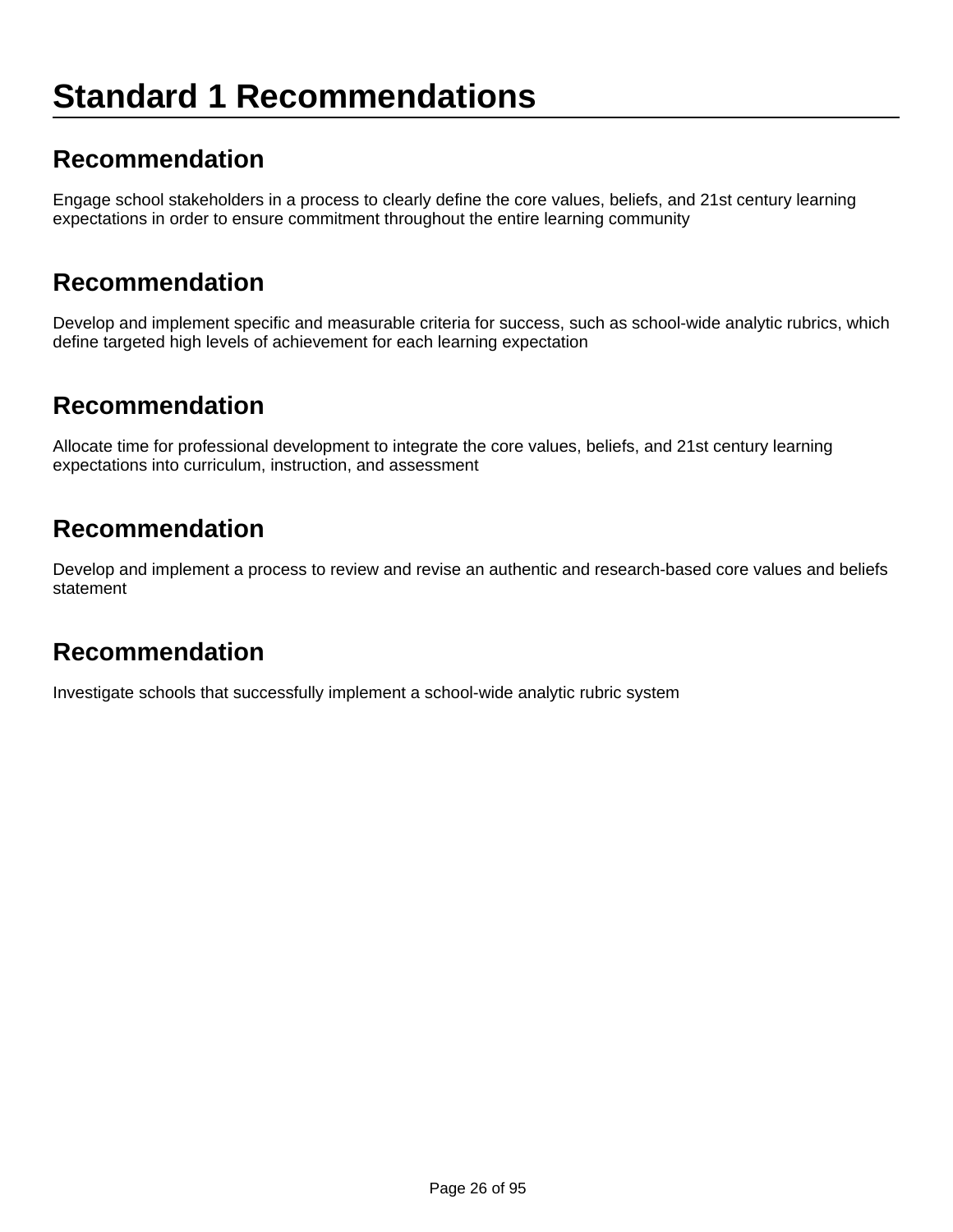A substantial amount of the curricula at Suffield High School are not yet purposefully designed to ensure that all students practice and achieve each of the school's 21st century learning expectations. Although, 50 percent of staff agrees that the school's formal curriculum design ensures that all students practice and achieve all of the school's learning expectations, departments across the school are in various stages of developing the curriculum. Some have written or are in the process of writing common formative and summative assessments, others are in the process of transferring current curricula into Rubicon Atlas, and some have yet to begin the curriculum writing process. As a result, the curriculum for different courses within departments are at varying levels of completion. The school has not yet aligned specific school-wide 21st century learning expectations with course and department curricula. There is limited consistency in awareness and understanding of 21st century learning expectations throughout the school. These learning expectations are not yet consistently found in the departmental scoring guides and common assessments. School leadership acknowledges that the development and consistency of rubrics is in its earliest stages. Due to identified time constraints, little formal data review takes place for making decisions to add or delete courses or units from the curriculum or for the purpose of modifying curriculum, except by individual teachers. When the curricula have been fully revised to implement the new expectations, including common understanding and assessment of 21st century learning expectations, all students will have full opportunities to practice and achieve mastery of each of the school's 21st century learning expectations.

- classroom observations
- self-study
- student shadowing
- student work
- teacher interview
- teachers
- students
- parents
- school board
- department leaders
- central office personnel
- school leadership
- Endicott survey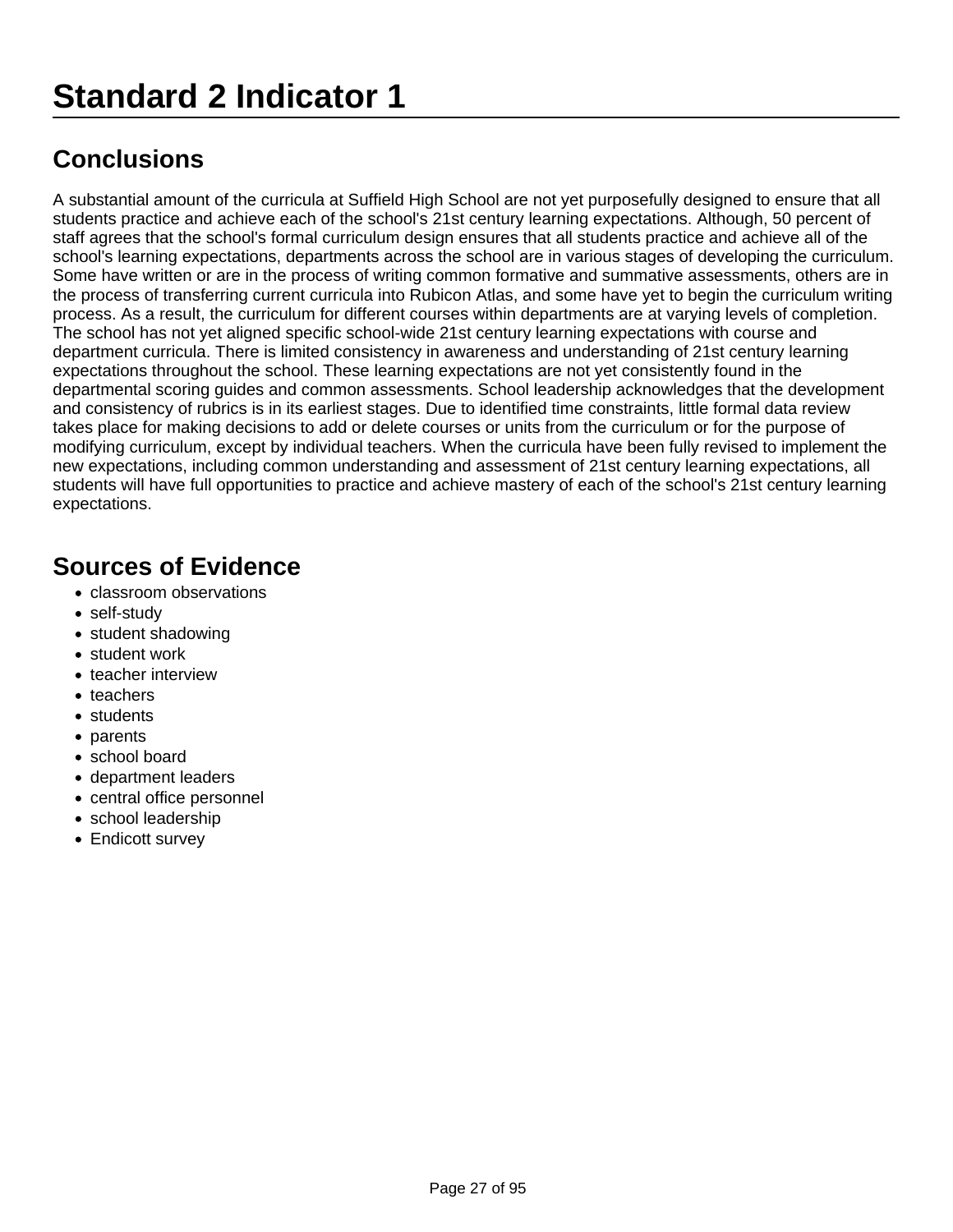Suffield High School's curriculum is in the beginning stages of being written and stored in a common format that includes units of study with essential questions, concepts, content, and skills, instructional strategies, and assessment practices, however, the school's 21st century learning expectations are not included in the current format.

Rubicon Atlas, Google Docs, and printed binders are all methods of cataloguing the information, but some are ineffective or inaccessible to all department members. The school is in a transitional phase in which all curriculum documents will be transferred to Rubicon Atlas. Some of the curriculum is in varied written components. Other curricula is in various developmental stages in Rubicon Atlas, utilizing a common template and format. A few courses are taught without any written curriculum. Only 27 percent of the staff agree that the curriculum is written in a common, formal template. Curriculum documents do not indicate articulation of alignment with 21st century learning expectations. Some departments are comprehensive in their inclusion of instructional strategies and assessment practices, while other departments are still engaged in the process of solidifying their curricula. Specific instructional practices for meeting these standards were not made available in the evidence provided by all departments. Explicitly identified common assessments and the specific school-wide rubrics used in the scoring of assessments are absent from most documents. Various departments and individual teachers within a department use scoring guides that provide points earned. Department heads and leadership recognize that the work of writing and aligning curriculum to teaching and assessment is, by nature, an ongoing process and cite the lack of common planning time coupled with the prior lack of a district-wide process as a challenge in making progress in recent years. Central office leadership has articulated a plan for all curriculum to be in Rubicon Atlas by July 2019. However, the implementation of the plan has been inconsistent. Currently, administration reports that 21 percent of the courses taught have no written curriculum, 42 percent of courses taught have curriculum entered into Rubicon Atlas, and 60 percent of the courses taught have written curriculum. Further review of the curricula written in Rubicon Atlas, showed significantly more than 42 percent being incomplete and/or missing entirely. For example, the science department has completed all components in Rubicon Atlas.

When a common template is used consistently among all departments for the purpose of curriculum formatting, and when a clearly articulated curriculum revision cycle/process is developed and consistently implemented, students and teachers will have a clear understanding of the school's curriculum and how the school's 21st century learning expectations can be achieved.

- self-study
- student work
- teacher interview
- central office personnel
- school leadership
- Endicott survey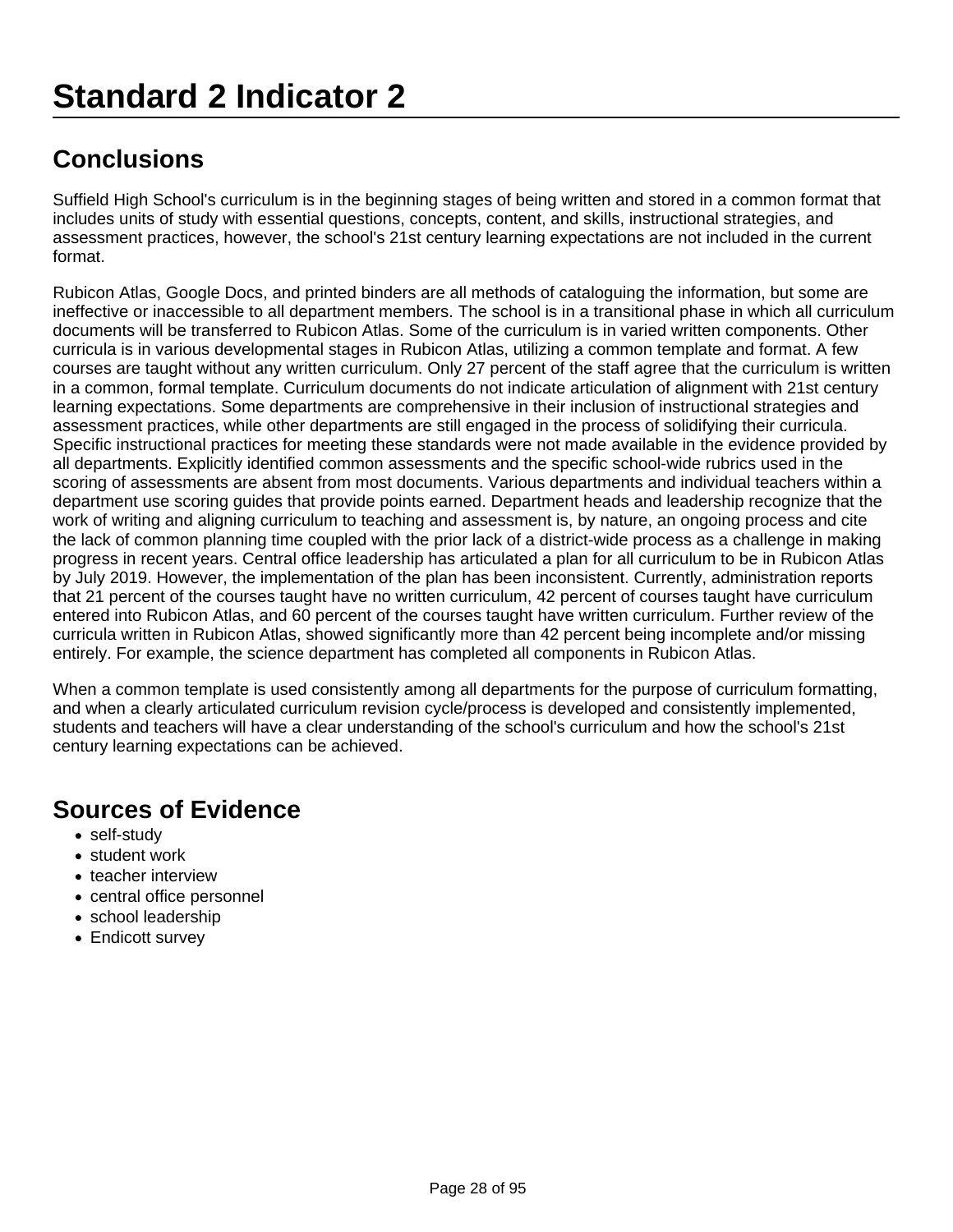The SHS curriculum occasionally encourages students to pursue a depth of understanding and application of knowledge through inquiry and problem-solving, higher order thinking, authentic learning opportunities in and out of school, informed and ethical use of technology, and encourages informal cross-disciplinary learning.

Classroom observations indicate that some students in specific courses and/or departments are provided with opportunities for practicing inquiry and problem-solving, in absence of this being specifically outlined in curriculum documents. This type of teaching and learning is inconsistent among and between departments, classes, and levels. Seventy-seven percent of parents, and 87 percent of staff members agree that the curriculum at SHS emphasizes depth of understanding and higher order thinking.

SHS acknowledges that cross-disciplinary learning is prevalent, although mostly informal and inconsistent. Sixtyfive percent of students and approximately 47 percent of staff believe that the school places an emphasis on these types of learning opportunities. Curriculum documents make limited connections from one content area to another. Teachers and students provide only anecdotal, informal examples of when this takes place at the school. Some teachers reported that Wildcat Time occurring daily and a lack of common planning time were noted as barriers, although teachers have over four hours of planning time each week.

Approximately 66 percent of parents, and approximately 78 percent of teachers indicate that the curriculum emphasizes authentic application of knowledge and skills. Approximately 51 percent of students report that they have an opportunity to apply what they are learning outside of the classroom. Sixty-five percent of students feel that what they learn in classes is applicable to other courses and to life outside of the school, while approximately 54 percent of students report that their teachers include topics from other subject areas in their classes. This is significantly present in agriscience classes, for example in food science and bread lab.

Approximately 89 percent of students report to be knowledgeable about the effective and ethical use of technology, and approximately 77 percent of parents think their children are learning about ethical use of technology. The school is a 1:1 Chromebook environment, utilizing various programs and software, particular to individual classes. Turnitin.com is used to check for plagiarism prior to submitting an assignment. School-wide assemblies have been used to remind students about what is and is not acceptable related to Internet safety.

When there are consistent and widespread opportunities for students to apply inquiry, problem-solving and higher order thinking skills, to experience cross-curricular and authentic learning opportunities, and to demonstrate the informed and ethical use of technology, students are able to demonstrate a depth of understanding and application of knowledge that assist them in achieving the school's 21st century learning expectations.

- classroom observations
- self-study
- teacher interview
- teachers
- students
- parents
- department leaders
- central office personnel
- Endicott survey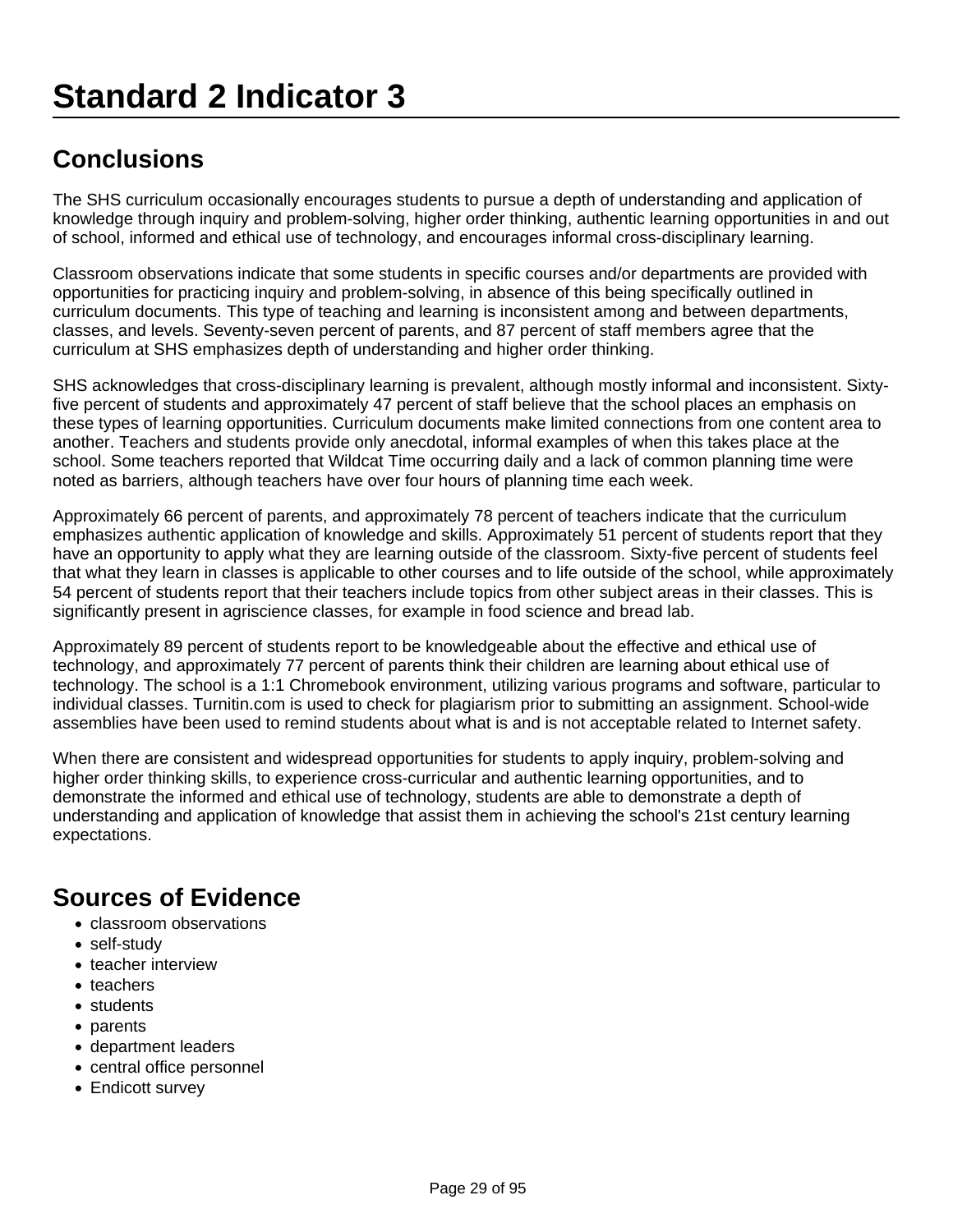There is minimal alignment between written and taught curricula at Suffield High School. Approximately 57 percent of the staff agrees that the written and taught curricula are aligned. Further, review indicates that less than 50 percent of the curriculum is written and complete in Rubicon Atlas. Across the school, teachers rarely post learning targets which are inconsistently included in curricula. There is weekly formal allocation of time for collaboration, however, this allocated time is used inconsistently throughout the school depending on the leadership within the department. Many teachers collaborate informally and share curriculum resources in support of the written curriculum and/or the taught curriculum, but not necessarily concurrent with the same teachers and the same courses. Many teachers and curriculum leaders indicate making revisions to curriculum documents in absence of board of education approval. The board of education reports its role is to approve all curriculum that is written and taught. When the high school's written and taught curricula are fully aligned, students are assured equitable opportunities for practicing and mastering SHS' 21st century learning expectations.

- classroom observations
- self-study
- student work
- teacher interview
- teachers
- students
- school board
- central office personnel
- Endicott survey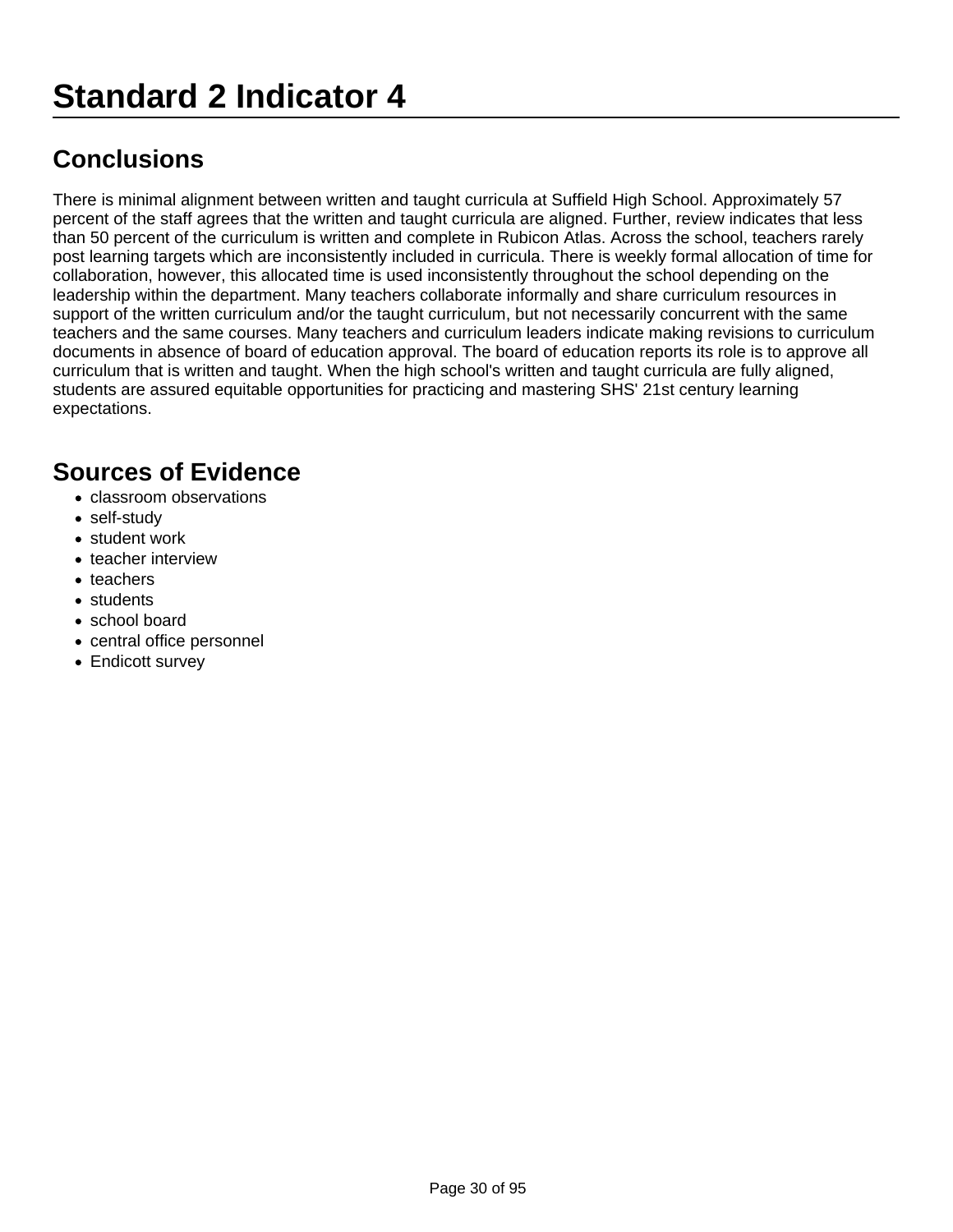Effective curricular coordination is evident within some departments, with limited consistency within the school as well as with sending schools in the district. SHS has inconsistent curricular coordination and vertical articulation with all sending schools and levels within the district. Although within the school there is some curricular coordination and articulation; grades 6-12 curriculum leaders, specifically, provide coordination and vertical alignment in the areas of English, math, social studies and science. Weekly meetings between content leaders at the middle school and high school occur to review and evaluate curriculum. Monthly meetings with the curriculum leaders and central office administration occur to monitor curricular coordination and vertical articulation. Limited usage and monitoring of the district curriculum repository (Rubicon Atlas) by administration provides sporadic evidence of effective coordination and vertical articulation. Some use of professional development days has provided teachers, under the facilitation of the curriculum leaders, time and opportunities to work on curriculum alignment and coordination. For example, teachers report that some departments are not permitted to coordinate their curriculum without the presence of their curriculum leader while other department have autonomy to do curriculum work with or without the presence of the curriculum leader. A few teachers reported that central office engagement and involvement in curriculum coordination is limited. Other teachers reported that curriculum coordination cannot be done, as indicated by central office administration, through the use of release time limiting the accessibility of all staff to be involved in curriculum coordination. When effective curricular coordination exists within and among all academic areas within the school as well as with the sending schools in the district, in alignment with the district's improvement plan and effective monitoring of curriculum leaders, students have the best chance of meeting 21st century learning expectations.

- classroom observations
- self-study
- student work
- teacher interview
- teachers
- students
- parents
- school board
- department leaders
- central office personnel
- Endicott survey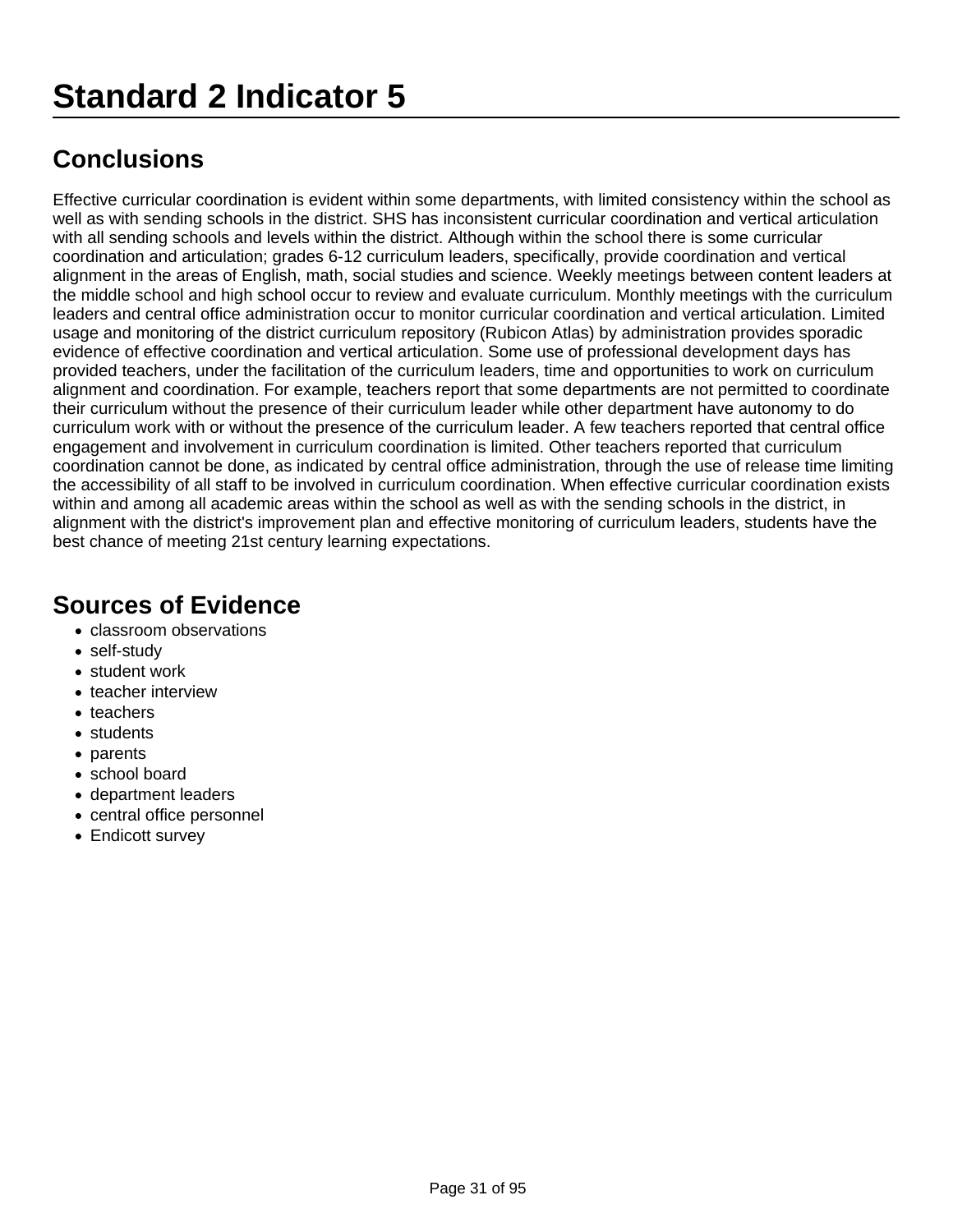# **Standard 2 Indicator 6**

# **Conclusions**

Staffing levels, instructional materials, technology, equipment, supplies, facilities, and the resources of the library/media center are generally sufficient to support SHS' ability to fully implement the curriculum.

Approximately 46 percent of staff report that they have sufficient instructional materials to implement the curriculum. Sixty percent of staff report that the facilities fully support the implementation of curriculum. Approximately 82 percent of the students report that SHS provides the instructional materials needed in each course. There is a wide variety of technology available to students and teachers, including the district's 1:1 Chromebook initiatives. Projection devices are present in most learning spaces. Teachers report a need for interactive whiteboards as a technology resource to deliver instruction. Limited professional development on integration of technology, and the elimination of the technology integration position has stalled this teacher growth opportunity, leading to limited student growth. Data privacy laws, effective July 2018, have prevented moving forward with meaningful, integration of technology, as reported by administration.

Curriculum leaders and department chairpersons are seeking new ways to connect students to resources and access to library media integration. The world languages department reported that larger class sizes beyond that of SHS' average has impacted their instruction. The use of a world languages teacher as a part-time curriculum leader, reducing classroom teacher responsibilities, has increased class sizes within the department. The science department has adequate allocations of resources to deliver the curriculum to all students.

When staffing levels, instructional materials, technology, equipment, supplies, facilities, and the resources are sufficient across all departments to support the school's ability to fully implement the curriculum, including cocurricular programs and other learning opportunities, SHS students will have access to a well-rounded educational experience inside and outside the classroom.

- classroom observations
- self-study
- student shadowing
- teacher interview
- teachers
- students
- parents
- community members
- department leaders
- central office personnel
- Endicott survey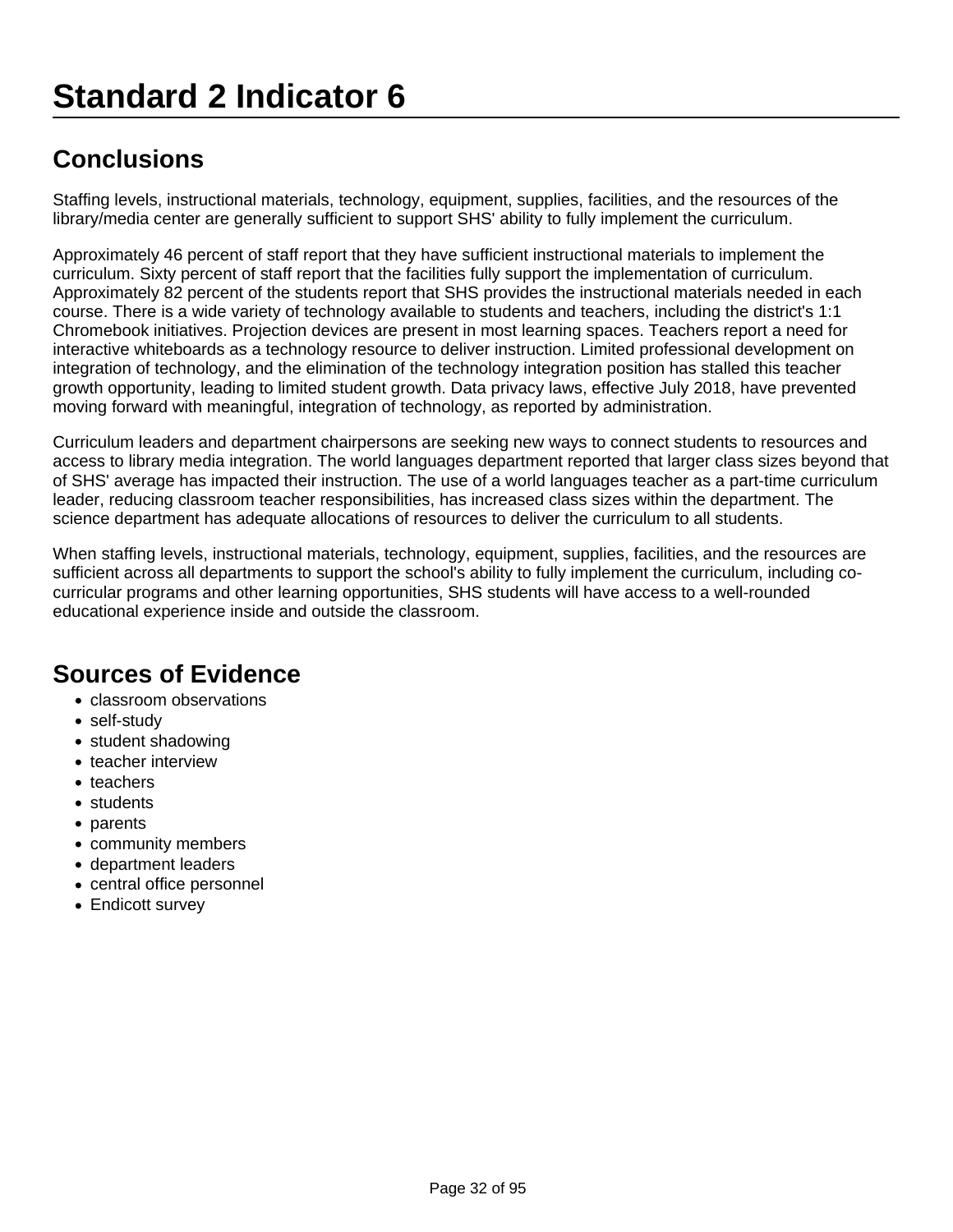The district is in the beginning stages of providing the professional staff with consistent personnel, time, and financial resources for ongoing and collaborative development, evaluation, and revision of the curriculum using assessment results and current research.

Sixty-five percent of staff is involved in curriculum review and revision. Only 21 percent of teachers agree that they have time to formally review, evaluate and revise curricula. Budget documents indicate sufficient allocation of funds, with minimal actual expenditures for curriculum development. Over the past two years, central office has designed a curriculum matrix and a district-wide template (Rubicon Atlas). The district does not have a formal curriculum review cycle, however, specific curriculum components are planned for review within the next five years. The district has invested professional development monies, however expenditures in this line item are minimal toward building staff capacity for curriculum development. Central office has recognized that the curriculum database (Rubicon Atlas) is to be used as the district curriculum template. The district has recently hired grades 6-12 curriculum leaders in science, social studies, English, math, and a part-time curriculum leader in world languages. Sixty-three percent of teachers indicate the lack of accessibility to a curriculum leader in guiding the collaborative development, evaluation, and revision of curriculum. The district provides funding for summer curriculum writing varied among departments, however, volunteers for this work are limited due to a lack of willingness or ability in some departments. The district curriculum matrix lacks alignment with the funding and budget line items specific to curriculum writing and development. Some departments use national and state standards in the development of curriculum. There is little evidence of any current research of best practices embedded into curriculum evaluation, analysis and revision across all content areas. A few district universal screening assessments (STAR, i-Ready) are sporadically used to consider revisions to the curriculum.

When the Suffield School District devotes adequate personnel, time, and financial resources for ongoing and collaborative development, evaluation, and revision of the curriculum, students' abilities to practice and achieve the school's 21st century learning expectations will be enhanced.

- classroom observations
- self-study
- teacher interview
- teachers
- students
- parents
- department leaders
- central office personnel
- Endicott survey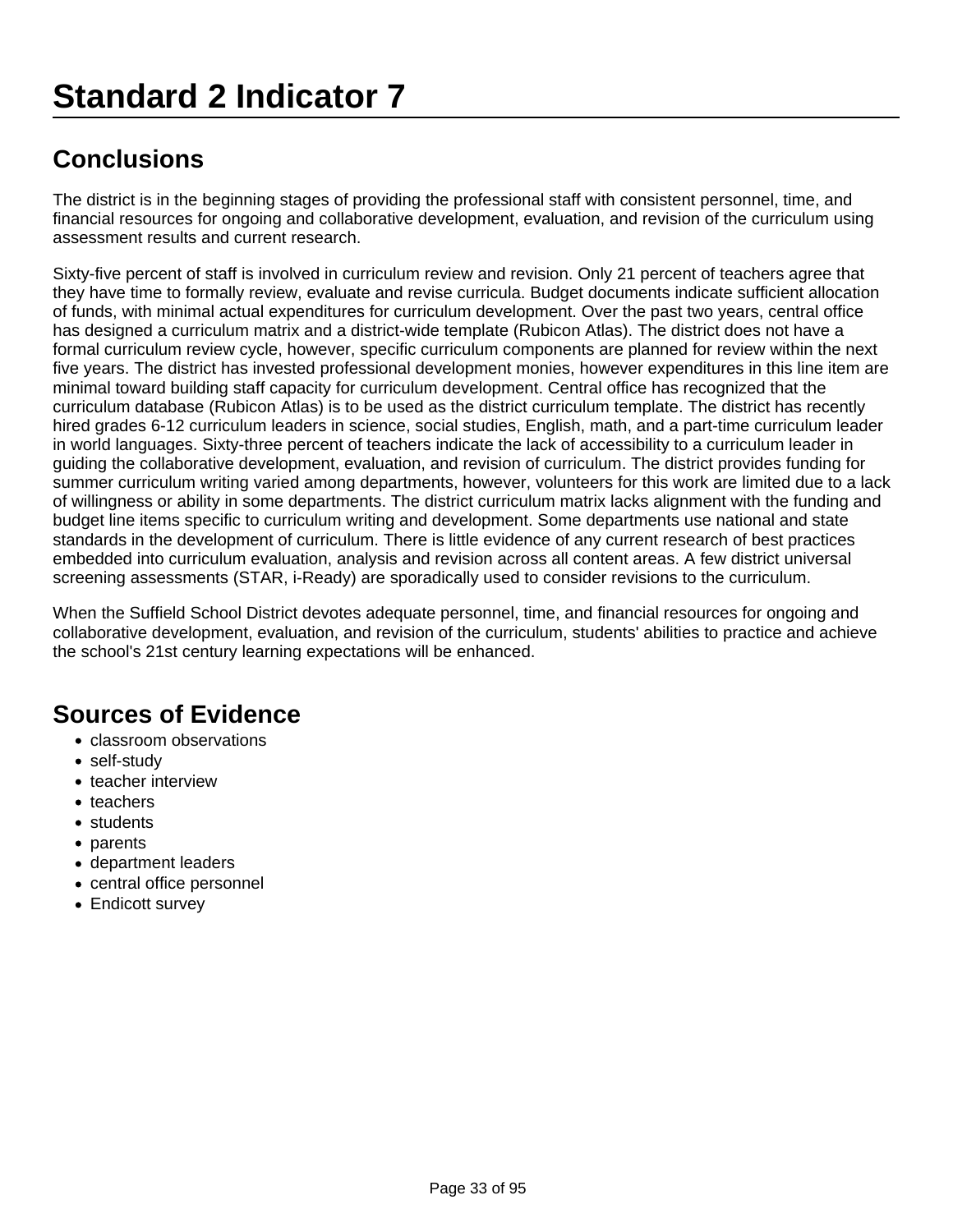# **Commendation**

The common curriculum template that has been implemented through the adoption of Rubicon Atlas

## **Commendation**

The allocation of instructional materials and supplies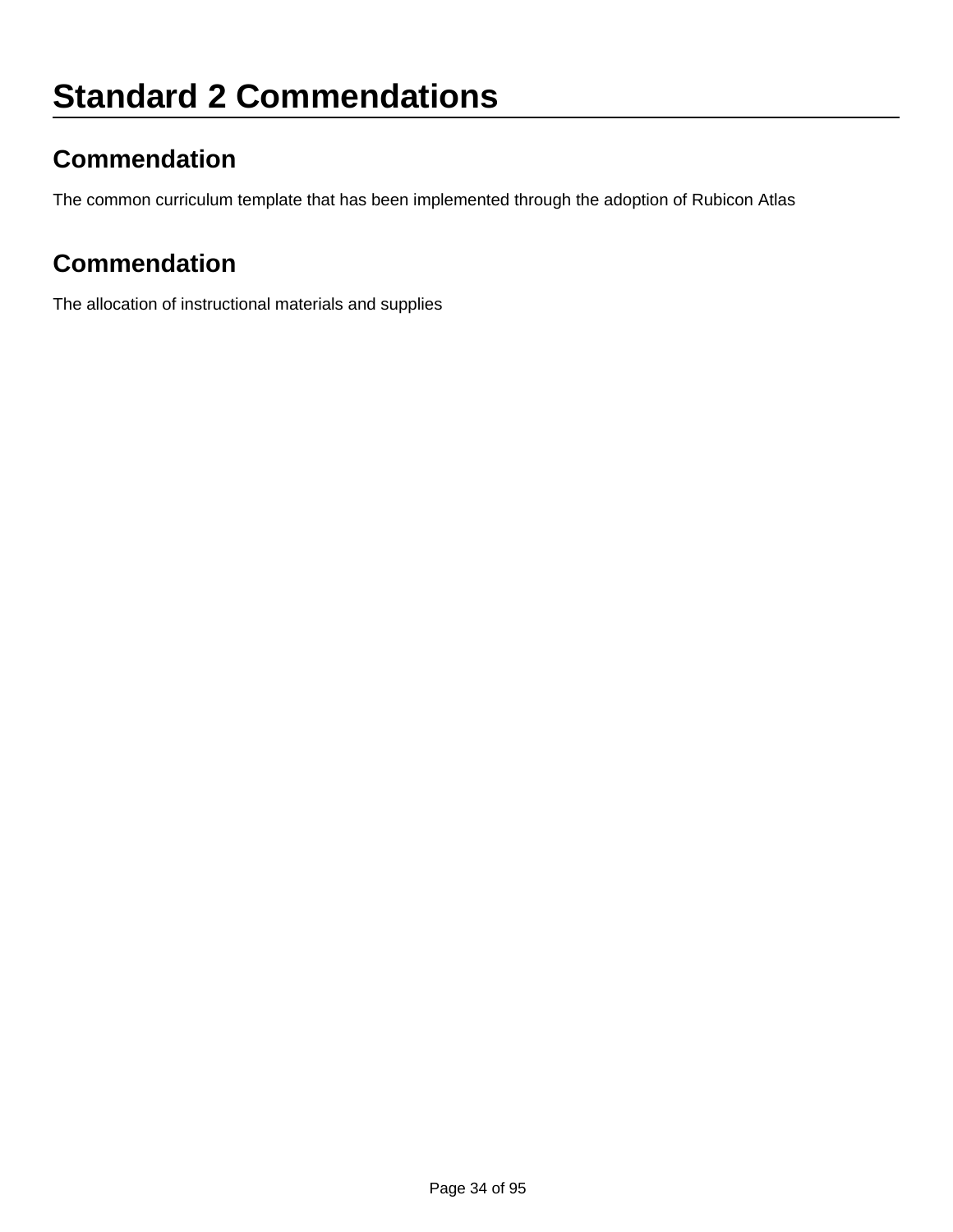# **Standard 2 Recommendations**

#### **Recommendation**

Review, revise, and design curricula to ensure all students meet the school's 21st century learning expectations

#### **Recommendation**

Revise and write curricula, in alignment with a coherent district plan, in a common format that includes units of study with essential questions, concepts and skills, the school's 21st century learning expectations, instructional strategies, and assessment practices including use of school-wide rubrics

#### **Recommendation**

Increase opportunities for students to experience authentic learning opportunities

### **Recommendation**

Align the written and taught curriculum based on the district plan

#### **Recommendation**

Provide specific opportunities to coordinate vertical articulation across all academic areas

#### **Recommendation**

Develop and implement a formal curriculum draft and revision cycle

#### **Recommendation**

Provide time and resources for faculty to review, revise, and write curriculum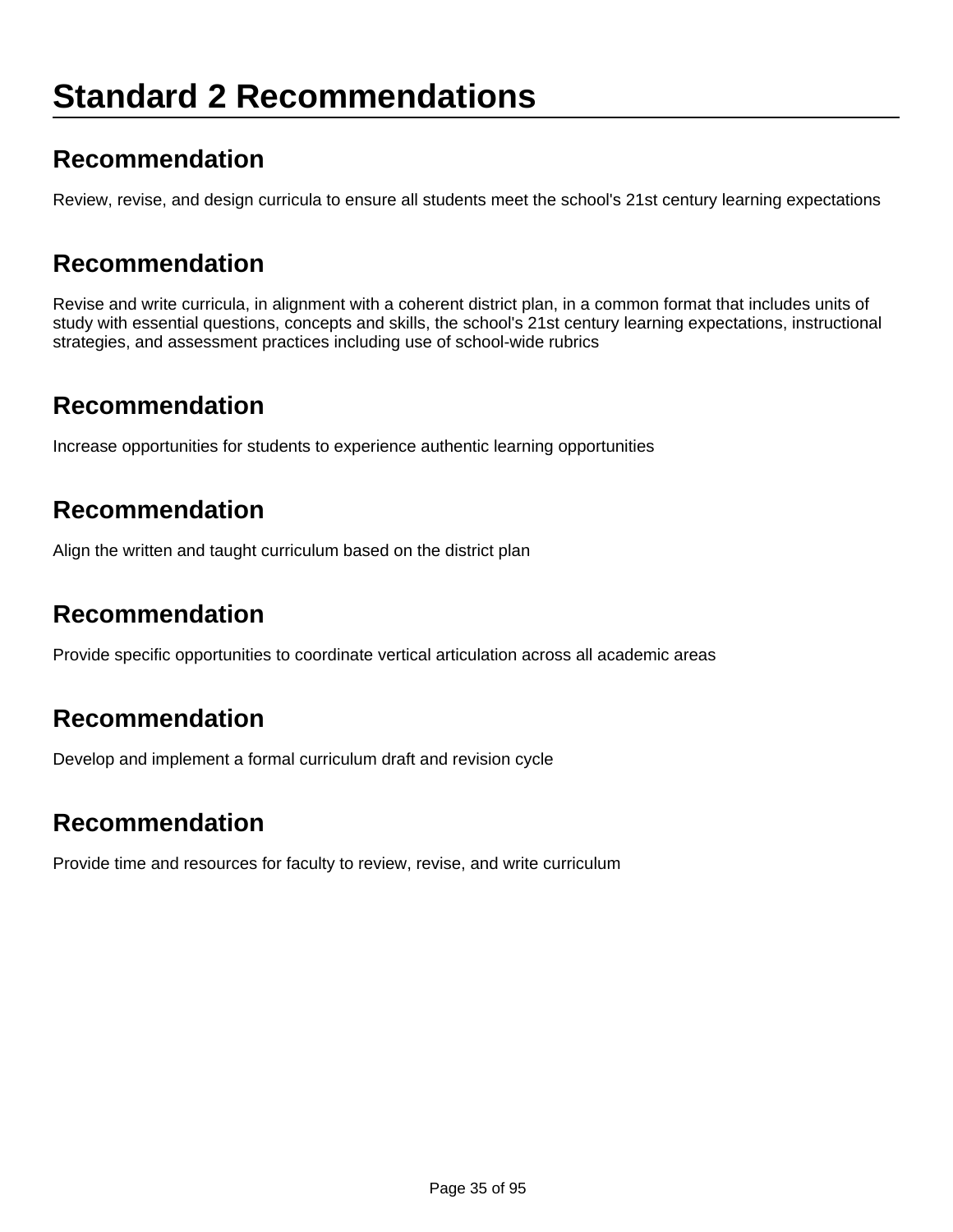Teachers' instructional practices are occasionally examined to ensure consistency with the school's core values, beliefs, and 21st century learning expectations. Just over 54 percent of teachers report that they continuously examine their instructional practices to ensure consistency with the school's core values and beliefs about learning. Teachers' instruction reflected core values and 21st century learning expectations in 75 percent of classroom observations. Teachers' instruction reflected a connection to school-wide expectations 43 percent of the time. Several teachers indicated that they actively seek ways to integrate instruction that addresses the beliefs about learning. Teachers report that recent PLC and PD time has been focused on writing and revising curriculum and common assessments, and the opportunity to share and discuss instructional strategies at department meetings and faculty meetings exists. Some teachers avail themselves of the opportunity to participate in an informal instructional rounds process through which they maintain a learning log for peer-based coaching. Students indicated that they are largely unfamiliar with the core values, beliefs, and 21st century learning expectations, so they are not certain whether their teachers' instruction supports core values, beliefs, and 21st century learning expectations. When the school fully implements the 21st century learning expectations, there will be a clearer connection between instructional practices and Suffield High School's core values and beliefs.

- classroom observations
- self-study
- teachers
- students
- department leaders
- school leadership
- Endicott survey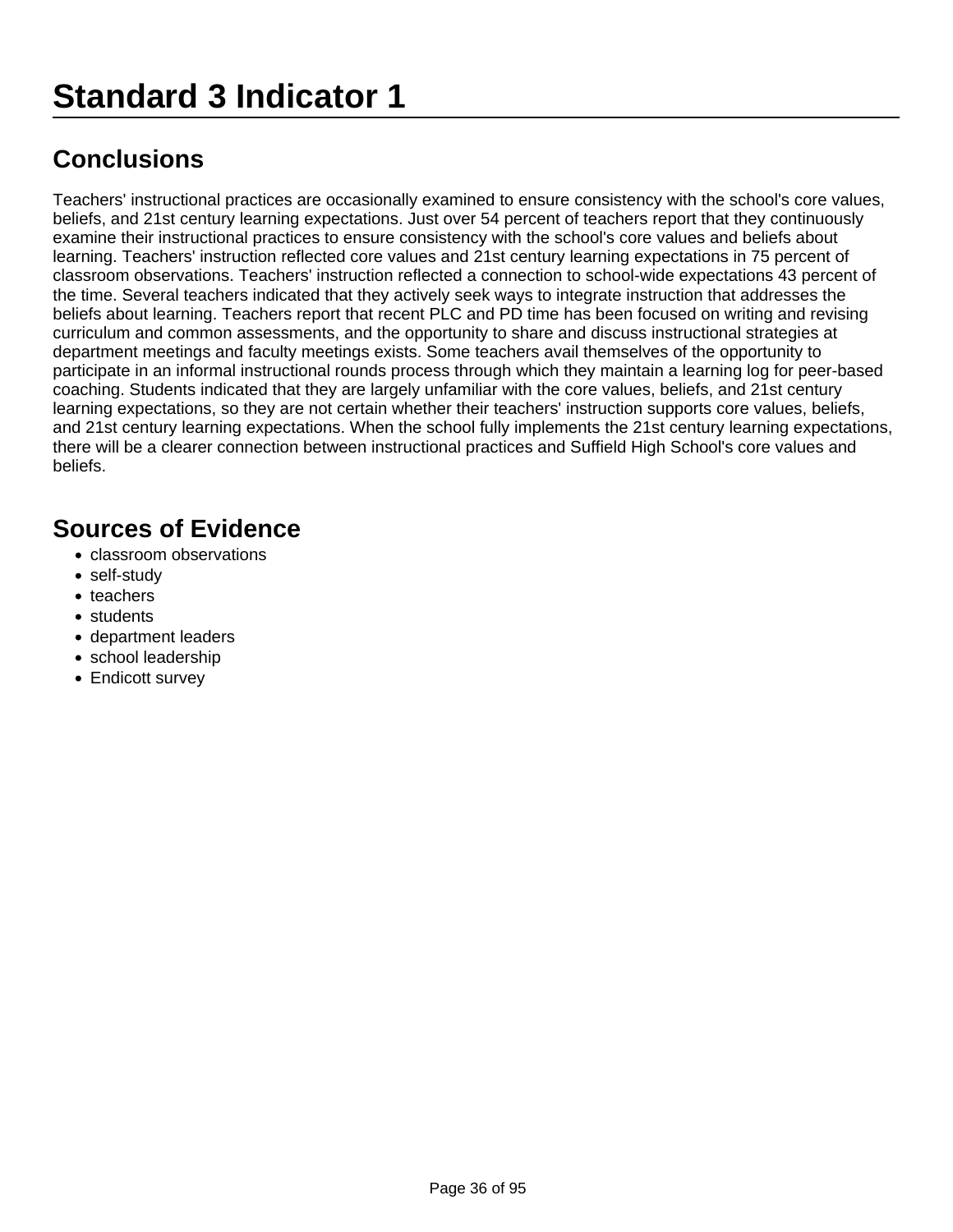In most areas there is evidence of teachers' instructional practices supporting the achievement of the school's 21st century learning expectations by personalizing instruction; engaging students in cross-disciplinary learning; engaging students as active and self-directed learners; emphasizing inquiry, problem-solving, and higher order thinking; applying knowledge and skills to authentic tasks; engaging students in self-assessment and reflection; and integrating technology.

Approximately 29 percent of students believe their teachers personalize instruction, and nearly 64 percent of students indicate they are given opportunities to choose topics based on their interests. Choice of topic based on interest is evident in student work samples in English, agriscience and technology, social studies, visual arts, and applied arts. Nearly 61 percent of parents and 90 percent of teachers report that teachers personalize instruction to support the achievement of the school's learning expectations. Personalization was observed in nearly half of 65 classes visited. Anecdotal evidence of personalization includes accommodation of student prior experience and interest in agriscience to determine appropriate Supervised Agricultural Experience (SAE) placements and a quarterly project completed by seniors that allows students to select their own topics as well as to define the scope of their research. The addition of the Wildcat Time, three hours a week of advisory/intervention, affords teachers an additional opportunity to meet regularly with individuals or small groups of students to address their learning needs.

There is evidence of students engaging in cross-disciplinary learning. English and social studies teachers report collaboration linking literature read in English to thematic study in social studies. Agriscience teachers report ongoing collaboration with both science and personal finance. Students report cross-disciplinary links in conjunction with quarterly projects in senior English, links which include biology, psychology, and life ed. Crossdisciplinary learning also occurs between integrated science and world history, both freshman requirements. The opportunity for departmental teacher collaboration exists in the 40 minutes of shared preparation time a week. Essential questions and learning objectives are used to varying degrees but are consistently present in AP and UConn ECE courses. Students report that essential questions are regularly posted in some content areas, such as social studies, and are referred to throughout instructional activities and discussion. Students also report that some teachers post or reference "big ideas" and connect them to unit content.

Active learning was observed in 81.5 percent of classrooms. Evidence of active learning in classroom observations and student work samples included, but was not limited to, students working collaboratively to establish and support a claim; students working independently to develop a problem-solving strategy; students working in pairs to create presentations in a target language; students shaping and smoothing coil vessels in ceramics; students physically constructing sets on the stage; students rehearsing in small ensembles in instrumental music, and students participating in student-led discussions.

More than 87 percent of teachers report emphasizing inquiry, problem-solving and higher order thinking, and nearly 70 percent of parents agree that teachers emphasize those skills. In 65 observed classes, learning activities on the low end of Bloom's Taxonomy were seen 25.4 percent of the time and learning activities in the middle and higher of Bloom's Taxonomy were observed 74.6 percent of the time. In an AP Spanish and Honors Spanish 6 combined class, students are responsible for interpreting authentic Spanish poetry and teaching that content to their classmates. In Introduction to Engineering, students designed and built CO2 cars. In a freshman integrated science class, students were presented with pictures and were asked to use previous knowledge to investigate and determine how bottled water contributed to the destruction of the environment.

Fifty-one percent of students indicate they have the opportunity to apply knowledge and skills to authentic tasks outside the classroom. Students perform or exhibit work for outside audiences in choral, instrumental music, dramatic and visual arts programs. Student art is widely displayed around the school. Culinary students prepare food for events beyond their classroom, such as for the Scholars Breakfast, and floral art students create arrangements for a public holiday bazaar, school events as well as teach courses to community members about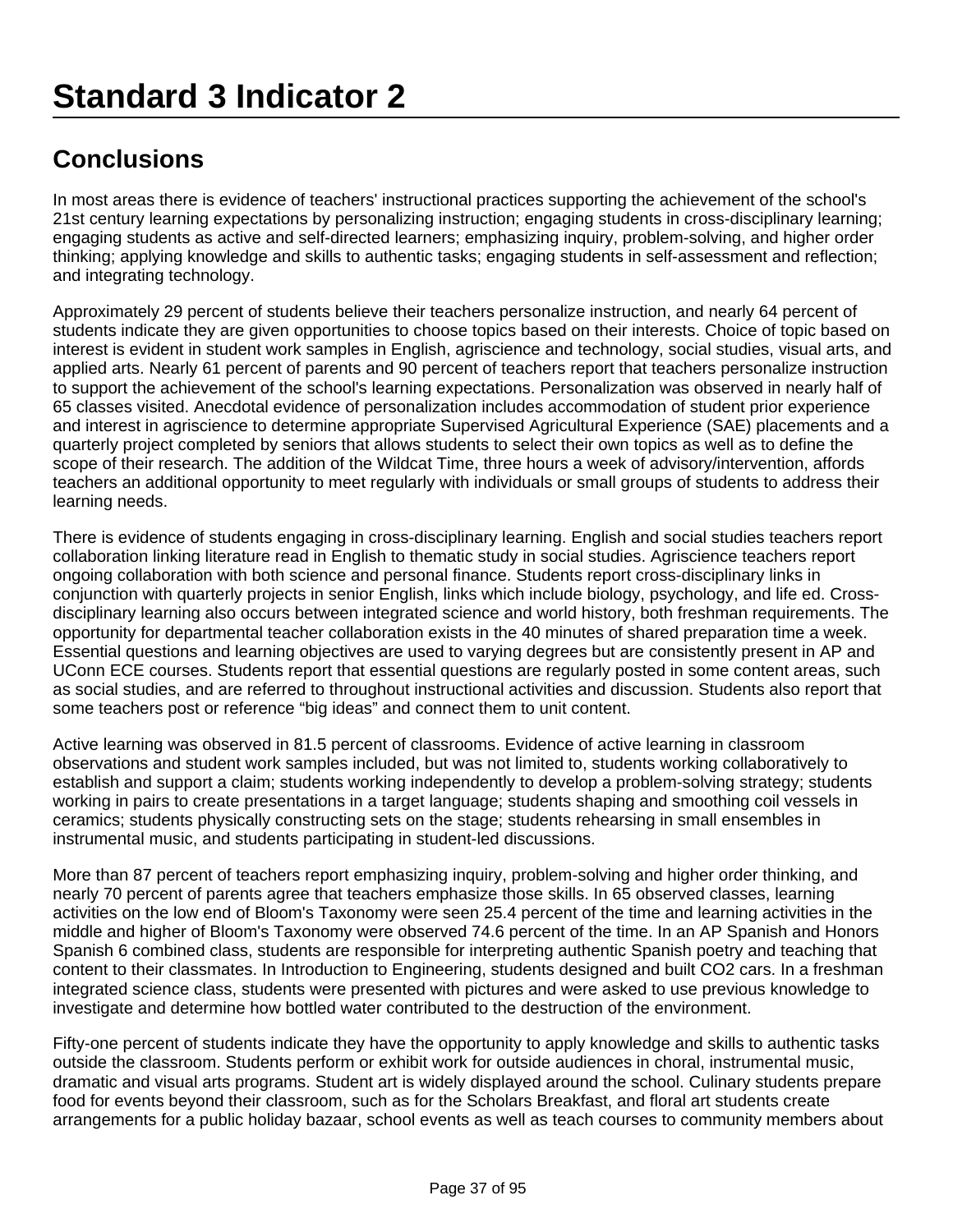floral arrangement. AgriScience students are responsible for completing Supervised Agricultural Experiences (SAEs), which entail application of classroom skills in authentic agricultural settings. Child development students run a preschool for local toddlers. Students participate in a Model United Nations program, and others record a live morning announcement video for public viewing. Students enrolled in Materials I and Materials II, as well as interior design and architectural design, utilize online software platforms as well as Computer-Aided Design (CAD) principles that are applicable in the field.

Nearly 64 percent of students report that teachers engage them in self-assessment with some frequency. Student work samples indicate student self-reflection in some content areas, including agriscience, social studies, science, English, and music. Self-assessment varies in form but includes narrative responses to guiding questions, verification of student responses with a posted answer guide, assigning themselves points based upon an articulated scoring guide, circling indicators on an analytical rubric before submitting it for teacher review, and submitting written work to turnitin.com to check and potentially correct paraphrasing.

Suffield High School has a 1:1 technology program through which all students have access to Chromebooks, an indication that teachers are expected to use technology to enhance instruction. Nearly 92 percent of students indicate that teachers ask them to use technology in their assignments. Teachers report a desire for additional professional development around integration of technology. Teachers describe common use of Google Apps for Education, particularly Google Classroom, as well as Turnitin.com, Kahoot, Khan Academy, Pear Deck, YouTube, PowerPoint, PHET, Gizmo, Haiku Learning, AET (for recording of agriscience SAE progress), and more. Students in grades 9-12 have access to a Carl D. Perkins grant-funded design studio.

When teachers consistently personalize instruction, engage students in cross-disciplinary learning, engage students as self-directed learners, integrate technology, and implement lessons that promote inquiry, problemsolving, higher order thinking, application of knowledge and skills to authentic tasks, and promote selfassessment, the instructional practices will support all students' achievement of the school's 21st century learning expectations.

- classroom observations
- self-study
- student work
- teacher interview
- teachers
- students
- parents
- department leaders
- school leadership
- Endicott survey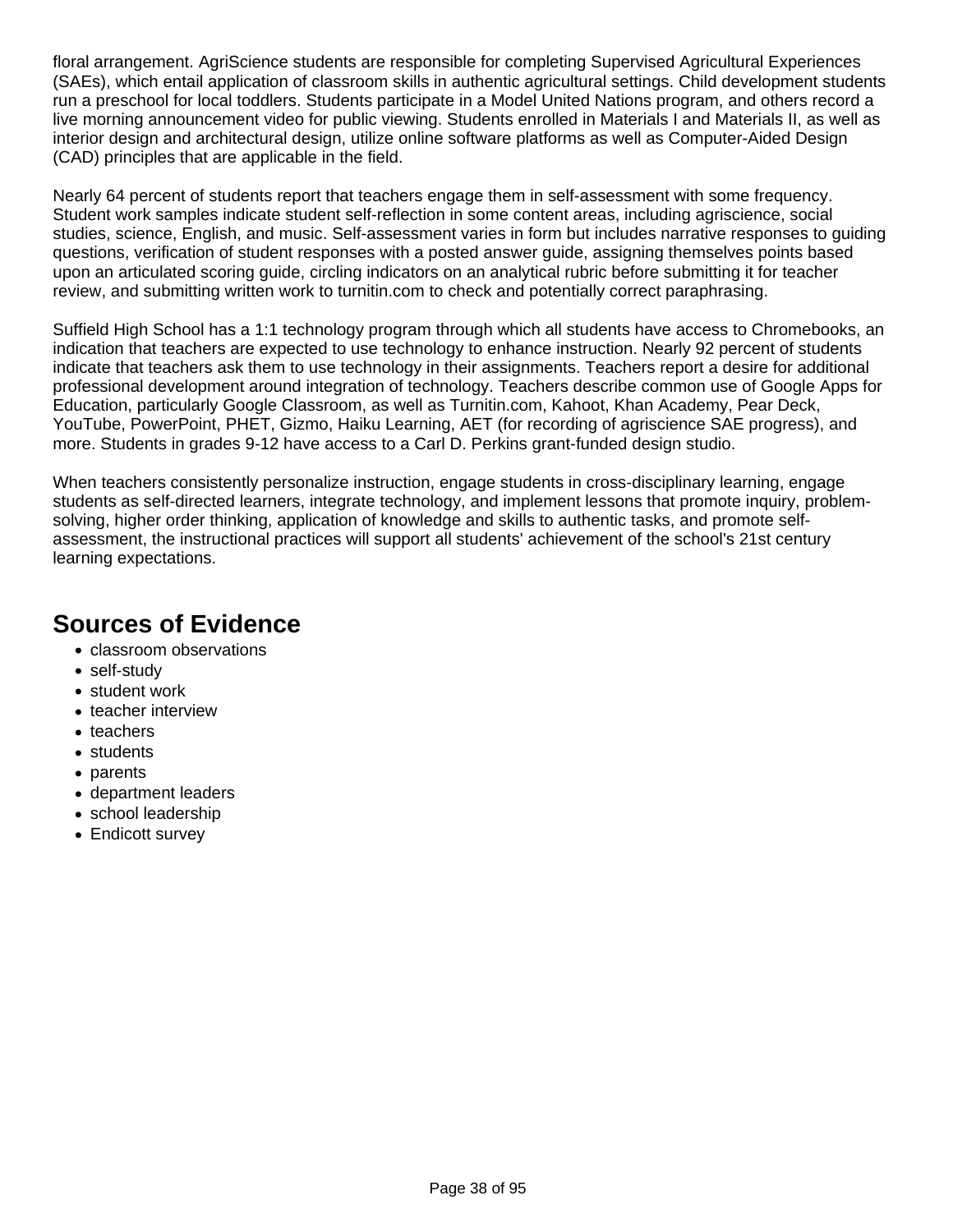Teachers adjust their instructional practices to meet the needs of each student by using formative assessment, especially during instructional time; strategically differentiating instruction; purposefully organizing group-learning activities; and providing additional support and alternative strategies within the regular classroom.

Anecdotal evidence of the use of formative assessment exists. Students describe check-in procedures used by teachers, including circulation of the room, physical measures like "thumbs up-thumbs down" or "fist to five", and the use of exit tickets that allow teachers to gauge student progress toward mastery of skills or content and, if necessary, to adjust instruction for the following lesson. The commonly employed learning activities that could be considered formative include apps like Socrative, Mentimeter, Edpuzzle, Pear Deck, and Kahoot. Suffield High School has a retake policy that lends a formative nature to many assessments.

Nearly 89 percent of teachers indicate they use differentiated instructional practices to meet the learning needs of all students. Differentiation varies by content and level. Data from i-Ready drives differentiation in the math intervention class. In English classes, students have choice of texts around a common theme. Supports, such as audio books, guided notes, modified assessments, graphic organizers, and scaffolded rubrics, are also utilized by teachers. Slightly fewer than 60 percent of students indicate their teachers use a variety of teaching strategies.

Nearly 89 percent of teachers state they use group activities; some teachers were observed using group activities during classroom visits. Nearly 85 percent of students indicate they use group activities in their classes, and this was confirmed in student panel discussions. Observed examples of group work included partner presentations in world languages, partners working to establish and support a claim using a variety of sources in English, forensics students collaborating to examine evidence and draw conclusions about a crime, geometry students problem solving in small groups at the white board, and psychology students engaging in small group discussions about case studies. In Unified Physical Education class, students were paired up to play floor hockey. Teachers noted that in some cases, they allowed students to establish their own collaborative groups, but that in other cases, they purposefully grouped students, based upon a variety of factors, including academic aptitude, behavior, and interpersonal compatibility.

More than 36 percent of students report teachers spend one-on-one time with them, and more than 77 percent of parents say teachers provide additional support for students when needed. This was directly observed in personal finance, social studies, and in the mathematics intervention; it was also described by teachers across all content areas who offer supports to students with varying abilities. Wildcat Time provides a setting for teachers to offer additional support to students during the school day, but outside of the regular class meeting time. Students cited Wildcat Time as a strength of the school, noting that it was helpful to be able to make up missed work, prep for upcoming assessments, or receive additional instruction during the school day rather than after school.

Because teachers use formative assessment to inform and differentiate instruction and provide additional supports and alternative strategies within the classroom, the school ensures that they meet the needs of all students.

- classroom observations
- self-study
- teachers
- students
- Endicott survey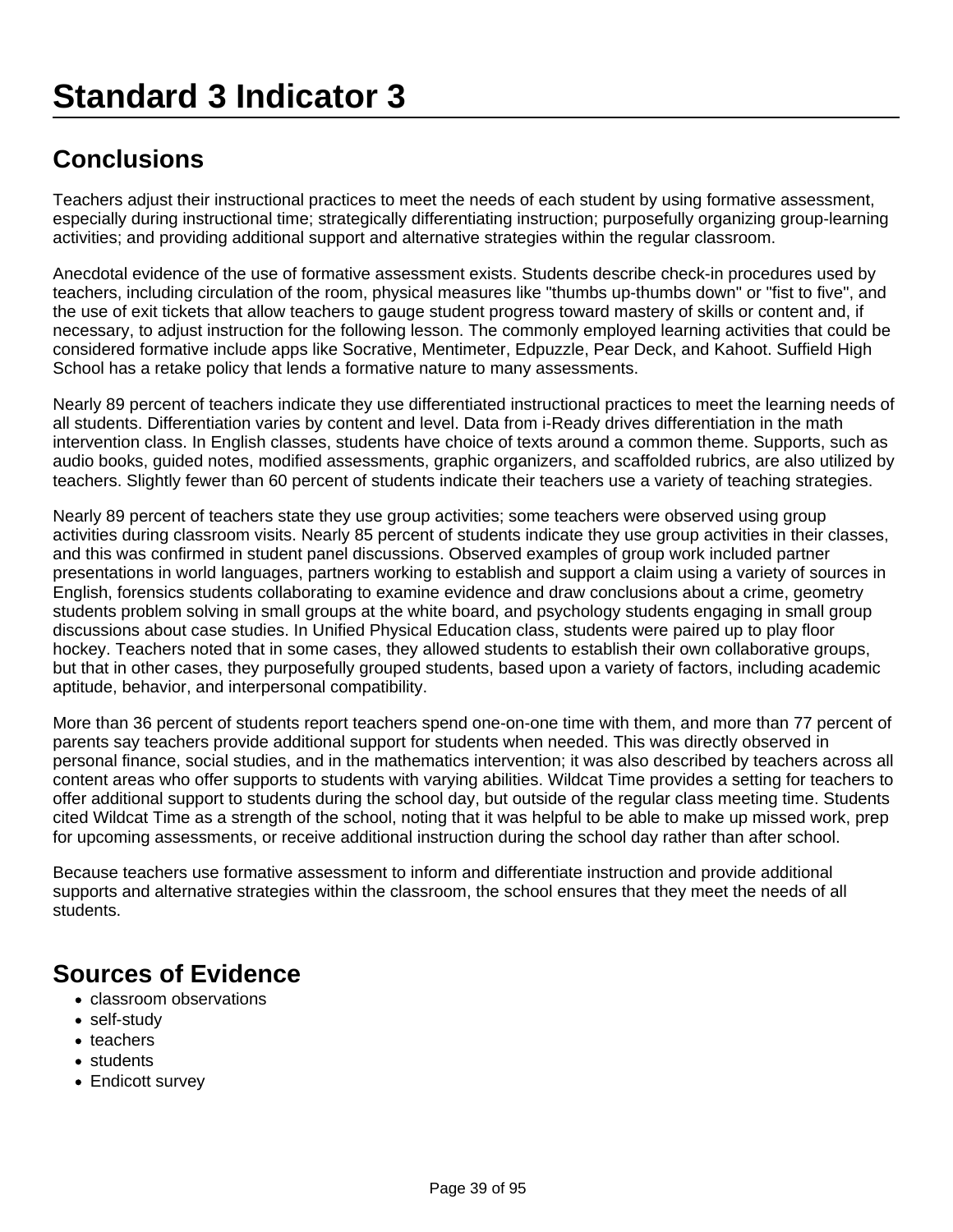Teachers individually improve their instructional practices by using student achievement data from a variety of formative and summative assessments; examining student work and current research; using feedback from a variety of sources, including students, other teachers and supervisors; and engaging in professional discourse focused on instructional practice.

Nearly 83 percent of teachers indicate they use formative and summative assessments to improve instructional practice. Departmental colleagues share 40 minutes a week of PLC time. PLC groupings were assigned by school leadership and are determined by shared course assignment. Teachers and curriculum leaders report that PLC time is used, in part, for review of student assessment results and data. The district improvement plan cites SAT and ACT data as indicators to be examined for student success; there is evidence that the mathematics and English departments are beginning to access those data sets. While there is evidence of teachers collaborating within departments to improve their instructional practices by using student achievement data from a variety of formative and summative assessments and examining student work, there is not currently a focus on examining student work from across disciplines.

Fewer than 20 percent of parents report having been asked by teachers for feedback to make adjustments in their practice. Teachers note that a school-wide effort to make more frequent communication with parents has increased two-way communication. Five, half-day sessions of parent-teacher conferences in November were reported to be well-attended. Parents and students provide feedback on an annual school climate survey, commonly referred to as the Panorama Survey, after the delivery platform. Nearly 40 percent of students report that teachers ask for feedback to improve their instructional practices. This most commonly occurs when some teachers solicit feedback from students through anonymous, end-of-course surveys. Students were also invited to a faculty meeting and matched up with departments to provide feedback about what types of instructional activities were most successful, and that feedback was used to inform future professional development. Departmental and faculty meeting time is periodically dedicated to providing time for teachers to share and discuss instructional improvement. Teachers report that they feel welcome to share their own expertise and ideas about instruction, occasionally reporting out at faculty or department meetings to demonstrate ways to utilize technology or learning activities. The teacher evaluation process is another vehicle for feedback, as evaluators provide ratings and rubric-based comments to teachers, who indicate the process is generally positive.

District administrators attended multiple days of a Fullan Conference over the last few years, read and had conversations related to the work in books such as Focus by Mike Schmoker, The Advantage by Patrick Lencioni, and Visible Learning for Teachers by John Hattie. The district is also contracted with an educational consulting firm called District Management Group. School administrators periodically share articles with faculty members about educational topics relevant to their practices and professional development. Teachers in the English department engage in book studies on a variety of topics, such as vocabulary instruction and grammar. In the world languages department, teachers who attend conferences such as ACTFL return to share out the information gained to their colleagues.

More than 68 percent of teachers report they improve their instructional practices by engaging in formal opportunities for professional discourse focused on instructional practices. In science, a department member is a part of a statewide curriculum consortium that is addressing inclusion of Next Generation Science Standards, and the agriscience department head participates in monthly department head meetings with leaders from all 19 agriscience centers in the state. Teachers and curricular chairpersons focus on instructional methods as part of their collaborative work within classrooms.

When teachers, individually and collaboratively, use student achievement data from a variety of formative and summative assessments; regularly examine student work; use feedback from a variety of sources, including students, other teachers, supervisors, and parents; and engage in professional discourse focused on instructional practice, they will improve their instructional practices.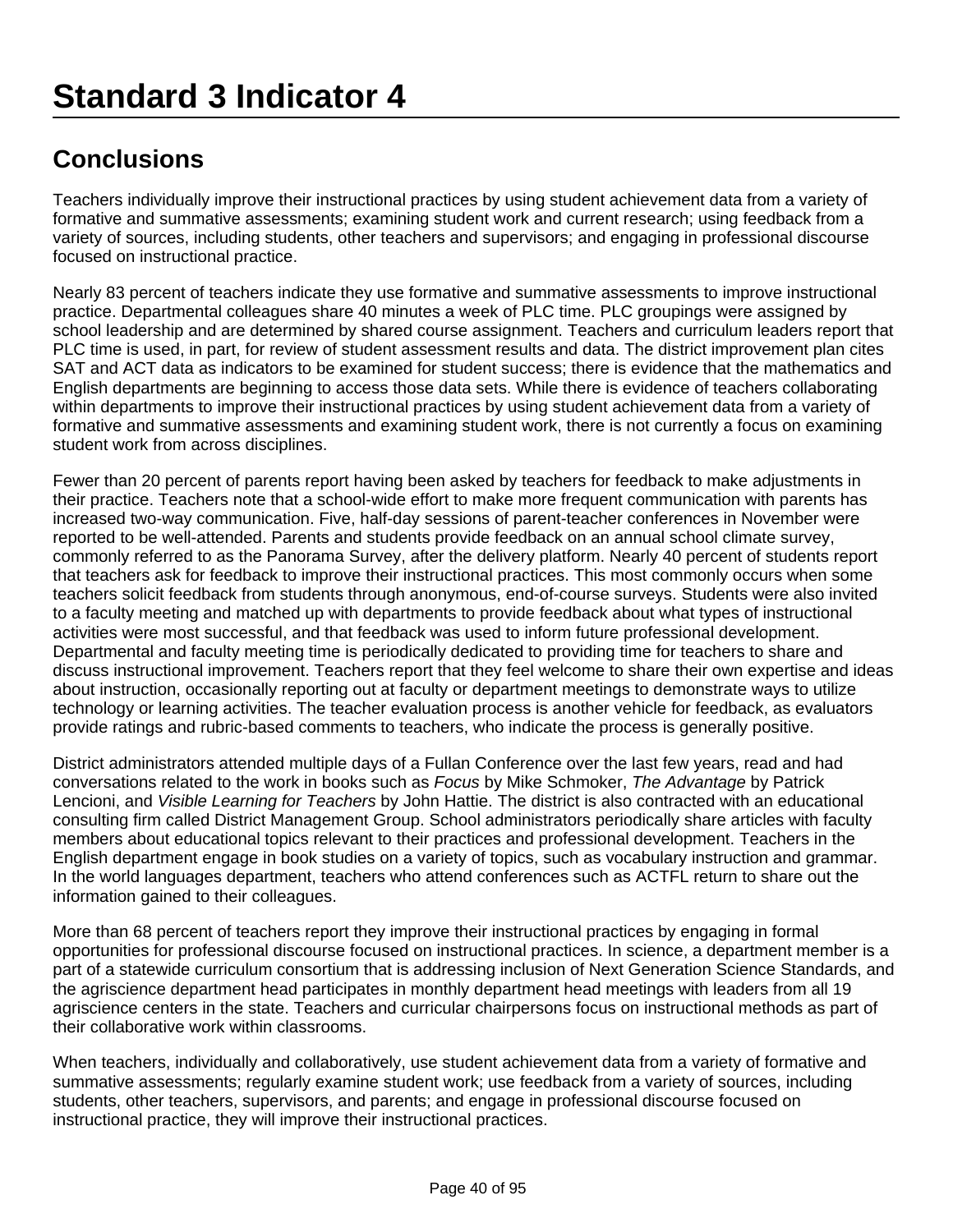- self-study
- teacher interview
- teachers
- students
- parents
- school leadership
- Endicott survey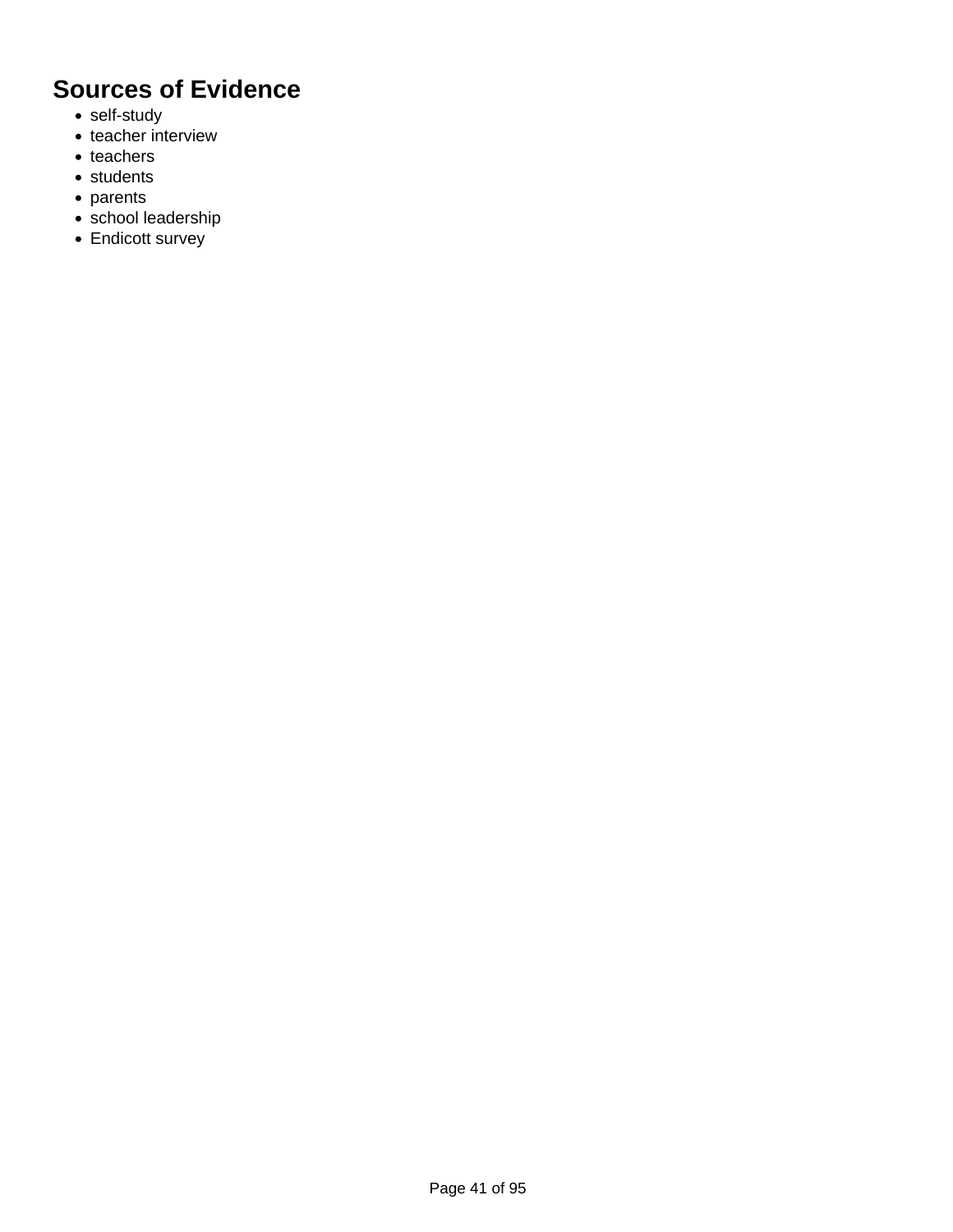There is evidence that teachers, as adult learners and reflective practitioners, maintain expertise in their content area and in content-specific instructional practices. Roughly 80 percent of students perceive that their teachers are knowledgeable about the subjects they teach and this was supported by students. More than 91 percent of teachers report that they maintain expertise in their content area and in content-specific instructional practices. Teachers also maintain expertise through membership in professional organizations and through the continuation of their education. All teachers are required to attain a master's degree, and the district provides some reimbursement for higher education. Thirty-two teachers have accrued credits in excess of their master's degree. Some teacher leaders attend workshops at the state level, including agriscience and science. Other teachers engage in content-specific summer work, such as a course on welding, or work with professionals in their content area to expand their knowledge and improve curriculum. Fifteen SHS teachers are certified by College Board to teach AP courses, seven teachers are approved by UCONN to teach Early College Experience (ECE) courses with two more in the process, and six teachers are approved by Asnuntuck Community College to teach dual enrollment College/Career Partnership courses. When teachers, as adult learners and reflective practitioners, maintain expertise in their content area and in content-specific instructional practices, students benefit from having knowledgeable and effective teachers.

- self-study
- teachers
- students
- Endicott survey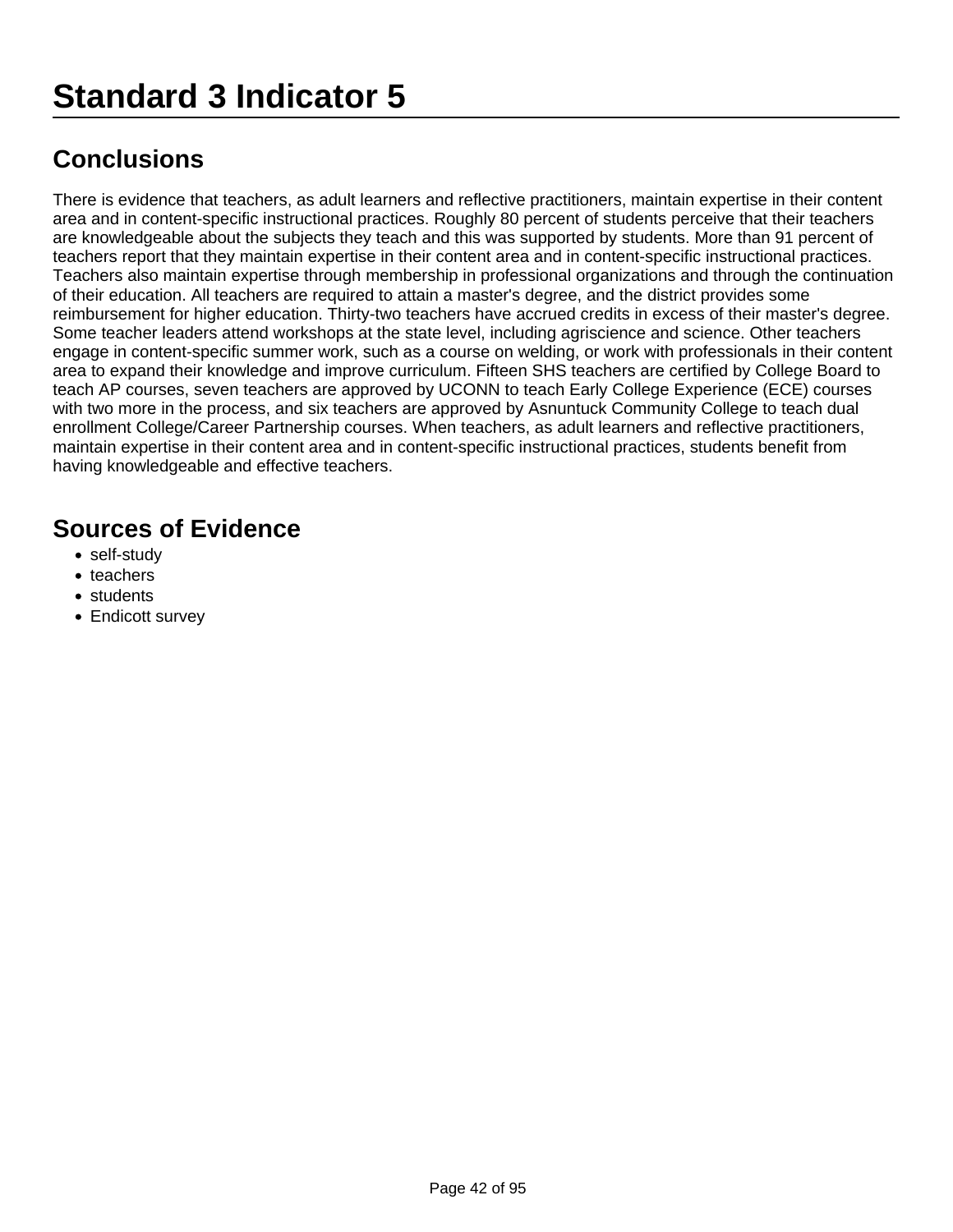# **Standard 3 Commendations**

## **Commendation**

The informal opportunities for teachers to share and discuss instructional strategies

### **Commendation**

The opportunities provided for students to demonstrate authentic learning in a variety of content areas

### **Commendation**

The creation of Wildcat Time that provides academic and behavioral support to students

#### **Commendation**

The opportunities provided for students to participate in collaborative or group learning in a variety of content areas

## **Commendation**

The PLC model that provides opportunities for teachers to collaborate

### **Commendation**

The commitment of teachers to advancing content knowledge through continuing education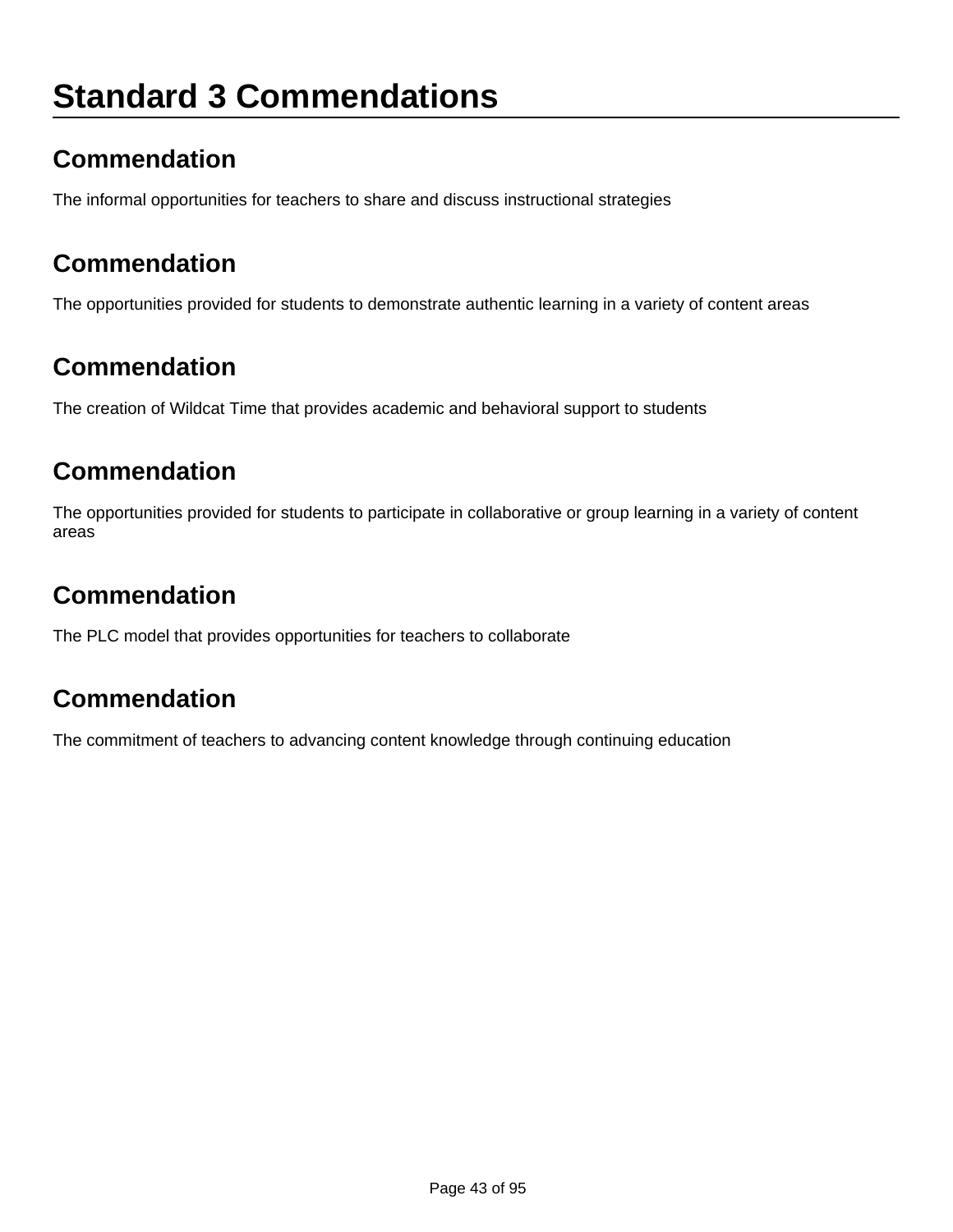### **Recommendation**

Provide a formal process for students to understand and review the core values and 21st century learning expectations

#### **Recommendation**

Provide ongoing training for teachers around the purposeful, meaningful integration of technology in the classroom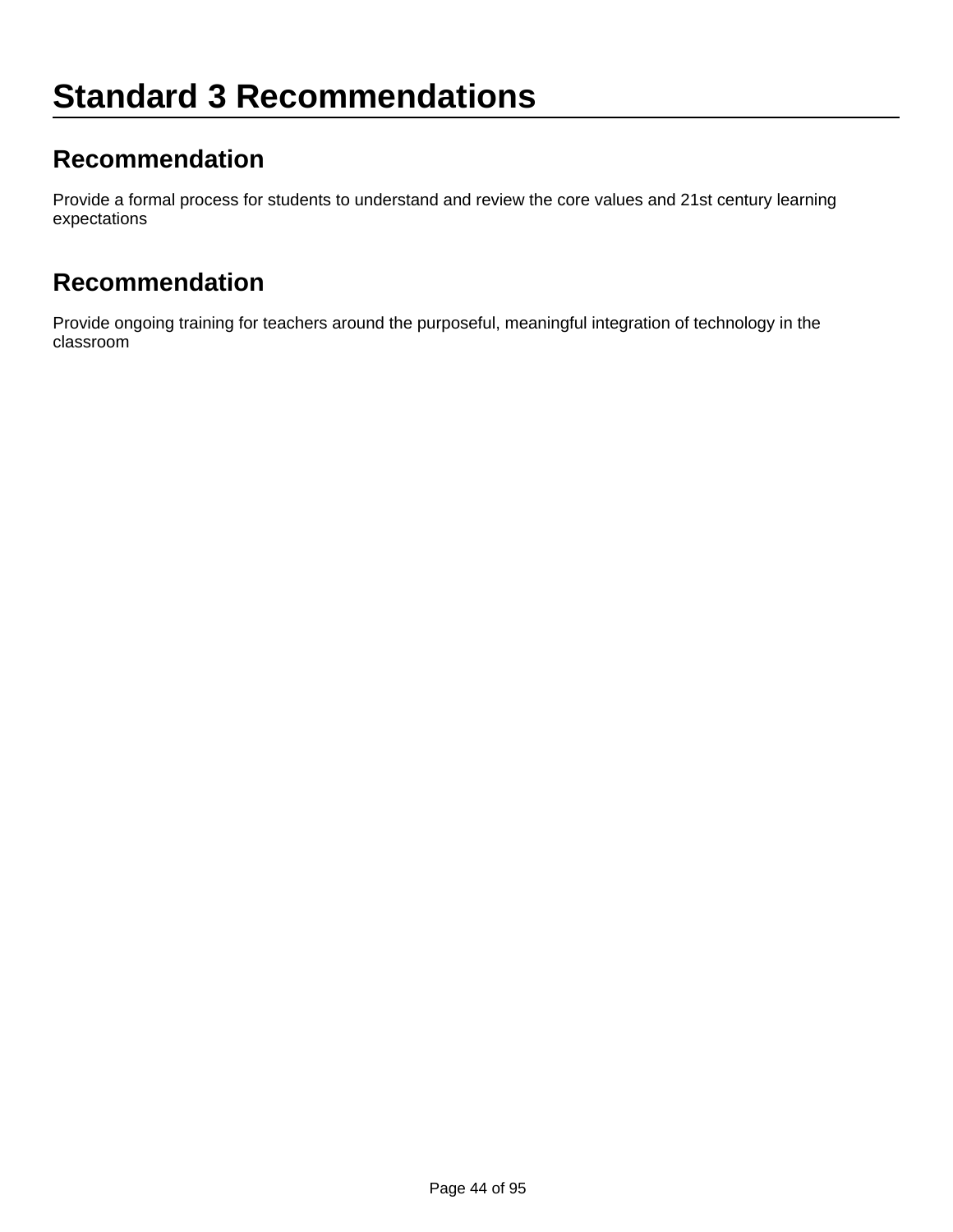The professional staff is in the beginning stages of developing a formal process, based on school-wide rubrics, to assess whole-school and individual student progress in achieving the school's 21st century learning expectations. During the 2016-2017 school year, the school developed a beginning draft of school-wide rubrics to align with the school's 21st century learning expectations. Five rubrics were created by the entire faculty with the intention of piloting them immediately after the creation. Teachers reported difficulty with the universality of application using the five school-wide rubrics in each course. A lack of professional development for application of the school-wide rubrics and its measurement of skills led to frustration amongst the teachers. Curriculum coordinators began investigating alternative methods to assess the 21st century learning expectations in response to rubric use frustration. While over 68 percent of teachers report using school-wide rubrics, other evidence suggests that a large number of teachers are actually utilizing scoring guides and departmental-based rubrics. There is widespread confusion between an assignment scoring guide and a school-wide rubric. The school has not fully implemented a formal ongoing process using the school-wide analytic rubrics to assess whole-school and individual student achievement of each of the school's 21st century learning expectations. When all teachers consistently use the school-wide rubrics to assess individual student progress and wholeschool progress in achieving the school's 21st century learning expectations, teachers and students will be able to track students' progress throughout their school careers and the school will be able to more effectively assess its programs.

- self-study
- teacher interview
- students
- Endicott survey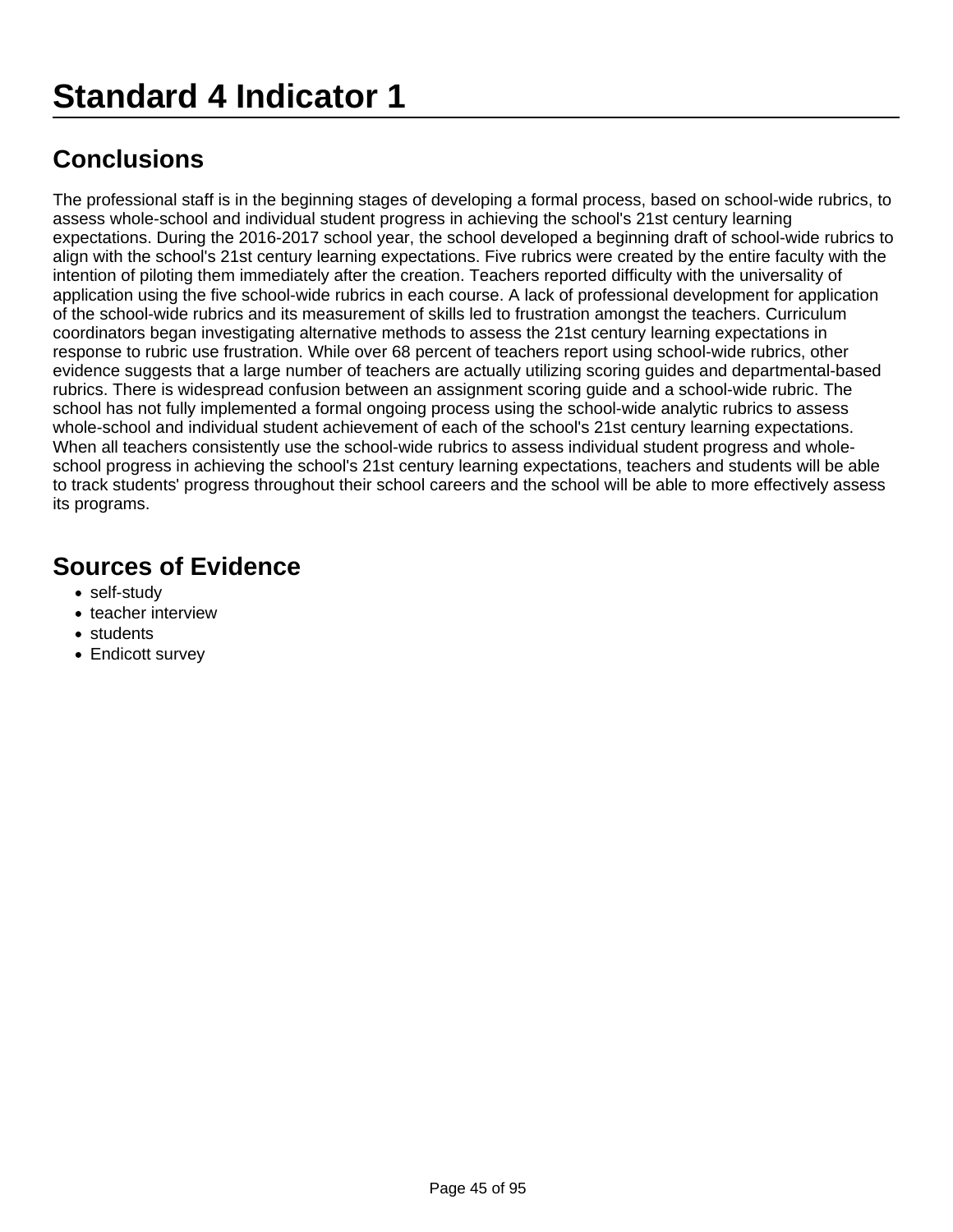The school's professional staff has not yet communicated individual student or school-wide progress in achieving the school's 21st century learning expectations to students, families, and the school community, however the staff has made efforts to communicate individual student progress in demonstrating the core values. During the 2017-2018 school year, SHS attempted to communicate individual student progress toward the core values by aligning them with teacher comments on the student report cards. This change resulted in confusion. Teachers, students, and parents did not understand the intended connection between the comments and the common core values. Based on feedback from all stakeholders, a revision in the report card comments process following the first marking period alleviated most issues for teachers. Inconsistent understanding of the meaning of each report card comment aligned to the core values amongst the students and parents remains.The school's professional staff has not communicated the school's progress in achieving the school's 21st century learning expectations nor does it have a process for measuring the school's learning expectations. Approximately 57 percent of parents feel that the school provides them with a formal report, in addition to course grades, which explains their children's progress in achieving school-wide 21st century learning expectations; however, few parents seem to be aware of these skills. When a formal protocol is in place to report progress on all of the school-wide learning expectations to students, families, and the school community, SHS will have a clear understanding of how well students are progressing toward achieving the school's 21st century learning expectations.

- self-study
- teacher interview
- students
- Endicott survey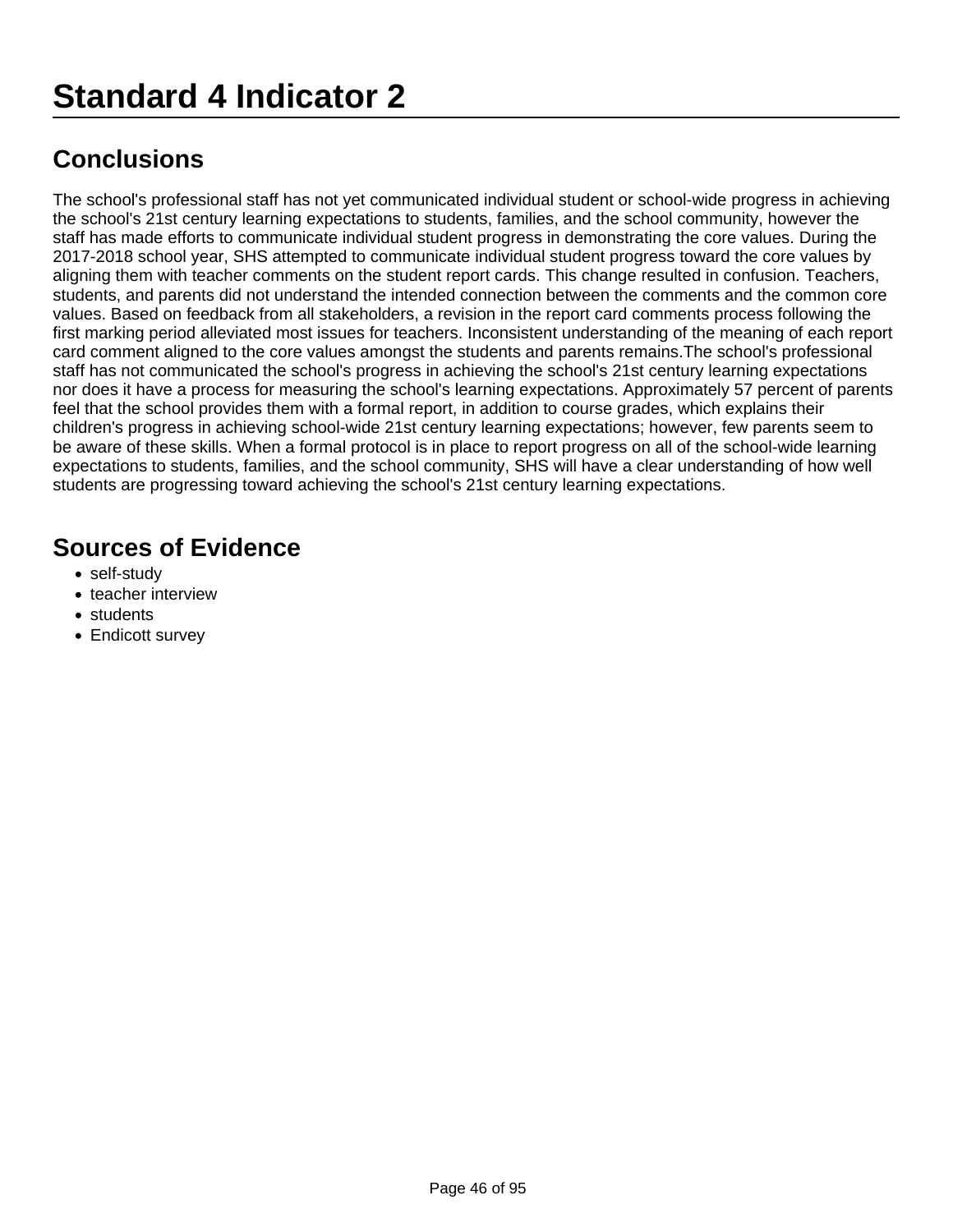Professional staff occasionally collects, disaggregates, and analyzes data to identify and respond to inequities in student achievement. In 2017 based on ELA and math SAT data and CAPT science results, the Connecticut State Department of Education identified an achievement gap between the non-high needs and high-needs student test takers. School leaders plan to address the achievement gap between these two groups of students. Sixty-one percent of the professional staff feel they collect, disaggregate, and analyze data to identify and respond to inequities in student achievement. Teachers informally review student work; however, some teachers use common time for curriculum development instead of data analysis and assessment of the implementation of the school-wide analytic rubrics. The majority of teachers review summative and standardized assessments, specifically benchmark assessments, and informally discuss data in some content areas. The science department reviews results of summative common assessments in integrated science, biology, and chemistry. This practice is also present in the English department where they review common writing pieces at three points throughout the year. Teachers who support students through the Wildcat Time sometimes use data to inform instruction and monitor progress. Unless a student receives accommodations through special education or a 504 Plan, there is no formal process for teachers to analyze their formative and summative assessments to identify inequities in student achievement. When teachers formally collect, disaggregate, and analyze data to identify inequities in student achievement, they can modify their curriculum and instruction to reduce inequities in student achievement.

- self-study
- teacher interview
- Endicott survey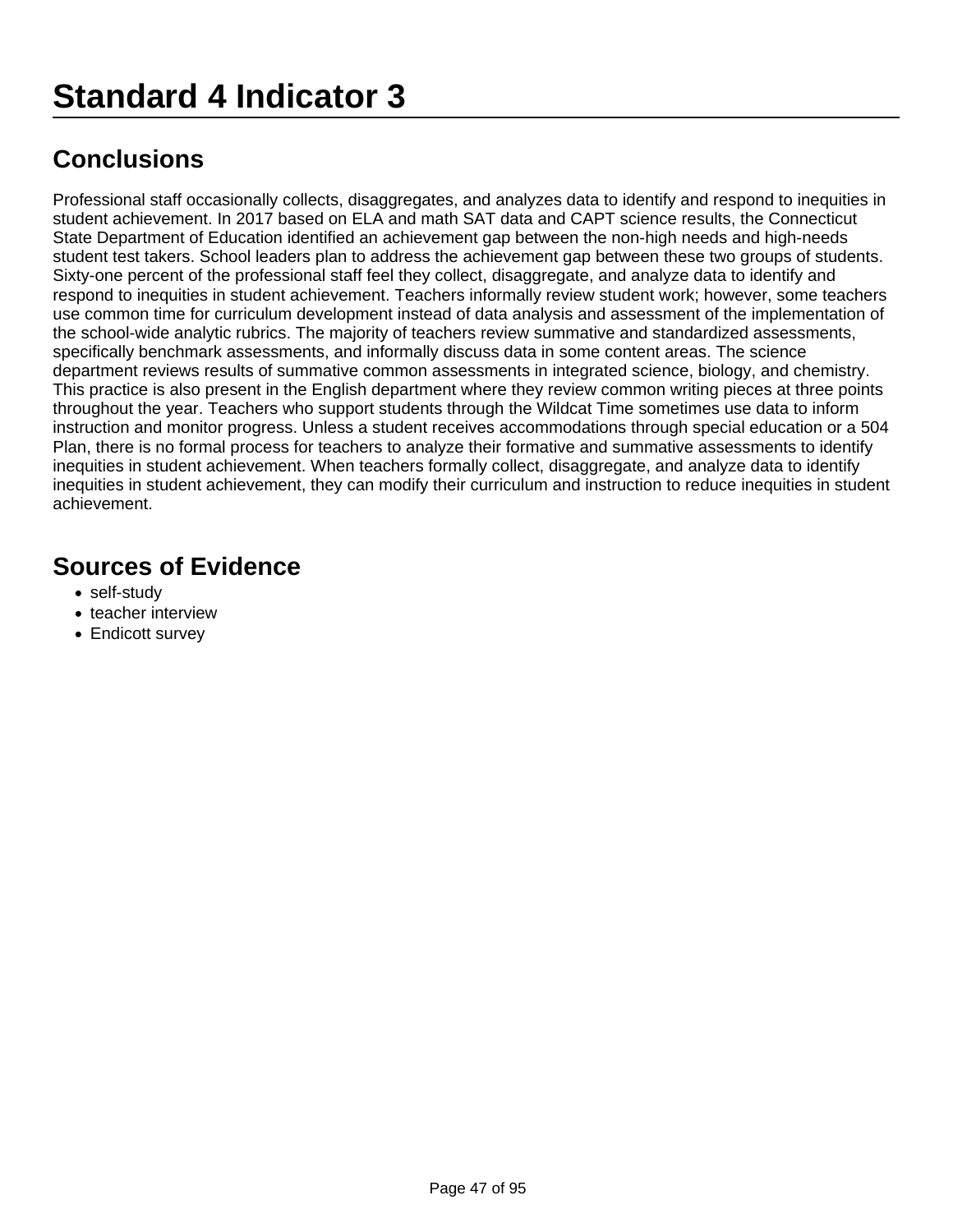Prior to each unit of study, teachers often communicate to students the applicable unit-specific goals to be assessed, but rarely refer to the school's 21st century learning expectations. Teachers often distribute schedules, assignments, and scoring guides in advance of the presentation of new material. Sixty-two percent of students feel the teachers explain what the learning expectations are before each unit of study, while over 57 percent of parents feel that the teachers communicate the learning expectations prior to each unit of study. Teachers do not use the pertinent school-wide rubrics either as an introduction to, or as an assessment tool, for the new units. Additionally, teachers use online platforms such as Google Classroom and Haiku, a learning management system, to communicate unit-specific goals to students. When students are given the school's 21st century learning expectations along with the applicable unit-specific goals prior to instruction, students will be more aware of the criteria they will be assessed on which will help them as they strive to meet the learning expectations.

- classroom observations
- student work
- teacher interview
- Endicott survey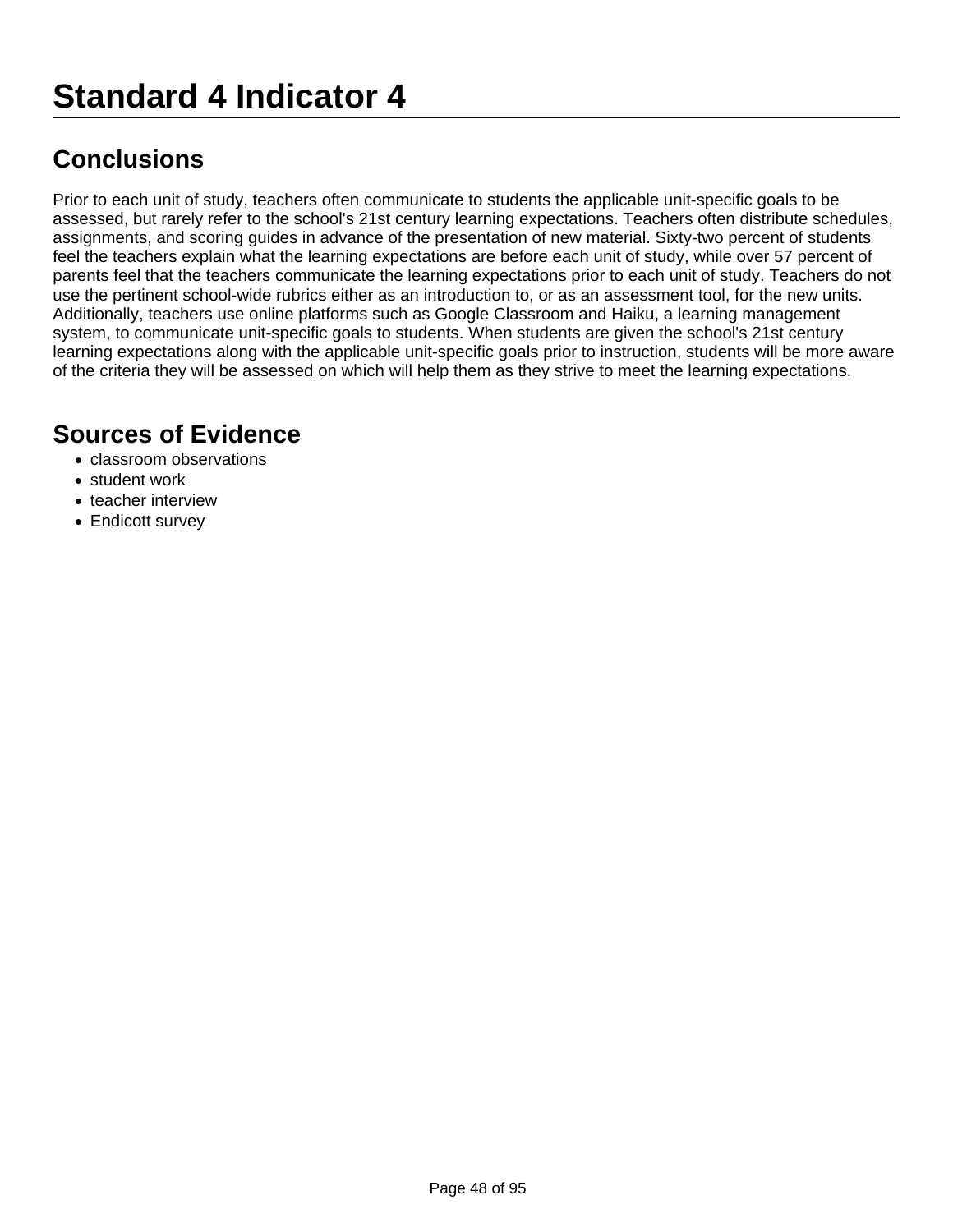Prior to summative assessments, a large number of teachers provide students with the corresponding assignment-specific scoring guides and departmental analytic rubrics, rather than the school-wide analytic rubrics. Students comment that they receive assignment-specific rubrics or scoring guides prior to some assignments in most classes. Teachers assert that departmental rubrics have been a consistent part of their assessment practices and provide examples of summative assignments that include rubrics with specific criteria. Over 74 percent of students are in total agreement that they understand what work they have to accomplish to meet their teachers' expectations, and 79 percent say their teachers use clear criteria for assessment. There are many examples of departmental rubrics and scoring guides with specific targets given to students before summative assessments. The English and social studies departments share an argumentative writing rubric which is used in assessing major writing assignments. The music technology students receive rubrics via Google Classroom prior to the completion of composition projects. The rubric used for an AP Psychology "Harkness Discussion" lays out the criteria for each letter grade. The forensic science class is given an assignment-specific rubric with corresponding bullet points explaining how to achieve the highest score before an assessment is completed. Because teachers are consistent with their use of assignment-specific scoring guides and department analytic rubrics, the students are aware of the teachers' expectations on summative assessments and are empowered to higher achievement.

- student work
- teacher interview
- students
- Endicott survey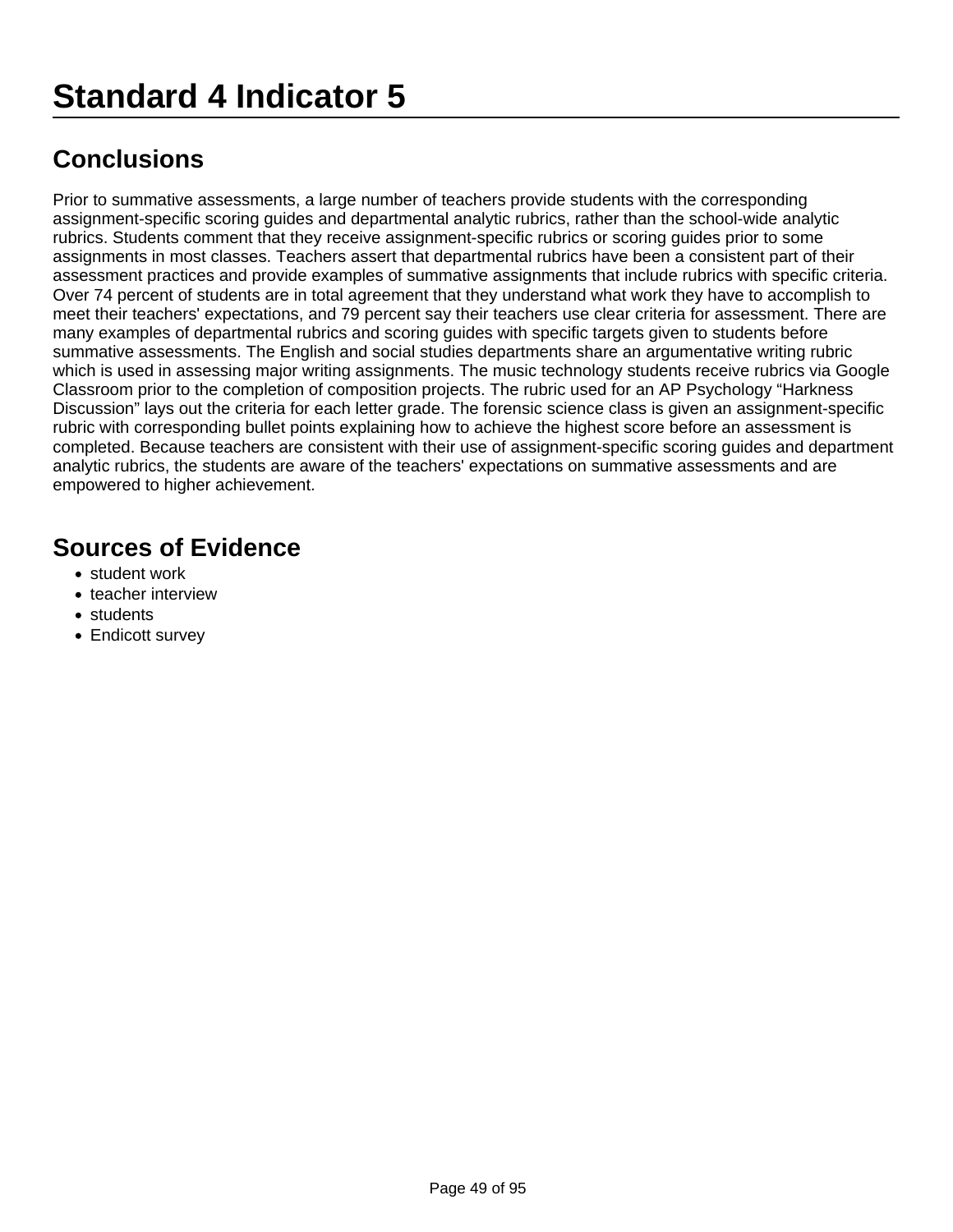In each unit of study, a vast majority of teachers employ a range of assessment strategies, including formative and summative assessments. Approximately 96 percent of teachers use a variety and range of assessment strategies including formative and summative assessments. Student work and reports from multiple courses show an assortment of performance-based assessments. In a Spanish course a pen/pal writing assessment provides students the opportunity to converse with students in Spain, and in social studies students demonstrate their learning by creating armed forces recruitment propaganda posters. Teachers from multiple courses report the use of frequent formative assessments, including exit slips, warm-ups, Quizlet, Kahoot, clickers, and one-onone student meetings to assess students' understanding of the day's lesson. Summative assessments encompass traditional assessments such as essays, projects, labs, presentations, and discussions as well as many other types of creative and engaging summative assessments such as comic strips, portfolios, posters, video projects/skits, public performances, student-led teaching, function notebooks, and face-off debates. Because teachers incorporate a variety of assessment strategies, students are allowed to demonstrate their learning in multiple ways.

- classroom observations
- self-study
- student work
- teacher interview
- students
- Endicott survey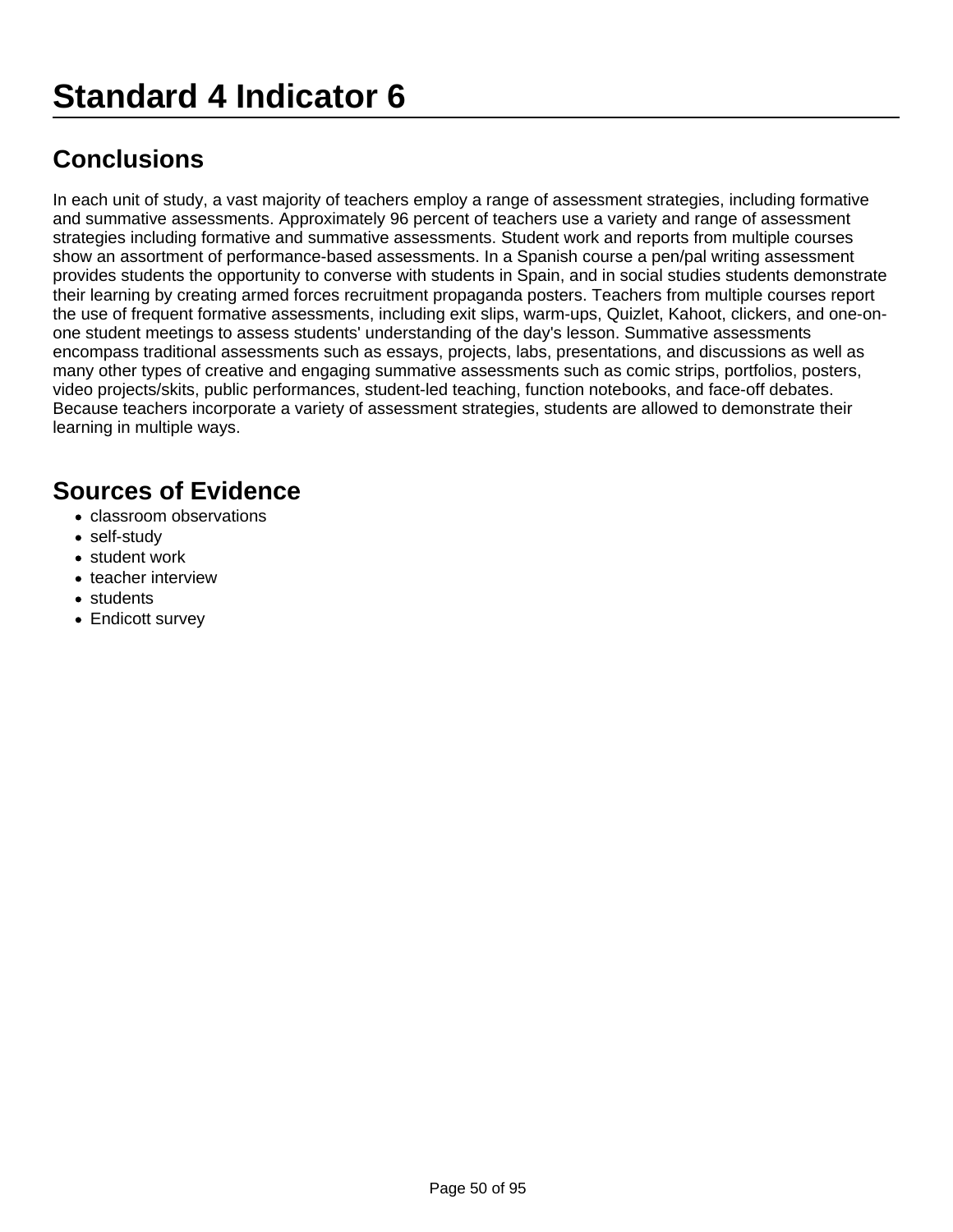Teachers regularly meet during professional learning community (PLC) time, however formal collaboration on the creation, analysis, and revision of formative and summative assessments is scattered amongst departments. Eighty percent of teachers believe that they meet formally to discuss and improve both formative and summative assessment strategies. At minimum, teachers with shared courses have scheduled weekly PLC meetings. For instance, common formative and summative assessments that have been analyzed and undergone revisions through a collaborative process in the social studies department include visual analysis via OPTICs, primary source analysis via "Historical Context Audience Purpose Point of View Why" (HAPPY), argumentative writing via document-based question (DBQ) essays, and active listening/oral communication via student-led discussion. In the agriscience department teachers create common assessments including wedding client interview and supervised agricultural experience projects. In the science department teachers have worked collaboratively to embed data analysis, synthesis skills, critical thinking, and data collection into common labs (four to six times a year), weekly content quizzes, and common summative assessments. Other departments report that they sometimes collaborate on common assessments and scoring, however this is not a consistent practice. Analysis of formative and summative assessment data is limited amongst most departments. Professional development on the use of formative and summative data to inform instruction was delivered to the faculty by the professional development evaluation committee (PDEC). When there is a formal plan to use planned department time to create, analyze, and revise formative and summative assessments, there will be an improvement of instruction and curriculum development.

- self-study
- teacher interview
- Endicott survey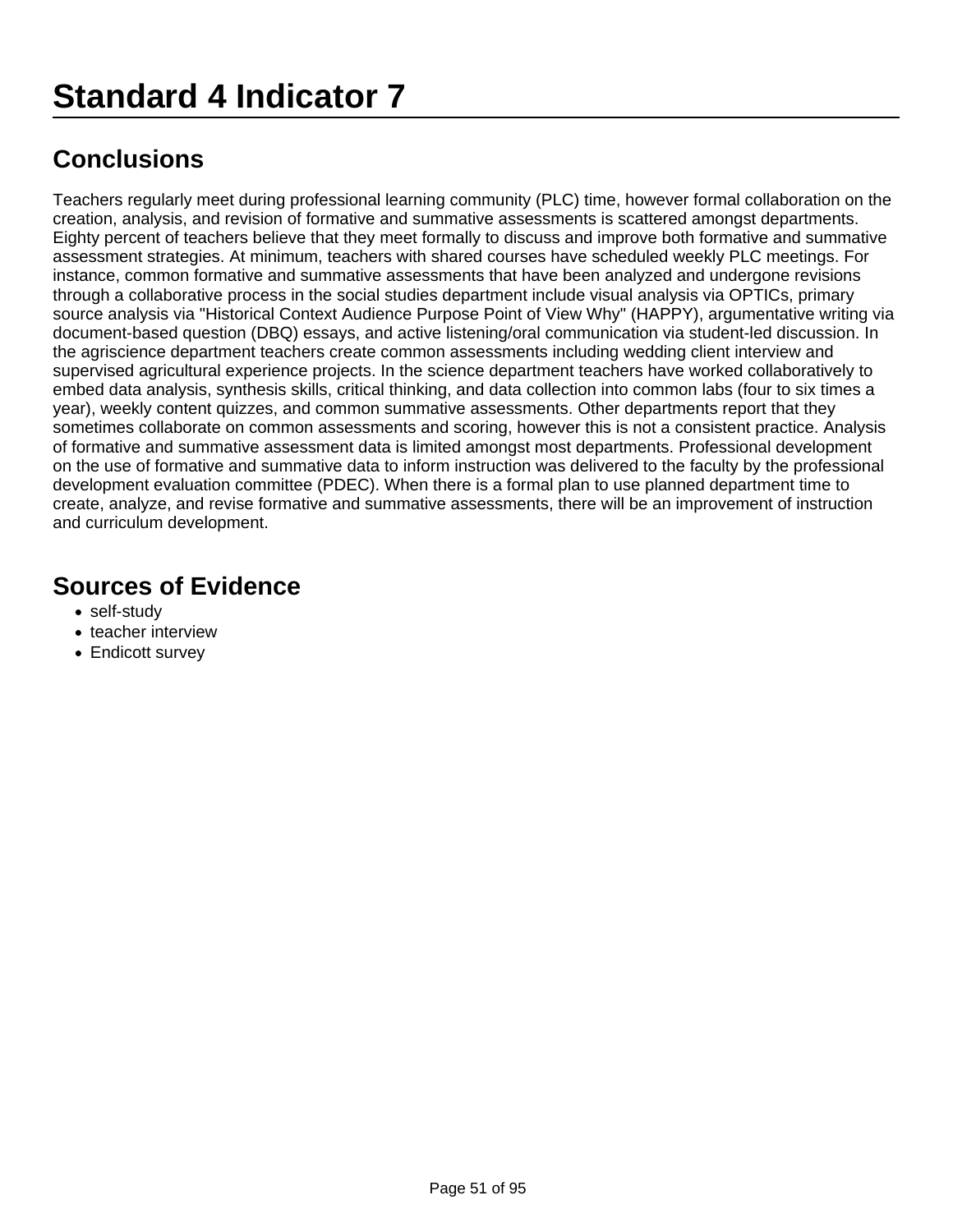Teachers frequently provide specific, timely, and corrective feedback to ensure students revise and improve their work. Over 62 percent of students say that teachers offer suggestions to help them improve their schoolwork. Although only 59 percent of students think their teachers' grading is fair and consistent and their work is corrected in a reasonable amount of time, many students stated that teachers provide timely and appropriate feedback. Teacher feedback is delivered in a multitude of ways, including commentary provided on scoring guides, suggestions written directly on assignments, and digital comments submitted through Google applications. Departments are required to have a retest policy. In the science and math departments students who score below a certain score have the opportunity to retake the assessment within a given period of time provided they show evidence of preparation. Additionally, the English and social studies departments allow for multiple revisions of student essay writing, often with an outline or rough draft as part of the process. One English teacher has been implementing a revision policy for many years in which she provides students with corrective feedback on their essays electronically in an effort to guide revisions and promote new learning. As a result of consistent and quality feedback from teachers, students are better able to identify and address their weaknesses.

- self-study
- teacher interview
- students
- Endicott survey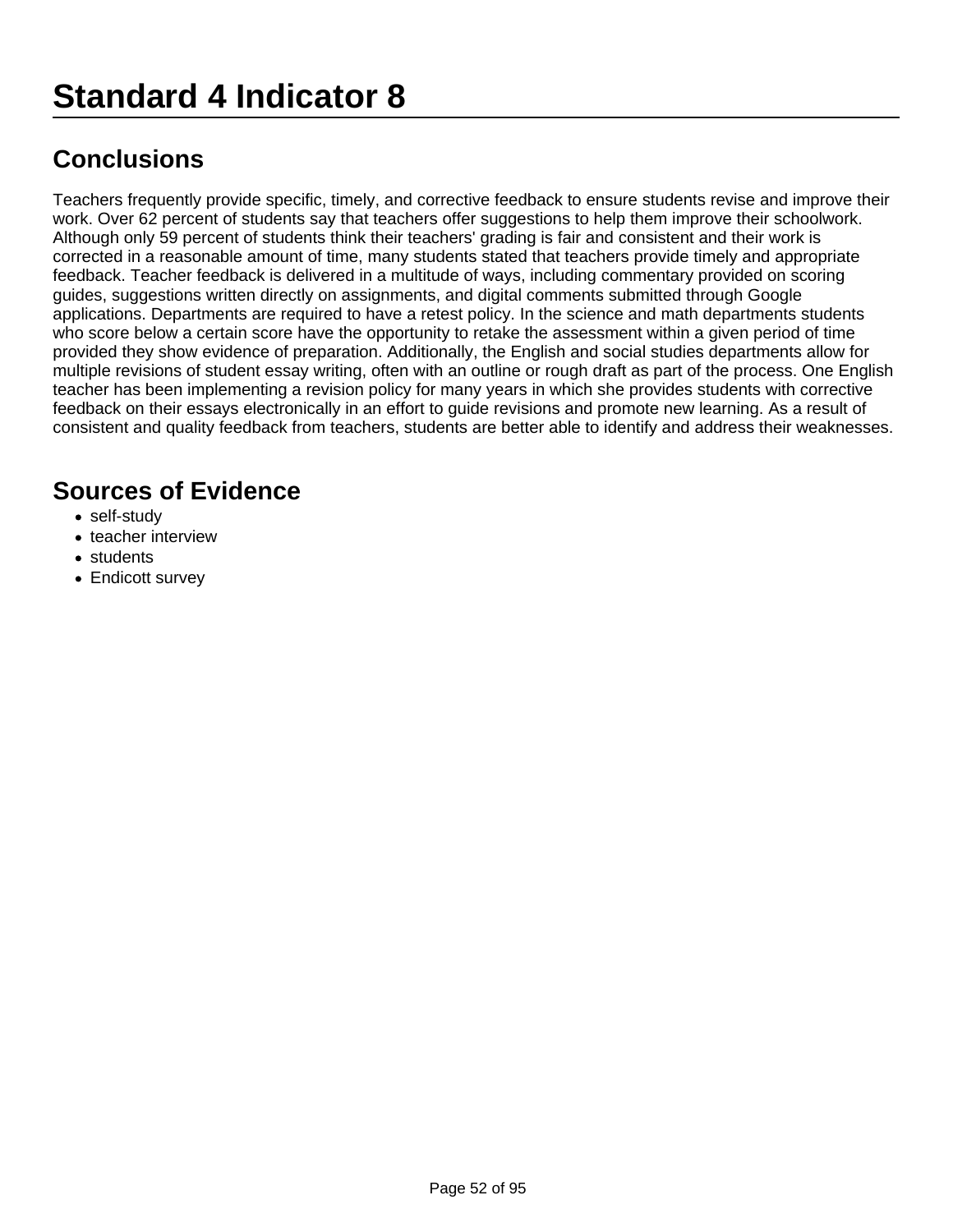Across the school, teachers regularly use formative assessments to inform and adapt their instruction for the purpose of improving student learning. The vast majority of teachers report that they use formative assessments to adapt instruction to help improve student learning. Types of formative assessments teachers use to inform or adapt instruction include exit slips, "do now" activities, practice problems, think-pair-share, summaries/paraphrasing, classroom polls, Google form responses, outlines, first drafts, free writes, short writing assignments, online assessments such as NoRedInk, Newsela, quizzes, board work, lab reports, discussions, journals, and homework. Specifically, in the English classrooms, students are given a baseline nonfiction essay in September. Teachers review strengths and weaknesses found in the responses and create specific lessons around assessing the strength of an argument. Students are given another nonfiction article with the same prompt to see if weak areas have improved, and teachers use the new set of data from this formative assessment in order to craft new lessons around more challenging skills. Additionally, a math teacher was observed pausing during a direct instruction lesson to question students to check for understanding. When students were able to answer the questions, the teacher moved on; conversely, if students seemed confused or unsure, the teacher paused to review the concept. As a result of teachers regularly using formative assessment data to inform and adapt their individual instruction, student achievement of the 21st century learning expectations is improved.

- classroom observations
- self-study
- teacher interview
- students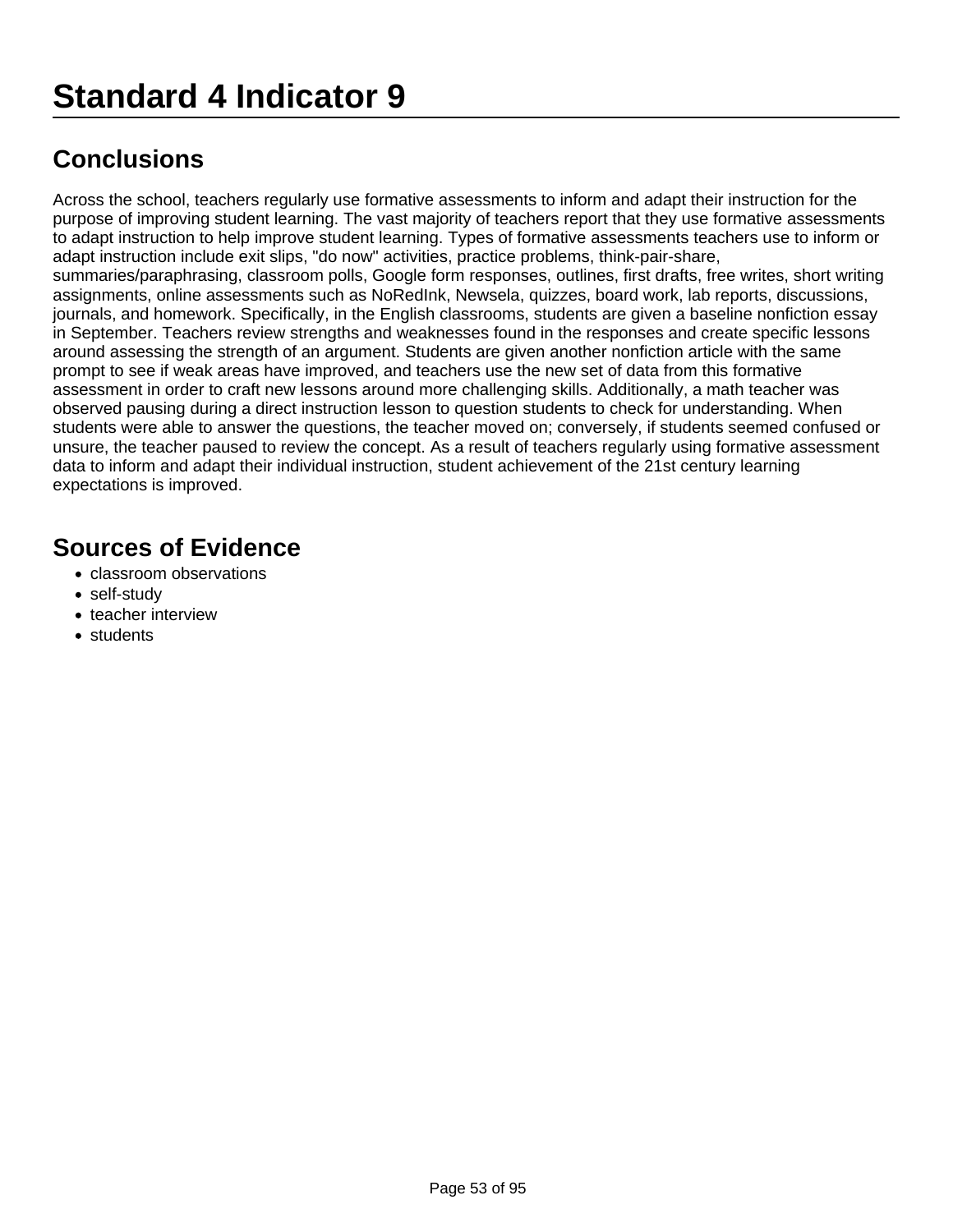Teachers and administrators, individually and collaboratively, examine a range of evidence of student learning for the purpose of revising curriculum and improving instructional practice, including student work, common course and common grade-level assessments, standardized assessments, but do not yet examine individual and schoolwide progress in achieving the school's 21st century learning expectations, data from sending schools, receiving schools, and post secondary institutions, or survey data from current students and alumni.

Approximately 63 percent of staff reports that teachers and administrators examine a variety and range of student work, common course assessment, common grade-level assessment, and standardized assessments to revise and improve curriculum and instructional practices. Teachers have PLC time built into their weekly schedules, in which time some departments occasionally spend time analyzing student learning. The science department records student common summative assessment data and discusses the results amongst PLC members. During this time teachers collaborate by sharing examples of student work and student performance on common grade-level assessments. Teachers report that they individually examine common assessments, and sometimes informally do so with their colleagues in addition to the PLC time. Teachers and administrators have not been able to examine individual and school-wide progress in achieving the school's 21st century learning expectations. Occasionally, teachers review standardized assessments results, such as the PSATs. In August 2017 they conducted a "data dive" entitled "Know Your Students Day," in which they reviewed standardized assessments in order to best plan for their incoming students. Teachers and administrators receive and review data from sending schools and post-secondary institutions; however, the data has been sporadic and inconsistent in nature. There is no data examined from surveying current students or alumni.

When teachers and administrators collect evidence of student learning from sending schools, receiving schools, and post-secondary institutions; survey data from current students and alumni, individual and school-wide progress in achieving the school's 21st century learning expectations, and when they are given time to collaboratively examine all this evidence in addition to other measures currently in place, curriculum and instructional practice will be improved across the school.

- teachers
- department leaders
- Endicott survey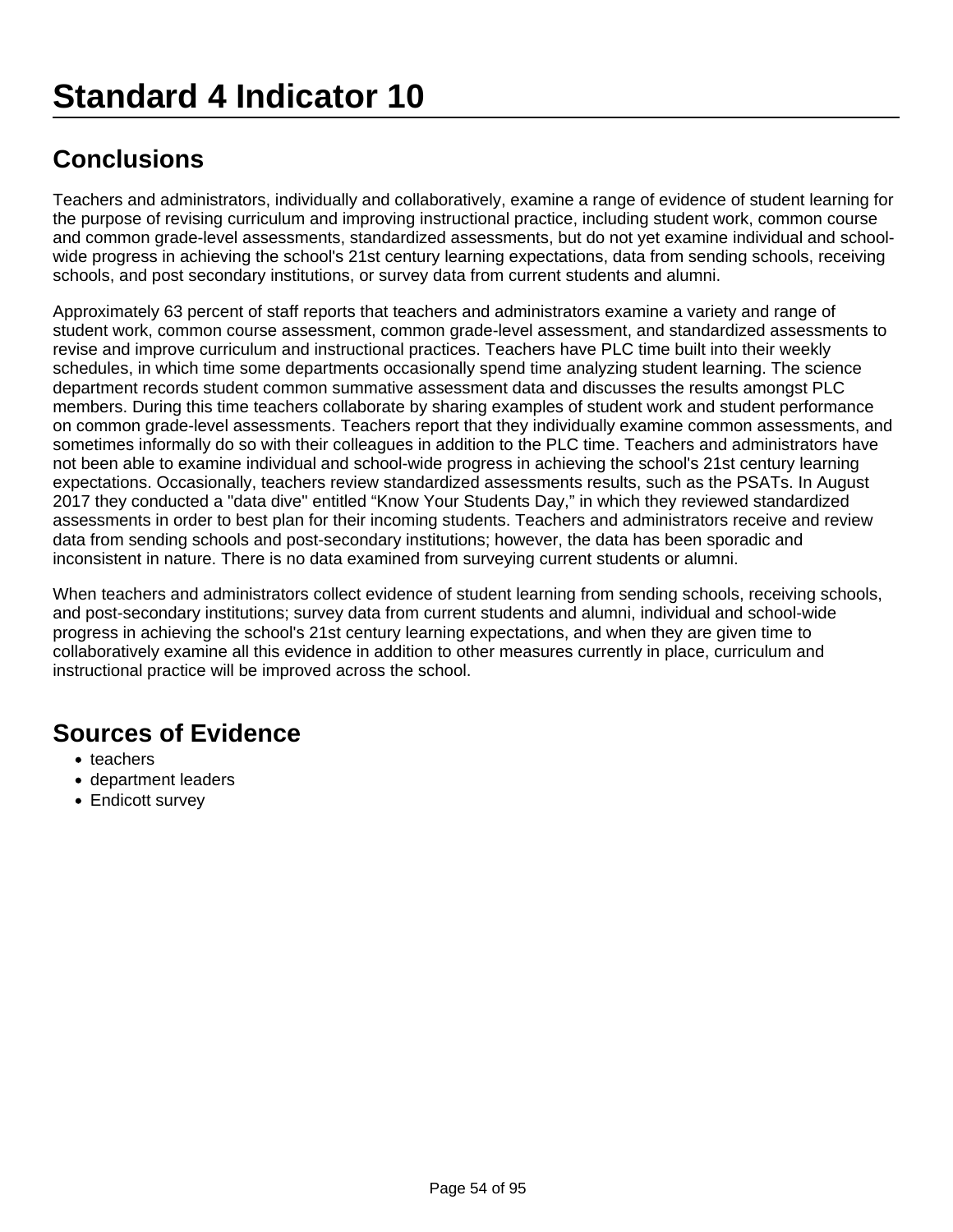Grading and reporting practices are not currently being reviewed or revised in a formal process to ensure alignment with the school's core values and beliefs about learning. Individual teachers are adapting their grading procedures to meet individual needs, and there is some collaboration within individual departments. Over 47 percent of staff feel that school-wide grading and reporting practices are regularly reviewed and revised. Some academic departments have reported that they have used a significant portion of PLC time to create and modify curriculum, particularly with new curricula, which can impact time available to work collaboratively on assessment and related classroom practices. The social studies department has worked to modify sequencing and assessment practices in some of their courses. Specifically, there is limited evidence that the school's grading practices are not specifically aligned with the school's core values and beliefs about learning. When grading practices across the school are directly aligned to school's core values and beliefs about learning, the core values will be more deeply integrated into the assessment culture of the school.

- self-study
- teacher interview
- students
- department leaders
- Endicott survey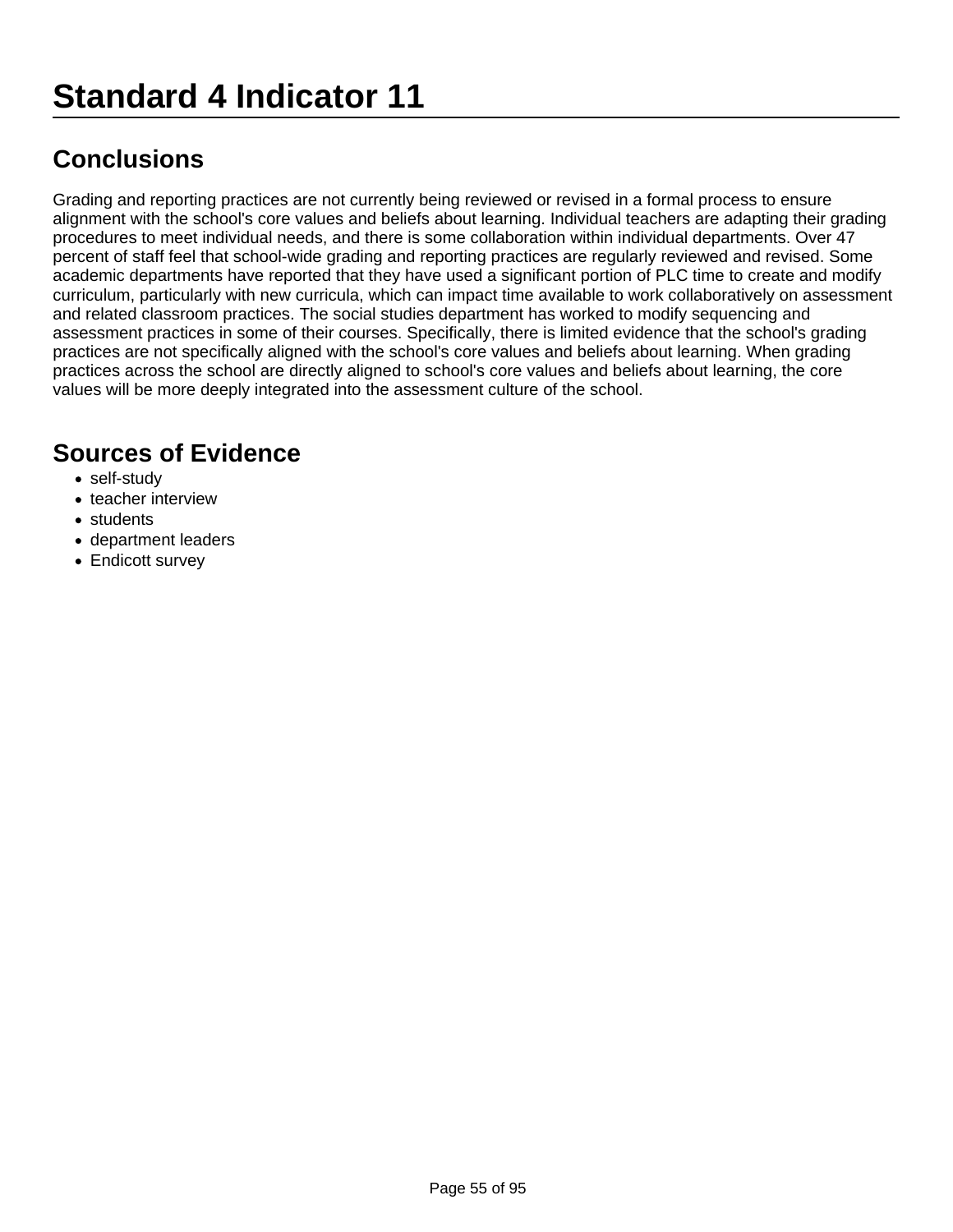# **Standard 4 Commendations**

## **Commendation**

The communication of unit-specific learning goals prior to each unit of study

### **Commendation**

The clear and specific communication of teacher expectations and goals to students

### **Commendation**

The variety of assessment strategies used by teachers throughout all courses

#### **Commendation**

The specific and corrective feedback that is provided to students consistently across disciplines

### **Commendation**

The teachers' use of the results of their formative assessments to adapt their individual instructional strategies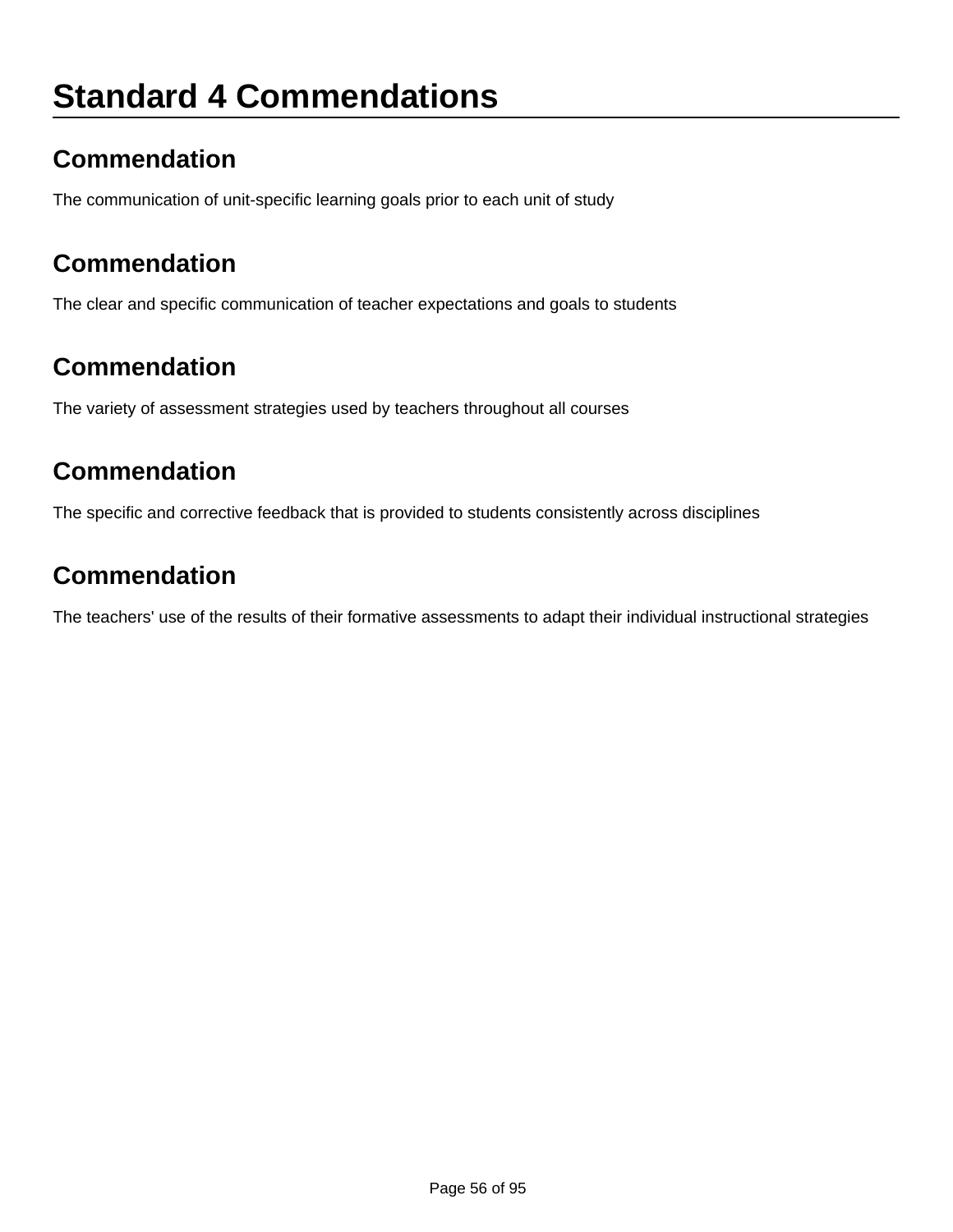#### **Recommendation**

Implement a formal, ongoing process using specific and measurable criteria for success, such as school-wide analytic rubrics to assess whole-school and individual achievement of each of the school's 21st century learning expectations

#### **Recommendation**

Develop and implement a process to communicate individual student progress and the whole-school's progress in achieving the school's 21st century learning expectations to students, their families, and to the community at large

### **Recommendation**

Develop and implement a formal process of collecting, disaggregating, and analyzing data to identify and respond to inequities in student achievement

### **Recommendation**

Communicate the pertinent 21st century learning expectations prior to each unit of study

#### **Recommendation**

Implement a formal process to create, analyze, and revise formative and summative assessments

### **Recommendation**

Create opportunities for teachers and administrators to examine all evidence of student learning, curriculum, and instructional practice

#### **Recommendation**

Provide time for formal teacher collaboration, both within and amongst departments, on grading and reporting practices to ensure alignment to the school's core values and beliefs about learning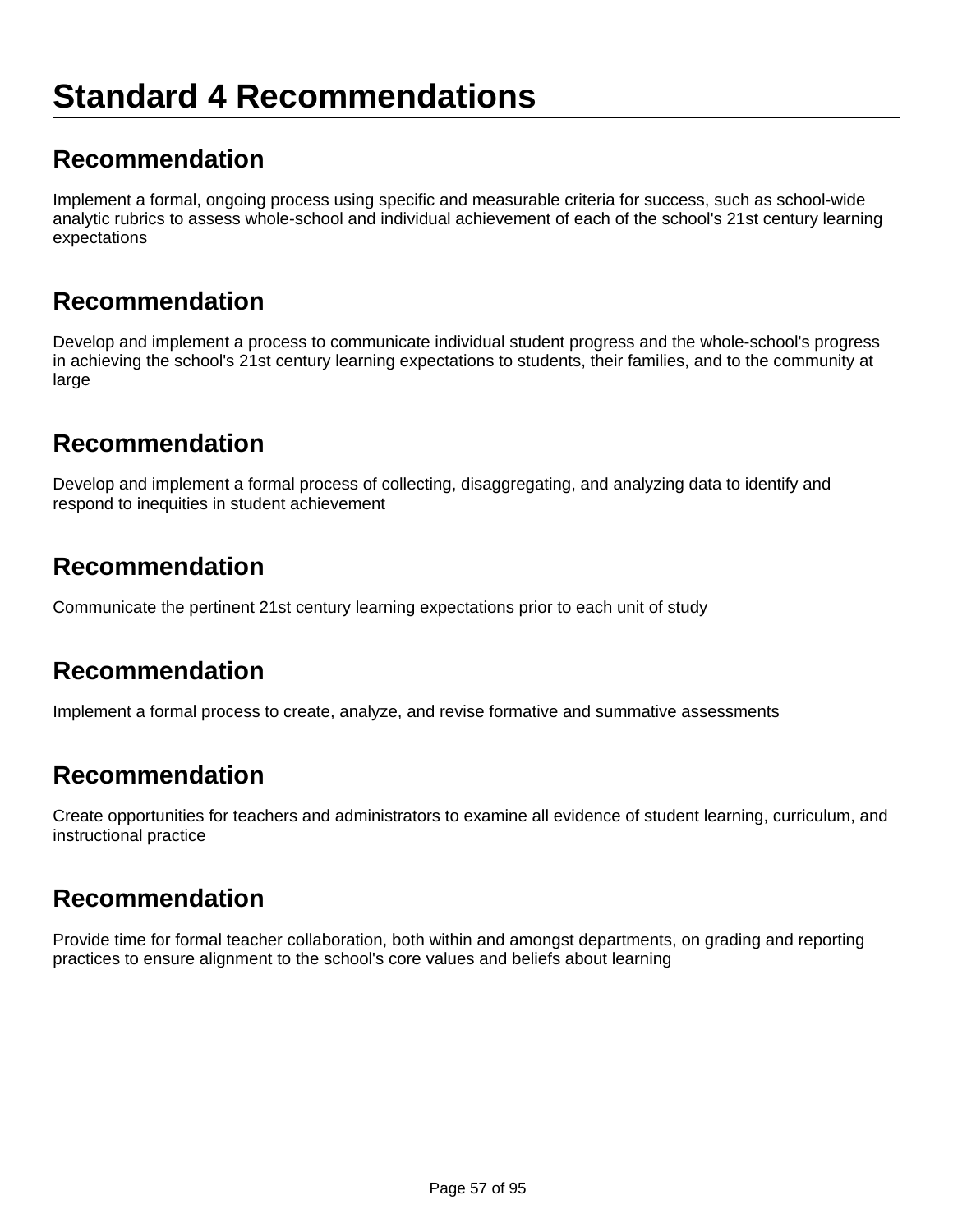Suffield High School community consciously and continuously builds a safe, positive, respectful, and supportive culture that fosters student responsibility for learning and results in shared ownership, pride, and high expectations for all.

Safety has been labeled a high priority for this institution in that 75 percent of parents and students agree that the school has an overall safe environment. Although 80 percent of parents feel the school provides a safe, positive, respectful, and supportive school culture and mirror these sentiments in open discussion, only 48 percent of students and teachers feel that students respect teachers, whereas 67.1 percent of students feel respected by teachers. Only 52.6 percent of student respondents feel that teachers are concerned about their learning, while over 74 percent of teachers indicate that they support students in assuming responsibility for their learning. The creation of Wildcat Time allows students to visit with any teacher when they are in need of extra help, need to redo assignments, or work on assignments or projects. Students are given 30-40 minutes of Wildcat Time daily. Freshman students commented that Wildcat Time helps their transition to high school life. This additional time embedded within the high school schedule provides an additional opportunity supporting individualized student success. This is reflected in the high school's plan to provide resources and time to strengthen the student socialemotional wellness/character development programming. Although positive, teachers and parents agree that a more sustainable process should be explored to ensure students are getting the full benefits of the Wildcat Time experience. The handbook communicates to students and families the policies on attendance, bullying, academic integrity, and the code of student conduct. Approximately 19 percent of students think that bullying is a problem at SHS. Both students and teachers agree that there may be some misunderstanding in the definition of bullying in that not all mean-spirited behavior is reported by students. Teachers and staff also believe students trust them and seek them out when serious issues arise during the day.

Because intentional efforts are used towards creating a positive school culture, students feel safe and supported and take an active role in their own learning.

- classroom observations
- self-study
- teacher interview
- Endicott survey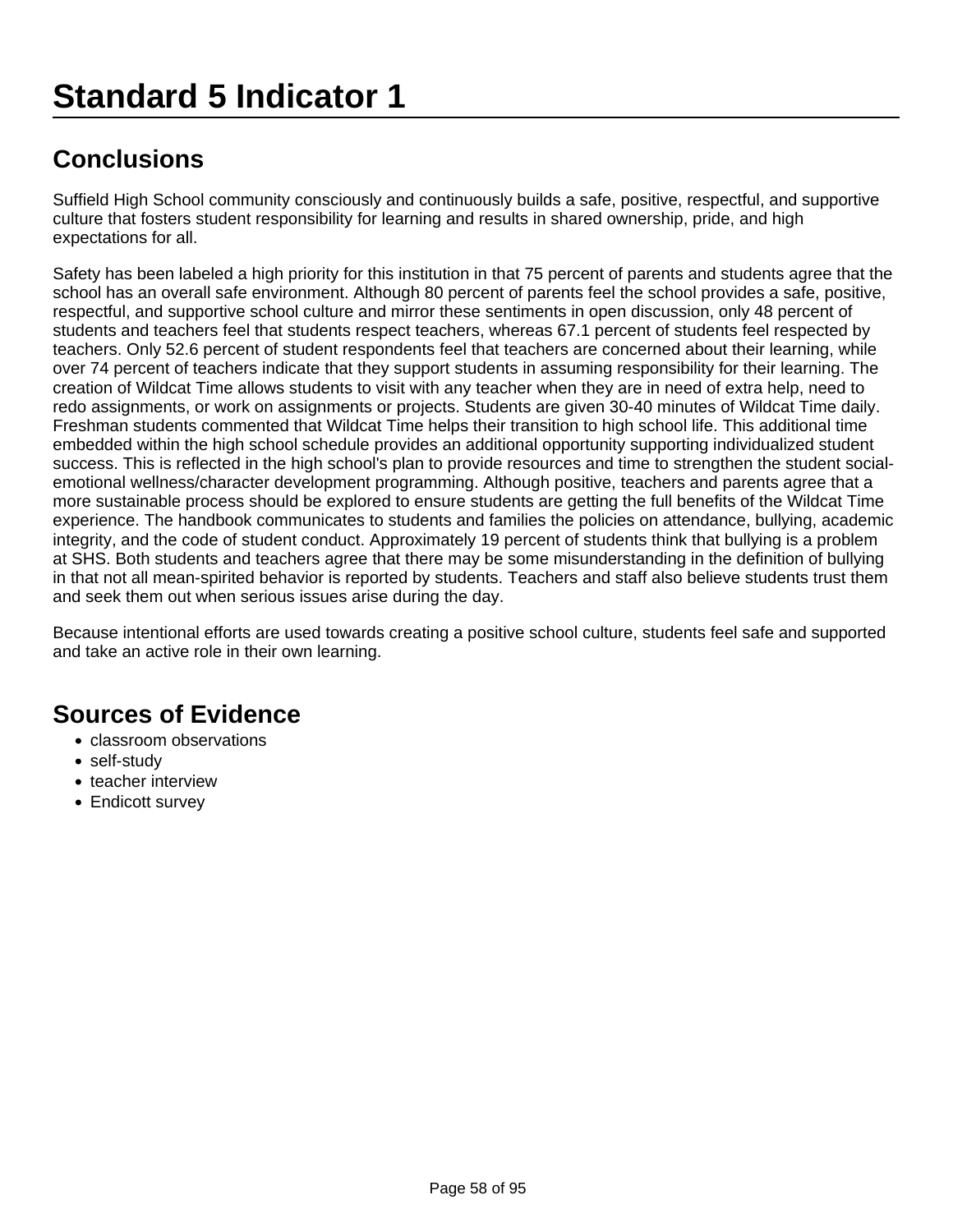Suffield High School is mostly equitable and inclusive in ensuring access to challenging academic experiences to the majority of students, making sure courses throughout the curriculum reflect the diversity of the student body, fostering heterogeneity, and supporting the achievement of the school's 21st century expectations. Current programming does not outline specifics in supporting students in achieving the school's 21st century learning expectations. Every student is enrolled in at least two heterogeneously grouped courses that count toward graduation. Students enrolled in the agriscience program have access to 14 opportunities within heterogeneously populated courses with two of the courses counting toward specific graduation requirements. Overall the school provides 88 courses outside of the core academic course offerings. Over 72 percent of students say that they have a number of opportunities to take courses with students of differing abilities. Teachers and special education staff work together to assist students in recommending or selecting most courses, including AP classes. Teachers indicate that students with IEPs or 504 plans have been encouraged to take AP or honors courses and a few students have benefited from UCONN Early College Experience English. The school leadership believes that students desiring to challenge themselves should be afforded the opportunity to take higher level classes. Parents also have the right to waive their children into higher level courses. The school offers elective courses in fine arts, applied arts, technology, and family and consumer sciences. All of these electives are populated with students of all grades and ability levels. English, science, social studies, and world languages also offer heterogeneously grouped classes across all grade levels. When Suffield High School provides opportunities for students that are equitable and inclusive, then students will master 21st century learning expectations.

- self-study
- teacher interview
- parents
- school leadership
- Endicott survey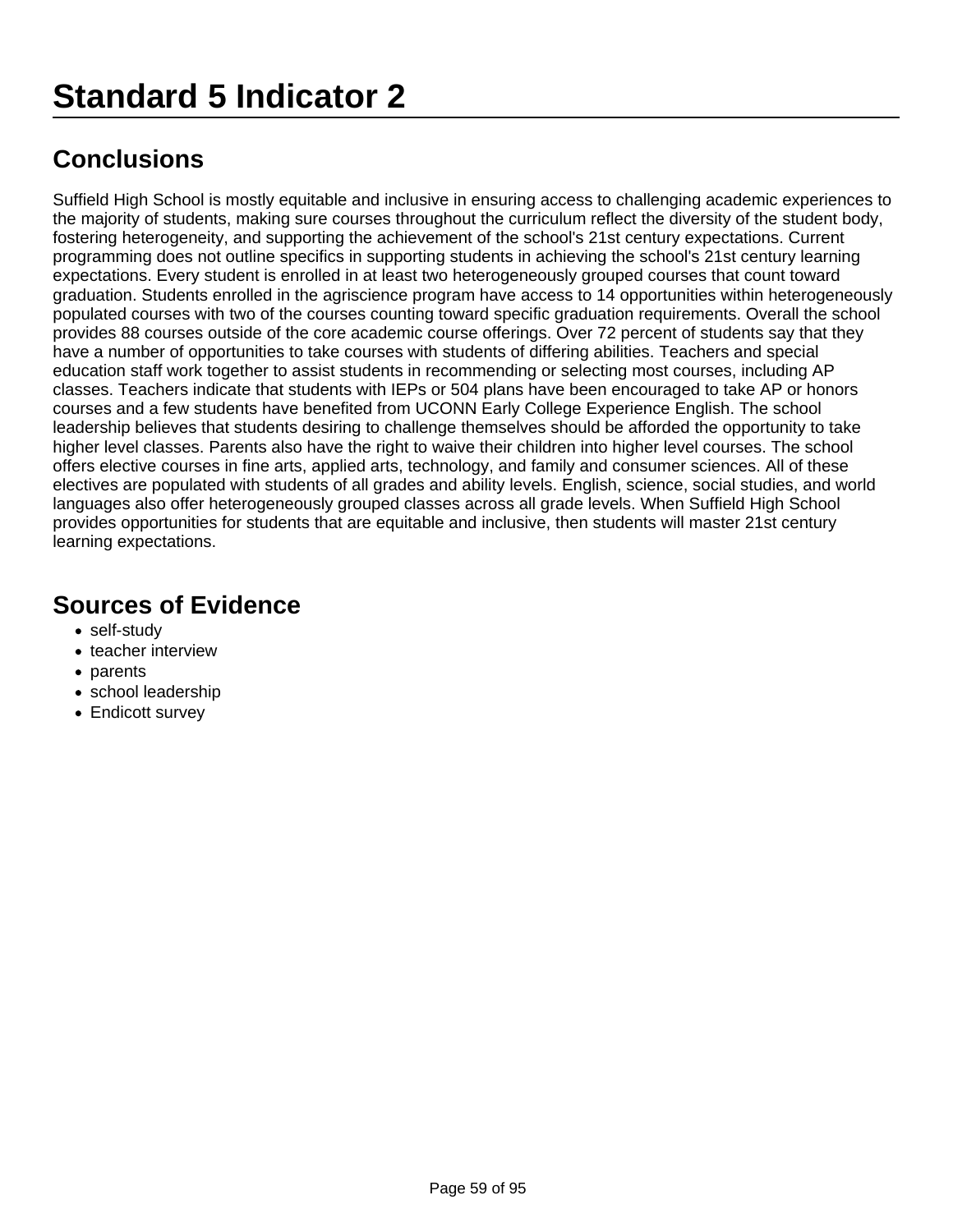There is a formal program through which each student is assigned to an adult in the school, in addition to the school counselor, who are developing the capacity to know the student well and assist the student in achieving the school's 21st century learning expectations.

A total of 50.6 percent of students believe that there is an adult in the school who knows them well and regularly helps them to succeed. Sixty-one percent also agree that the adult is someone, aside from their school counselor. This year, Suffield High School has implemented the Wildcat Time program where students and teachers meet five times per week for 30-40 minutes in groups of up to 20 students per day. On Monday of each week, students meet in small groups with an assigned teacher to schedule their Wildcat Time for Tuesday through Friday. Interactions during this time are largely limited to scheduling students for the rest of the week. A majority of students do not remain with the assigned teacher for the remainder of the week. Some students reported that they are required by teachers to use their Wildcat Time to attend additional instruction in certain AP classes during the week in effort to cover the curriculum before AP testing in May. Students have a variety of options ranging from receiving targeted instruction, SAT preparation or enrichment. Teachers can also make recommendations for students based on their academic performance through the use of an online Enriching Student system that streamlines scheduling options.

Students reported having limited contact with school counselors with communication restricted to course scheduling. Students have a variety of options. Approximately 66 percent of teachers actively participate as an advisor/mentor during Wildcat Time to personalize each student's educational experience. Many teachers provided feedback on the need for Wildcat Time to also address the social-emotional needs of students. Students and teachers expressed an interest in having a more formal structure for building relationships. Some students also report that they would like to have more time to establish deeper connections among grade-level peers. Students have expressed mixed feelings about Wildcat Time, noting that the majority of time is spent focused on completing missed assignments or homework. Several honors and AP students find the program valuable as they are able to study more to meet class expectations. Wildcat Time has been integrated into the bell schedule and has the full support of parents because of its primary current focus on providing additional academic support.

When the school fully develops a program that is collaborative and structured to connect students to a trusted adult, in addition to the counselor, students will have more support in achieving the school's 21st century expectations.

- self-study
- student shadowing
- teacher interview
- students
- school leadership
- Endicott survey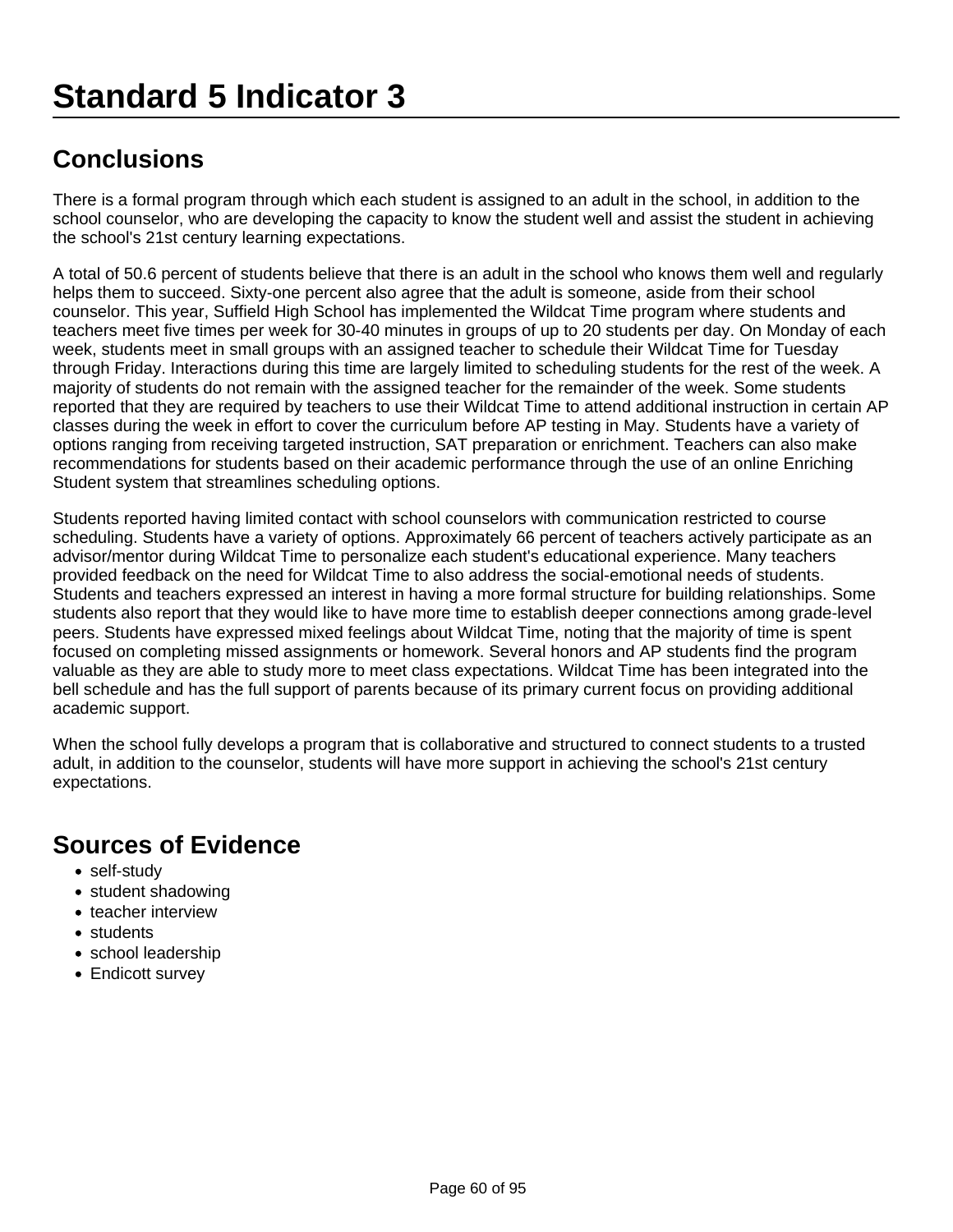In order to improve student learning through professional development, the principal and professional staff at SHS engage in professional discourse for reflection, inquiry, and analysis of teaching and learning, use some resources outside of the school to maintain currency with best practices, and dedicate formal time to implement professional development, however the principal and professional staff occasionally apply the skills, practices and ideas gained in order to improve curriculum, instruction and assessment.

Monthly faculty meetings along with four hours of weekly professional learning community (PLC) meetings allow for teachers to work within their content teams to develop and upload curriculum as well as to engage in open discourse with colleagues focused on student learning and instruction. Teachers have mixed feelings about the feedback received from supervisors who are responsible for evaluating their teaching. While 68.9 percent agree that evaluation practices play an important role in improving their instructional practice, some teachers indicated feedback seems superficial and scripted. The principal recognizes the importance of purposeful feedback and has included professional development coaching for his leadership team focused on questioning, reflection, and identifying best practices to support teacher growth through the evaluation process. This initiative supports effective dialogue and feedback between the teacher and evaluator in order to improve instruction and assessment. However, outside resources have not been utilized to support staff needs in developing and implementing school-wide rubrics. The professional development and evaluation committee (PDEC), which the principal and several teachers serve on, utilizes surveys to determine additional teacher professional development needs. Over 45 percent of teachers feel the school's professional development programs enable teachers to acquire and use skills to improve instruction and assessment. A total of \$48,200 in the district budget has been slated for general professional development for which teachers are encouraged to seek outside resources based on their own identified needs. There is not a clearly articulated protocol which describes how PLC time should be spent to improve curriculum, instruction and assessment. A few teachers believe that structure in the PLC model would lead to efficiency in the development and revision of curriculum and the ability to use student data to drive instruction. Currently, there is inconsistent application of the skills, practices, and ideas gained through professional development. Some departments revise curriculum and discuss assessment data, but not by design.

When schools dedicate adequate time and funding for meaningful ongoing professional development, and when teachers participate in the collaborative application of professional learning, staff will be able to provide students at SHS with the highest quality educational experience possible and attainment of the school's 21st century learning expectations will improve.

- self-study
- teacher interview
- teachers
- central office personnel
- school leadership
- Endicott survey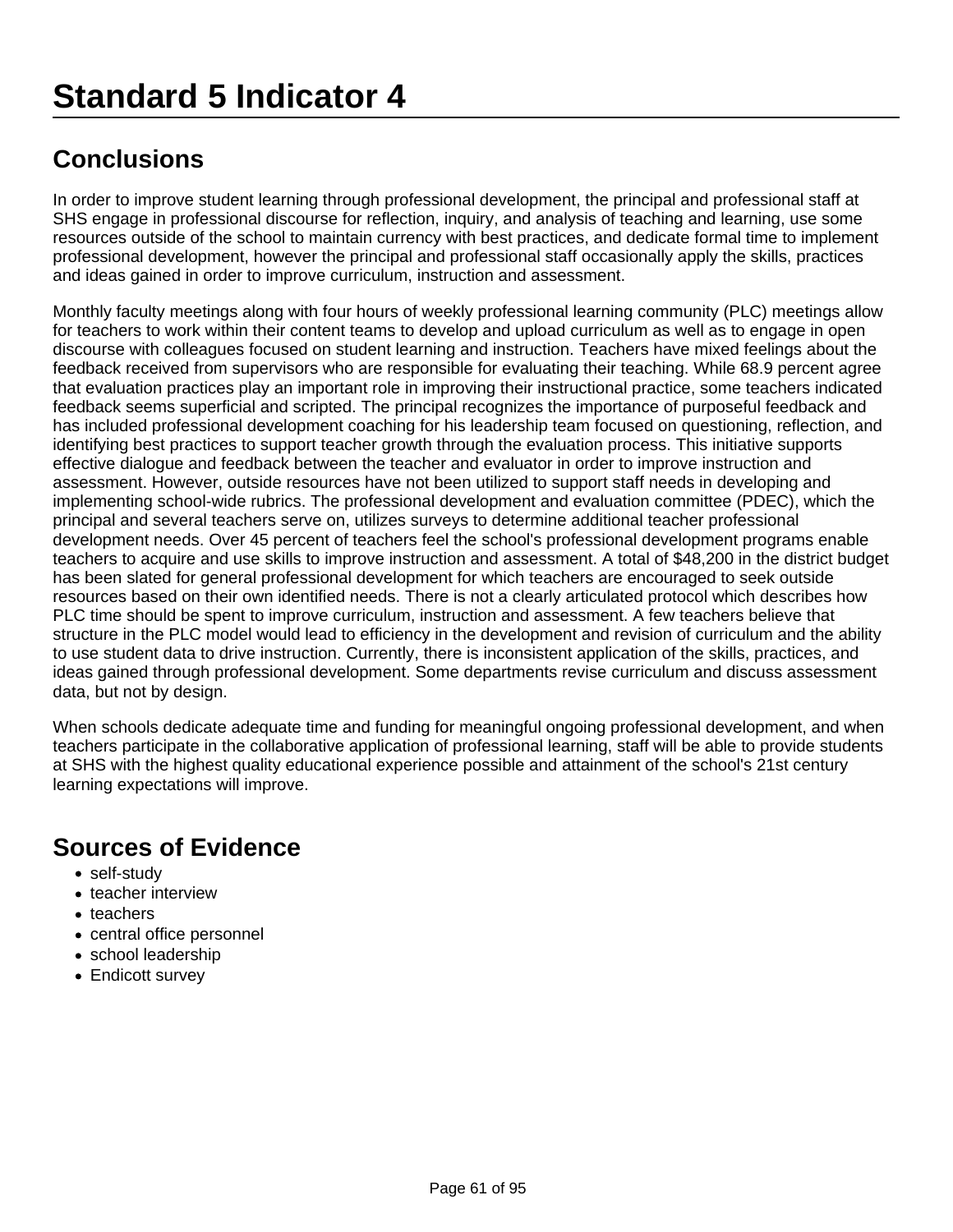Suffield High School regularly uses research-based evaluation and supervision processes that focus on improved student learning. School leaders use a variety of data to champion efforts around improving teaching and learning. The System for Educator Evaluation and Development (SEED) model, is used as an evaluation system that uses multiple sources of information and evidence-based theories to achieve a fair, accurate, and complete picture of each teacher's performance. School leadership believes that the evaluation process focuses on best practices for instruction. The building principal and assistant principals conduct a combination of formal and informal evaluations to focus on best practices for instruction. Student learning objectives (SLOs) across contentspecific classes are created using evaluation data. The creation of the professional development and evaluation committee (PDEC) provide a platform for instructional leaders to engage in open discourse around trends within the school community and prioritize efforts to support a system to continually improve classroom instruction. For example, instructors in the social studies department have been able to use information from PDEC to immediately adjust instruction and curriculum planning. Leadership reports using data from the evaluation system to support the need for evaluator coaching focused on purposeful feedback that builds a culture of reflective practice. These changes have been reported to have eliminated redundancy in what is being covered within the department. Because data is effectively used to inform the evaluation and supervision process, a greater focus on improved student learning is positively impacted.

- self-study
- teacher interview
- teachers
- school leadership
- Endicott survey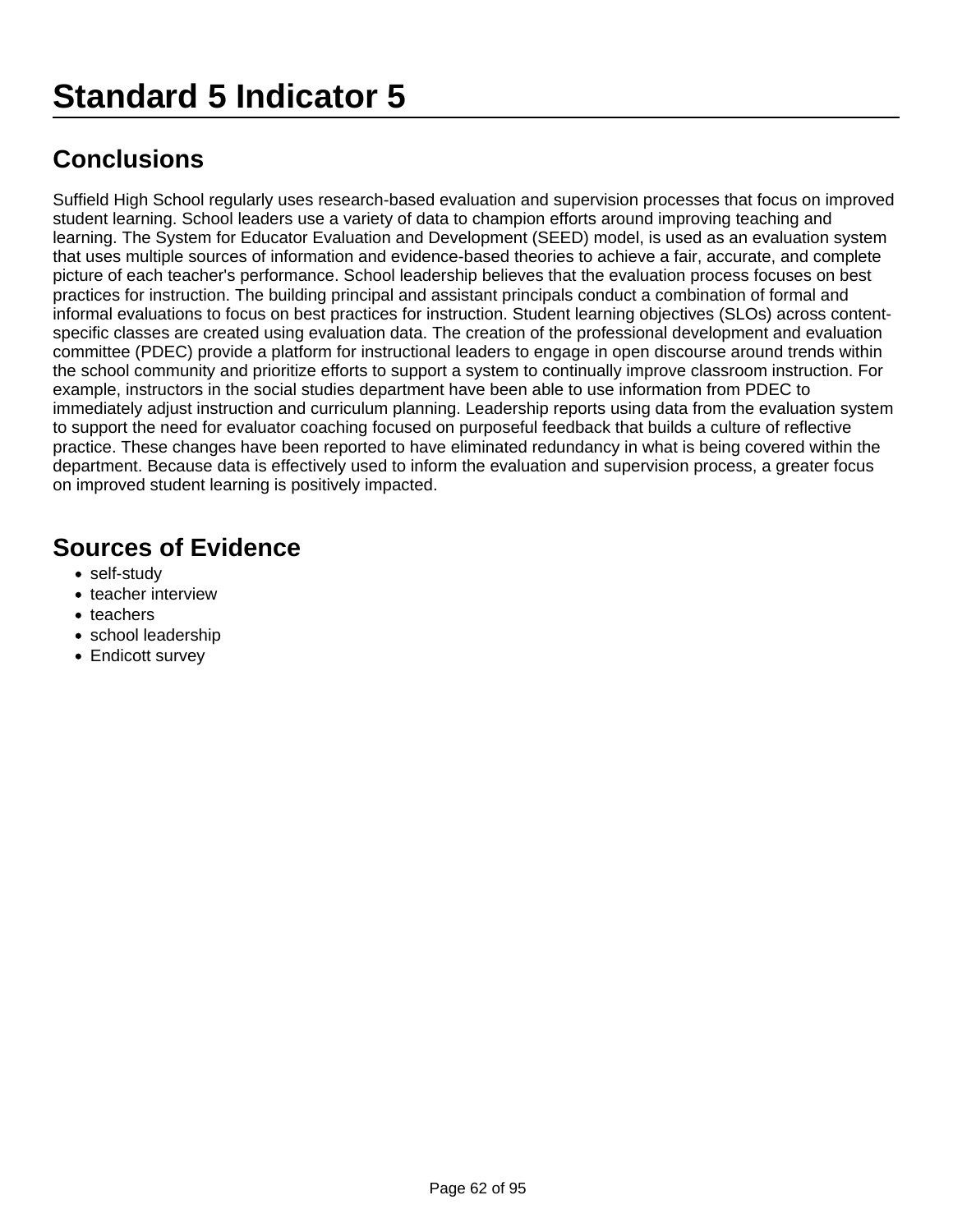The organization of time does not yet have protocols in place to support research-based instruction, professional collaboration among teachers, and the learning needs of all students. Suffield High School operates on a sevenperiod modified-block schedule with four-minute passing time from class to class and three daily 25-26 minute lunch waves. The schedule includes two days per week (Wednesdays and Thursdays) of extended blocks of between 86-90 minutes, providing opportunities for research-based learning opportunities such as labs, and project-based inquiries. Classes meet for 43-48 minutes on Mondays and Fridays and for 51-55 minutes on Tuesdays with additional time allotted for live streaming morning announcements during the first period of each day. The inclusion of the daily Wildcat Time affords teachers additional time to provide student-focused academic support. The district's plan for continuous improvement calls for an increase in teacher collaboration by providing six half-day professional development opportunities and weekly PLC content meeting focused on improving instructional practice. Curriculum leaders are given autonomy in structuring PLC activities. Teachers report inconsistencies in PLC across departments. Some departments utilize this time to address curriculum targets, while others feel that some instructional leaders lack a clear understanding of district expectations for the use of PLC time, which hinders holistic professional collaboration among teachers. When the organization of time amongst teachers at SHS allows for structured and focused professional collaboration among teachers, the learning needs of all students will be met.

- self-study
- teacher interview
- teachers
- school leadership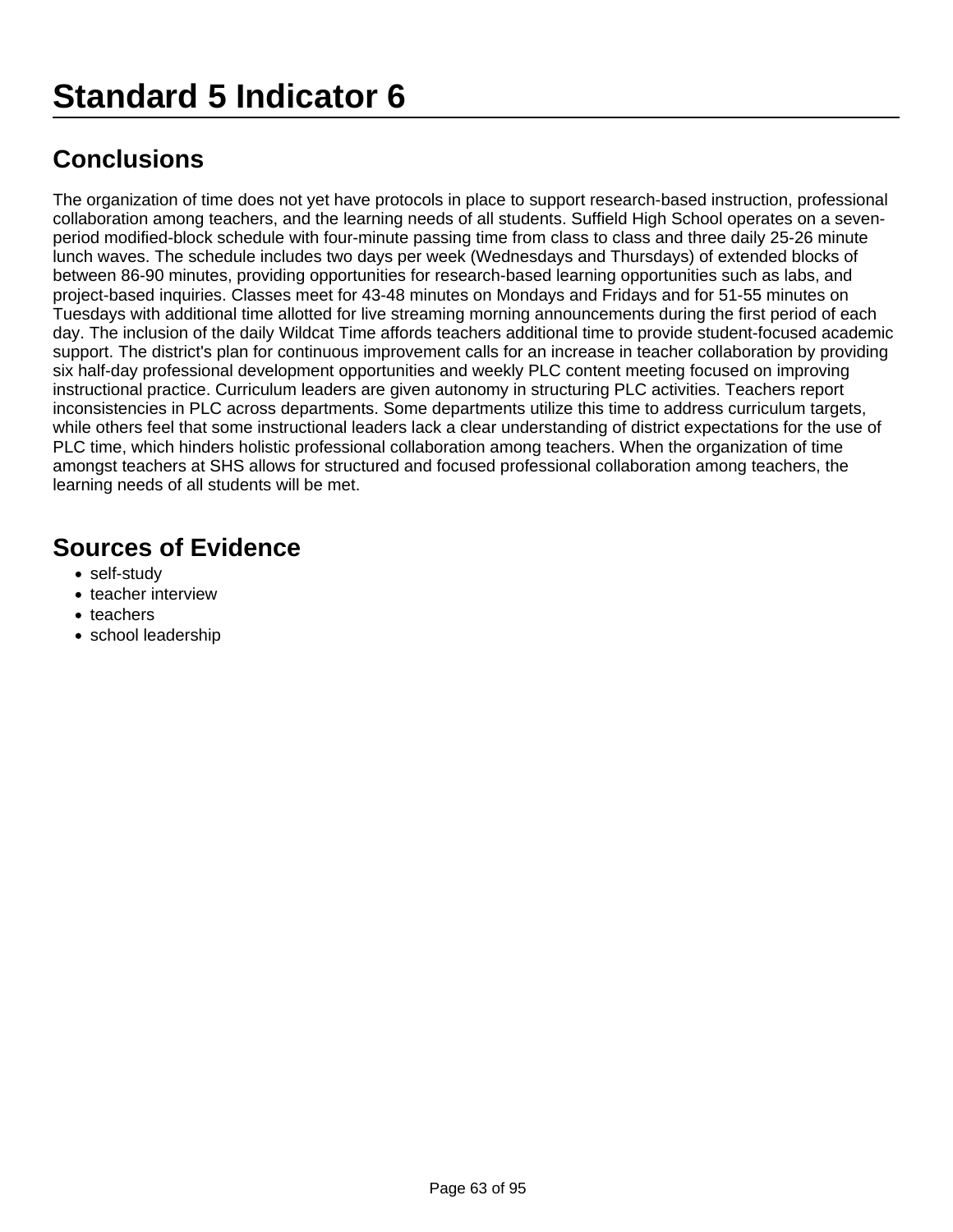Student load and class size enable teachers to meet the learning needs of individual students. Over 81 percent of students along with 79.2 percent of parents agree that class sizes are manageable to meet their individual needs. For the 2017-2018 school year, while class size is capped at 25 or 28 students in the content areas of English, math, social studies, science and world languages, the average class size in these content classes is 19 students. This is up from 17.1 students in the 2016-2017 school year. In other subject areas, the average class size ranged from 11.2 students in agriscience courses to 18.1 in business courses. Enrollment in some classes is relatively low. Examples include concert choir with 3 students, piano/keyboard with 5, maintenance and equipment operation with 6, and business law with 8 students. Students are also offered the opportunity to enrich their studies at the Hartford Academy of the Arts, Greater Hartford Academy of Math and Science, and the Asnuntuck Community College manufacturing program on a part-time basis while enrolled at SHS. Special education caseload numbers range from 15 to 18 students which enables special education teachers to meet individual needs, communicate with parents, and collaborate with teachers. Sixty percent of teachers feel that current class sizes and case loads are adequate to meet the needs of all students. During Wildcat Time teachers may host up to 20 students for individualized instruction, review or tutoring. With manageable student load and class size, teachers can meet the learning needs of individual students.

- self-study
- student shadowing
- panel presentation
- teachers
- parents
- Endicott survey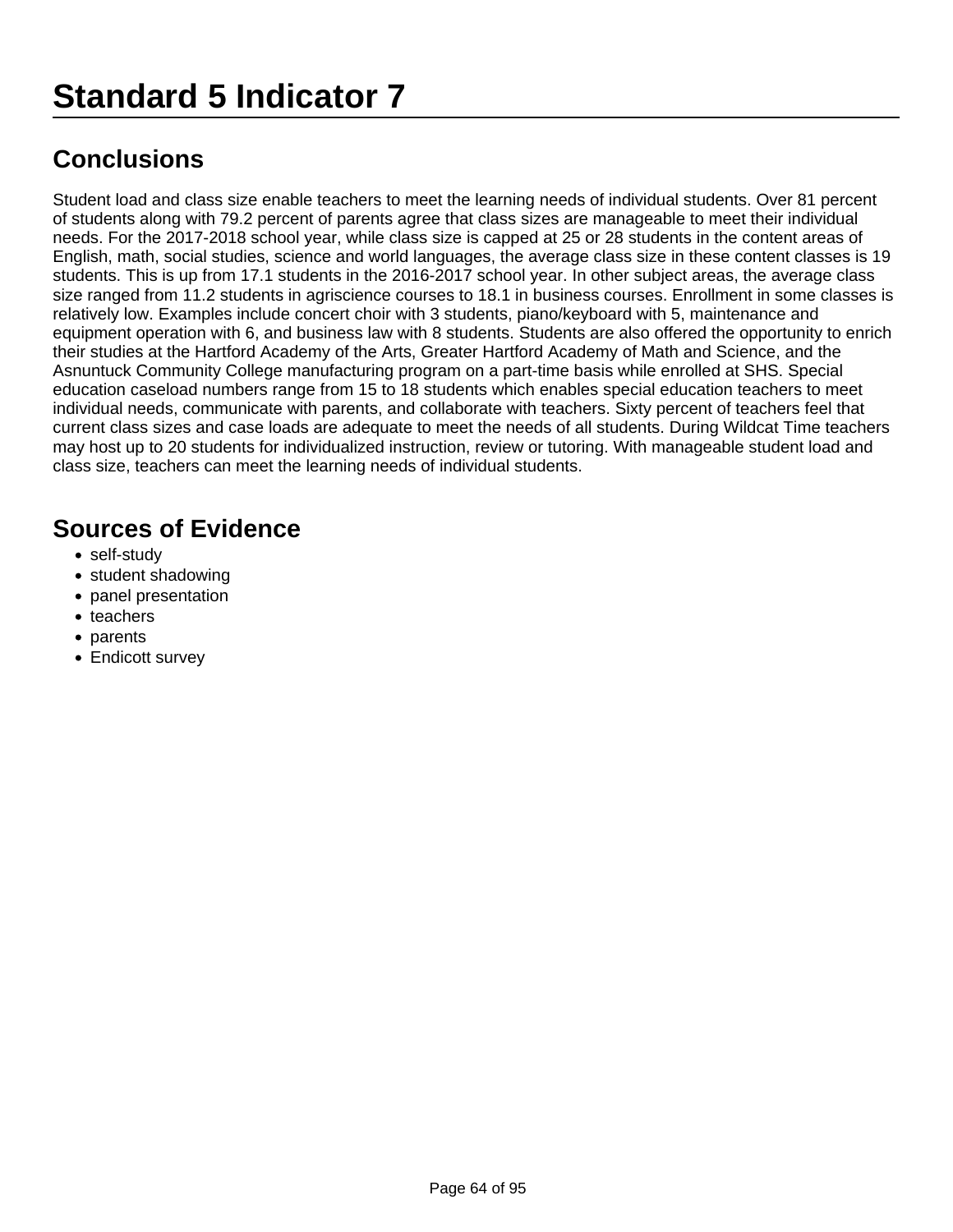The principal, working with a variety of building leaders, provides instructional leadership that is rooted in the school's core values, beliefs, and learning expectations. Nearly 56 percent of teachers and staff believe the principal and other school-based administrators provide instructional leadership that is consistent with the school's core values, beliefs, and learning expectations, and 51.5 percent of students believe that the principal is clear about his goals for all of them. The principal and his leadership team, which consists of nine curriculum chairs, four curriculum leaders, the district integration specialists, and two assistant principals, serves as the policy-making team for the school. For three years, the team has worked to create individual and school-wide goals connected to instruction, technology, common assessments, student engagement, school-wide rubrics and digital portfolios to measure student progress in the context of the school's learning expectations. Implementation of the long-term goals, which are included in the SHS Improvement Plan for the 2017-2018 school year, is not yet complete. Teachers believe that more professional development hours are needed to ensure the development of an aligned curriculum as well as a full complement of school-wide rubrics. Successful implementation of the instructional practices, led by school leaders, will reinforce the school's core values, beliefs, and learning expectations are reinforced.

- self-study
- teacher interview
- central office personnel
- school leadership
- Endicott survey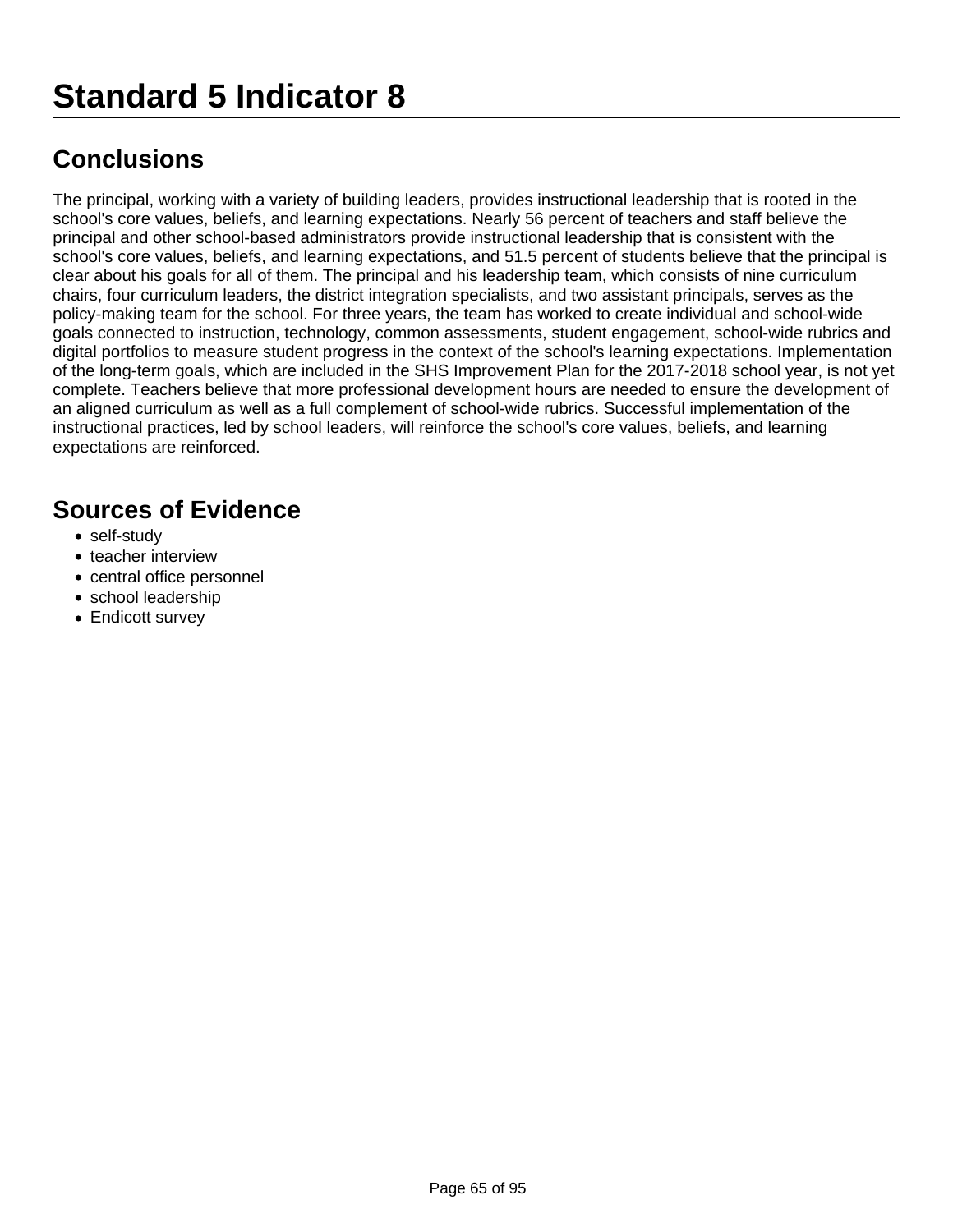Teachers, students and parents are sometimes involved in meaningful and defined roles in decision-making that promote responsibility and ownership. Roughly half of teachers agree that they, with students and parents, are involved in meaningful and defined roles in decision-making that promote responsibility and ownership. Teachers participate in weekly departmental PLC meetings, and once monthly, make collaborative department-specific decisions at department meetings, where an evaluative administrator and/or curriculum coordinator participates. Monthly leadership meetings, where all departments are represented, address district and building initiatives and inform decisions regarding curriculum, assessments, school climate, and community outreach. Teachers take on the role of facilitator at monthly faculty meetings and during professional development days, where they present materials, ideas, and teaching methods that have been successful. A monthly early release day helps to facilitate additional teacher collaborations.

Over 36 percent of students say they have input on important decisions. Student leaders report that the principal is accessible to them. Students are also empowered to act as advocates of change. For example, student leaders recently conducted their own survey about the policy of missing and making up PE classes. They presented the survey to the principal who supported their conclusions and helped institute changes that more effectively addressed student needs. Another student initiated a program that introduced an emotional support animal, a three-year-old dog, to the school. The student researched requirements relating to emotional support animals, secured the endorsement and permission of the principal, certified her pet, and developed a system for bringing the dog to school for this purpose. The dog, who is present on most days and who is assigned specifically to a classroom designed to accommodate social and emotional support for students, has proven to be a welcomed and productive citizen of SHS. Student leaders have also found a platform in Enriching Students, an online scheduling platform, that allows students the opportunity to have a voice in scheduling Wildcat Time. Using this platform, advisory teachers meet with students on Monday mornings to formally schedule Wildcat Time for students as well, when they need additional help from their classroom teachers. During subsequent Wildcat Time enrichment periods, students report to those teachers for academic help. Students meet with school counselors as active partners in their own course selection process. Forty-five students are enrolled in student senate with two advisors and one administrator. The group meets bi-weekly and acts as a liaison between the student body and the principal and other members of administration on a variety of issues and concerns.

Slightly more than 50 percent of SHS parents believe that they have an active role in decision-making at SHS. Parents who serve on the parent advisory council advise on a variety of different building issues. Specialized building-based committees, including spirit squad, SpEd PAC, the scheduling committee, the awards committee, school climate committee, and safe school climate committee are comprised of various combinations of students, teachers, administrators and parents. When more opportunities are provided that allow all stakeholders to be a part of the decision-making process, responsibility and ownership is promoted in the school community.

- classroom observations
- self-study
- teachers
- students
- central office personnel
- Endicott survey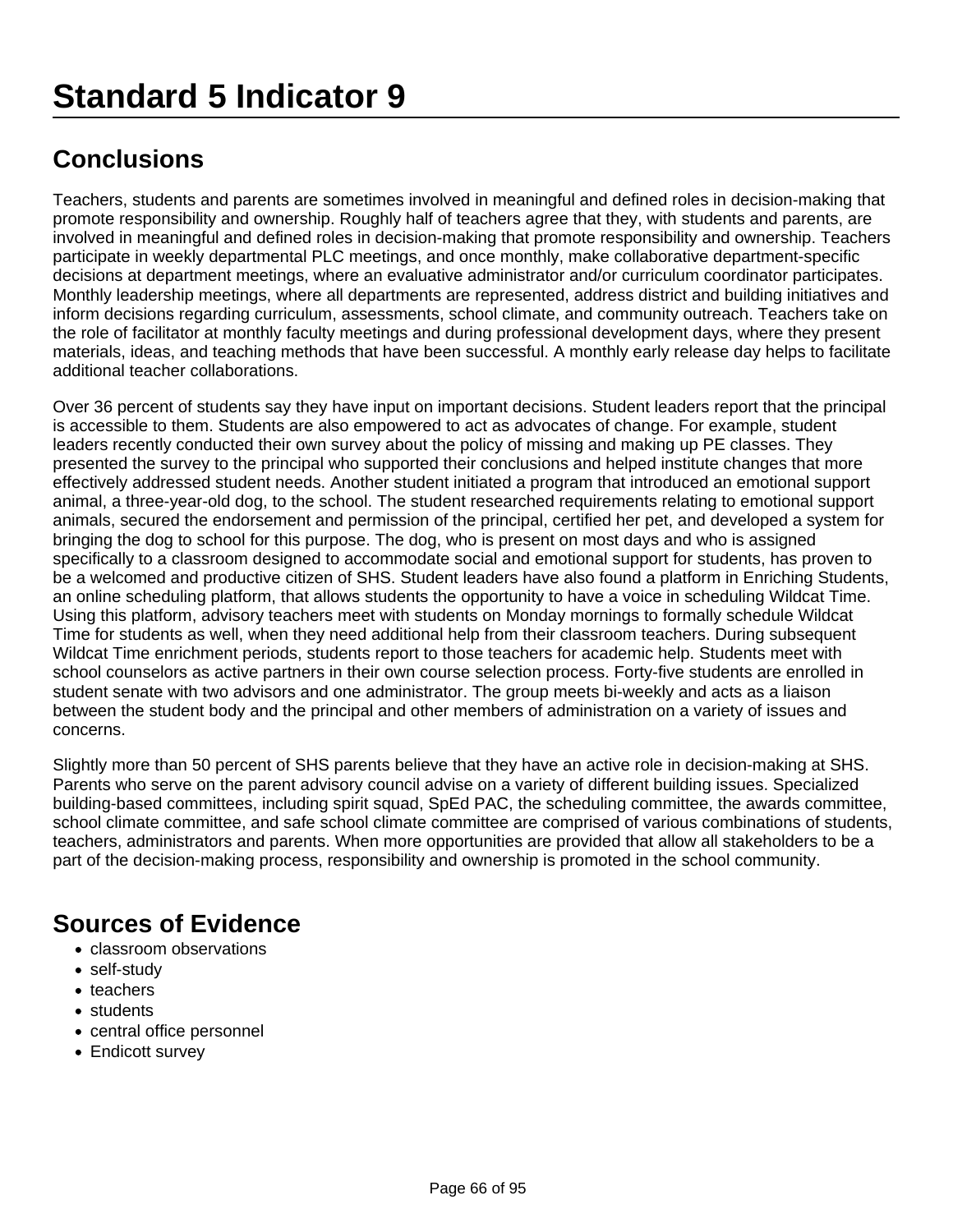Teachers exercise initiative and leadership essential to the improvement of the school to increase student engagement in learning. The staff engages in some professional development opportunities and will lead professional development for colleagues on topics such as technology integration, teaching strategies and assessments, and intervention programs. Student leaders serve on numerous committees that foster student engagement and that address diverse areas including, but not limited to, school climate, discipline, scheduling, student recognition awards, and PDEC, which creates relevant and useful professional development for the school. Teachers attend opportunities outside of the district as well. Teachers are currently in the process of implementing initiatives, particularly in formulating common assessments and mapping curriculum. Some teachers are invested in the process because of their involvement in the creation of curriculum documents specific to their departments during paid professional development with a curriculum leader, as well as in regularly scheduled PLC time that encourages members of specific departments to utilize ongoing common planning sessions weekly. Teachers, however, do not consistently implement changes to the school culture and to their own practices across content areas, and acknowledge that there is "room to grow" in this regard. Some teachers report that the faculty is "slowly getting on board" in its attempts to develop school-wide rubrics and to integrate core values into their classroom practice. Several teachers have stated that they agree that teacher growth inspires student growth. When teachers show initiative and leadership in and out of the classroom, a positive school culture exists that motivates students to become engaged in the learning process.

- self-study
- teachers
- central office personnel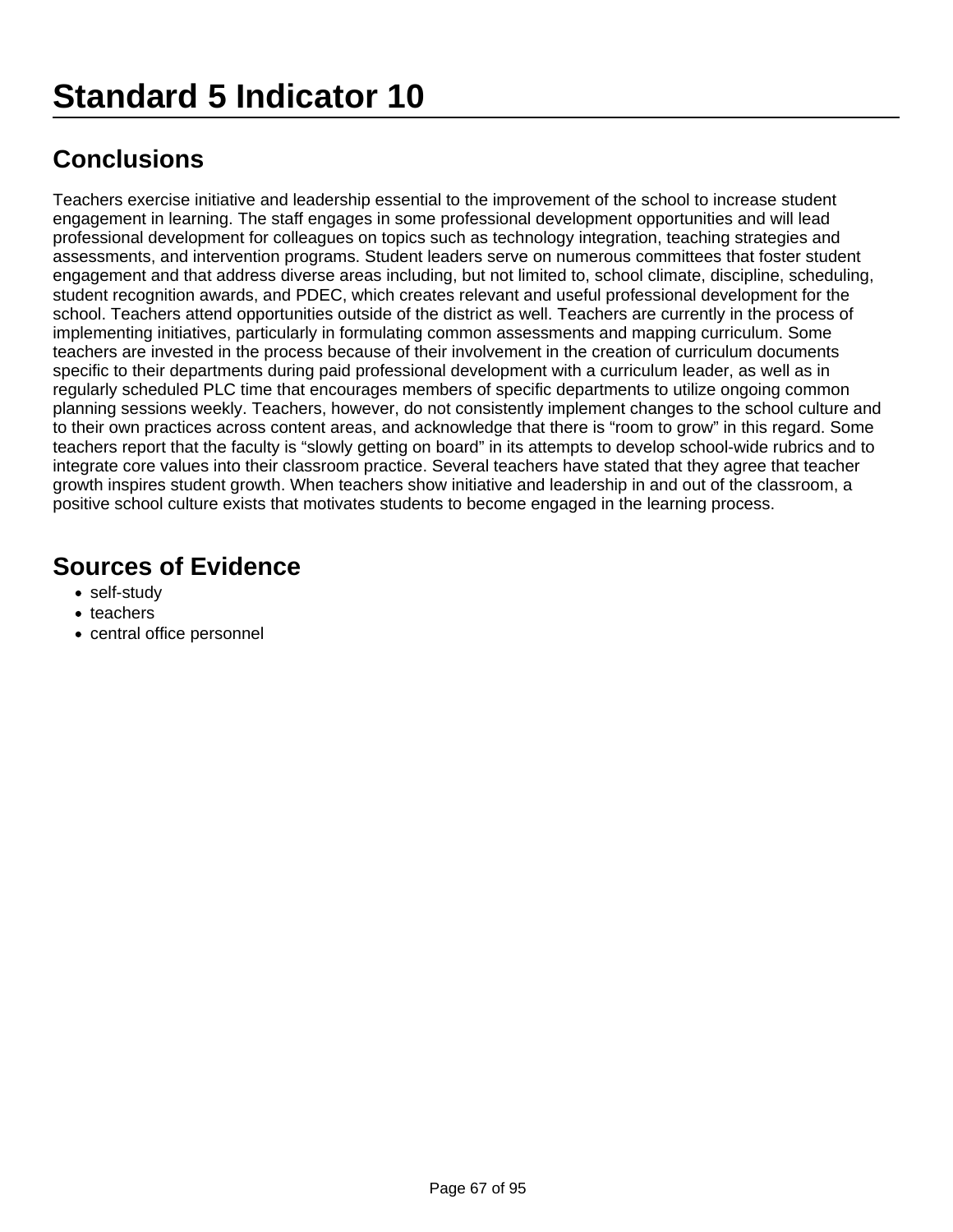The school board, superintendent, and principal are collaborative, reflective, and constructive in achieving the school's 21st century learning expectations. Nearly 53 percent of staff is in agreement that all three are collaborative, reflective, and constructive in achieving the school's 21st century skills. The school board, superintendent, and the principal explicitly express a mutually satisfying collaborative effort, particularly in regard to educational reforms. Monthly, the superintendent and principal attend school climate committee meetings, school board subcommittee on teaching and learning, and meet with the school's accreditation committee. The principal meets weekly with the assistant superintendent of curriculum to collaborate on 21st century learning expectations and also collaborates weekly with the two assistant principals to reflect on and construct strategies and goals. Monthly leadership meetings with all of these administrators are scheduled with the superintendent. They also regularly present to the school board on particular programs that may include the development of school-wide rubrics and curriculum, schedule changes to accommodate programs like Wildcat Time, new course proposals, annual reports on professional development, testing, and strategic planning progress. Budget issues are handled in a collaborative format as well. The principal also supports the vision of the superintendent with new focus on instruction and curriculum mapping. By working together collaboratively, the school board, superintendent, principal and other administrators engage in reflective and constructive achievement of the 21st century learning expectations.

- self-study
- panel presentation
- central office personnel
- Endicott survey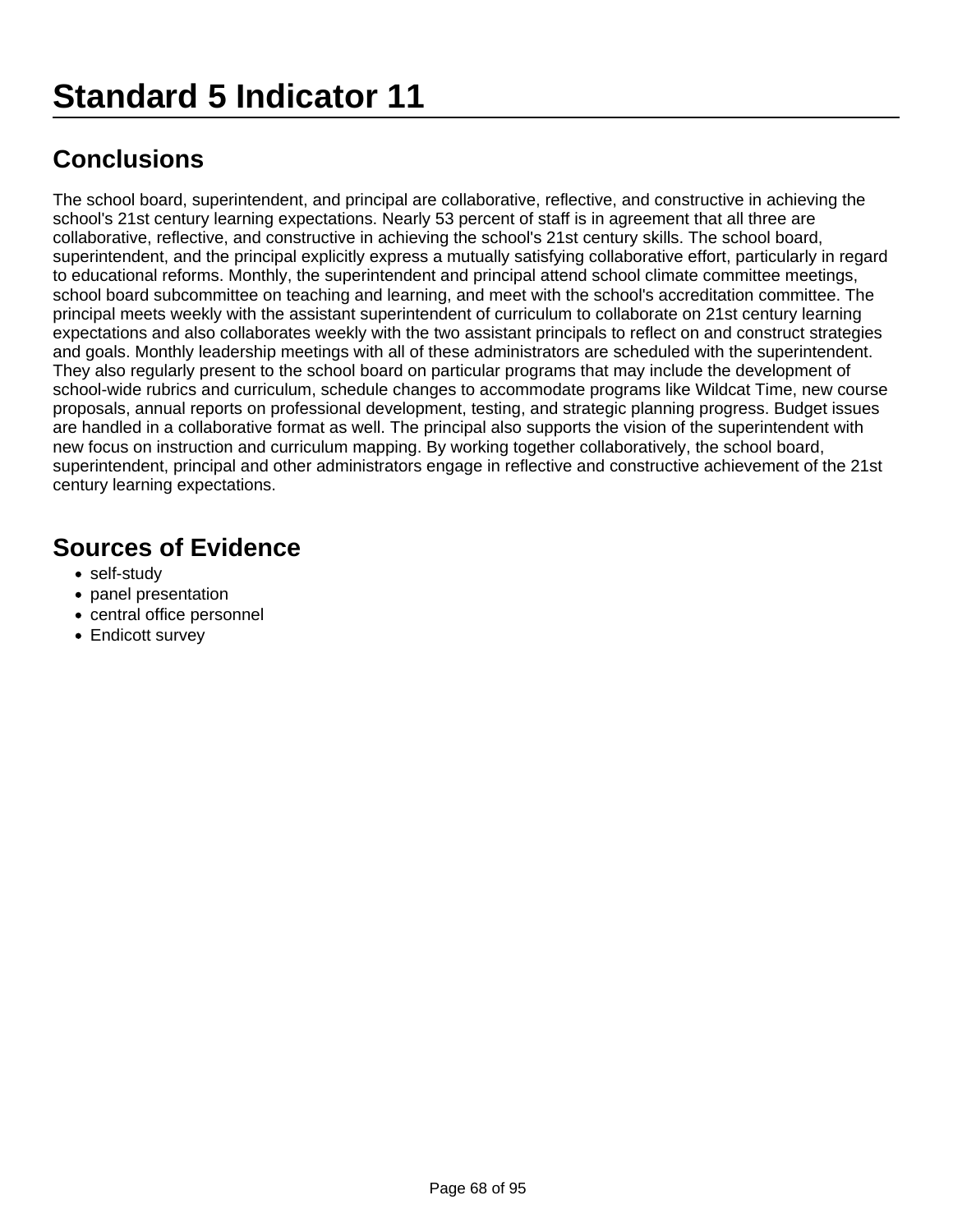The school board and the superintendent provide the principal with sufficient decision-making authority to lead the school. Although only 38 percent of SHS staff and 56.5 percent of parents believe the principal is provided with sufficient decision-making authority, the principal reports having sufficient decision-making authority. With the input from all stakeholders (including teacher-driven committees, parents, staff, the school board, and other building administrators), the principal has decision-making authority at SHS. This model is consistently supported by the school board. Under this model, the principal has established school-wide goals, changed the daily schedule, implemented Wildcat Time, established core values and 21st century learning expectations, changed graduation requirements, removed class rank from the school, changed the senior privilege policy, increased GPA requirements for sports and club participation, amended NHS policy, updated report card comments, and added new courses. All of these decisions, while informed by stakeholders, were made by the principal. With sufficient decision-making authority, the principal is able to proactively lead the school to best serve students.

- self-study
- teachers
- school board
- school leadership
- Endicott survey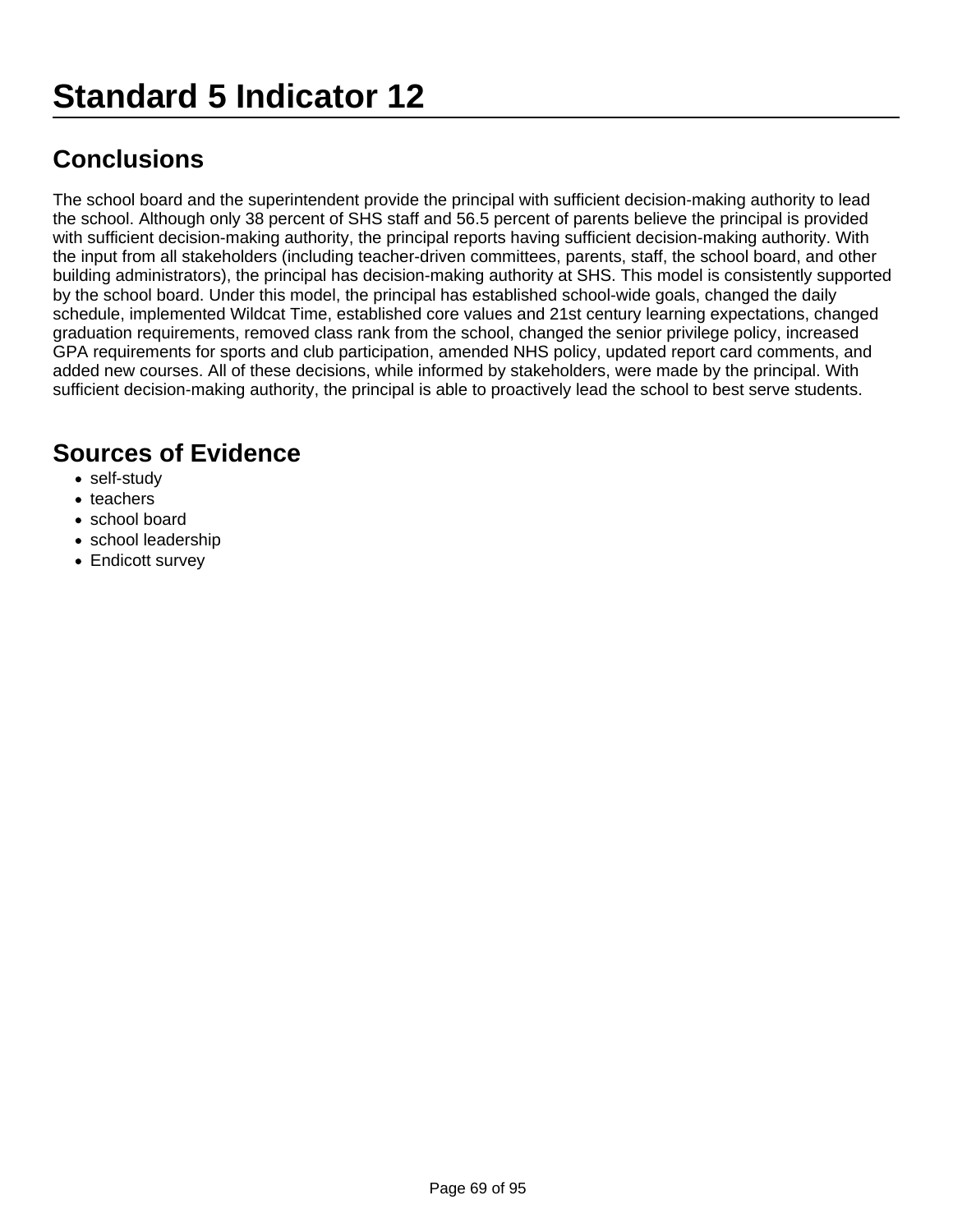# **Standard 5 Commendations**

### **Commendation**

The safe, positive, and supportive learning environment

### **Commendation**

The wide variety of elective courses open to students

### **Commendation**

The open enrollment of AP and honors courses

### **Commendation**

The funding, support, and time allocated for professional development

### **Commendation**

The research-based evaluation program that was developed through an inclusive process that is focused on student learning and instructional-based practices

### **Commendation**

The dedicated time that encourages collaboration and professional learning

### **Commendation**

The average class size that allows teacher to meet the individual needs of students

### **Commendation**

The commitment of the leadership team to distribute instructional leadership

#### **Commendation**

The meaningful opportunities for students, parents, and teachers to participate in the decision-making process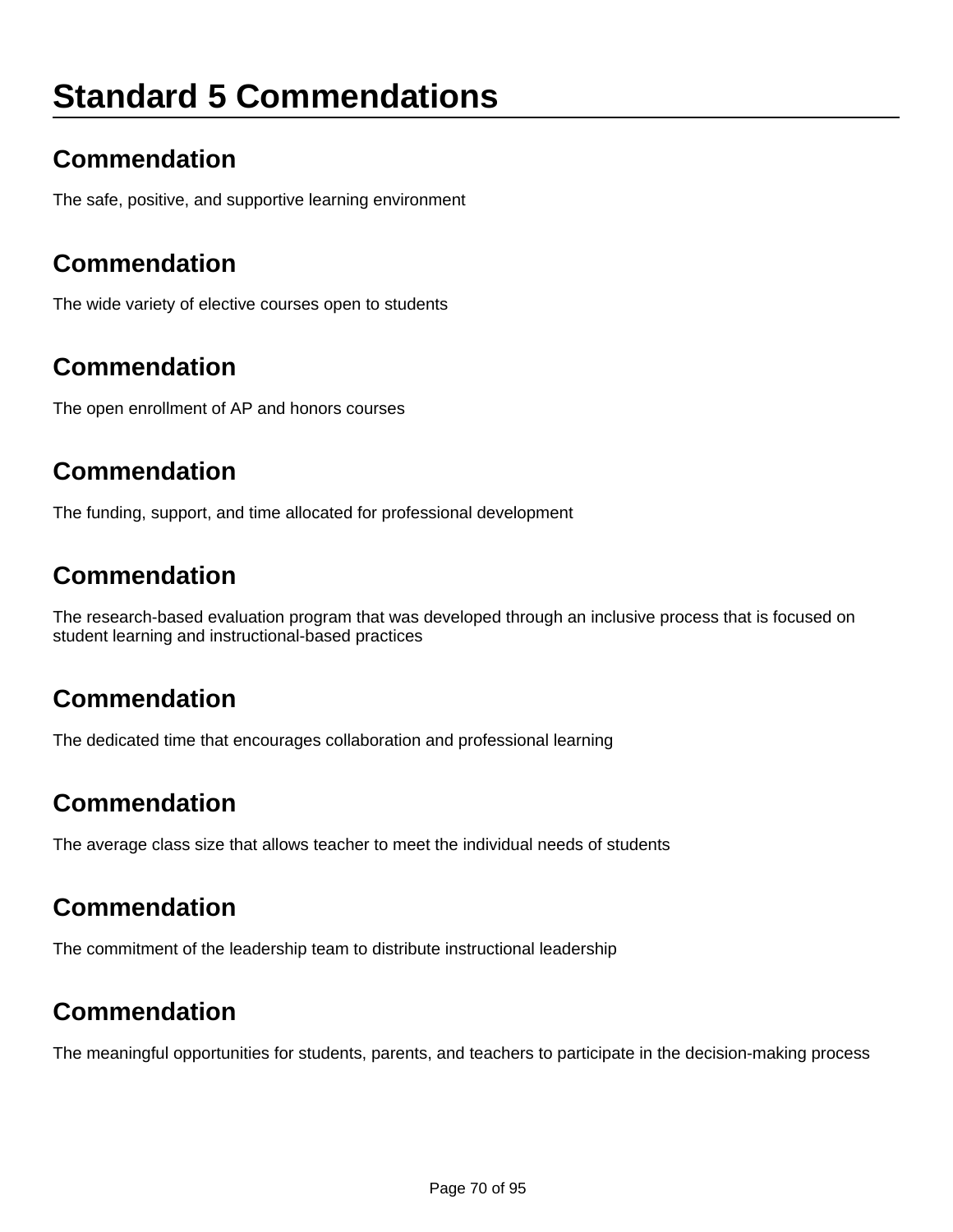# **Commendation**

The commitment of teachers to school improvement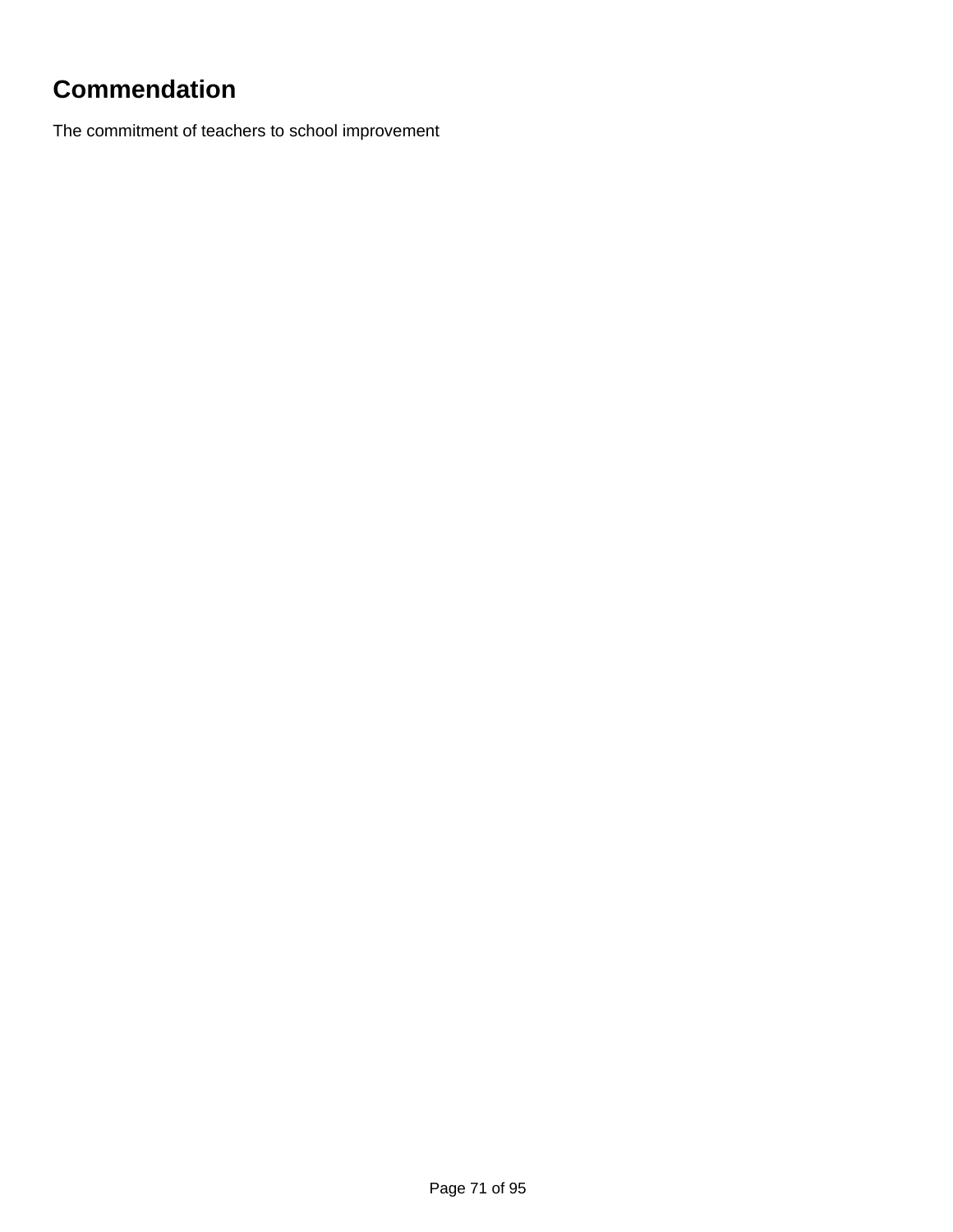# **Standard 5 Recommendations**

#### **Recommendation**

Ensure that Wildcat Time provides each student with an adult in the school, in addition to the counselor, who knows the student well and assists the student in achieving the school's 21st century learning expectations

#### **Recommendation**

Develop and implement a process for measuring and reporting the school's 21st century learning expectations using school-wide rubrics

#### **Recommendation**

Provide structure and support during PLC time to engage in professional discourse in the analysis of teaching and learning in the revision of curriculum

#### **Recommendation**

Review, revise and design opportunities for students to develop relationships with each other and adults through a formal capacity such as Wildcat Time

#### **Recommendation**

Provide structured support for the social-emotional needs of all students throughout the school year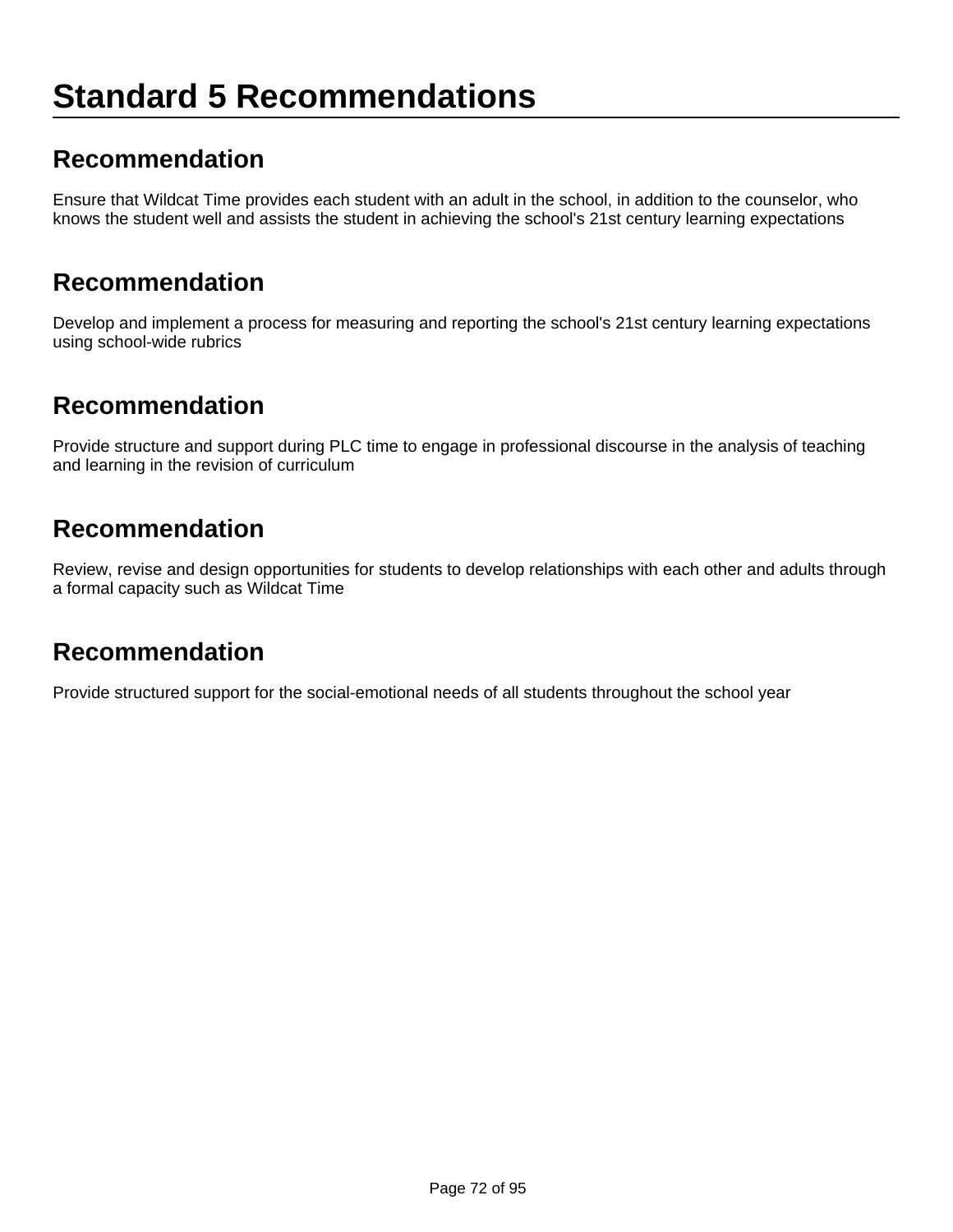The school has some timely, coordinated, and directive intervention strategies for all students, including identified and at-risk students, that support each student's achievement of the school's 21st century learning expectations.

Approximately 64 percent of staff, 53 percent of parents, and 41 percent of students agree the school has timely, coordinated, and directive intervention strategies for all students, including identified and at-risk students, that support each student's achievement of the school's 21st century learning expectations. The administrative team, school counselors, and one regular education teacher attend weekly Student Assistance Model (SAM) meetings. These meetings are occasionally attended by one or more of the school psychologists. Each meeting is devoted to a theme of attendance, academic concerns, or social/emotional needs. Although these weekly meetings occur, a plan to address concerns identified is not necessarily developed and communicated to each student's teachers. Teachers reported they are unsure of how SAM worked, have not received consistent communication from the SAM team, and some teachers wondered if it is still in existence.

Administration plans to refine the protocol for collecting and disseminating information to teachers so that an effective Scientific Research Based Interventions (SRBI) model is in place. The addition of a reading and writing interventionist over the last two school years has provided targeted interventions for students. Interventionists are minimally integrated into regular education classrooms and also provide individualized programming. Inconsistent application of online classrooms and credit recovery was discussed by teachers, school counselors, and administrators. Wildcat Time has been an opportunity to provide students with tier two intervention services. Students can request to meet with teachers in those classes in which they are having difficulty. However, in some cases, such as mathematics, teachers are unavailable to help students because Wildcat capacity limits are reached. The counselors use this time to meet with small groups for social and emotional support. The interventionists work with students during this time. Another positive intervention in place at SHS is a student-run writing lab where students receive support with all aspects of their writing assignments. The lab is run by students who have taken a specific writing class that qualifies them to assist in the writing lab. Students report this support to be extremely helpful. Some teachers require students to access the writing lab for support, and students also access the space on their own when needed. There are two certified school psychologists who also support students' emotional needs.

When intervention strategies are more effectively communicated and delivered in a timely and coordinated manner, it will facilitate each student's achievement of the school's 21st century learning expectations.

- self-study
- teacher interview
- central office personnel
- school leadership
- Endicott survey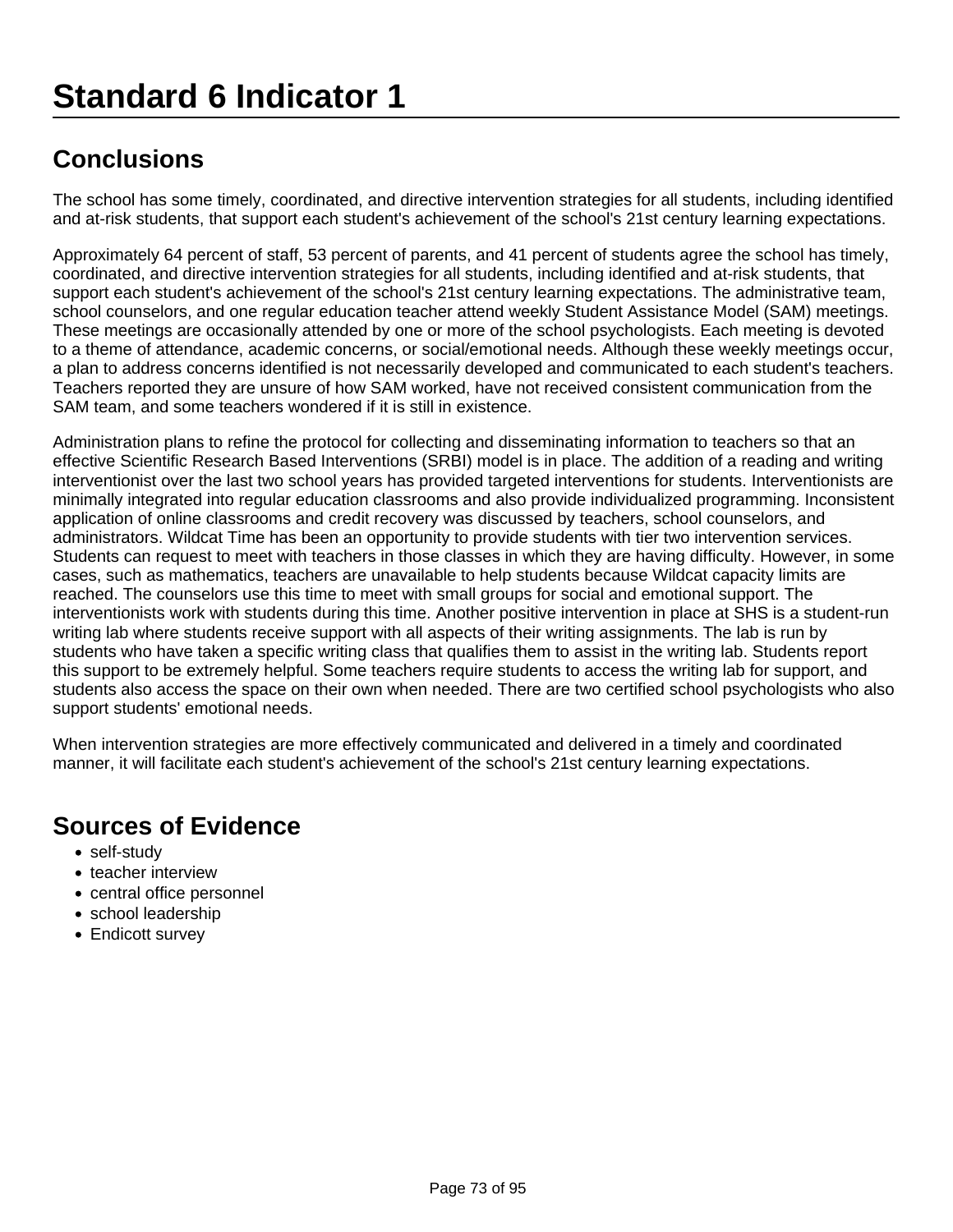Suffield High School provides information to families, especially to those most in need, about available student support services. Approximately 69 percent of staff report the school provides information to families about available student support services, which is supported by 72 percent of parents and 66 percent of students who report receiving this information. Information about available student support services is provided through the school's website, student handbook, PowerSchool (a school information database), parent advisory council, personal phone calls, emails, and Naviance (a college and career readiness platform). In addition, the school counselors offer an open house night for rising 9th graders and their families, a day for students to visit the high school independently, and utilize Wildcat Time to deliver a 9th grade curriculum which communicates basic and necessary information about the school and its resources. The high school principal also produces a monthly newsletter which is available on the school's website and may include information about student support services. As a result of the communication tools used by the school, families are well informed about available student support services.

- self-study
- parents
- Endicott survey
- school website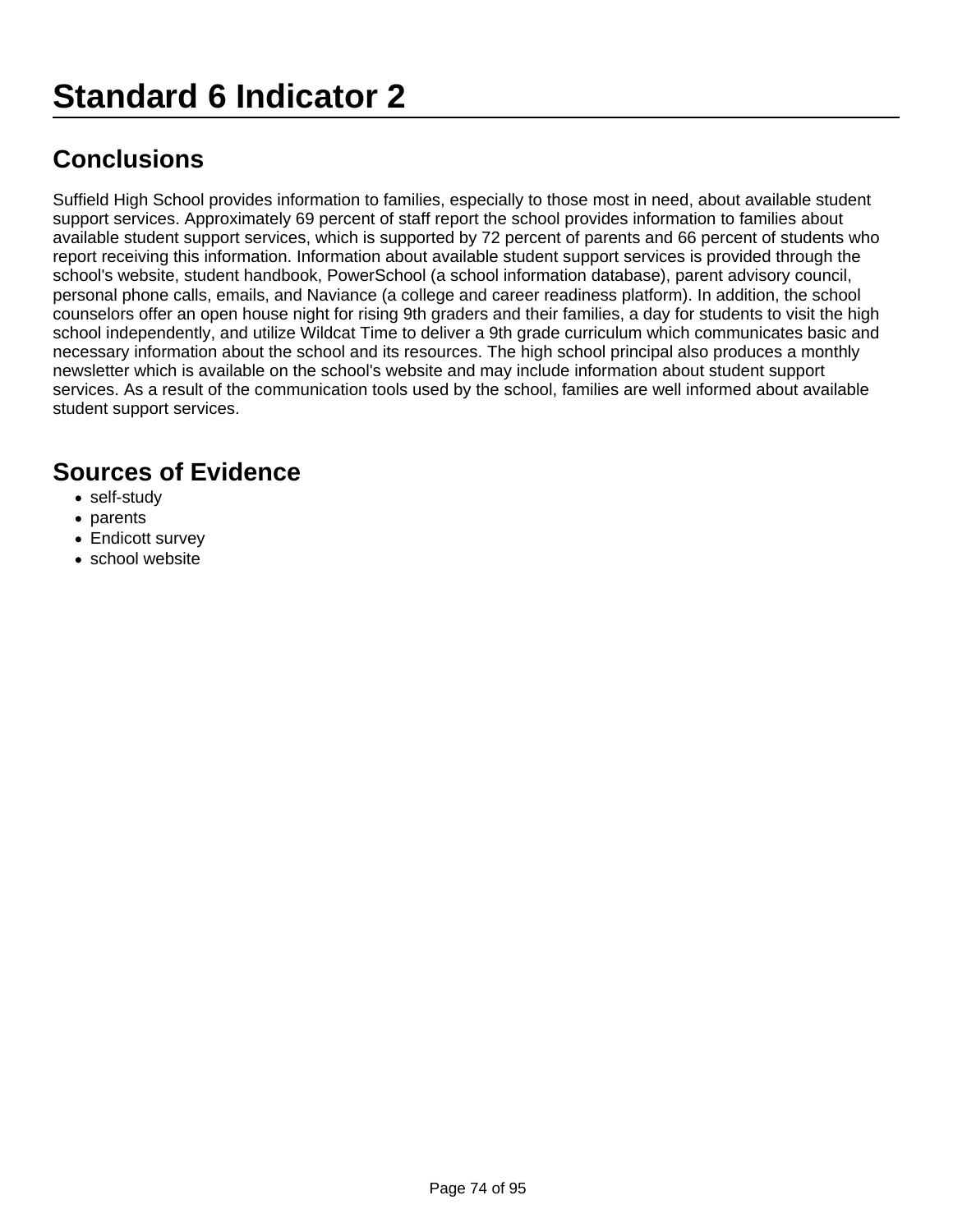Support services staff use technology to deliver a range of coordinated services for each student. PowerSchool, a school information database, offers parents continuously updated information about their children's grades, schedule, and attendance. In addition, PowerSchool offers teachers access to IEPs and the school is planning to provide 504 Plans through PowerSchool as well. The IEP Direct program allows school counselors and other support services staff to document progress toward IEP goals. The school nurse utilizes SNAP, a healthcare data management system, to log student visits, medical history, current medical needs, and student medications. The library collection is accessible to students through the use of Destiny, an online card catalog. Additionally, a student-created computer program is used to log student visits and teacher referrals to the library. The school library website does not currently include links to other available resources or instructional information about the research process to help the students use the library collection to its fullest potential. Naviance, a college and career information platform, is utilized by students and parents for college and career exploration, planning, and admission-related activities. Teachers use Naviance to post letters of recommendation, and counselors are beginning to utilize the Naviance college and career readiness curriculum to build a library of standards-based classroom lesson plans. PowerSchool is used by educators to make placement recommendations to honors and AP level classes and the school counselor coordinator to create the master schedule. School counselors use Google Classroom for each grade level to share information about Khan Academy, Naviance requirements, and general announcements. Some teachers use Google Drive to deliver instructional materials, share information, and provide feedback to guide completion of assignments. As a result of the diverse collection of technology tools available, the support staff is able to deliver a range of services for each student.

- self-study
- teacher interview
- school support staff
- Endicott survey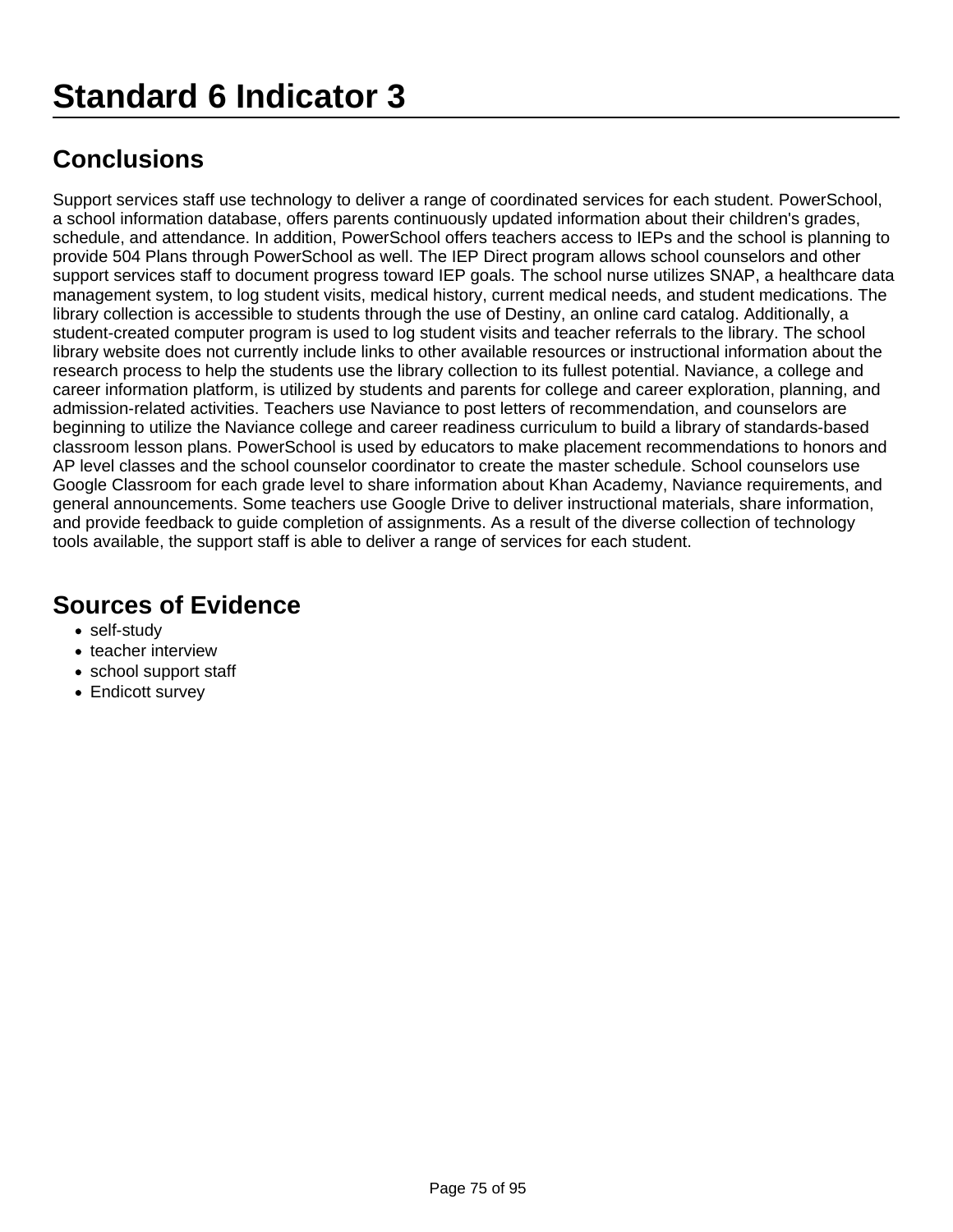School counseling services have an adequate number of certified/licensed personnel and support staff who deliver collaborative outreach and referral to community and area mental health agencies and social service providers; are working toward meeting regularly with students to provide personal, academic, career, and college counseling; engage in individual and group meetings with all students; and in some areas use ongoing, relevant assessment data, including feedback from the school community, to improve services and ensure each student achieves the school's 21st century learning expectations, but do not currently deliver a written, developmental program.

Suffield High School's counseling services have an adequate number of certified/licensed personnel and support staff to support approximately 800 students. The department includes two full-time school psychologists who conduct testing and provide counseling services, three full-time school counselors with an average caseload of 225 students; and one full-time coordinator of counseling services for grades 6-12 with a caseload of 120 students at SHS. Approximately 66 percent of students know who to ask for help at school if they have a personal problem, and approximately 64 percent feel comfortable going to their school counselor. Sixty-four percent of parents feel that there is an adequate number of certified/licensed personnel and support staff for the school counseling services.

Students are assigned to school counselors randomly for a four-year cycle and are identified as the student's counselor in PowerSchool and Naviance. A full-time department secretary provides administrative support for the school counselors and school psychologists, provides administrative support to support the 504 Student Accommodation Plan process, serves as the registrar, and maintains student records for the district.

The school counselors do not currently deliver a written, developmental program to all students. The coordinator is working to create a comprehensive school counseling program which will be vertically aligned in grades 6-12.

Approximately 27 percent of students report meeting with their school counselor regularly. In conversations with students, a need for more consistent access to their school counselor was underscored. School counselors report that at times they are overwhelmed with the amount of time spent in PPT (planning and placement team), SAM, transition meetings and lunch duties. Most school counselors report their time spent in responsive counseling services is increasing and the degree to which they integrate college readiness has decreased. The district's special education director meets regularly with the counseling staff, and school counselors underwent a formal time analysis and subsequent professional development from the school counseling consultant from the Connecticut State Department of Education in an effort to make best use of their time.

The comprehensive developmental school counseling program will continue to address the specific methods that school counselors utilize in individual, group and classroom settings. Wildcat Time is used for small group counseling with all 9th grade students to complete career interest inventories. Counselors offer students who struggle with school engagement information about summer and evening credit recovery programs at Agawam High School; Edgenuity online learning is made available on a case-by-case basis.

Counselors have collaborated with Asnuntuck Community College to create a sixteen-week curriculum targeting career and college decision-making, time management, and emotional wellness which is integrated into the Wildcat advisory period. School counselors collaborate with the Life Education program to offer college and career counseling and suicide prevention lessons. Counselors offer evening programs for parents and students including an eighth grade open house, a ninth grade orientation, a college planning night, and a financial aid night.

Counselors utilize data gleaned from the school climate survey and student surveys to identify student needs and inform programming including college and career readiness events, parent events, new student transition events, social/emotional programs and the formulation of a parent advisory group. SAT, ACT, AP and PSAT data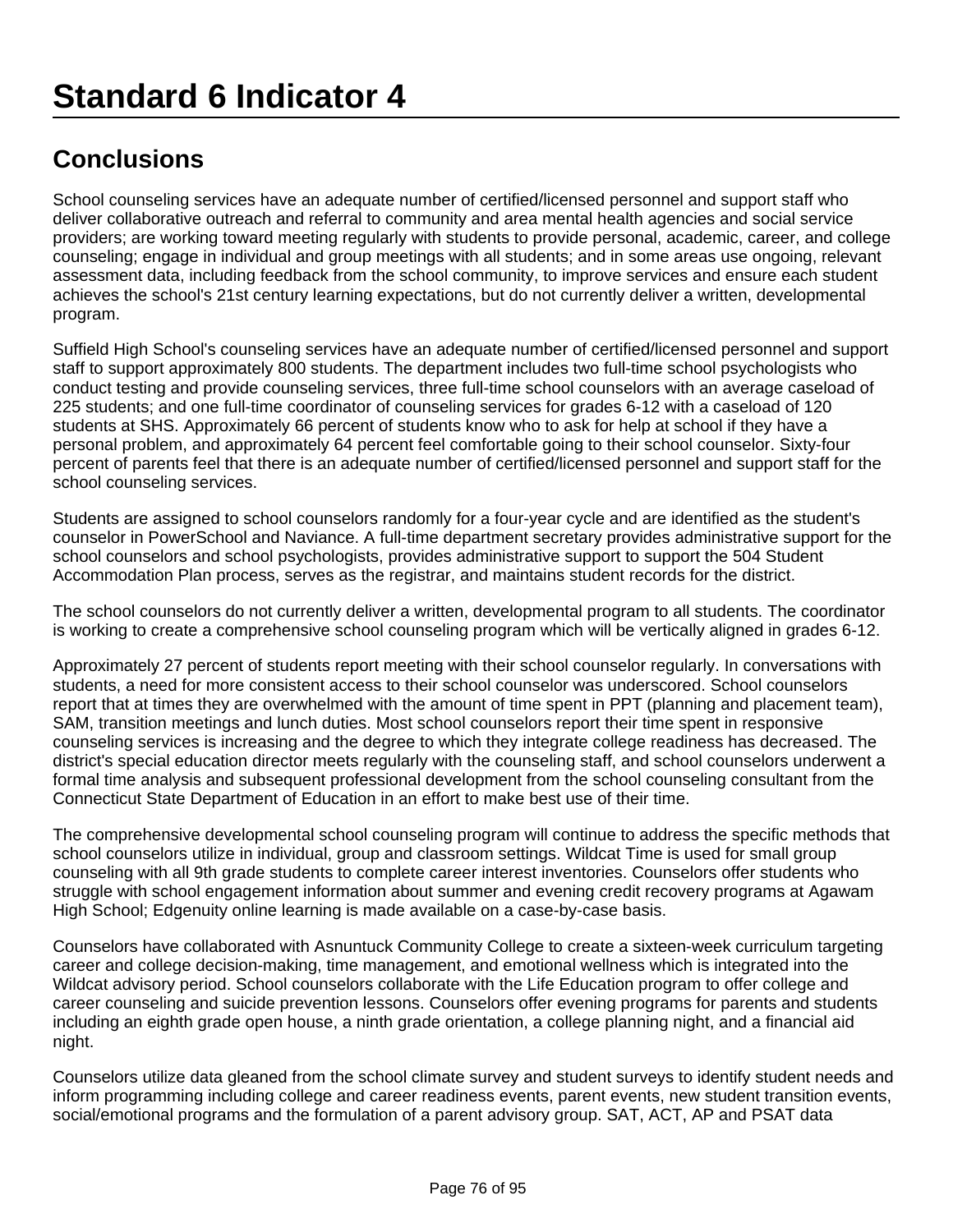provides evidence relative to college readiness.

While there are a sufficient number of counselors who have resources to deliver collaborative and comprehensive school counseling programs and are moving toward using relevant assessment data and feedback from the school community to improve service , when the school counseling department implements a written developmental program, school counselors will be able to work collaboratively with other professional staff to ensure each student achieves the school's 21st century learning expectations.

- self-study
- teachers
- students
- school leadership
- Endicott survey
- school website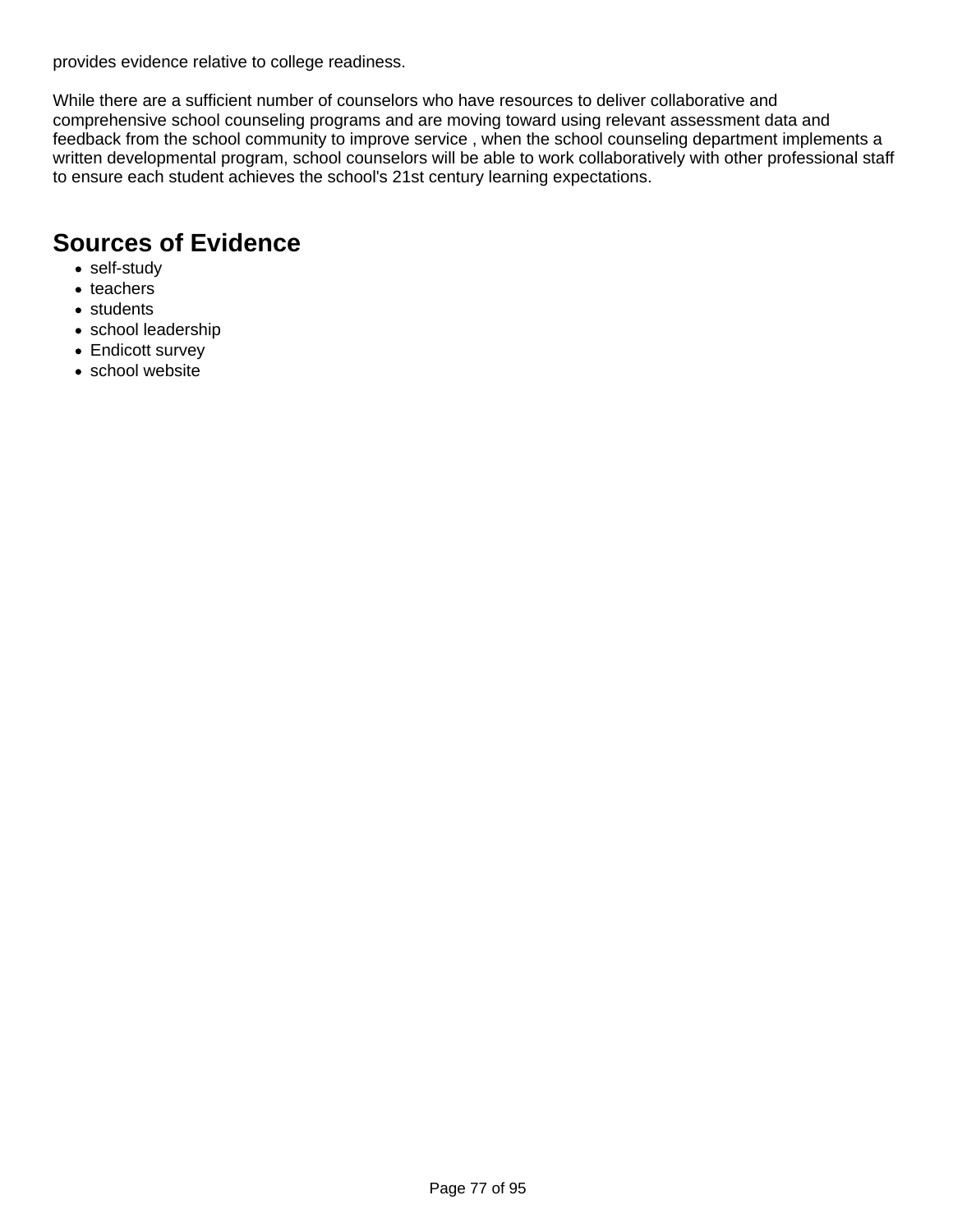Suffield High School's library/media services have a sufficient number of certified/licensed personnel who provide a range of materials, technologies, and other information services in support of the school's curriculum; are responsive to students' interests and needs in order to support independent learning; conduct ongoing assessment using relevant data, including feedback from the school community, to improve services, but do not frequently engage in implementing the school's curriculum and is minimally available or staffed for students before and after school. The library staff includes one full-time library media specialist (LMS). The loss of the fulltime paraprofessional position is balanced with at least one teacher on duty in the library during every block to help monitor students. The Media Center is open from 7:10 AM to 2:20 PM Monday through Friday, which only provides students with 30 minutes of access to the library beyond the school day. Approximately 72% of students, 71% of teachers and 75% of parents agree the library provides a wide range of resources to support student learning needs. There are over 18,000 items in the print collection and 4 digital databases. Only 19.3% of students agree the library is used during classes and approximately 45% of teachers agreed the library is used as a resource for assignments in the classes. At this time the LMS is devoted to managing the new responsibilities that came with the elimination of the paraprofessional and the changing dynamics of the library in efforts to move towards a Learning Commons model. The library media specialist works with all freshman for a library orientation lesson and has sporadic collaboration between mostly English and Social Studies. The library media specialist has had limited success planning and collaborating with teachers across departments. The LMS is responsive to student interests by giving students a voice about what books should be ordered. Students are also involved as "student library aides" who help at the circulation desk, help students access sources, and help with displays. When the library/media services are effectively integrated into the curriculum with instructional practices and library utilization has increased, the Library Learning Commons will be a integral resource for teachers and students.

- self-study
- teacher interview
- students
- school leadership
- school support staff
- Endicott survey
- school website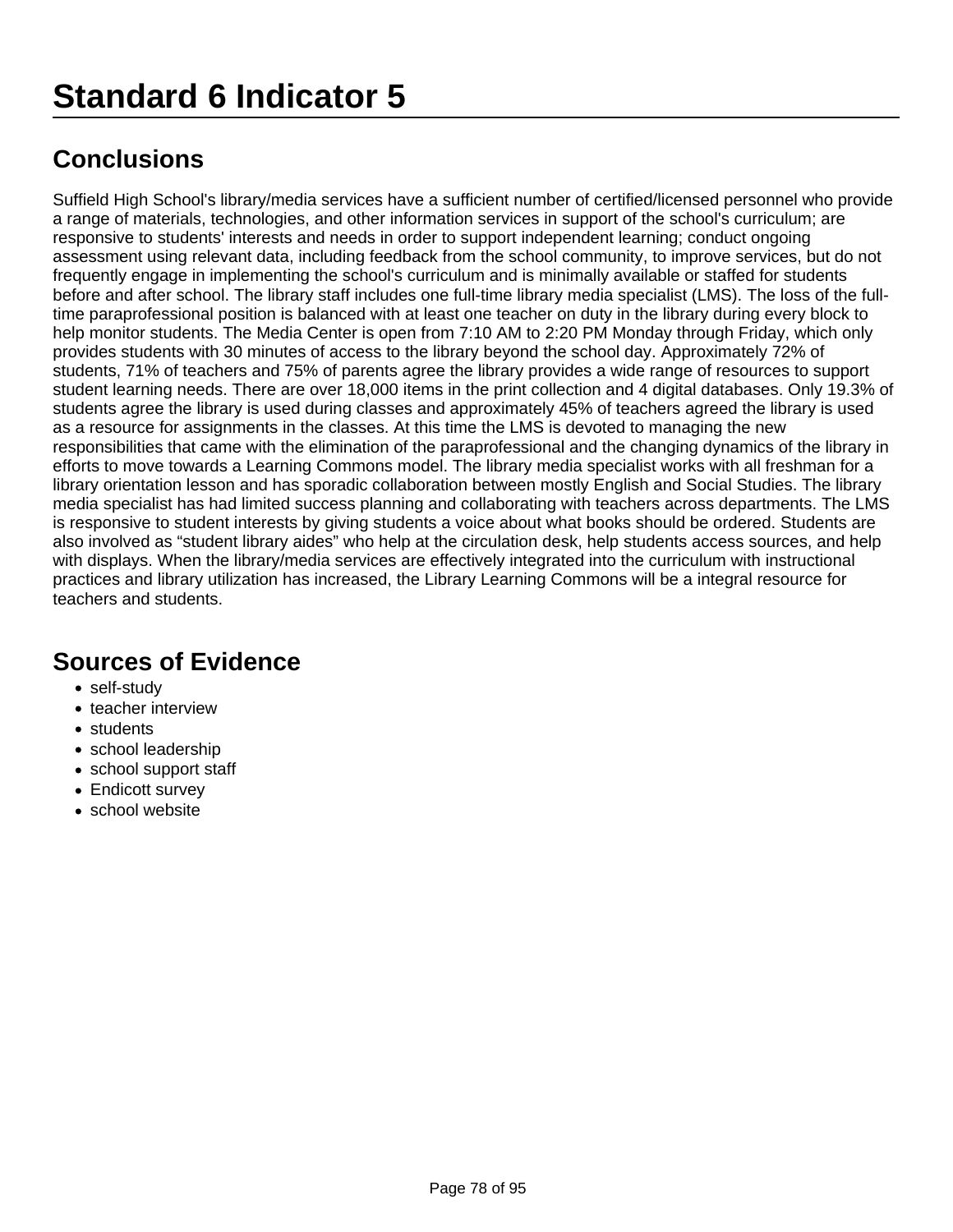Suffield High School's library/media services have a sufficient number of certified/licensed personnel who provide a range of materials, technologies, and other information services in support of the school's curriculum; are responsive to students' interests and needs in order to support independent learning; conduct ongoing assessment using relevant data, including feedback from the school community, to improve services, but do not frequently engage in implementing the school's curriculum and are minimally available or staffed for students before and after school.

The library staff includes one full-time library media specialist (LMS). The loss of the full-time paraprofessional position is balanced with at least one teacher on duty in the library during every block to help monitor students. The media center is open from 7:10 a.m. to 2:20 p.m. Monday through Friday, which only provides students with 30 minutes of access to the library beyond the school day.

Approximately 72 percent of students, 71 percent of teachers and 75 percent of parents agree the library provides a wide range of resources to support student learning needs. There are over 18,000 items in the print collection and four digital databases. Only 19.3 percent of students agree the library is used during classes and approximately 45 percent of teachers agree the library is used as a resource for assignments in the classes. At this time the LMS is devoted to managing the new responsibilities that came with the elimination of the paraprofessional and the changing dynamics of the library in efforts to move toward a learning commons model. The library media specialist works with all freshmen for a library orientation lesson and has sporadic collaboration between mostly English and social studies. The library media specialist has had limited success planning and collaborating with teachers across departments.

The LMS is responsive to student interests by giving students a voice about what books should be ordered. Students are also involved as student library aides who help at the circulation desk, help students access sources, and help with displays. When the library/media services are effectively integrated into the curriculum with instructional practices and library utilization has increased, the library learning commons will be an integral resource for teachers and students.

- self-study
- teacher interview
- students
- Endicott survey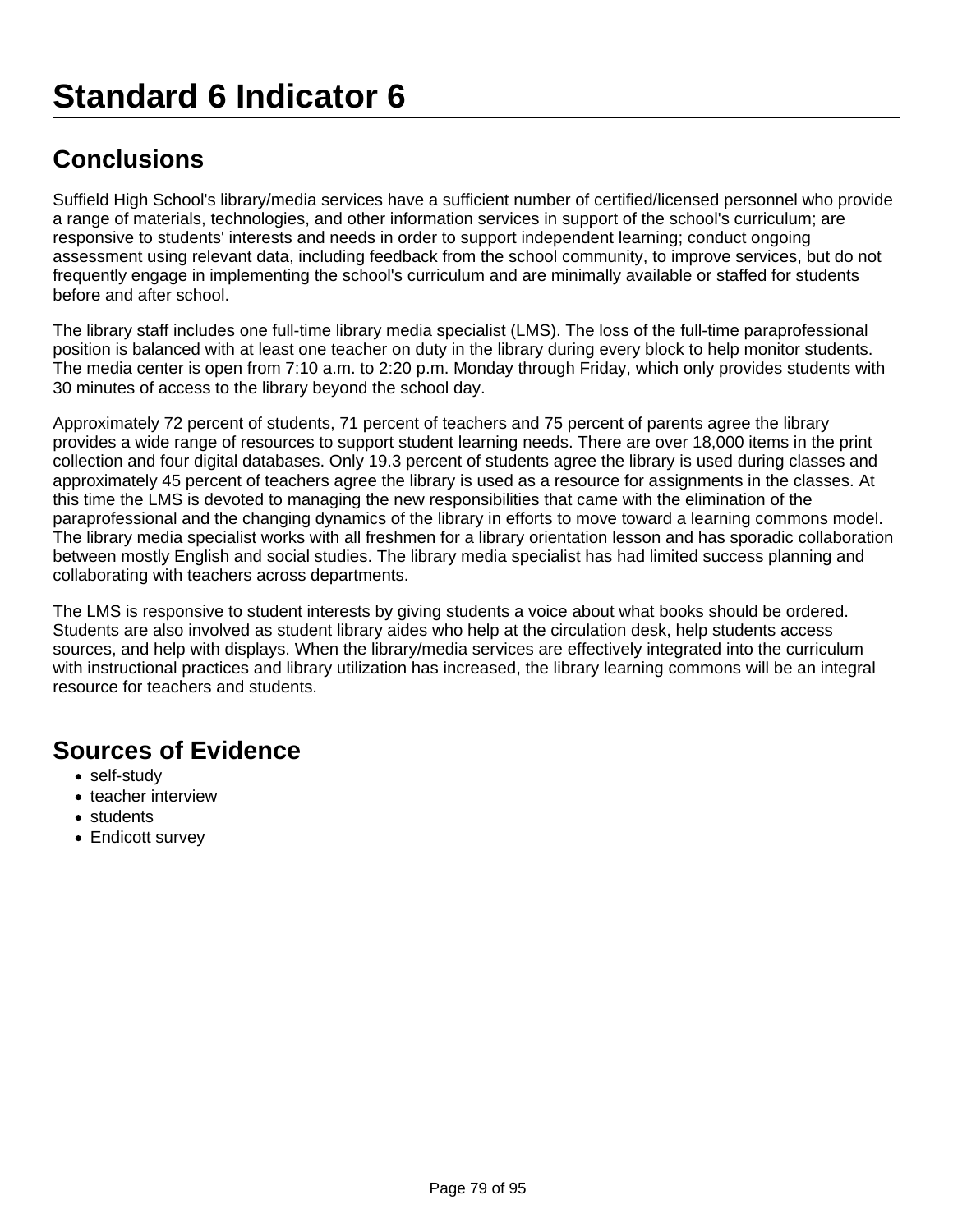Support services for identified students, including special education, Section 504 of the ADA, and English language learners, have an adequate number of certified/licensed personnel and support staff who collaborate sporadically with teachers, counselors, targeted services, and other support staff in order to achieve the school's 21st century learning expectations; provide some inclusive learning opportunities for all students and perform informal assessment using relevant data, including feedback from the school community, to improve services and ensure each student achieves the school's 21st century learning expectations.

There are six special education teachers, two school psychologists, and five special education paraprofessionals to address the needs of the special education population. Schedules and caseloads for special education teachers are determined by areas of content expertise resulting in an average caseload between 15 and 18 students. Speech therapy services are provided by a part-time speech therapist. Occupational therapy services, physical therapy services, and social worker services are determined by a student's Individualized Education Plan (IEP). School counselors, in collaboration with school administrators, are responsible for the 504 Plan process. School psychologists support students who are in crisis, provide 1:1 counseling services, and complete all psychological evaluations as part of the IEP process. Special education teachers in "Room 613" provide a space for students to access additional supports when they require time out of classes to self-regulate their emotions and provide direct instruction in social and life skills. Approximately 65 percent of teachers agree that student support services personnel collaborate with all teachers, counselors, targeted services, and other support staff to achieve the school's learning expectation. Some faculty members feel support for inclusive learning opportunities is not adequate, and some of the support service personnel feel that their roles are not fully utilized. Special education services are mostly delivered in self-contained classrooms and collaboration with regular education classes is limited. Data is used to adjust services through progress monitoring of goals established in the PPT process. Special education teachers, in their role as case managers, use data to evaluate and revise student learning, behavior, and transition goals found in the IEP.

While support services include an adequate number of personnel, when a collaborative effort between special education and regular education, which includes the application of interventions, focused progress monitoring, and evaluation of services student, students will be supported as they strive to achieve the learning expectations.

- classroom observations
- self-study
- teacher interview
- school support staff
- Endicott survey
- Standard sub-committee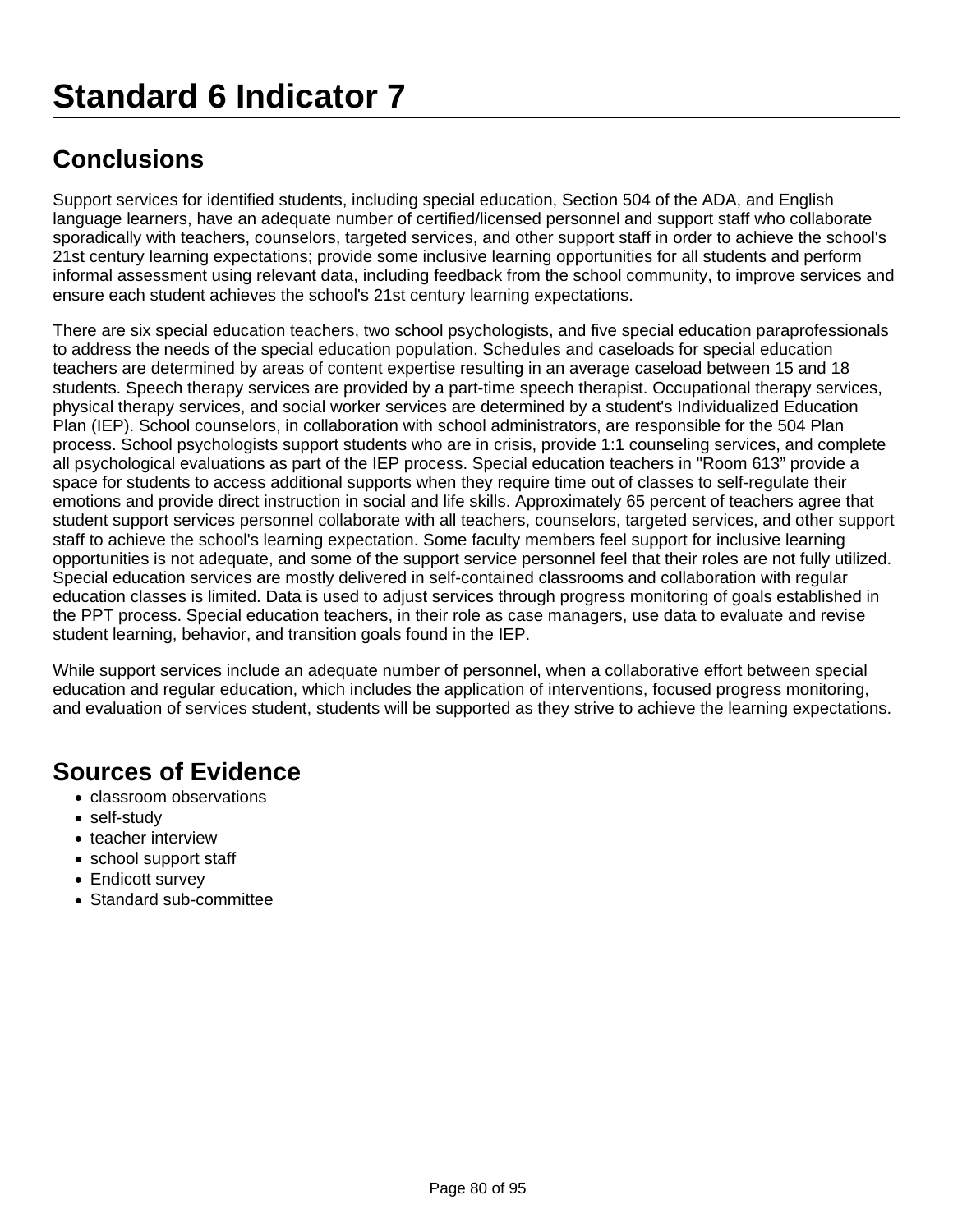## **Standard 6 Commendations**

## **Commendation**

The leadership and support opportunities provided for students in the student-led writing lab

### **Commendation**

The variety of communication strategies used regularly to inform parents and students

### **Commendation**

The use of Naviance, PowerSchool and Google Classroom to effectively communicate with parents and students

### **Commendation**

The commitment of health personnel to preventative and ongoing health care

## **Commendation**

The collaboration between the school psychologist and special education teacher to design "Room 613" to support students' unique social and emotional needs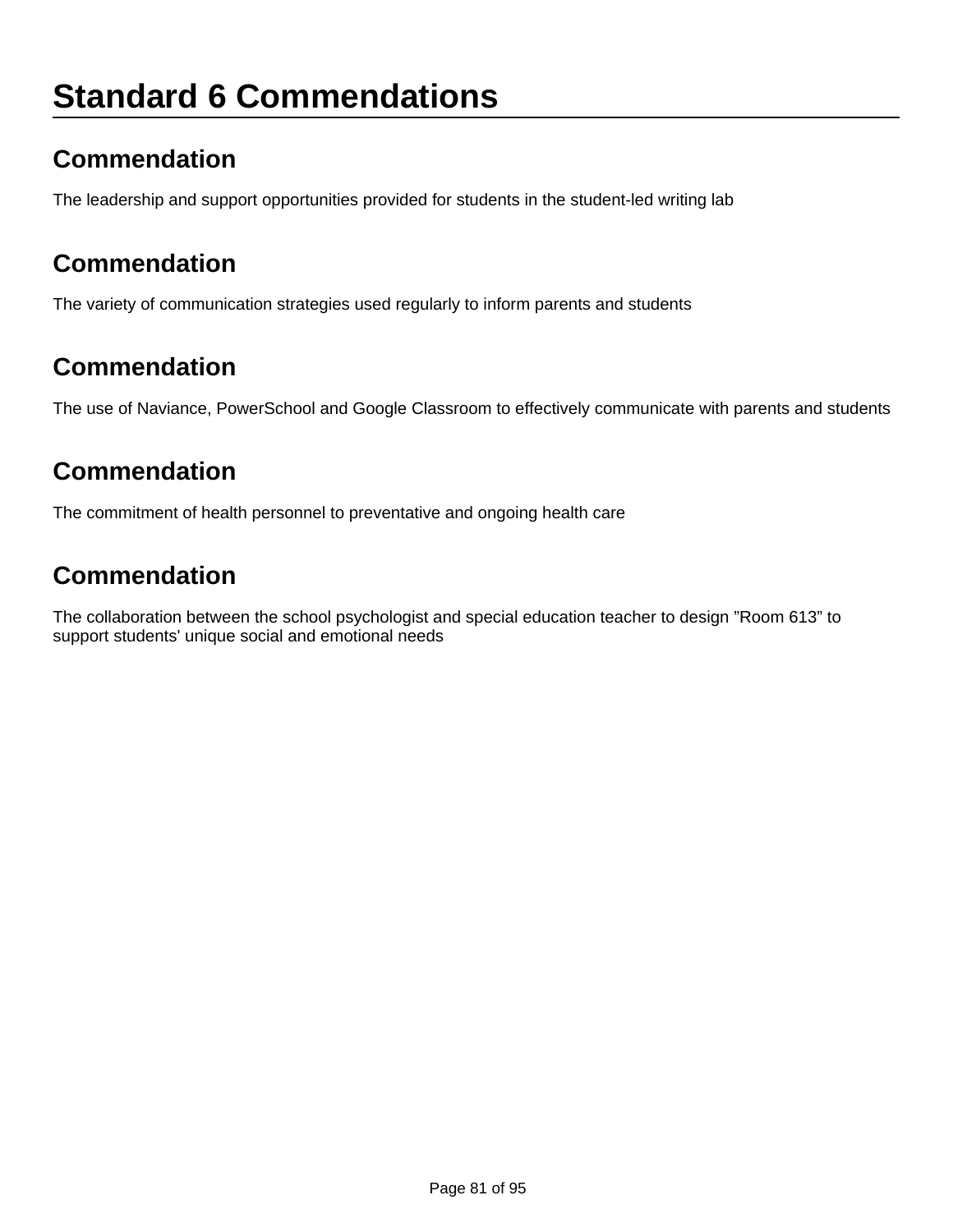## **Standard 6 Recommendations**

### **Recommendation**

Develop a formalized system to collect and disseminate information about the SAM/SRBI process and specific student support plans to faculty members so a collective effort can be made to provide interventions to meet the needs of all students

#### **Recommendation**

Establish and implement a written, comprehensive developmental school counseling program

#### **Recommendation**

Increase collaboration between the library/media specialist and classroom teachers

## **Recommendation**

Ensure that special education and regular education teachers have adequate opportunities for collaboration

#### **Recommendation**

Establish a plan that evaluates the effectiveness of the SAM/SRBI process periodically throughout the year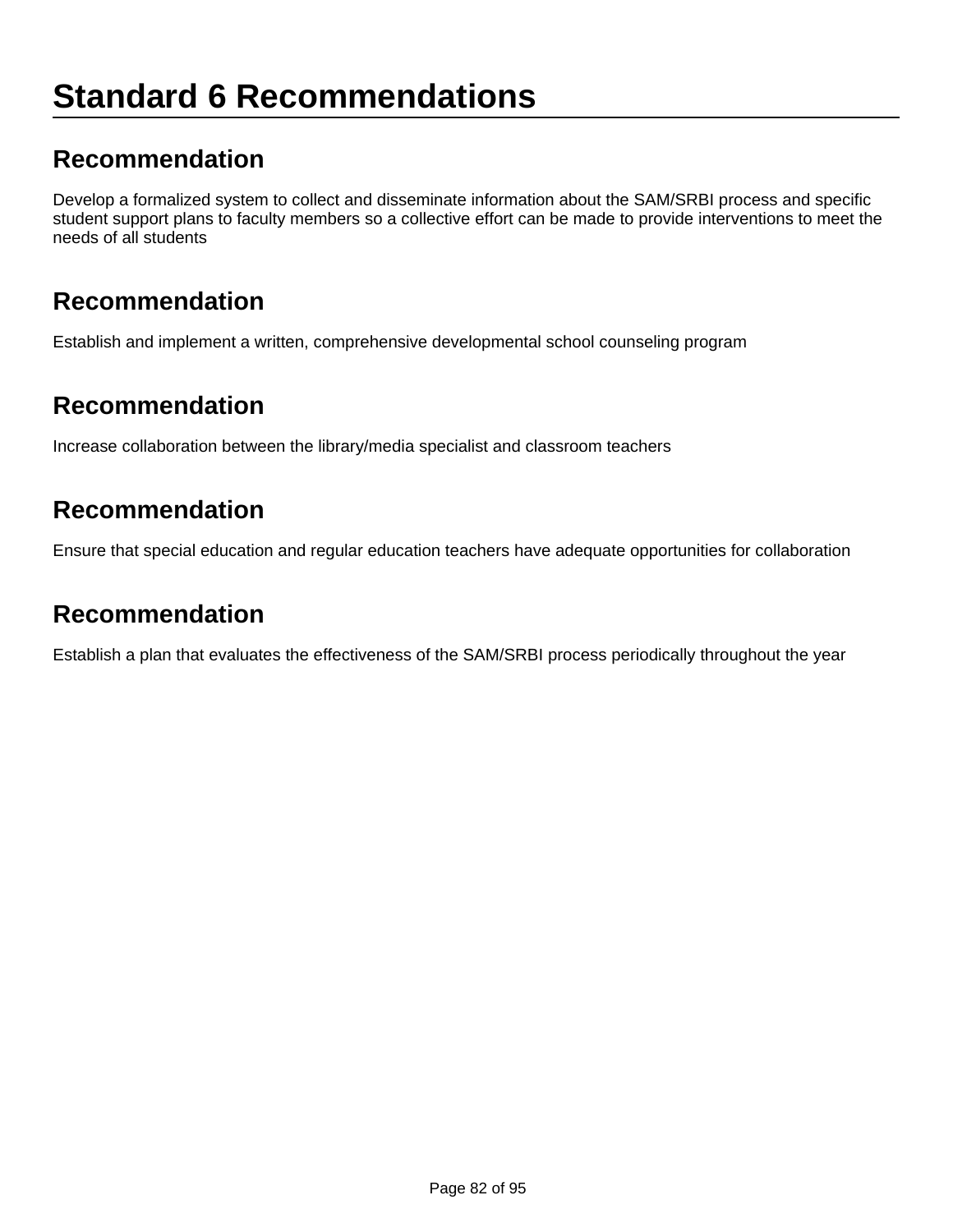The Suffield High School community and the district's governing body has provided adequate funding for school programs and services, sufficient professional and support staff, a range of technology support and sufficient equipment, and sufficient instructional materials and supplies, however it has provided limited funding for ongoing professional development.

The school provides adequate funding for an extensive selection of academic courses, student clubs, performing groups, extracurricular activities, and athletics teams. The school has sufficient number of professional and support staff to allow for reasonable class sizes in addition to running classes with lower enrollments. The school has recently added one special education teacher and one school psychologist in response to student need. There is a district-wide social worker who works closely with the two school psychologists in the high school. In the 2017-2018 school year, there is \$48,200 budgeted for professional development and \$38,000 for curriculum revision at the district level.

However, professional development specifically on how to effectively integrate technology into the classroom learning environment has not been sufficient. Student device monitoring systems are in place, but professional development on how to integrate this technology in the classroom has not yet been provided. The role of the librarian is currently transitioning into one that aids in integrating technology into the curriculum. While the technology infrastructure and capacity general meets the needs of the school, the wireless Internet is sporadic. There are efforts to reduce personal device access and restrict permissions to improve bandwidth and result in greater productivity. There is one district-wide director of technology. The district technology integration specialist was recently eliminated. Each department has a liaison for the school technology committee that meets six times a year. In addition there is a "students working to advance technology" group (SWAT), but enrollment in this group has decreased in recent years. Faculty would like to see efforts by the administration to increase enrollment in SWAT.

Less than half (48.6 percent) of staff feel that there is adequate funding for instructional materials, supplies, and equipment. Teachers in the science and social studies departments report that they have been able to write grants to purchase materials for instruction. The science department has written and received Suffield Foundation for Excellent Schools grants to supplement curriculum. Examples includes \$12,000 for modeling software, \$1,214 for a laser system, and \$990 for a Dash Robot. The Carl D. Perkins grant was written and has provided curriculum materials for career and technical programs. Additionally, when asked, the principal makes efforts to fund unexpected and unplanned requests for instructional materials and supplies.

While Suffield High School provides adequate funding for school programs and services, sufficient professional and support staff, instructional materials and supplies, when the school provides additional funding for professional development and curriculum revision related to technology integration teachers will have the tools and resources to deliver the curriculum.

- teacher interview
- teachers
- department leaders
- Endicott survey
- Standard sub-committee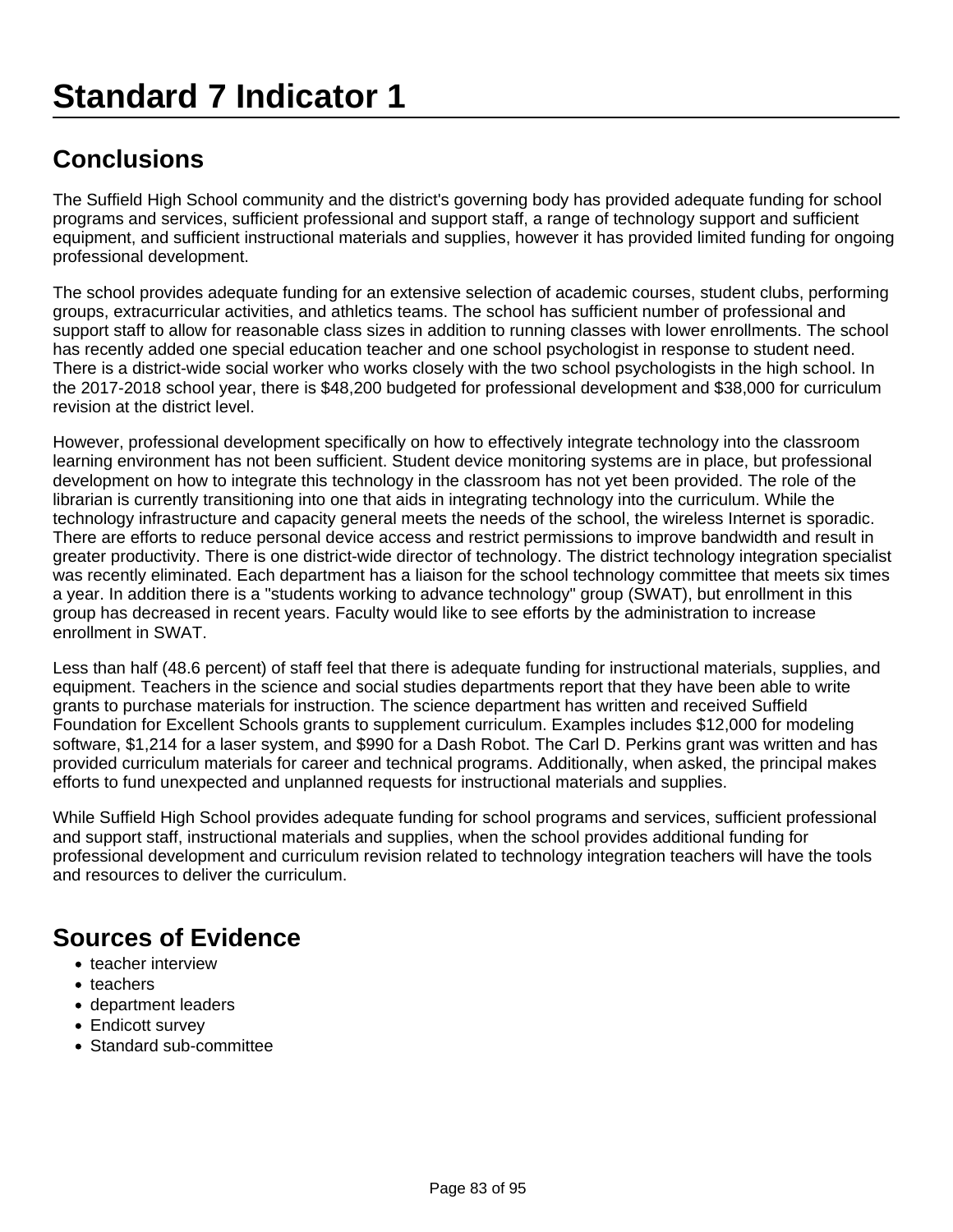Suffield High School has developed, planned, and funded programs to ensure the maintenance and repair of the building and school plant, to adequately maintain, catalogue and replace equipment and to provide a high level of cleanliness in the building on a daily basis. The school and grounds are well maintained and the physical plant and grounds are clean and in good repair. The track was recently resurfaced and the turf carpet was examined to determine expected longevity. Outside basketball courts were also recently installed. The new tennis courts were completed and will be open when the wind tarps are installed. The maintenance department is well organized and staffed, and maintenance supplies are accessible and inventoried. Much equipment are original to the the construction of the building in 2001. There are standing contracts with trained vendors to ensure the maintenance of boilers, pumps, and heating and cooling systems. Currently, the HVAC system is fully functioning, but some rooftop units are running at 50 percent capacity because one of the two unit compressors is not currently functioning. In some cases, this can lead to temperature variability across the building.

The school district has generally maintained logs of maintenance cycles to ensure proper operation. The eyewash stations are cleaned and fire extinguishers are checked on a monthly basis by the custodial staff. Additionally, fire extinguishers are inspected annually by an outside vendor. Teachers are required to electronically request repairs of equipment in SchoolDude, an online maintenance program. Most equipment is tagged and catalogued through SchoolDude. Major equipment replacements or facility repairs such as the floor in the Large Animal Facility are planned and funded through the long-range capital plan.

Staff and students state that the custodians work diligently to clean the building. Staff state that they are responsible for cleaning their desks and boards daily. The physical plant and environment of the school positively impacts teaching and learning in the school. As a result of the hard work of the custodial and maintenance staff to maintain the upkeep and cleanliness of the facility, there is a positive impact on the presentation of the school and gives the community a sense of pride.

- student shadowing
- facility tour
- teacher interview
- teachers
- students
- school board
- central office personnel
- Endicott survey
- Standard sub-committee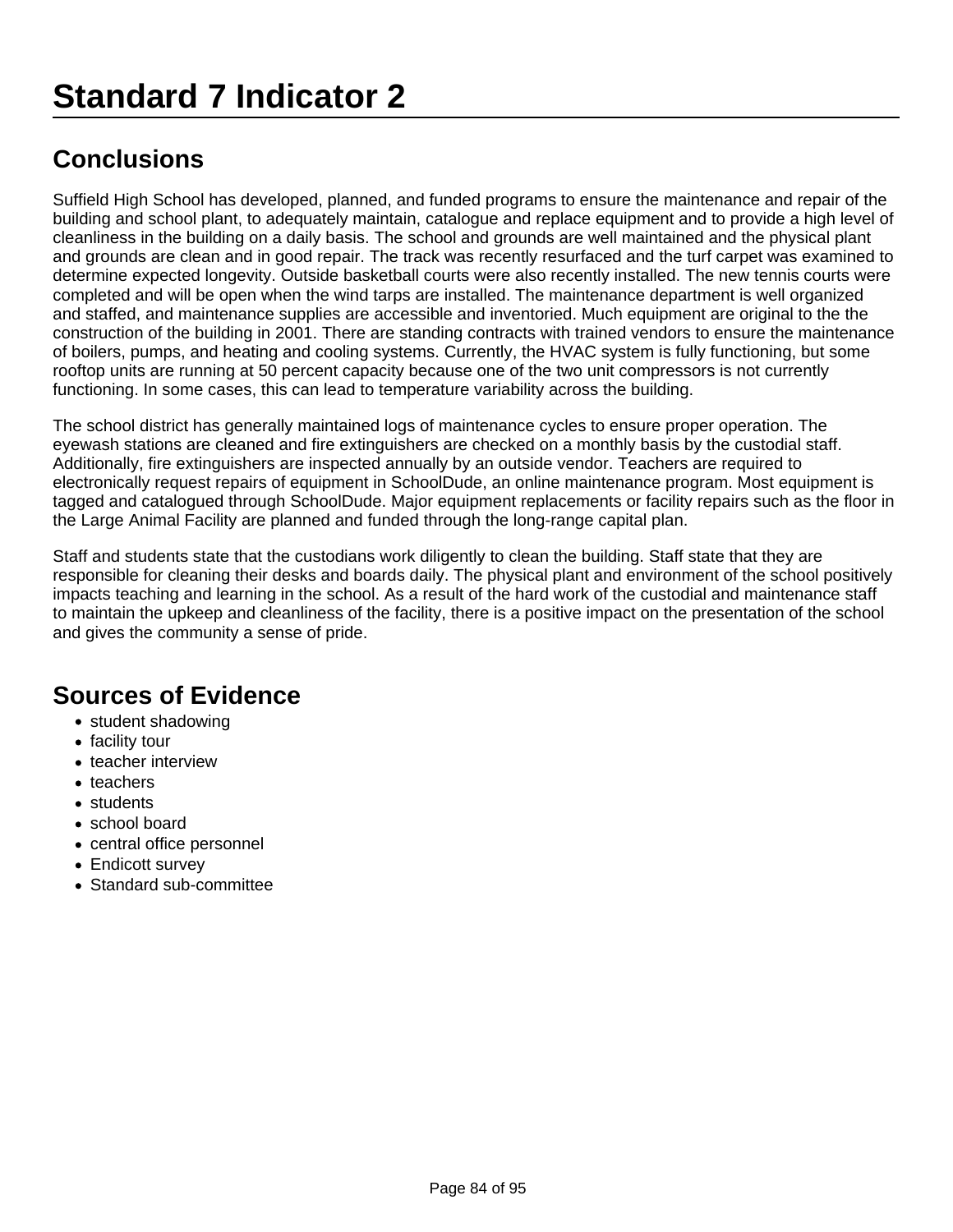Suffield High School has developed a long-range plan that addresses programs and services, enrollment and staffing needs, facility needs, technology, and capital improvements. As new programs and services are implement, the community provides appropriate funding. In developing the annual budget, staff accounting and class size reports are used to inform staffing decisions. The district's ten-year long range plan is prioritized each year and includes both facility needs, technology, and capital improvements. The long range plan includes rationale for building automation, outdoor basketball court ground improvements, repair of footings for front columns, refinishing of the Large Animal Facility (LAF) floor, family consumer science overhaul, furniture replacement, media center upgrades, bathroom partition replacements, outdoor athletic storage facility, HVAC overhaul, turf field replacement, parking lot repaving, track resurfacing, painting of the building interior/exterior, boiler replacement, and replacement of roof HVAC units. As a result of the long range plan that addresses programs and services, enrollment and staffing needs, facility needs, technology, and capital improvements, appropriate funding is provided to meet the needs of Suffield High School.

- facility tour
- teacher interview
- teachers
- central office personnel
- school leadership
- school support staff
- Endicott survey
- Standard sub-committee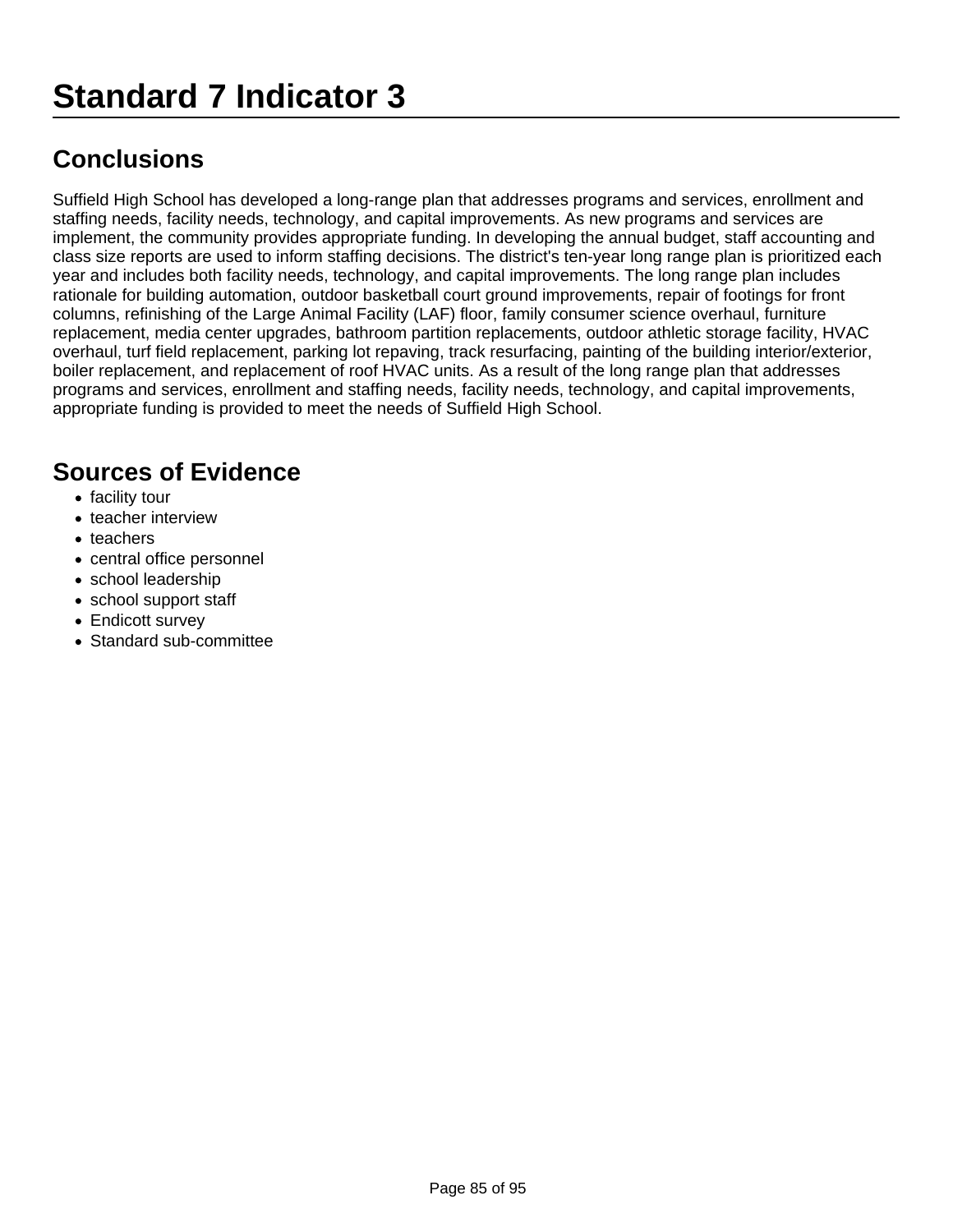The school leadership team is actively involved in the development and implementation of the budget, but faculty involvement is inconsistent. The school and district implement a zero-based budget philosophy. Typically, department chairs begin developing the budget by considering the needs of their department, refer to the prior year's budget, and consider the need for new expenses for equipment or resources. New line items require additional explanation and justification. These budget requests are then shared with the principal. The principal compiles all department budget requests to prepare the school budget which is then presented to the superintendent. When budget reductions or revisions are made, there is limited opportunity for faculty discussion. Forty percent of the staff feel that they have adequate input in the budget process. Some departments report that there is limited communication from their chair before their budget is submitted. Once the school implements a formal process that allows all teachers to share budgetary needs with their department chairs and building administrators, teachers will have the tools and resources necessary to fully implement the curriculum.

- teacher interview
- teachers
- department leaders
- Endicott survey
- Standard sub-committee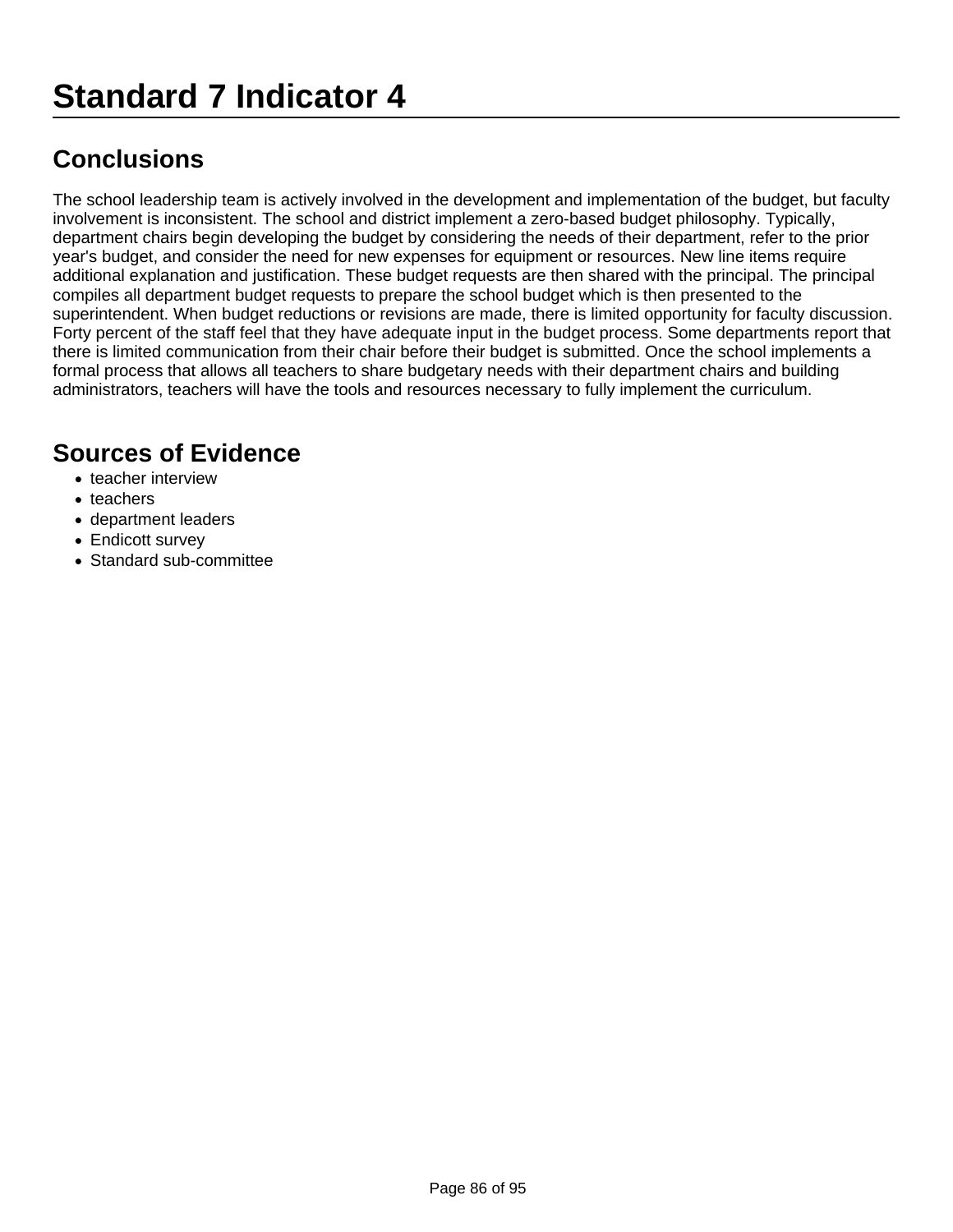The school site and plant adequately supports the delivery of high quality school programs and services. The school facilities provide the school community with a vast and diverse range of classroom programs, curricular activities, athletic spaces, and faculty work spaces. All classrooms have LCD projectors and classroom computers. Specific spaces for music, art, culinary arts, technology education support the delivery of these programs. The school has recently transformed an unused classroom into a "design lab" and converted a larger classroom into two smaller spaces for the delivery of math and English language arts intervention. Facilities specifically related to support the delivery of the agriscience curriculum include the greenhouse, large animal facility, land for cultivation, aquaculture lab, and floral refrigerator. Storage space across the school is fully utilized. There are plans to build an additional athletic storage facility outside to alleviate some storage constraints. There are sufficient teacher work spaces, classrooms, and laboratory spaces to support the academic needs of the school. Additionally, there are extensive areas inside and outside of the school to support the athletic programs. The common area, kitchen area, meeting spaces, administrative and support service offices, and work areas are appropriate. As a result of variety of facilities provided to students and staff on the school site, there is high quality delivery of school programs and services.

- facility tour
- teachers
- students
- school support staff
- Endicott survey
- Standard sub-committee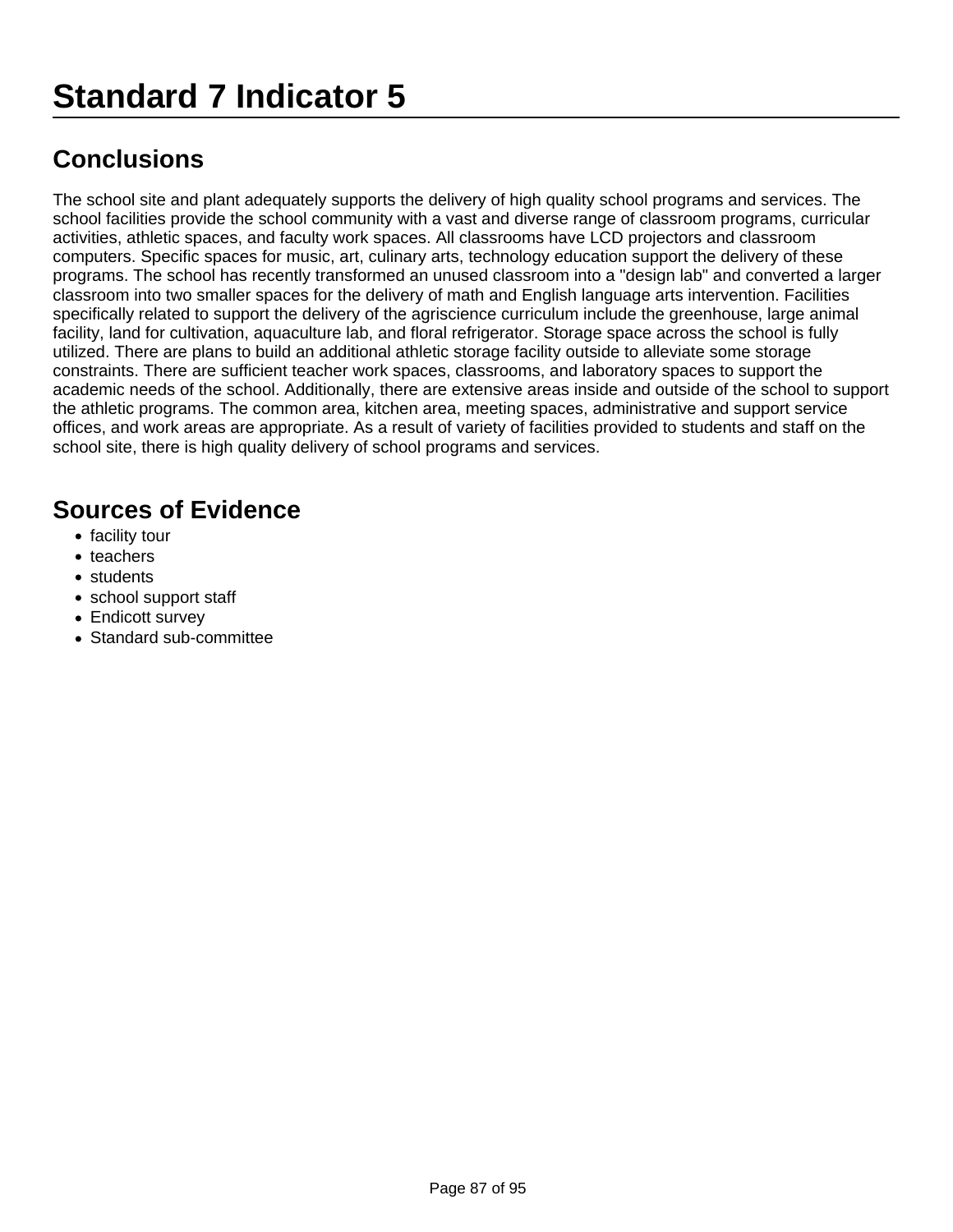The school site maintains up-to-date documentation that the physical plant and facilities are in full compliance with local fire, health, and safety regulations. Records are maintained by the head custodian of all ongoing inspections of the school facility. The custodial staff participate in a yearly OSHA training program and all staff participate in mandated blood borne pathogen training. The building meets the acceptable standard for health requirements as there are no hazards to the student and staff population. All health licenses are current and posted clearly in the cafeteria. Announcements can be heard throughout the school although there are some locations such as the auditorium, school counseling offices, locker rooms, and cafeteria, where it is difficult to hear safety announcements. There are newly installed cameras in many areas of the school. Following the safety and security assessment in 2015, exterior bollards were placed outside the main entrance and ballistic film was put on the glass in the front entrance doors. Art and science facilities have also been upgraded to ensure ADA compliance. As a result of the school meeting all applicable federal state laws and of being in compliance with local fire safety and health regulations, the physical plant and facility provide a safe, positive learning environment for all students.

- self-study
- facility tour
- Endicott survey
- Standard sub-committee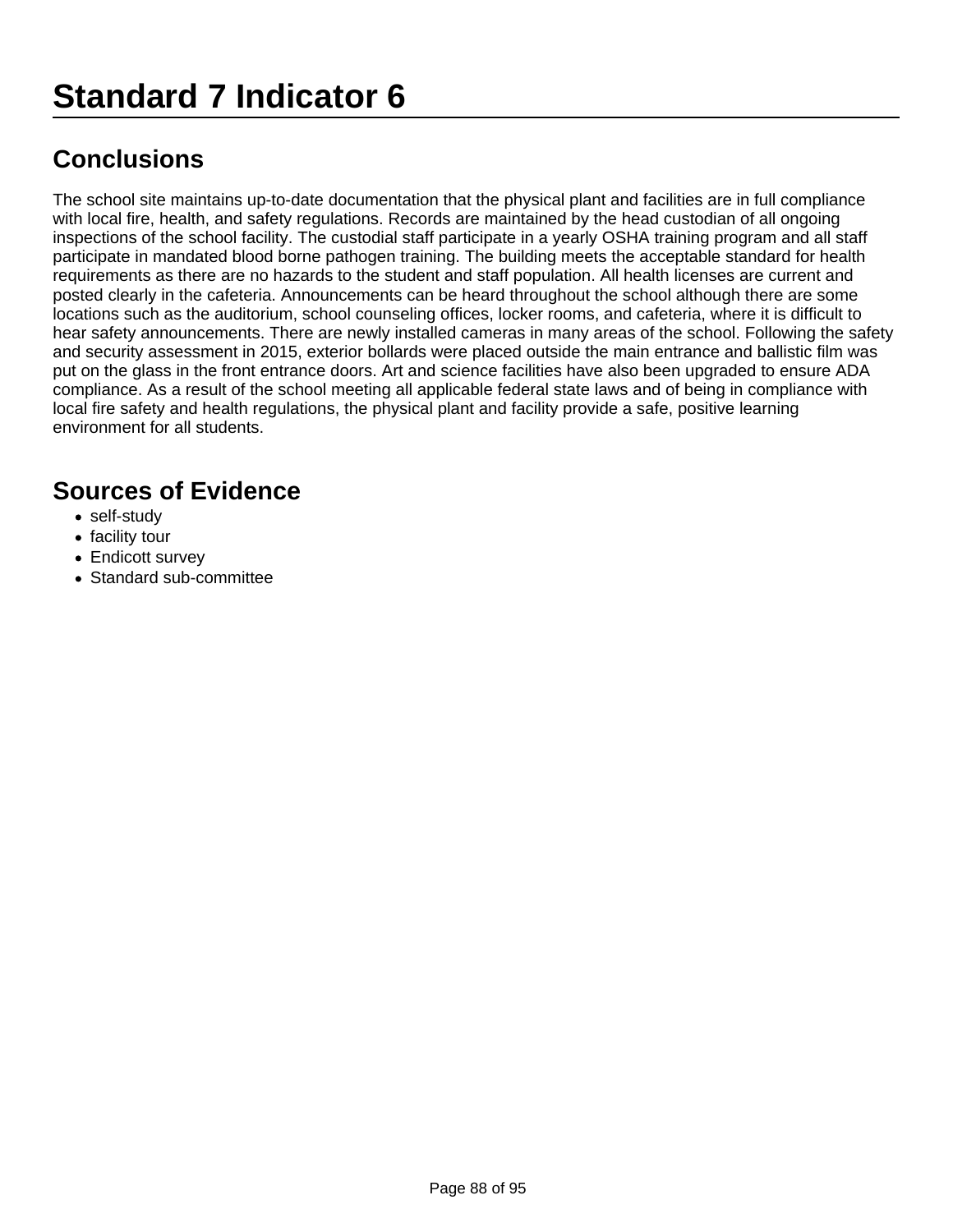The majority of staff engage parents and families as partners in each student's education and reach out to those families who have been less connected to the school using different tools and methods. Approximately 93 percent of the professional staff believe that the staff is actively engaging parents and families as partners in each student's education. Sixty percent of parents believe that the staff actively engages parents and families as partners in each student's education. All teachers use digital platforms to stay in touch with parents. The platform used by teacher varies from teacher to teacher, but all teachers are required to link back to Google Classroom. Teachers explain individual platforms during open house. Parents also have access to their children's grade through the parent portal on PowerSchool, a school information database system. Several teachers send out positive postcards for reinforcement of student work and behavior. Progress reports are mailed out at the midway point of each marking period and some teachers state that they send out additional progress reports to parents. Phone calls are the most common way for teachers to contact parents. The athletic director sends out messages through Suffield Athletics Twitter account and also through the Suffield High School Twitter account. Announcements also get posted on the school's website. As a result of the professional staff engaging parents and families, the school is effective in partnering with families in each student's education.

- self-study
- teacher interview
- teachers
- parents
- school leadership
- Endicott survey
- Standard sub-committee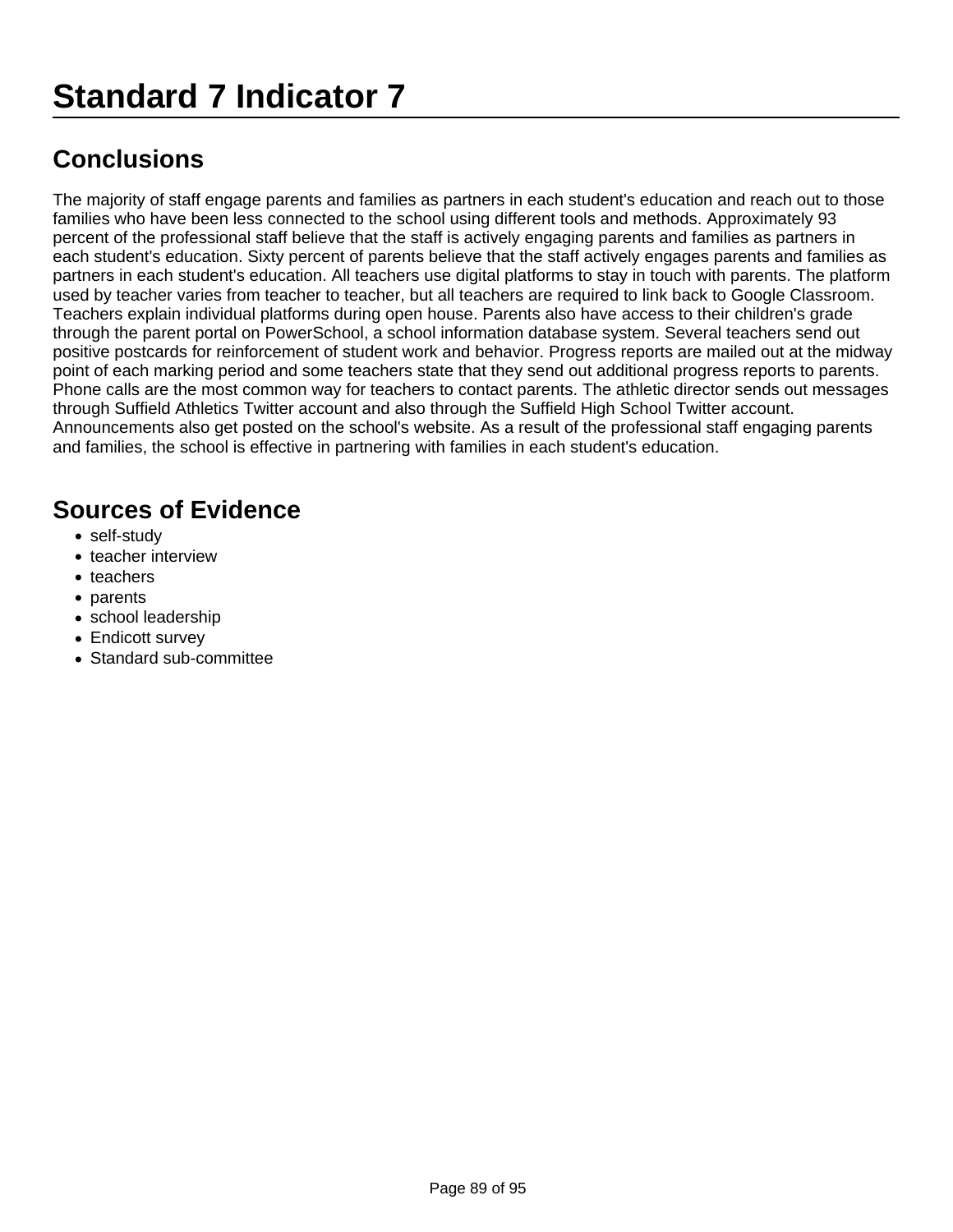The school consciously develops productive parent, community, business, and higher education partnerships that support student learning. Approximately 20 percent of the student population is involved in available programs offered outside of Suffield High School. These programs include Greater Hartford Academy of the Arts, Greater Hartford Academy of Math and Science, and Asnuntuck Community College welding, precision machining, and electronics programs. The school offers Early College Experience courses with University of Connecticut where students can also receive dual credit. These courses include English IV/UCONN ECE, Introduction to Individual and Family Development, Animal Behavior and Training, Floral Art, Advanced Floral Design. The agriscience program has multiple business and industry partnerships that provide students with cocurricular opportunities. Agriscience students are required to engage in a 150 hour supervised agricultural experience each year. Examples include purchasing and raising livestock for resale and working with local residents to design floral arrangements for weddings and special events. Special education students are involved in work programs within the community. Non-special education and agriscience students currently do not have opportunities to participate in internship opportunities. Teachers reported that the idea of a formal internship program for students will be brought to central office leadership for consideration. For example, these students work at the local Crossfit facility. Teachers state that many classes bring in members of the community for guest speakers and special programming. Students in social studies classes work closely with Suffield Emergency Aid to help residents in need. The local Chamber of Commerce also acts as a resource for the faculty. By deliberately developing productive business, community, and higher education partnerships to support student learning, authentic and relevant experiences are provided to the students outside of the school.

- teacher interview
- teachers
- students
- department leaders
- Standard sub-committee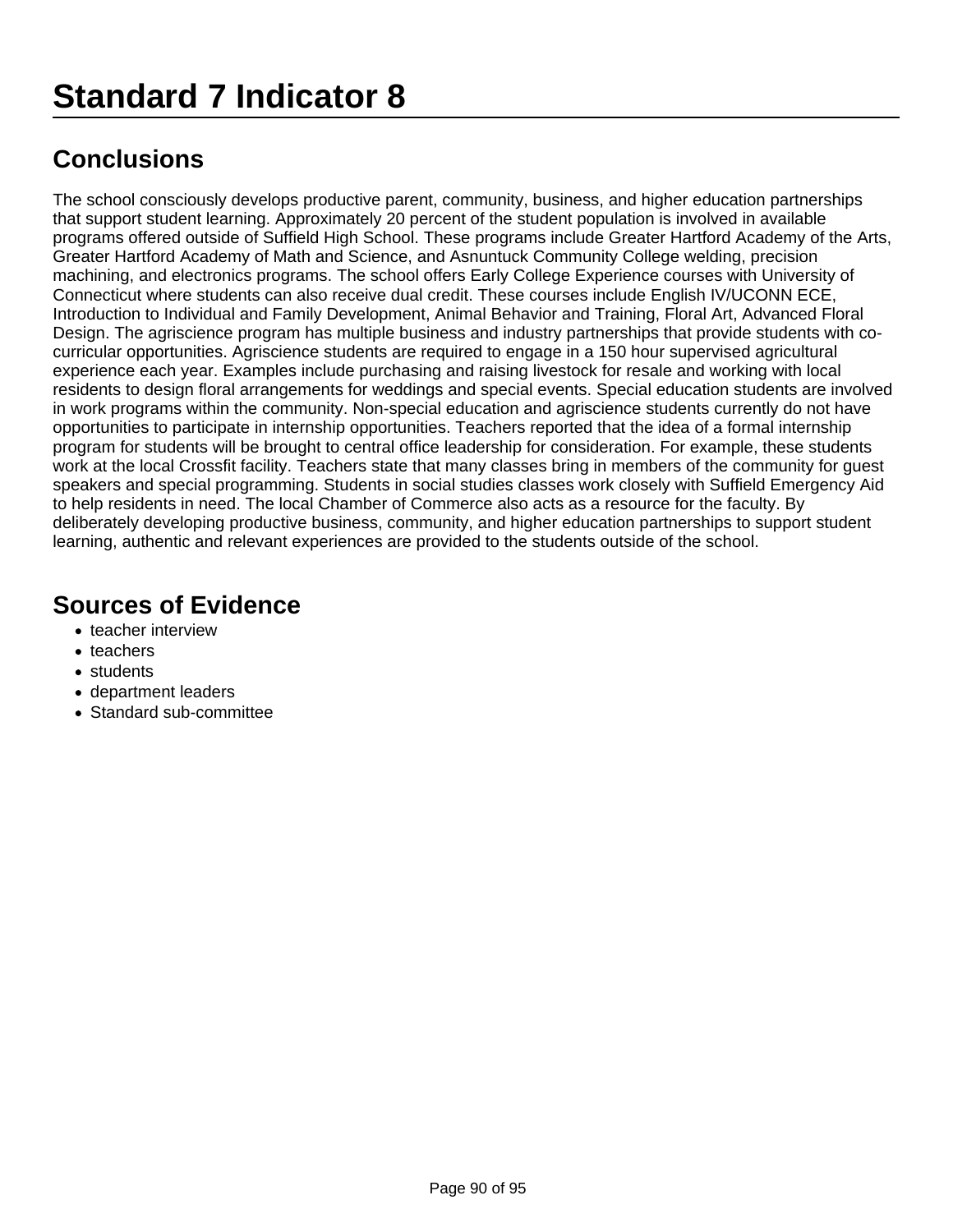## **Standard 7 Commendations**

## **Commendation**

The adequate funding for co-curricular activities

### **Commendation**

The school's physical plant, grounds, and facilities that are well kept and maintained

### **Commendation**

The long range plan that addresses programs and services, enrollment changes and staffing needs, facility needs, technology, and capital improvements

### **Commendation**

The variety of facilities available to support the delivery of high quality school programs and services

### **Commendation**

The school's compliance with all local fire, health, and safety regulations

#### **Commendation**

The variety of digital platforms used to communicate with families

### **Commendation**

The productive parent, community, business, and higher education partnerships and the continuous development of internships by the faculty for the students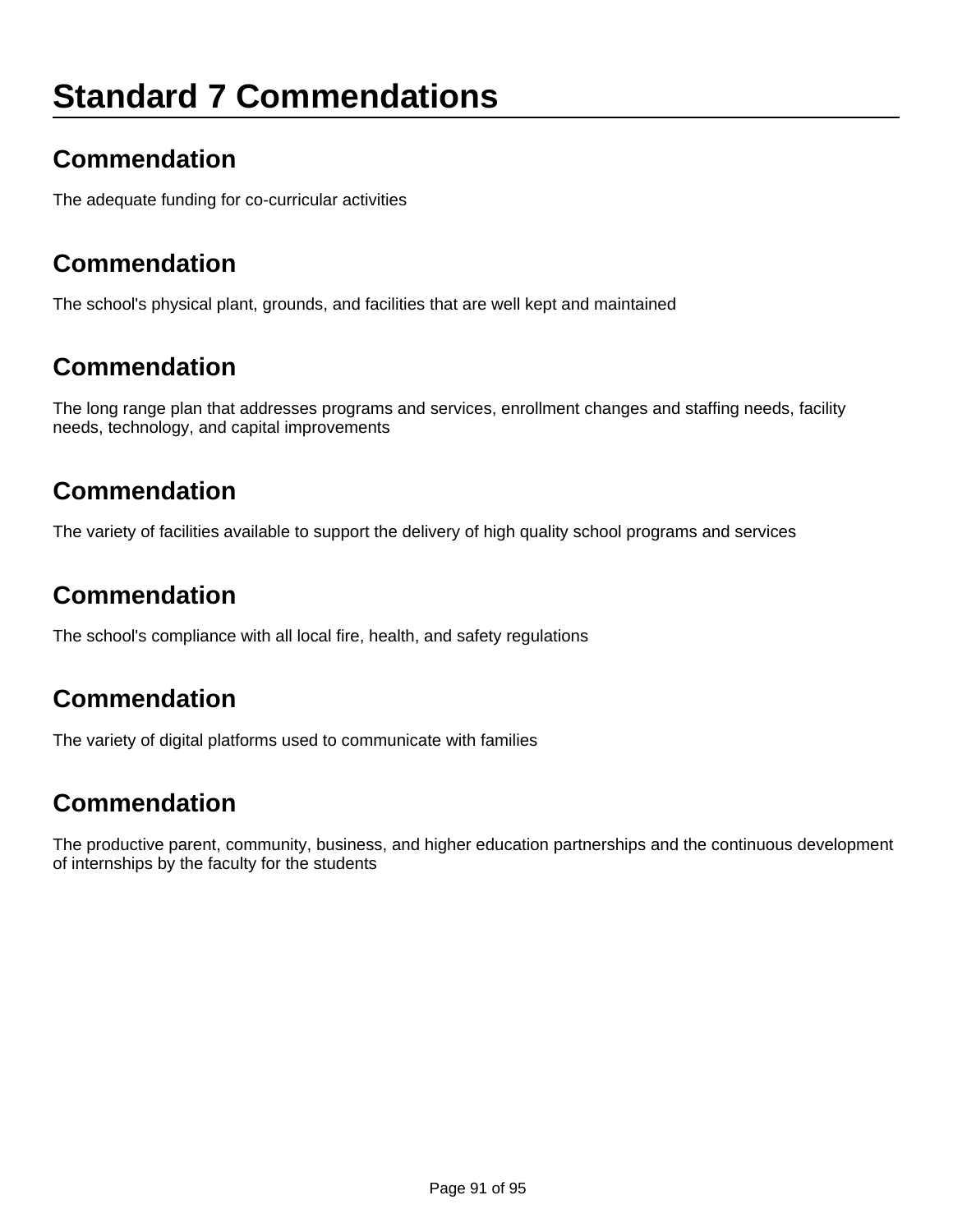### **Recommendation**

Provide professional development on best practices for technology integration into teaching and learning

#### **Recommendation**

Create and implement a formal budget development and revision process that correlates with the district's inclusive process that allows for full high school faculty participation

## **Recommendation**

Design and implement an internship program that will allow all students to explore careers with area businesses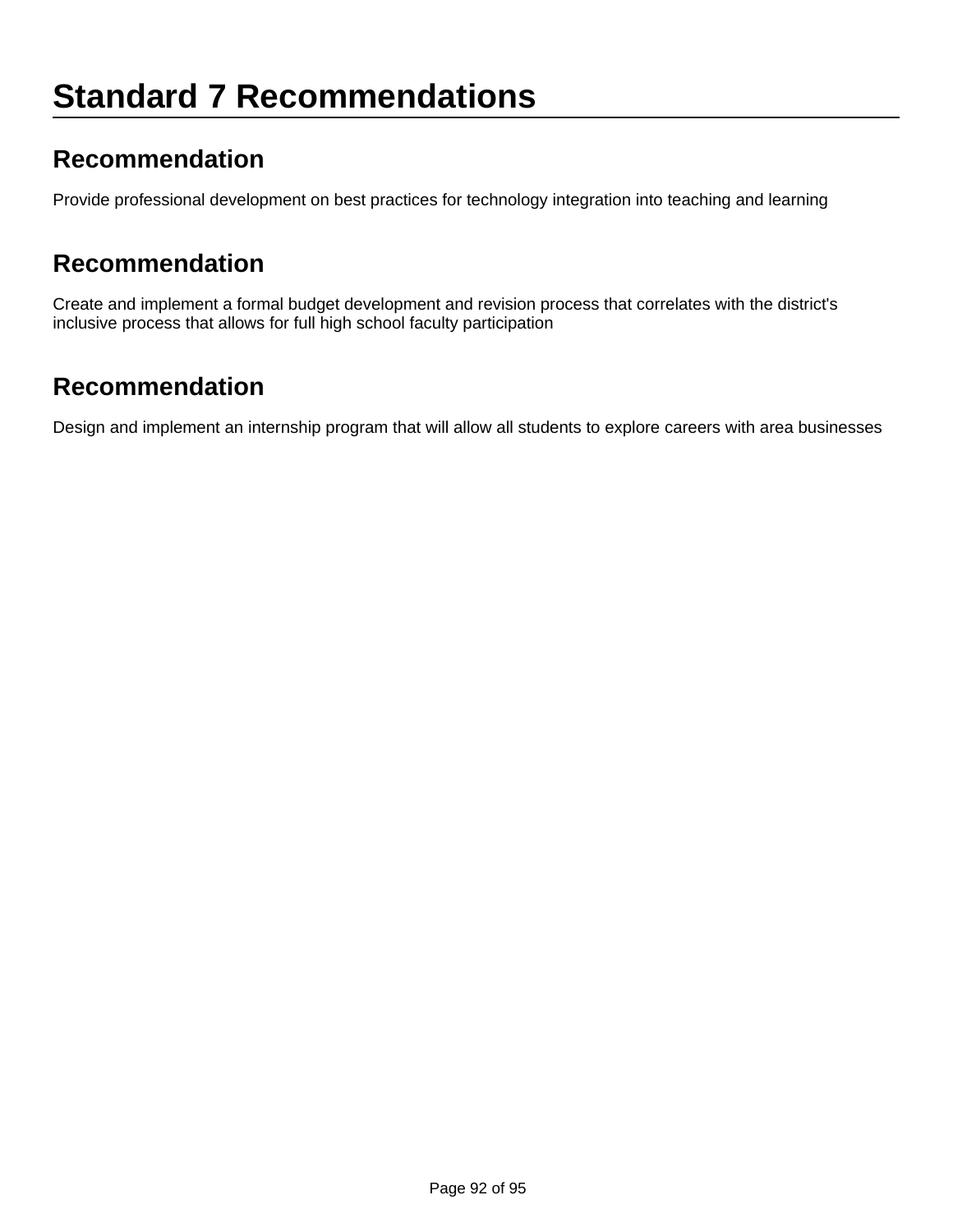# **FOLLOW-UP RESPONSIBILITIES**

This comprehensive evaluation report reflects the findings of the school's self-study and those of the visiting team. It provides a blueprint for the faculty, administration, and other officials to use to improve the quality of programs and services for the students in this school. The faculty, school board, and superintendent should be apprised by the building administration yearly of progress made addressing visiting team recommendations.

Since it is in the best interest of the students that the citizens of the district become aware of the strengths and limitations of the school and suggested recommendations for improvement, the Commission requires that the evaluation report be made public in accordance with the Commission's Policy on Distribution, Use, and Scope of the Visiting Team Report.

A school's initial/continued accreditation is based on satisfactory progress implementing valid recommendations of the visiting team and others identified by the Commission as it monitors the school's progress and changes which occur at the school throughout the decennial cycle. To monitor the school's progress in the Follow-Up Program, the Commission requires that the principal submit routine Two- and Five-Year Progress Reports documenting the current status of all evaluation report recommendations, with particular detail provided for any recommendation which may have been rejected or those items on which no action has been taken. In addition, responses must be detailed on all recommendations highlighted by the Commission in its notification letters to the school. School officials are expected to have completed or be in the final stages of completion of all valid visiting team recommendations by the time the Five-Year Progress Report is submitted. The Commission may request additional Special Progress Reports if one or more of the Standards are not being met in a satisfactory manner or if additional information is needed on matters relating to evaluation report recommendations or substantive changes in the school.

To ensure that it has current information about the school, the Commission has an established Policy on Substantive Change requiring that principals of member schools report to the Commission within sixty days (60) of occurrence any substantive change which negatively impacts the school's adherence to the Commission's Standards for Accreditation. The report of substantive change must describe the change itself and detail any impact which the change has had on the school's ability to meet the Standards for Accreditation. The Commission's Substantive Change Policy is included on the next page. All other substantive changes should be included in the Two- and Five-Year Progress Reports and/or the Annual Report which is required of each member school to ensure that the Commission office has current statistical data on the school.

The Commission urges school officials to establish a formal follow-up program at once to review and implement all findings of the self-study and valid recommendations identified in the evaluation report. An outline of the Follow-Up Program is available in the Commission's Accreditation Handbook, which was given to the school at the onset of the self-study. Additional direction regarding suggested procedures and reporting requirements is provided at Follow-Up Seminars offered by Commission staff following the on-site visit.

The visiting team would like to express thanks to the community for the hospitality and welcome. The school community completed an exemplary self-study that clearly identified the school's strengths and areas of need. The time and effort dedicated to the self-study and preparation for the visit ensured a successful accreditation visit.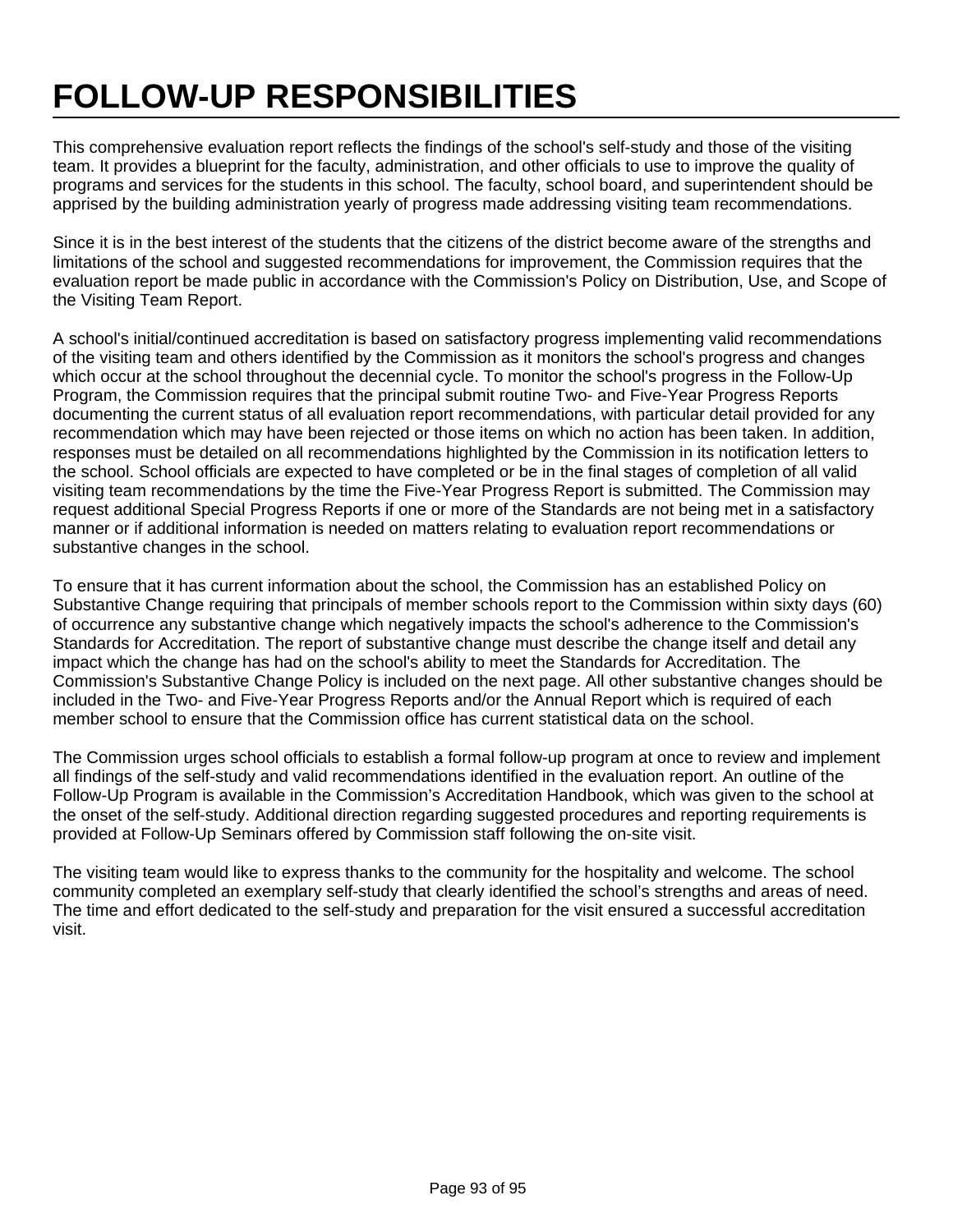## **SUBSTANTIVE CHANGE POLICY**

#### **NEW ENGLAND ASSOCIATION OF SCHOOLS & COLLEGES Commission on Public Secondary Schools**

Principals of member schools must report to the Commission within sixty (60) days of occurrence any substantive change in the school which has a negative impact on the school's ability to meet any of the Commission's Standards for Accreditation. The report of a substantive change must describe the change itself as well as detail the impact on the school's ability to meet the Standards. The following are potential areas where there might be negative substantive changes which must be reported:

- elimination of fine arts, practical arts, and student activities
- diminished upkeep and maintenance of facilities
- significantly decreased funding cuts in the level of administrative and supervisory staffing
- cuts in the number of teachers and/or guidance counselors
- grade level responsibilities of the principal
- cuts in the number of support staff
- decreases in student services
- cuts in the educational media staffing
- increases in student enrollment that cannot be accommodated
- takeover by the state
- inordinate user fees
- changes in the student population that warrant program or staffing modification(s) that cannot be accommodated, e.g., the number of special needs students or vocational students or students with limited English proficiency